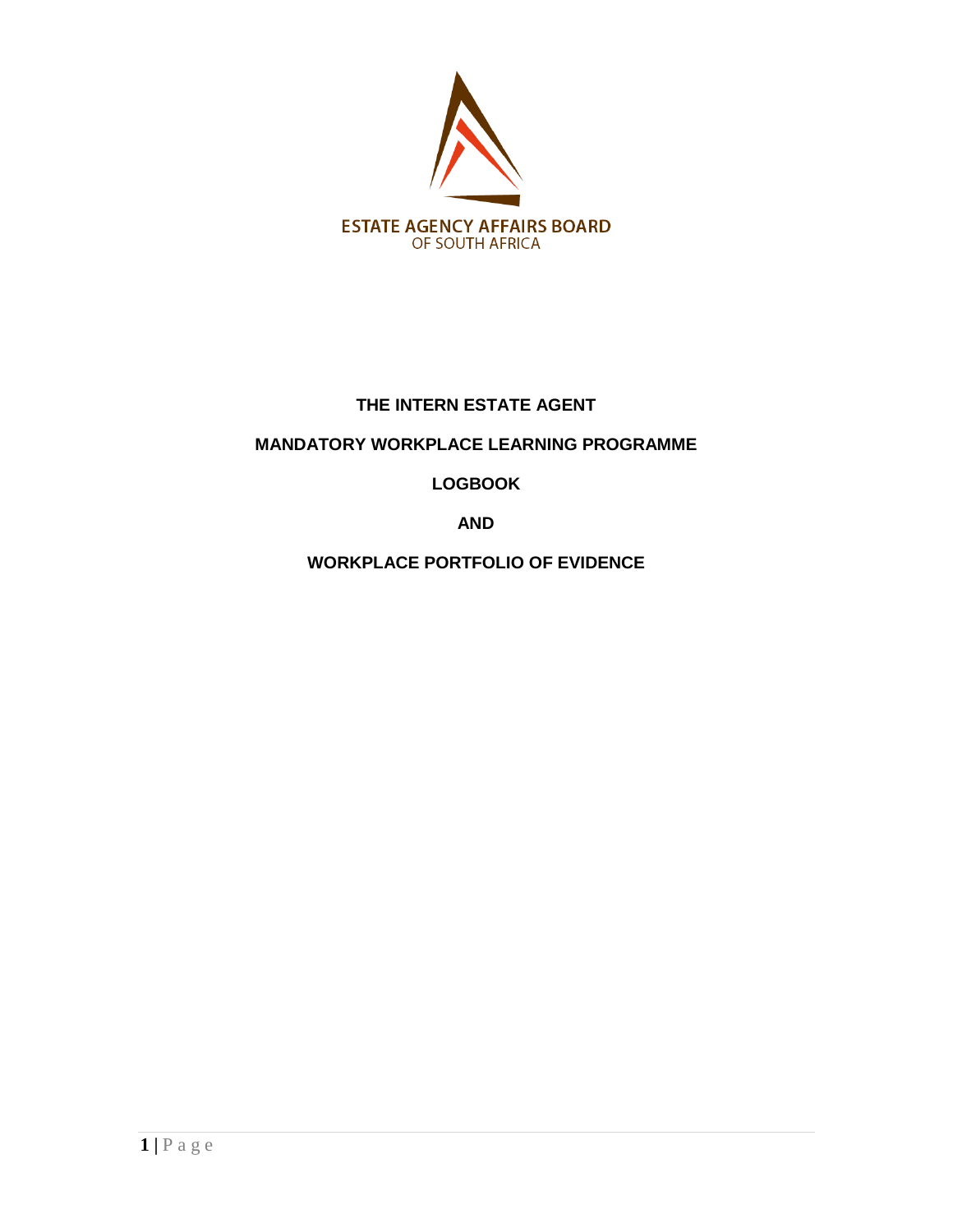

## **TABLE OF CONTENTS**

Draft Contract of Internship Background and Overview Scope of practical projects Workplace experiences

- Induction
- Product training
- Law
- Finance
- Marketing, selling and leasing of property
- Management
- Administration
- Paralegal

Suggested Projects

- $\bullet$  Project 1
- Project 2
- Project 3
- Project 4
- Project 5
- Project 6
- Project 7
- Project 8
- Project 9
- Project 10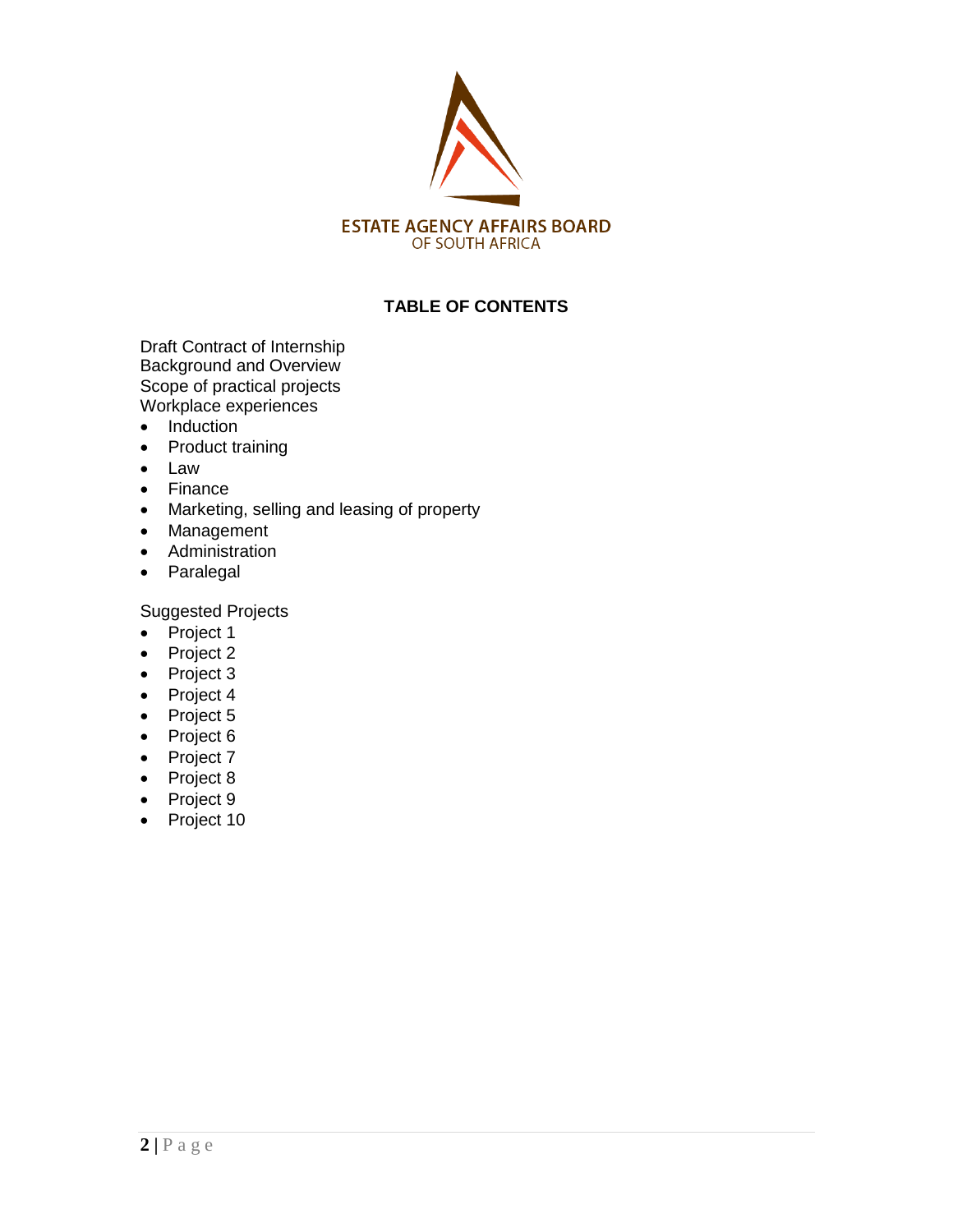

## **PORTFOLIO OF EVIDENCE**

Personal section

Induction

Performance appraisals

Product knowledge

Self-development

Law

Finance

Marketing

Management

Administration

Paralegal

Marketing electives

Finance

**Questionnaire** 

Matrix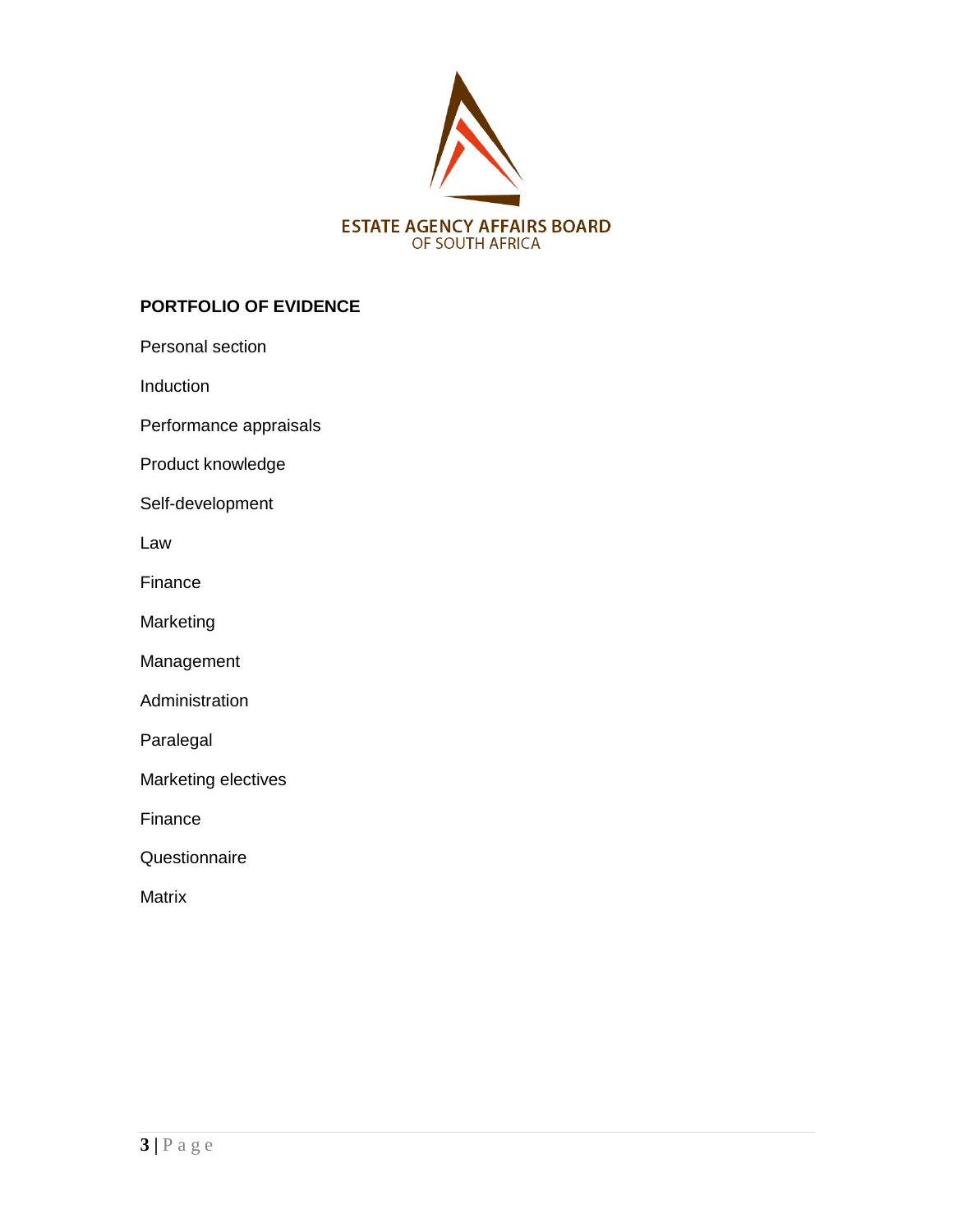

**An example of an internship agreement/contract is provided for possible use by the parties to the internship arrangement. The agreement/contract may either be used entirely in its current format or so amended as necessary to meet individual circumstances.**

## **INTERNSHIP AGREEMENT**

|                    | This Contract of Internship is made and entered into by and between                         |  |  |  |                                                                 |
|--------------------|---------------------------------------------------------------------------------------------|--|--|--|-----------------------------------------------------------------|
|                    |                                                                                             |  |  |  | s a full status principal estate agent holding a valid fidelity |
|                    | fund certificate issued by the Estate Agency Affairs Board (hereinafter referred to as "the |  |  |  |                                                                 |
| Principal"), and   |                                                                                             |  |  |  |                                                                 |
| identity number    |                                                                                             |  |  |  | (hereinafter referred to as "the Intern"),                      |
| pursuant to which: |                                                                                             |  |  |  |                                                                 |

- 1. The Intern binds him/herself and commits and undertakes –
- 1.1 to serve the Principal diligently, honestly, properly and confidentially in and about his/her profession as an estate agent for a continuous period of twelve months commencing as and from the date of the issue to the Intern of an intern"s fidelity fund certificate by the Estate Agency Affairs Board;
- 1.2 to execute all lawful instructions that may be given to him/her by the principal, or by any other full status estate agent in the service of the Principal who has been delegated by the Principal to issue any lawful instructions to the Intern, in and about the course and scope of his/her service as an intern estate agent to the Principal;
- 1.3 not to absent him/herself from the service of the Principal without the Principal"s consent to do so having first been sought and obtained;
- 1.4 to devote him/herself conscientiously to the business of the Principal and not to engage in any business whatsoever other than that of intern estate agent in the service of the Principal unless the written consent of the Principal to do so has been sought and obtained by the Intern.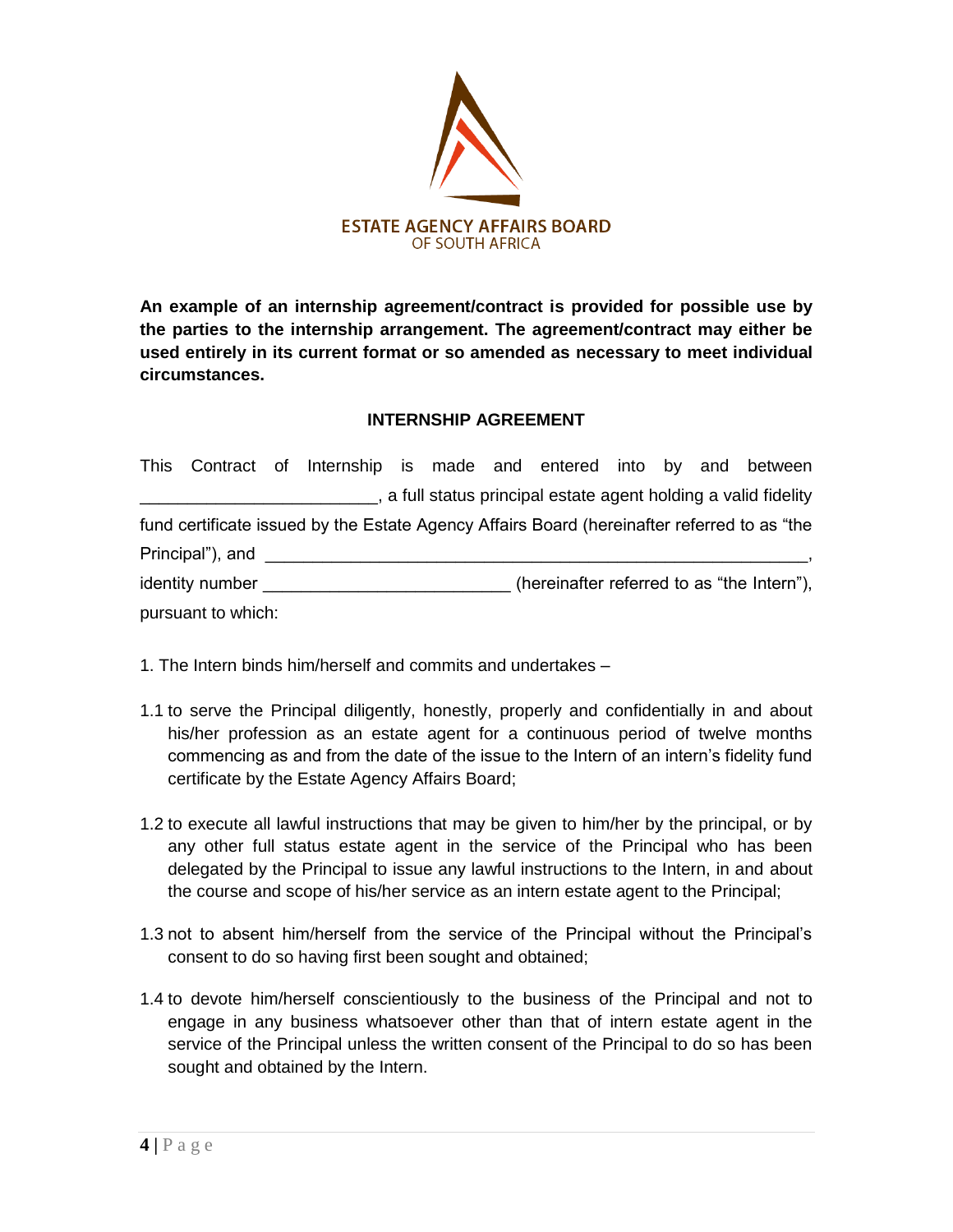

- 2. The Principal commits and undertakes that
	- 2.1 he/she will use his/her best efforts and endeavours diligently to mentor, teach and instruct the Intern in the practice and profession of an estate agent; and
	- 2.2 he/she will actively supervise and meticulously appraise the estate agency functions and activities of the Intern from time to time and will, furthermore, ensure that the Intern accurately maintains and keeps the mandatory workplace learning programme logbook and that he/she will duly sign-off such logbook prior to its submission to the Estate Agency Affairs Board on the termination of the internship period to enable the status of the Intern to be upgraded to that of full status non-principal estate agent.
- 3. The parties acknowledge that they are fully aware of the provisions of Regulations 2(4) and (5) of the Standard of Training of Estate Agents Regulations, 2008, in respect of the estate agency acts which the Intern may and may not perform, and hereby undertake to comply strictly therewith.
- 4. Should the Intern fail either:
	- 4.1 to be duly certificated against the Further Education and Training Certificate: Real Estate, or an equivalent qualification, during the internship period referred to in paragraph 1.1 above; and/or
	- 4.2 to pass the Professional Designation Examination for non-principal estate agents during that period;

it is agreed that the internship period shall be extended for a further period, not to exceed an additional period of twelve months, to enable the intern to be duly certificated against the Further Education and Training Certificate: Real Estate, or an equivalent qualification, and to pass the Professional Designation Examination for non-principal estate agents.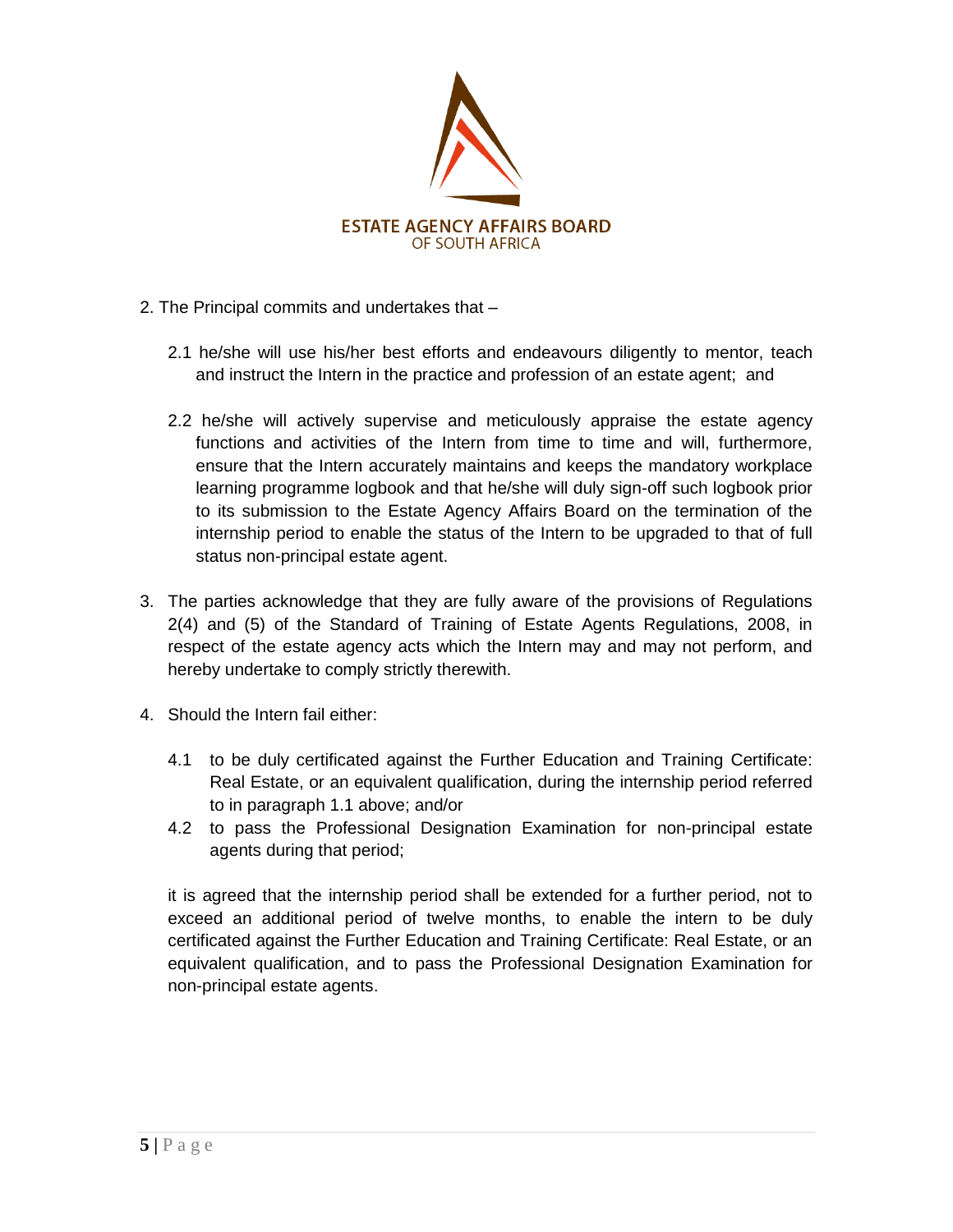

- 5. Should the Principal discontinue practicing as an estate agent or should the Intern wish to secure the services of an alternative principal estate agent during the duration of the internship period it is agreed by the parties that the Intern shall be entitled to cede this contract of internship to another Principal for the remainder of the internship period.
- 6. Should the Intern:
	- 6.1 fail to serve the required period of internship in accordance with this contract of internship; and/or
	- 6.2 commit a material breach of this contract of internship; and/or
	- 6.3 be found guilty by a court of law in respect of any offence involving an element of dishonesty; and/or
	- 6.3 be found guilty by a committee of inquiry of the Estate Agency Affairs Board of conduct deserving of sanction;

the Principal shall be entitled forthwith to cancel this contract of internship and to dismiss the Intern from his/her service.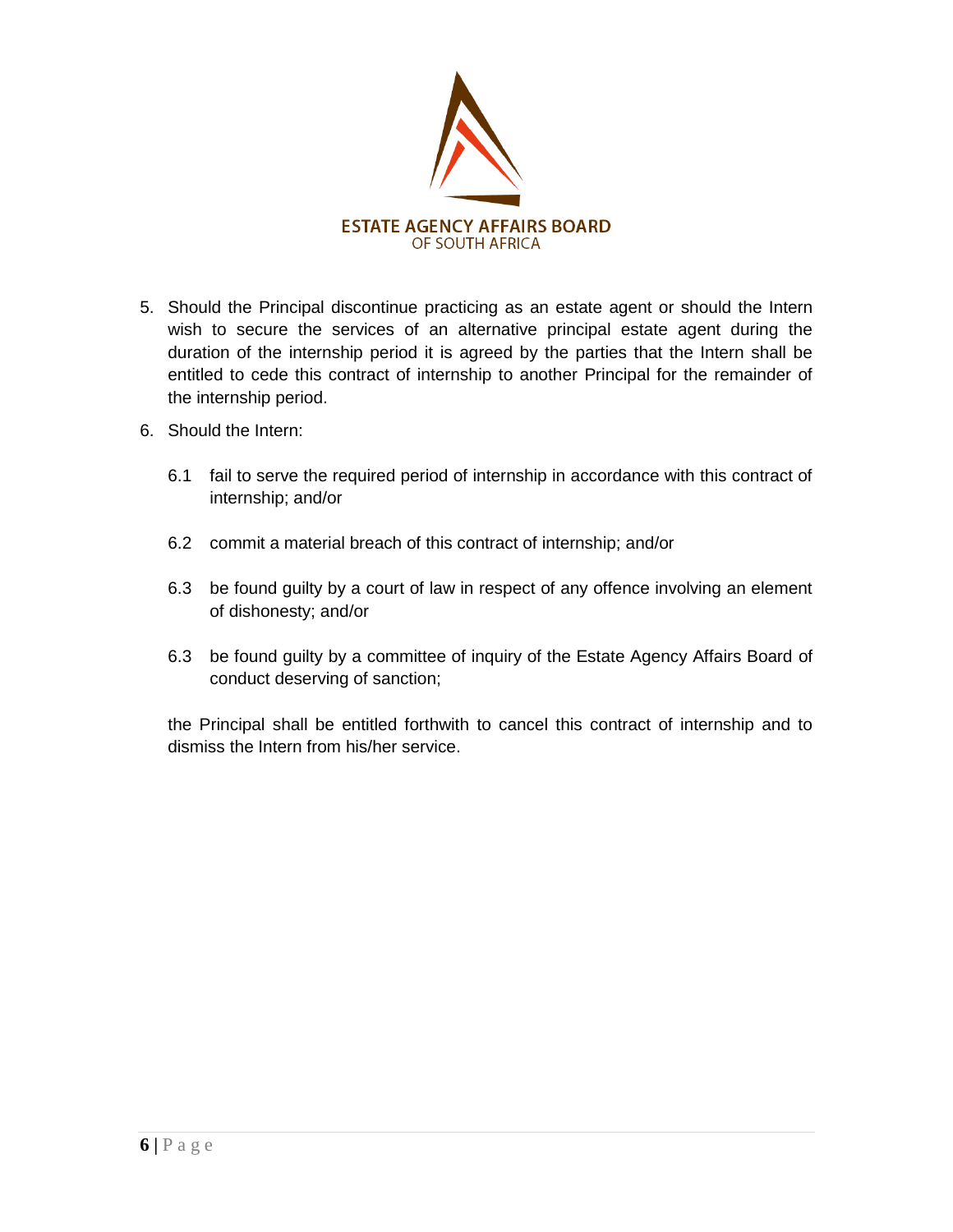

Thus done and signed at \_\_\_\_\_\_\_\_\_\_\_\_\_\_\_\_\_\_\_\_\_\_\_\_\_\_\_\_\_\_\_\_ on this \_\_\_\_\_\_\_\_\_\_\_\_ day of \_\_\_\_\_\_\_\_\_\_\_\_\_\_\_\_\_\_, 20\_\_\_, by the parties.

Principal

\_\_\_\_\_\_\_\_\_\_\_\_\_\_\_\_\_\_\_\_\_\_\_\_\_\_\_

\_\_\_\_\_\_\_\_\_\_\_\_\_\_\_\_\_\_\_\_\_\_\_\_\_\_\_ ing a state of the contract of the contract of the contract of the contract of the contract of the contract of

> \_\_\_\_\_\_\_\_\_\_\_\_\_\_\_\_\_\_\_\_\_\_\_\_\_\_\_\_\_\_\_\_\_\_ Parent or guardian if the Intern is a minor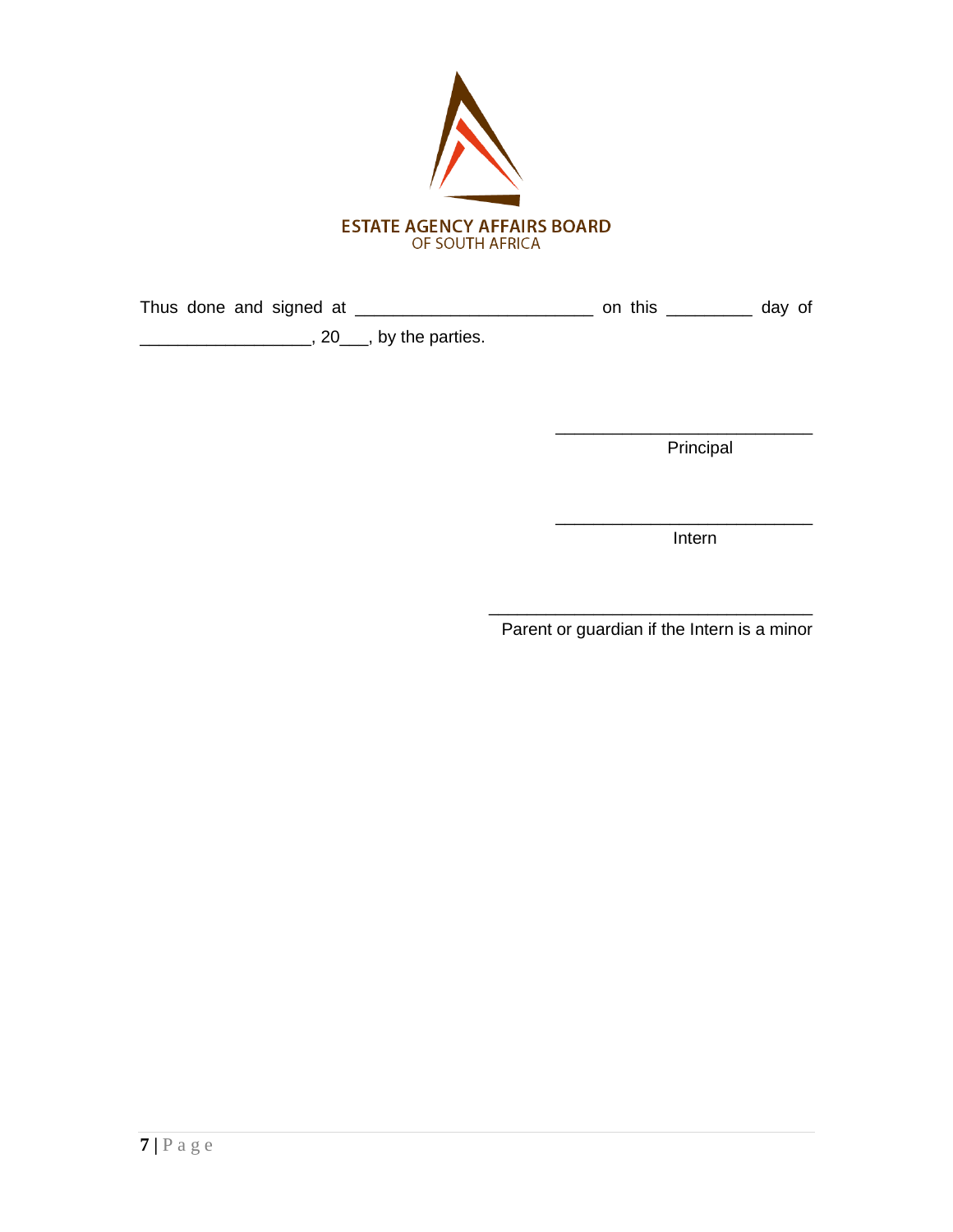

## **Details of intern estate agent:**

| Name:                                                                                                        |                               |
|--------------------------------------------------------------------------------------------------------------|-------------------------------|
| Identity number:                                                                                             |                               |
| Contact details:                                                                                             | Telephone no:<br>Cellular no: |
|                                                                                                              | E-mail address:               |
| Employer:                                                                                                    |                               |
| Principal (name and surname):                                                                                |                               |
| Details of mentor/coach/supervisor<br>(if the<br>mentor/coach/supervisor is not a principal of<br>the firm): |                               |
| Starting date:                                                                                               |                               |
| Completion date:                                                                                             |                               |

## **A copy of the intern estate agent"s identity document must be attached to this page.**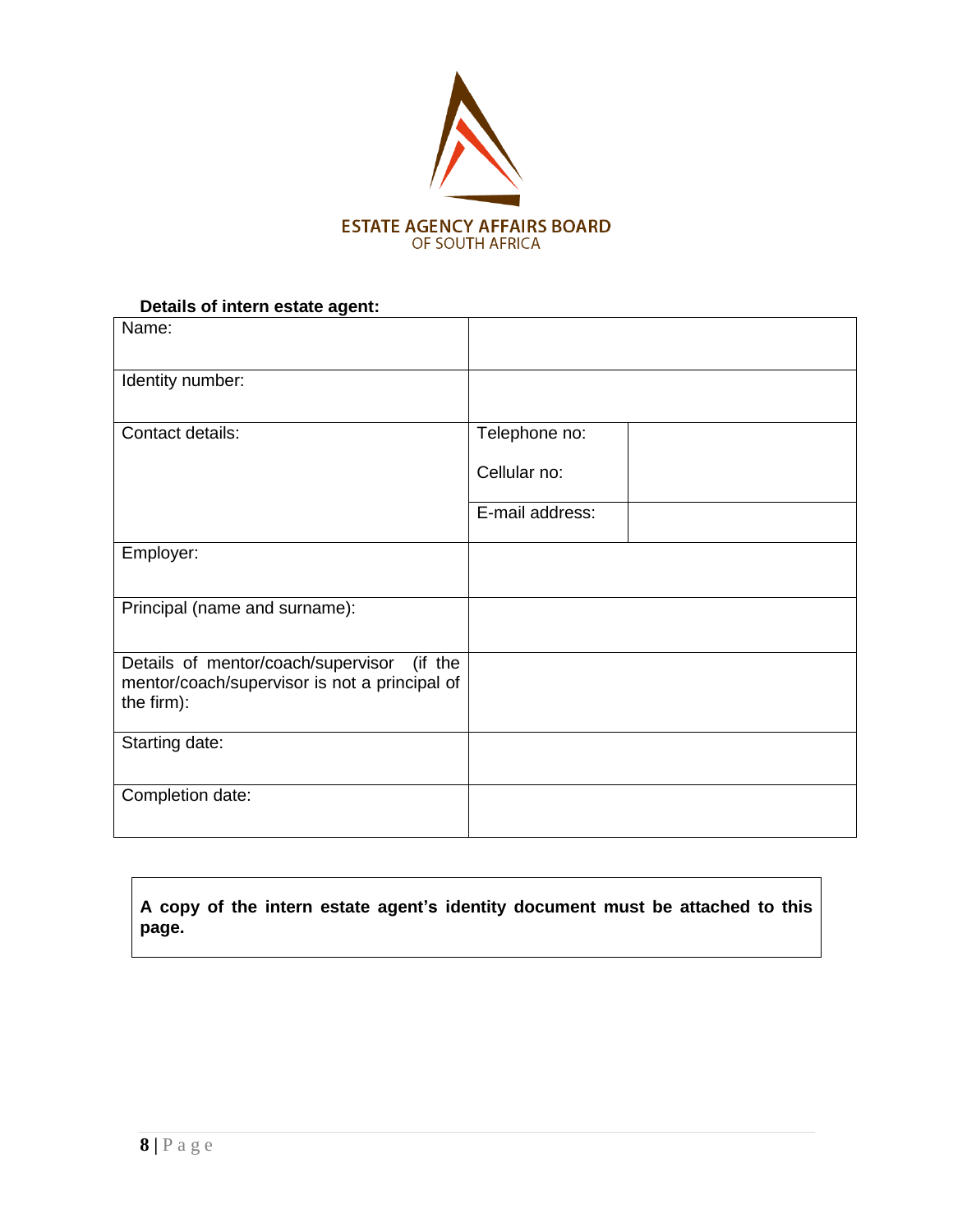

# **Details of initial principal/mentor/coach/supervisor ("the principal")**

| Details of mentor/coach/supervisor (to be     | <b>Details of principal:</b>       |  |  |
|-----------------------------------------------|------------------------------------|--|--|
| where<br>completed<br>the<br>proposed         |                                    |  |  |
| mentor/coach/supervisor is not a principal of |                                    |  |  |
| the firm):                                    |                                    |  |  |
|                                               |                                    |  |  |
| Name:                                         | Name                               |  |  |
| Surname:                                      | Surname                            |  |  |
| ID Number:                                    | <b>ID Number</b>                   |  |  |
| Individual<br>reference                       | Individual<br>reference            |  |  |
| number:                                       | number:                            |  |  |
|                                               |                                    |  |  |
| Name of firm:                                 | Name of firm:                      |  |  |
| Physical address of firm:                     | Physical<br>address<br>of<br>firm: |  |  |
|                                               |                                    |  |  |
|                                               |                                    |  |  |
|                                               |                                    |  |  |
| Contact details of firm:                      | Contact details of firm:           |  |  |
| Contact details of                            | Contact details of                 |  |  |
| mentor/coach/supervisor:                      | principal:                         |  |  |
| E-mail address of                             | E-mail address of                  |  |  |
| mentor/coach/supervisor:                      | principal                          |  |  |

## **A blank letterhead reflecting full details of the principal"s estate agency enterprise must be attached to this page.**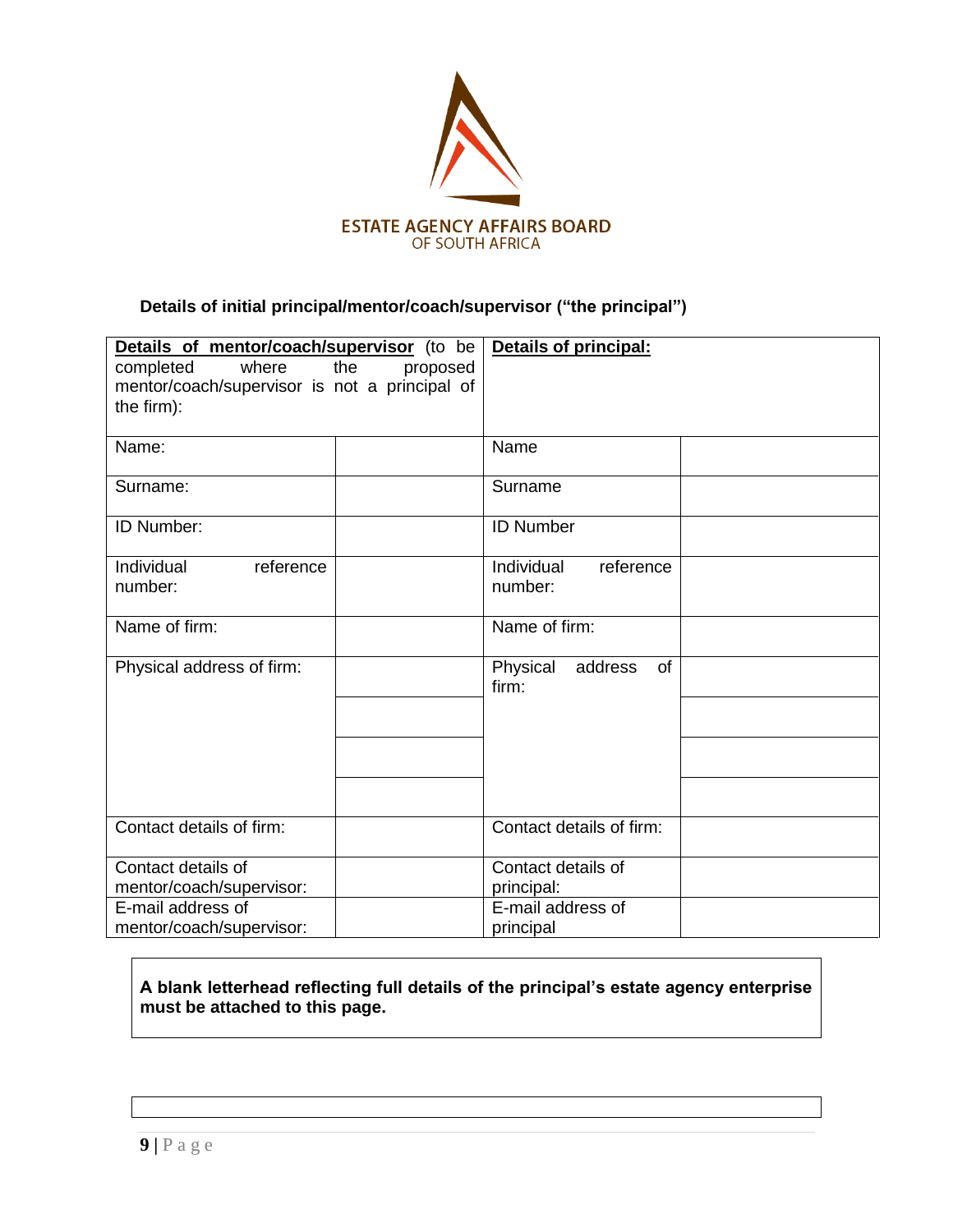

## **Procedure to be followed on change of principal**

Regulations 10 and 12 of the Regulations pertaining to the Issue of Fidelity Fund Certificates must be followed whenever an intern estate agent changes principals during the course of the internship period.

Such regulations provide as follows:

## **Regulation 10**

"The holder of a fidelity fund certificate shall inform the Board within fourteen (14) days of any change in the information supplied to the Board at the time of applying for the issue to him/her of such certificate and, if the information appearing on the certificate is no longer applicable or has changed such certificate shall forthwith be forwarded to the Board for the appropriate amendment thereof or for the issue of a new certificate in substitution thereof."

## **Regulation 12(1)**

"If a fidelity fund certificate was issued to an [intern estate agent] and such person ceases to be employed by or associated with the employer mentioned in such certificate, that employer shall, within fourteen (14) days of such person ceasing to be in his/her employ, or to be thus associated, return such certificate to the Board together with a notification informing the Board of such fact and, if such information is available, stating with whom that person is taking up employment or becoming associated."

## **Regulation 12(3)**

"If the employer concerned is unable, for any reason, to return the certificate as required … the employer shall, within fourteen (14) days of the termination of employment or ceasing to be associated, inform the Board of that fact, stating the reasons why it is unable to return such certificate as well as furnishing all available information concerning the whereabouts of such employee or independent contractor."

- Should the intern estate agent, therefore, at any time and for whatever reason, decide to change firms and/or principals during the course of the internship period, it is required that both the previous principal and the intern estate agent inform the EAAB in writing of this fact within fourteen (14) days of such change.
- The previous principal must advise the EAAB of such change on a letterhead of the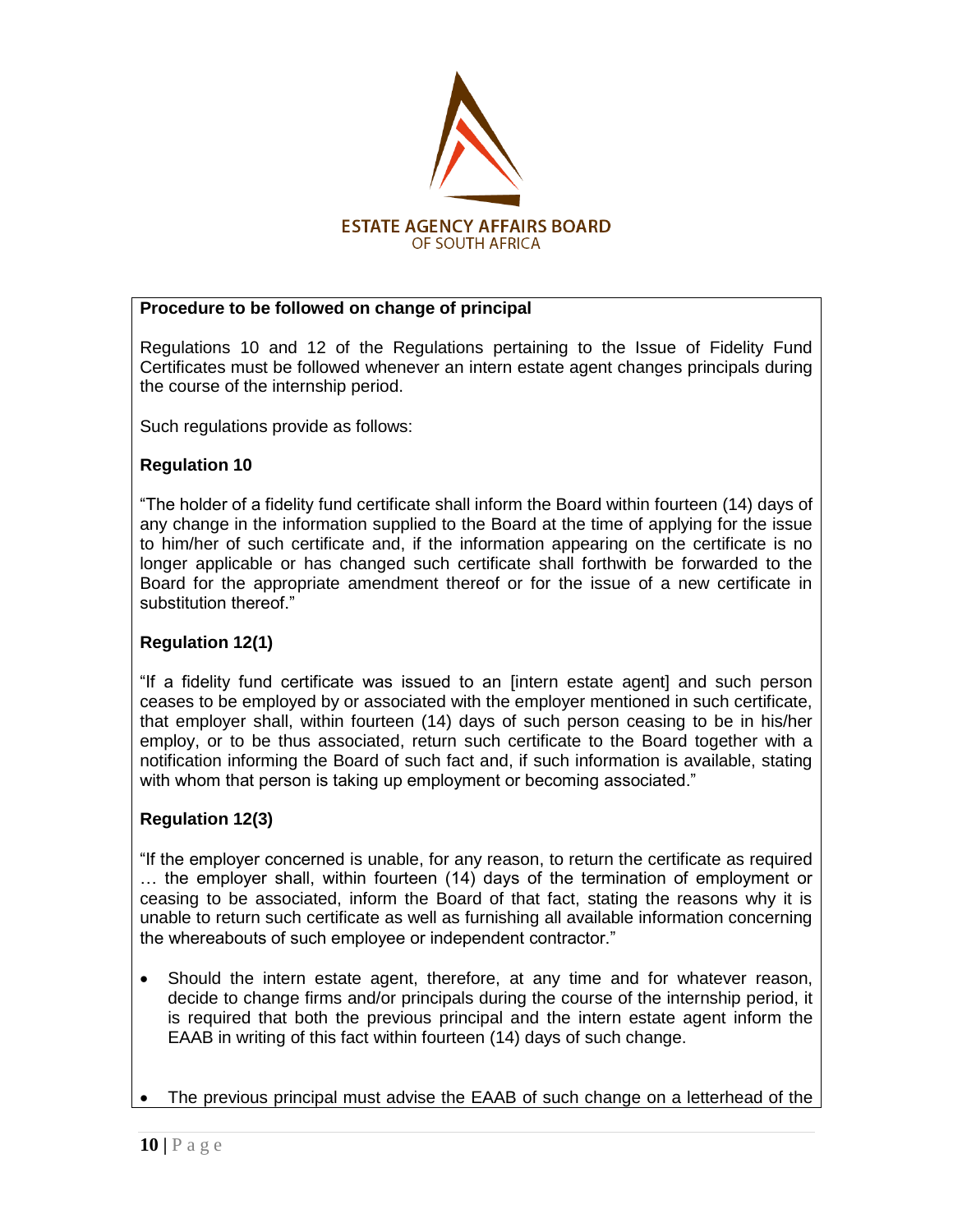

firm which must, furthermore, clearly indicate the date when the intern estate agent ceased, or will be ceasing, service with the firm as well as with whom the intern estate agent intends entering service, if such information is available. The previous principal must also return the "intern" fidelity fund certificate issued to the intern estate agent to the EAAB.

- If the previous principal is unable, for any reason, to return the 'intern' fidelity fund certificate to the EAAB, the letter must state the reasons why he/she is unable to do so and also provide all available information concerning the whereabouts of the intern estate agent.
- Immediately the intern estate agent, in any event, commences service with a new principal that new principal is required forthwith to advise the EAAB accordingly on a letterhead of the firm which must, in addition, clearly indicate the date when the intern estate agent commenced service with that firm.
- Once the EAAB has been duly advised accordingly by the new principal it will be in a position suitably to amend the returned "intern" fidelity fund certificate to correctly reflect the details of the new estate agency firm in whose service the intern will henceforth be.

**A copy of all such letters must be inserted by the intern estate agent into both this logbook as well as into his/her portfolio of evidence.** 

**It will also be necessary for the new principal suitably to amend this logbook by providing the full details required of a principal.** 

**Details of new principal/mentor/coach/supervisor ("the principal") [Only to be completed after a change of principal has been made]**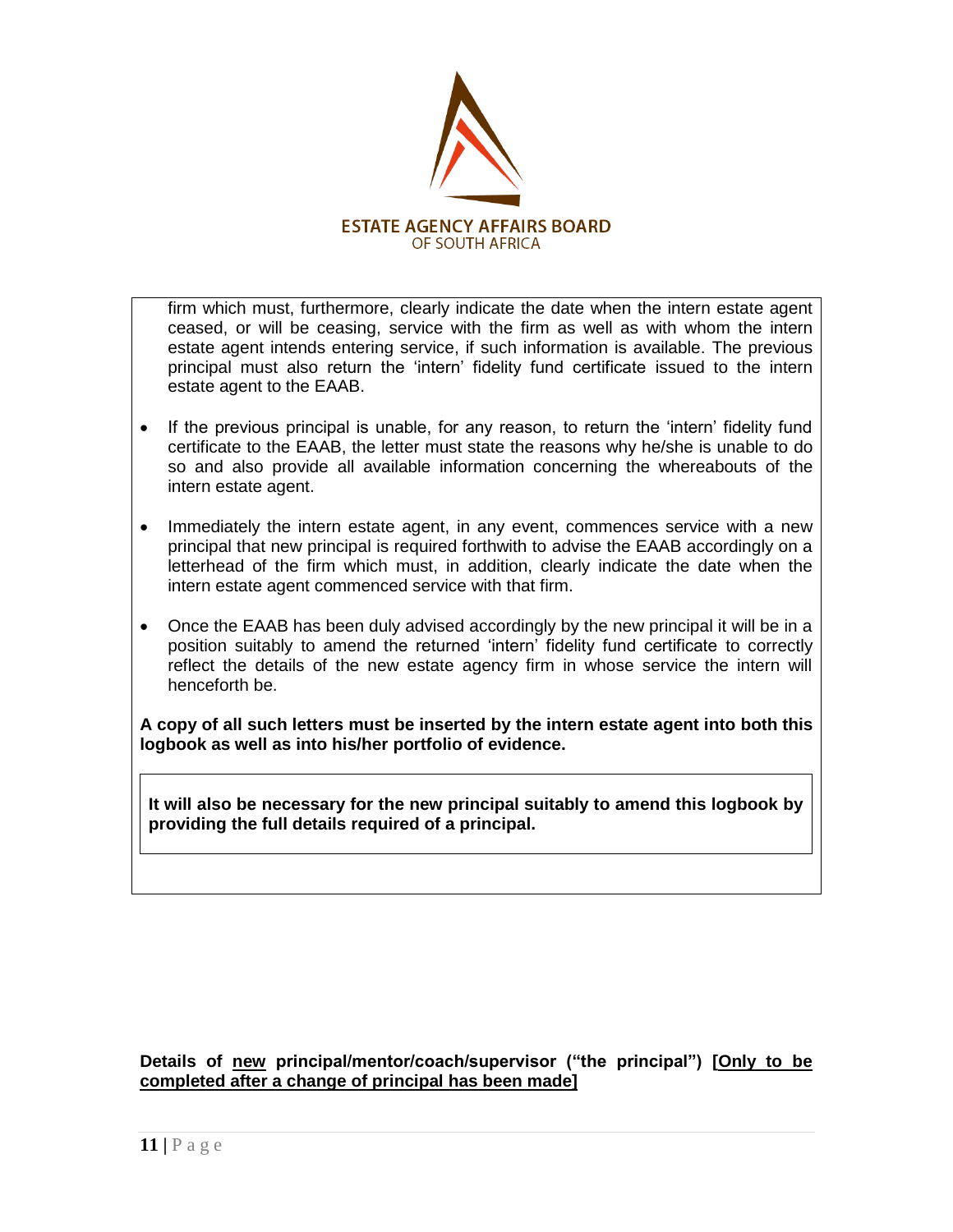

| Details of mentor/coach/supervisor (to be<br>completed<br>where<br>the<br>proposed<br>mentor/coach/supervisor is not a principal of | Details of principal:                     |  |  |
|-------------------------------------------------------------------------------------------------------------------------------------|-------------------------------------------|--|--|
| the firm):                                                                                                                          |                                           |  |  |
| Name:                                                                                                                               | Name                                      |  |  |
| Surname:                                                                                                                            | Surname                                   |  |  |
| ID Number:                                                                                                                          | <b>ID Number</b>                          |  |  |
| Individual<br>reference<br>number:                                                                                                  | Individual<br>reference<br>number:        |  |  |
| Name of firm:                                                                                                                       | Name of firm:                             |  |  |
| Physical address of firm:                                                                                                           | Physical<br>address<br><b>of</b><br>firm: |  |  |
|                                                                                                                                     |                                           |  |  |
|                                                                                                                                     |                                           |  |  |
|                                                                                                                                     |                                           |  |  |
| Contact details of firm:                                                                                                            | Contact details of firm:                  |  |  |
| Contact details of<br>mentor/coach/supervisor:                                                                                      | Contact details of<br>principal:          |  |  |
| E-mail address of<br>mentor/coach/supervisor:                                                                                       | E-mail address of<br>principal            |  |  |

**A blank letterhead reflecting full details of the new principal"s estate agency enterprise must be attached to this page.**

**Details of new principal/mentor/coach/supervisor ("the principal") [Only to be completed after a change of principal has been made]**

|           |       |      |          | Details of mentor/coach/supervisor (to be   Details of principal: |
|-----------|-------|------|----------|-------------------------------------------------------------------|
| completed | where | the. | proposed |                                                                   |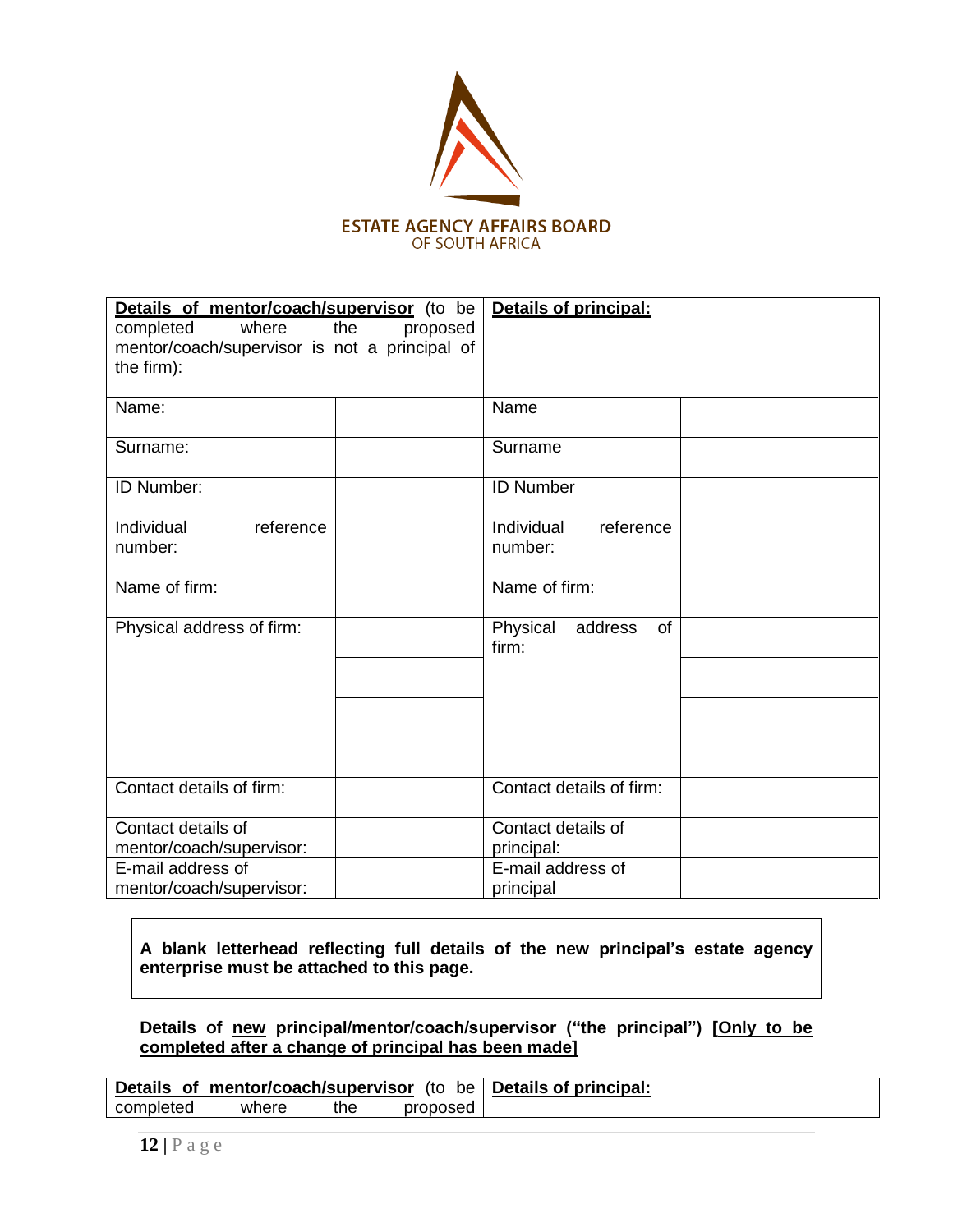

| mentor/coach/supervisor is not a principal of<br>the firm): |                                        |
|-------------------------------------------------------------|----------------------------------------|
| Name:                                                       | Name                                   |
| Surname:                                                    | Surname                                |
| ID Number:                                                  | <b>ID Number</b>                       |
| Individual<br>reference<br>number:                          | Individual<br>reference<br>number:     |
| Name of firm:                                               | Name of firm:                          |
| Physical address of firm:                                   | Physical address<br><b>of</b><br>firm: |
|                                                             |                                        |
| Contact details of firm:                                    | Contact details of firm:               |
| Contact details of<br>mentor/coach/supervisor:              | Contact details of<br>principal:       |
| E-mail address of<br>mentor/coach/supervisor:               | E-mail address of<br>principal         |

## **A blank letterhead reflecting full details of the new principal"s estate agency enterprise must be attached to this page.**

## **Hints on maintaining the logbook**

For the training intervention to be successful it is essential that the intern logbook, which accounts for the completion of specific activities or sets of activities, be conscientiously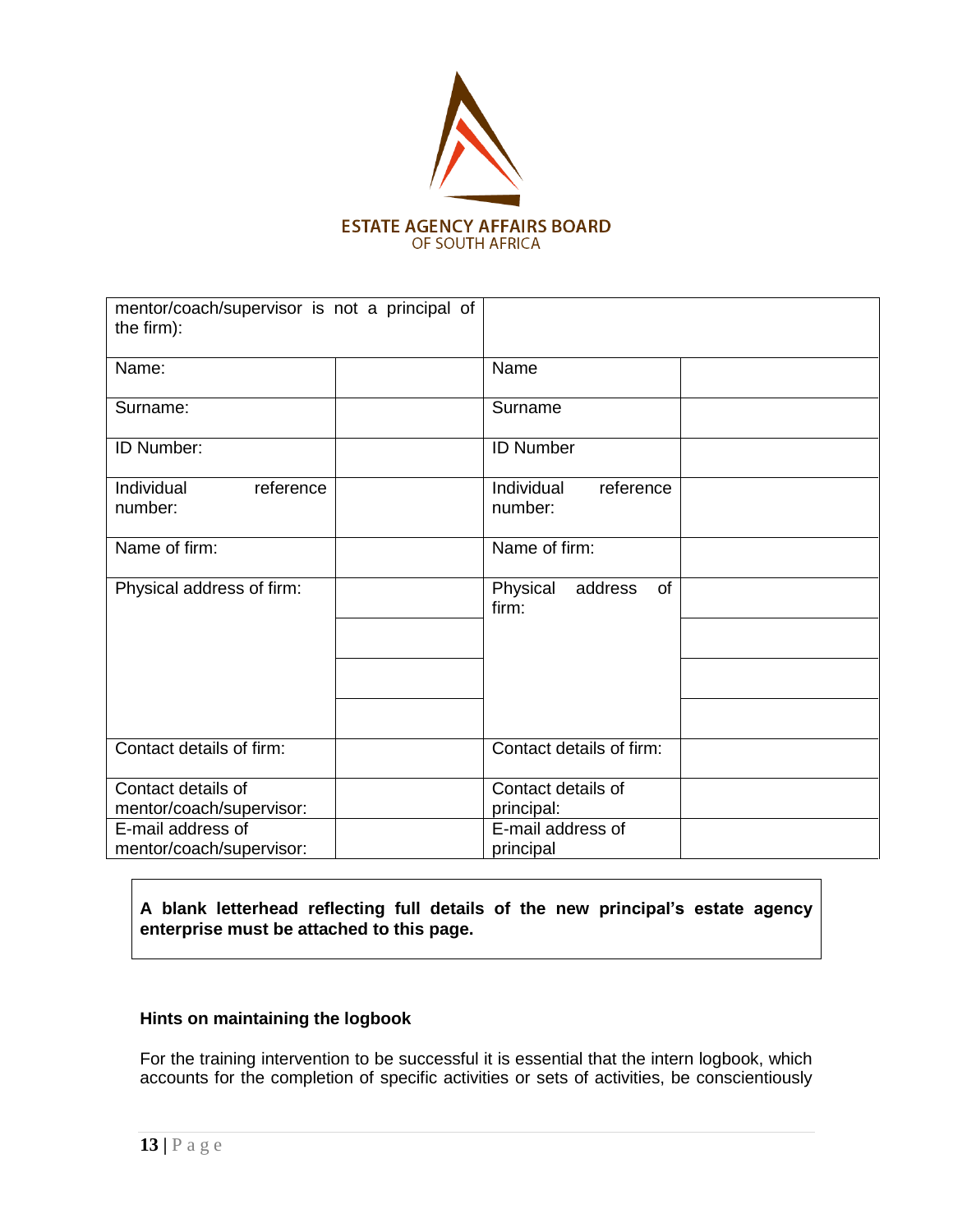

maintained by the intern estate agent and, also, be presented, for perusal and sign-off, to the principal/mentor on a monthly basis.

As the primary function of the logbook is both to record and keep track of the practical estate agency knowledge that has been acquired by the intern estate agent over the course of the internship period, the first step in simplifying what could otherwise become a rather complex process is, of course, for both of the affected parties carefully to read, assimilate and understand the contents of the entire logbook and, thereafter, to agree on a mutually acceptable plan of action for its effective implementation.

Once it has been accepted by the parties that the logbook represents a realistic and achievable training blueprint, to be implemented over the full twelve month internship period, reasonable time lines for completion of the various required activities should then be discussed, agreed upon and established. The parties may even agree, having regard to the specific nature of, and the precise estate agency activities undertaken by, the individual estate agency enterprise, either to dispense with certain of the prescribed activities or to add new activities. In such a case the full reasoning for the omission or addition of the activities in question should be provided. This would be particularly relevant to intern estate agents functioning in, for instance, the agricultural property, auctioneering, time-share or business broking environments.

An easy and convenient way to ensure that the logbook is always current is for the intern to keep the logbook close at hand and to make it a habit immediately to update the logbook as and when this is required. Updating the logbook by the intern estate agent, and the appraisal of the intern estate agent by the principal/mentor, should, in fact, become part-and-parcel of the administrative routine and training environment of the estate agency enterprise. Doing so will significantly minimise the effort that would otherwise be required and ensure that the importance of the logbook is not overlooked. It is, moreover, essential that each relevant training intervention, no matter that it might seem to be small or insignificant, be accurately recorded in the logbook, particularly if the intern estate agent is learning something new or undertaking some function, duty or activity for the very first time. The logbook, essentially, represents a valuable document and record of learning and achievement, for both the intern estate agent and the principal or mentor, and should be treated accordingly.

## **Introduction to the practice of estate agency**

## **The primary functions of an estate agent**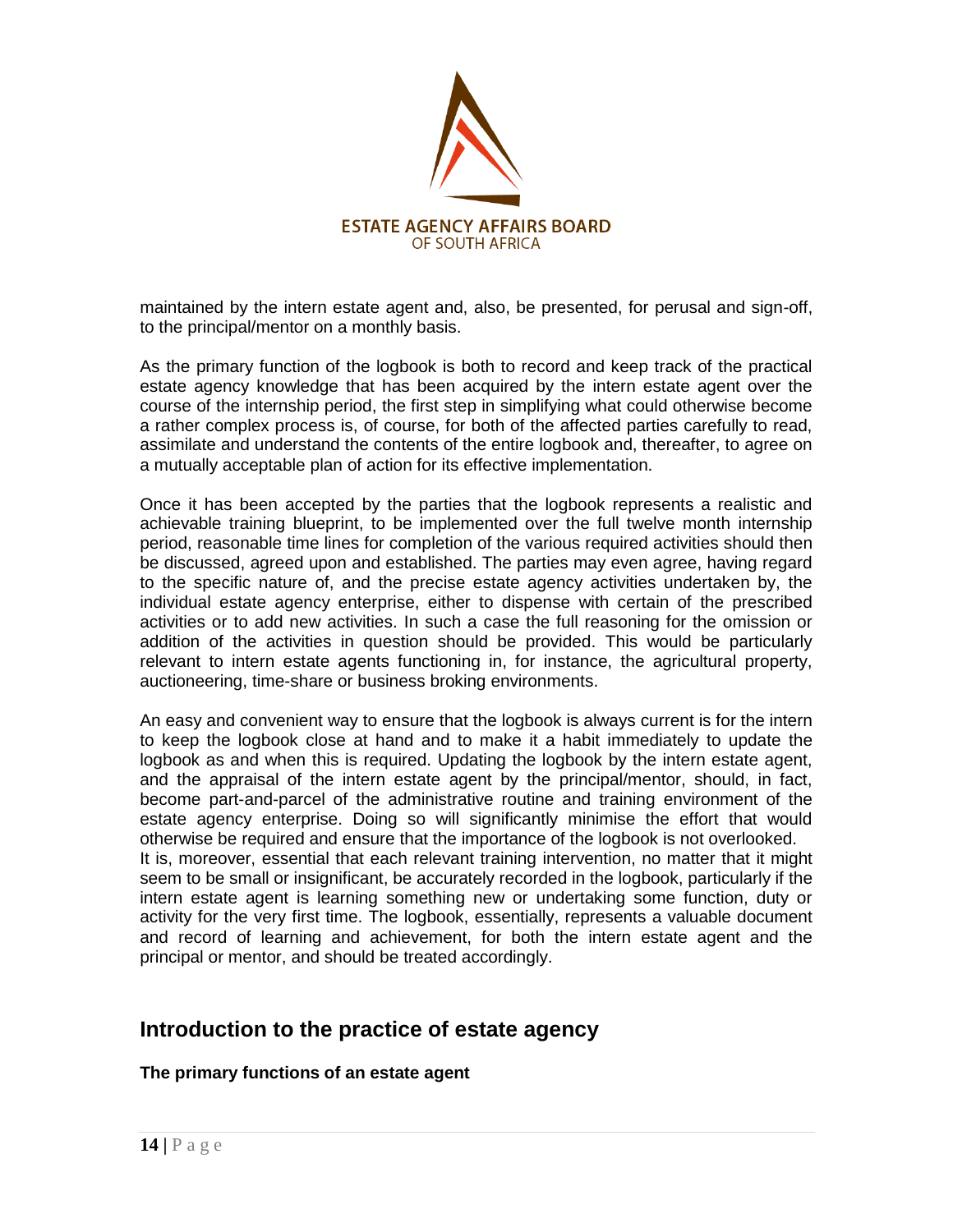

The term "estate agent" is generally used when describing a person, or an organisation, whose primary function includes:

- the marketing of real estate or any business undertaking for sale or for rental on behalf of a client or clients; and/or
- the management of immovable property on behalf of a client or clients; and/or
- the obtaining or the marketing of financing for, or in connection with, the management, sale and purchase of immovable property; and/or
- the provision of services, whether as an intermediary or facilitator, with a view to effecting the conclusion of an agreement to sell and purchase, let or hire, immovable property;

against the payment of a fee, usually in the form of a commission calculated as an agreed percentage of the value of the property sold or managed or the value of the lease concluded. An estate agent, therefore, typically functions as the intermediary between sellers and buyers, lessors and lessees, of immovable property and facilitates the marketing of property by sellers and lessors through the selling or renting out of that property at the best possible price and on the best possible terms as well as the management of properties on behalf of the client.

## **Estate agency services**

Estate agency services, thus, will generally include:

- marketing immovable property or business undertakings to prospective buyers and/or tenants;
- **EXECUTE:** managing immovable property for clients;
- facilitating a purchase/lease by guiding prospective buyers/tenants through the process;
- facilitating a sale by guiding sellers through the selling process;
- preparing estate agency related contracts and documentation.

## **The relationship of trust between an estate agent and clients**

The estate agency relationship existing between an estate agent and clients is established with particular reference to the common law of agency. The estate agent, therefore, has a fiduciary relationship, or a relationship of trust, with clients meaning that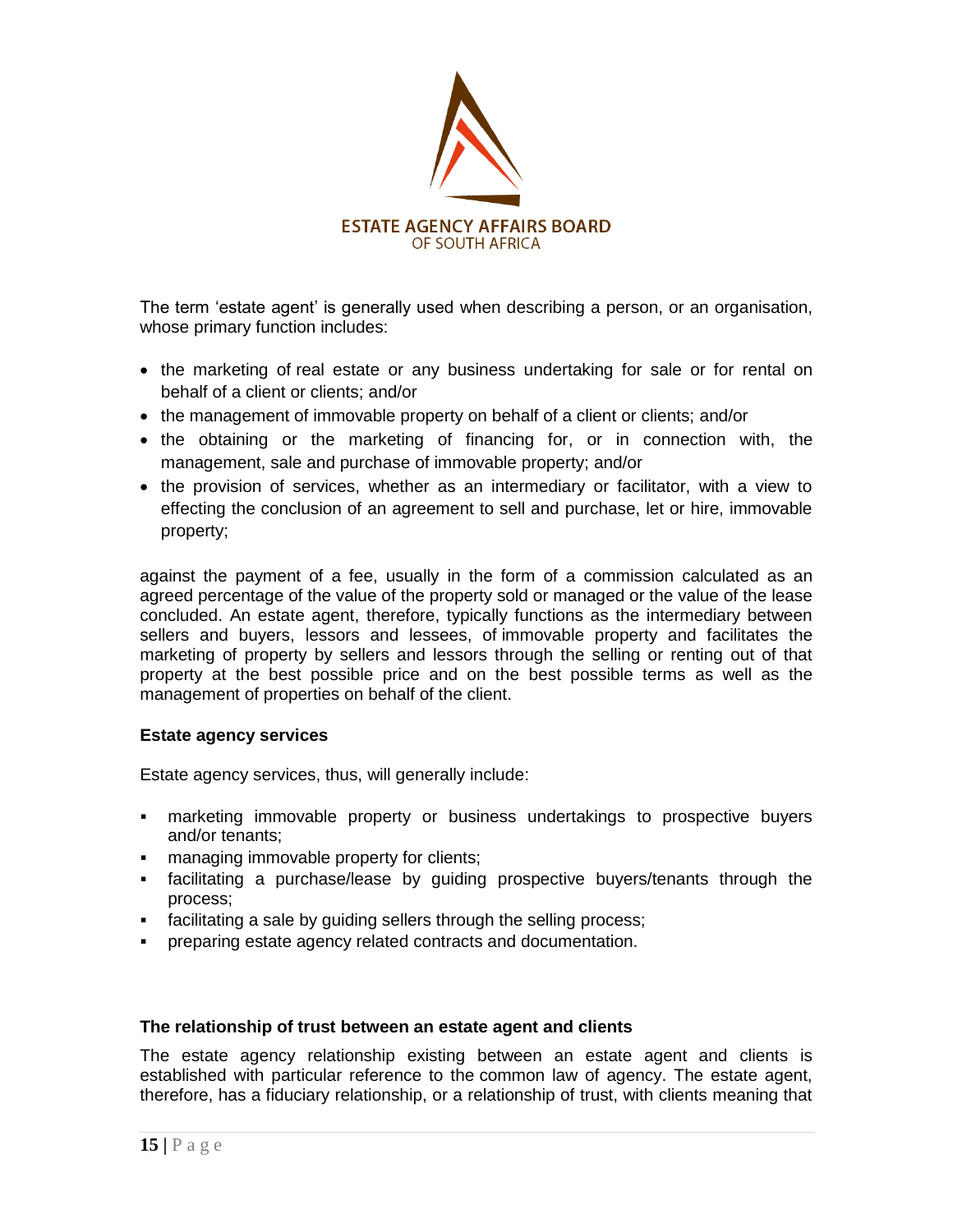

the estate agent must exercise the highest possible standards of care and of fair and honest dealing. An estate agent may not, for instance, place own personal interests before the fiduciary duty owed to the principal and may also not profit from the fiduciary position that is occupied without having first obtained the consent of the principal. The fiduciary duty, furthermore, includes the duty to exercise maximum care, maintain strict confidentiality, ensure loyalty, be obedient to the instructions of the client, account to the client and maintain full transparency which includes the making of full and open disclosure to the client.

#### **Mandatory registration of estate agents with the Estate Agency Affairs Board and the issue of fidelity fund certificates**

Estate agents, if they are to practice legally, must be registered by the Estate Agency Affairs Board, the statutory regulatory of the estate agency profession. Such estate agents will then be issued with a valid fidelity fund certificate (or licence to operate) in accordance with the provisions and requirements of the Estate Agency Affairs Act, 112 of 1976. Unlicenced persons purporting to perform the functions and activities of an estate agent are acting illegally. They will be liable to criminal, civil and disciplinary sanctions for doing so.

## **The Further Education and Training Certificate: Real Estate required for nonprincipal estate agents**

All non-principal estate agents, including intern estate agents, must complete the Further Education and Training Certificate: Real Estate (NQF Level 4). This qualification enhances the provision of entry level service within the property and real estate professions and provides the broad knowledge, skills and values needed in the property and real estate environment. The intern estate agent may be certificated against the qualification after undergoing training through an accredited education provider or by way of a Recognition of Prior Learning assessment (where appropriate).

## **The National Certificate: Real Estate required for principal estate agents**

Persons wishing to act as principal estate agents and run their own estate agency enterprises must be certificated against the National Certificate: Real Estate (NQF Level 5) before a principal"s fidelity fund certificate can be issued to them. This qualification not only adds value to the understanding of the property and real estate sector by principal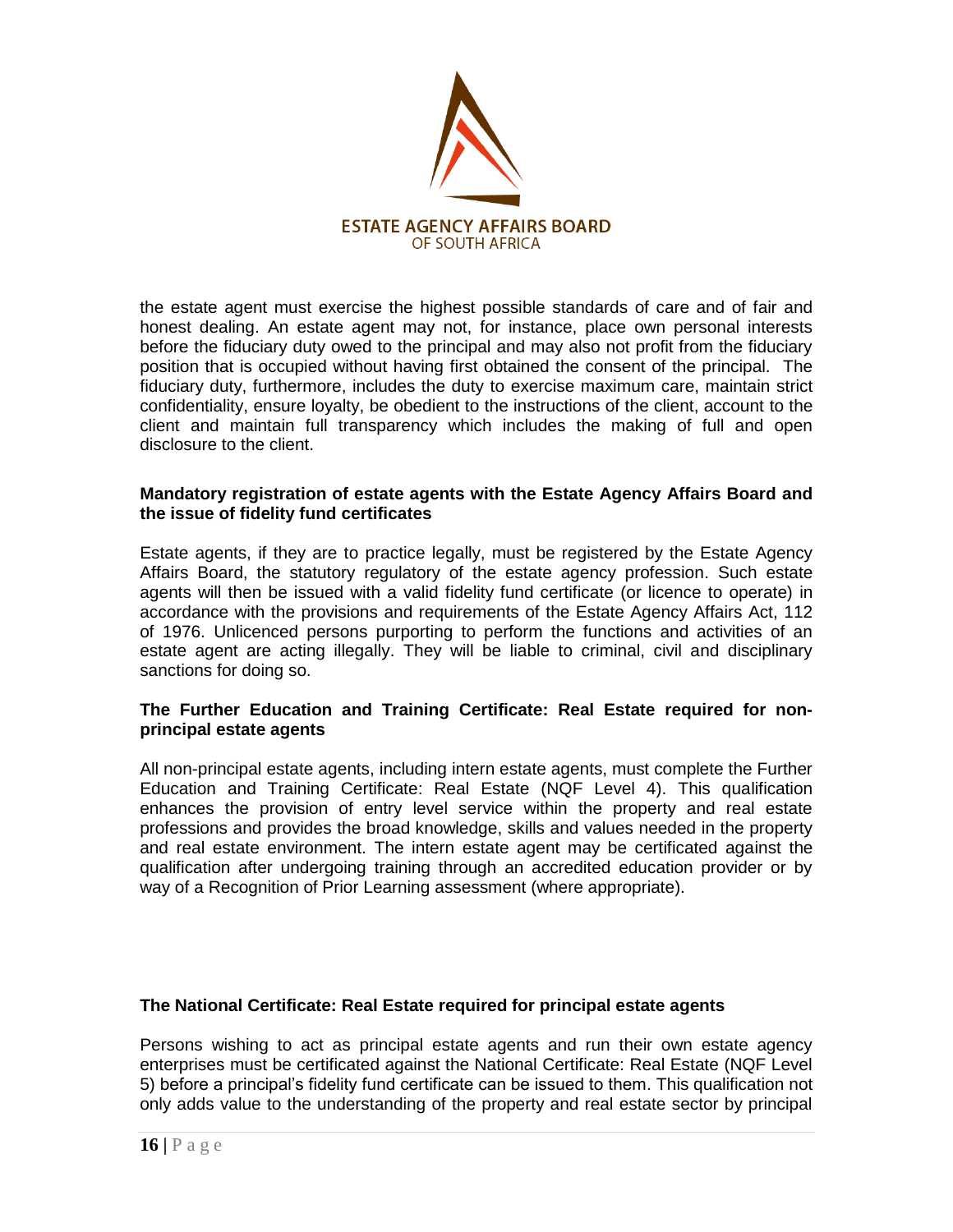

estate agency practitioners but also enhances their appreciation of the practical functionalities that occur within the workplace. As the qualification builds on the skills that have already been acquired in the Level 4 qualification, an estate agent must first have been certificated against the NQF Level 4 qualification before that person can proceed to the NQF Level 5 qualification. The National Certificate: Real Estate consolidates the broad knowledge, skills and values that are required to achieve success, both financially and reputationally, in the property and estate agency professions.

## **Undertaking the Professional Designation Examination for principal and nonprincipal estate agents**

The satisfactory completion by estate agents of either the Further Education and Training Certificate: Real Estate or of the National Certificate: Real Estate, as the case may be, constitutes the prerequisite for admission to the Professional Designation Examination ("PDE") - a practical and integrated test of knowledge for estate agents conducted by the Estate Agency Affairs Board. The PDE represents the final test of an estate agent's ability practically to implement and apply the learning that has been achieved in both the classroom and at the workplace.

## **Relevant educational requirements for persons wishing to practice as principal estate agents**

Persons wishing to become principal estate agents are, therefore, required to complete the following educational requirements, namely:

- the Further Education and Training Certificate: Real Estate (NQF Level 4);
- the Professional Designation Examination for non-principal estate agents (PDE 4); and
- the National Certificate: Real Estate (NQF Level 5);

before a principals" fidelity fund certificate can be issued by the EAAB.

Such persons are granted a period of two years from the date upon which they were certificated against the National Certificate: Real Estate within which to pass the Professional Designation Examination for principal estate agents (PDE 5).

## **The award of professional designations after passing the Professional Designation Examination**

Persons who pass the PDE are accorded recognition as professional estate agents by the Estate Agency Affairs Board. Non-principal estate agents may, therefore, use the designation Professional Practitioner in Real Estate ("PPRE") for so long as they hold a valid fidelity fund certificate issued by the Estate Agency Affairs Board while principal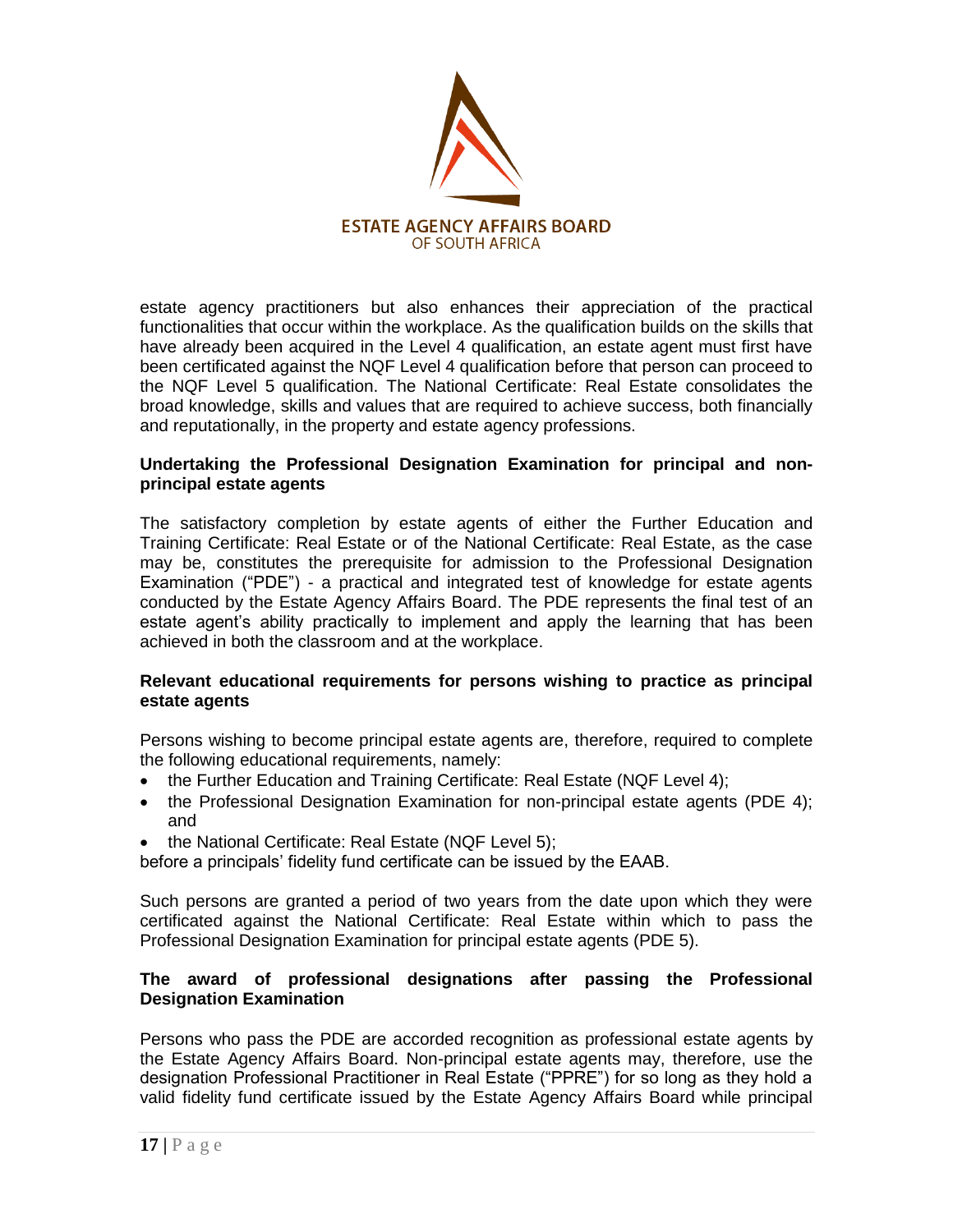

estate agents are entitled to the designation of Master Practitioner in Real Estate ("MPRE"), also for so long as they hold a valid fidelity fund certificate issued by the Estate Agency Affairs Board.

## **Continuing Professional Development requirements**

A continuing professional development ("CPD") requirement for estate agents was implemented from 1 August 2012. This requirement conforms to current best practice requirements to be found in most world-wide real estate regulatory jurisdictions. Members of the estate agency profession must maintain their professional standing and status through undergoing the mandatory continuing professional education and development programme. CPD enables estate agents to keep abreast of relevant sector and property trends and changes since these can, cumulatively and sequentially, have significant consequences on both the internal and external environments within which estate agents must operate.

Globalisation, for instance, is one of the more easily identifiable factors that continues to exert a significant and immediate impact on real estate markets which, as a result, have been successfully transformed into an international working environment. The advent and exponential growth of the internet and other electronic modes of communication has, furthermore, rendered hitherto existing borders and boundaries obsolete and has made the national property markets of most countries accessible to millions of new consumers, who do not necessarily reside in those countries. While it is self-evident that globalisation and/or the internet can create significant new revenue streams and potentially lucrative business opportunities for estate agents, it is equally apparent that the acquisition of specialised skills, competencies, training and knowledge is necessary if this impact is to be maximised. This can be achieved through CPD.

In terms of the Estate Agency Affairs Board"s CPD policy all registered estate agents are required to earn 60 CPD points over a three year rolling cycle.

## **Intern estate agents - background and overview**

In terms of the Standard of Training of Estate Agents Regulations, 2008 ("the Education Regulations"), all persons seeking to enter the estate agency profession are required, as from 15 July 2008, first to serve as intern estate agents, acting under the supervision of a principal estate agent, for a continuous period of twelve months calculated from the date of the first issue to those new entrants of intern fidelity fund certificates by the Estate Agency Affairs Board ("EAAB"). This requirement applies to all new entrants, or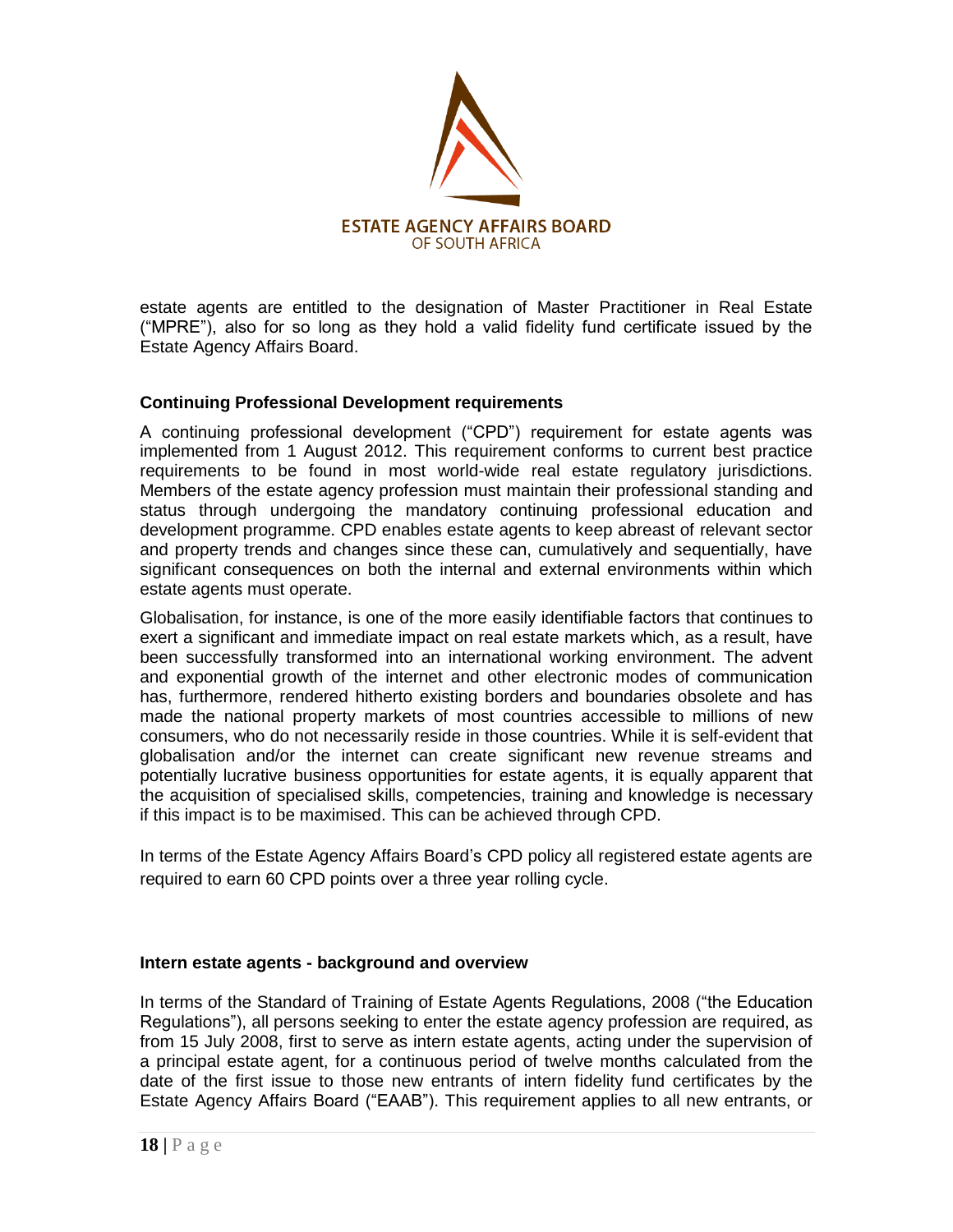

intern estate agents, regardless of any academic, professional or other qualifications which they may hold.

## **Restrictions attaching to the activities of intern estate agents**

An intern estate agent may not perform any acts as an estate agent unless:

- the intern estate agent has duly disclosed in all printing material relating to the intern estate agent"s activities as an estate agent, excluding authorised advertisements in the press, that the intern estate agent concerned is an intern estate agent; and
- the intern estate agent acts under the active supervision and control of a principal estate agent or of an estate agent who has continuously held a valid fidelity fund certificate issued by the EAAB for a period of not less than three years.

In addition, an intern estate agent may not:

- in any way, directly or indirectly, hold himself/herself out as someone who, or advertises that he/she, has complied with the educational requirements in terms of the Education Regulations;
- in any manner act or hold himself/herself out as being a full-status estate agent; or
- in his/her capacity as an intern estate agent, complete or draft any documentation relating to any transaction negotiated by him/her in his/her capacity as an intern estate agent, otherwise than in the presence of a principal estate agent or a full status estate agent having at least three years" experience, and who certifies on the documentation in question that the said documentation has been completed in his/her presence.

## **The mandatory one-year programme for intern estate agents**

To accommodate the peremptory internship requirements of the Education Regulations the EAAB has introduced a mandatory one-year programme for intern estate agents. This programme is specifically designed to facilitate and monitor the induction of intern estate agents into the estate agency profession and is applicable to all new entrants, or intern estate agents, **regardless of the future status to which such persons aspire and/or of their current academic, professional or other qualifications**. The programme is, moreover, designed to ensure that intern estate agents not only acquire meaningful practical estate agency experience during the twelve month internship period but that they will also be exposed to an applied and relevant practical learning experience that will enhance, and add understanding, to their theoretical estate agency studies. The underlying objective of the programme is to ensure that intern estate agents are provided with the required structured learning environment that will assist them in acquiring the necessary practical workplace experience that they need if they are competently to perform the functions of a professional estate agents and that, just as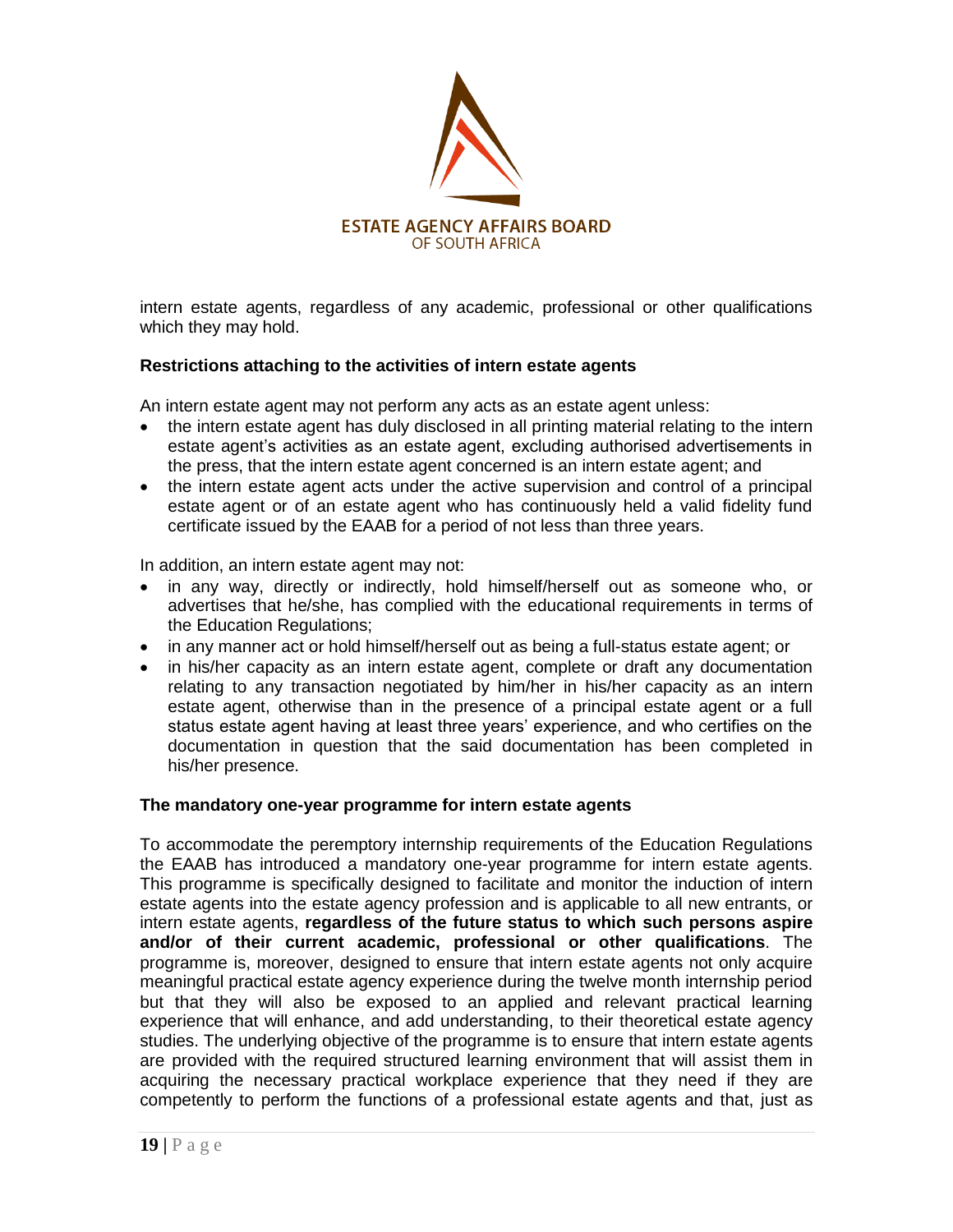

importantly, they are not, during the course of the internship period, relegated to the peripheries of estate agency practice.

A number of practical projects, applicable to the workplace, are incorporated into the programme. These projects should, insofar as possible, be completed by both the intern estate agent and the mentor during the course of the twelve month internship period. The intern estate agent will also be required to gather all relevant naturally occurring evidence to serve as proof that he/she has gained the requisite practical experience justifying an upgrade to full status as an estate agent after the expiry of the internship period.

## **Maintaining the logbook**

The intern estate agent is expected, during the course of the twelve month internship period, to complete and maintain a logbook in which accomplished activities are not only fully recorded but, also, signed-off by the principal/mentor/coach/supervisor ("the principal") assigned to assist and provide the intern estate agent with logistical support during the internship period. It is anticipated that this requirement will ensure that the intern estate agent is provided with a personal record of all practical tasks completed and experience gained at the workplace.

A further advantage of the implementation of the programme is that, should the intern estate agent at any time wish to be assessed towards the acquisition of any real estate vocational qualification(s) and desire to use some, or all, of the evidence generated and recorded in the logbook for this purpose, that intern estate agent will be able to duplicate the logbook for submission to any assessor undertaking an assessment against the relevant qualification.

The logbook, in addition, serves as an important educational tracking device. As the intern estate agent completes the required workplace experience this achievement should be signed off in the logbook by both the intern estate agent as well as the principal.

## **Completing the Portfolio of Evidence ("PoE")**

The portfolio of evidence will generally be a separate file (or files) carefully created and maintained by the intern estate agent, which should, ideally, align with the prescribed logbook activities. All naturally occurring workplace evidence generated over the twelve month internship period, and reflecting the workplace learning experience of the intern estate agent, should be inserted into the PoE. At the conclusion of the internship period the completed PoE must be submitted, together with the logbook, by the intern estate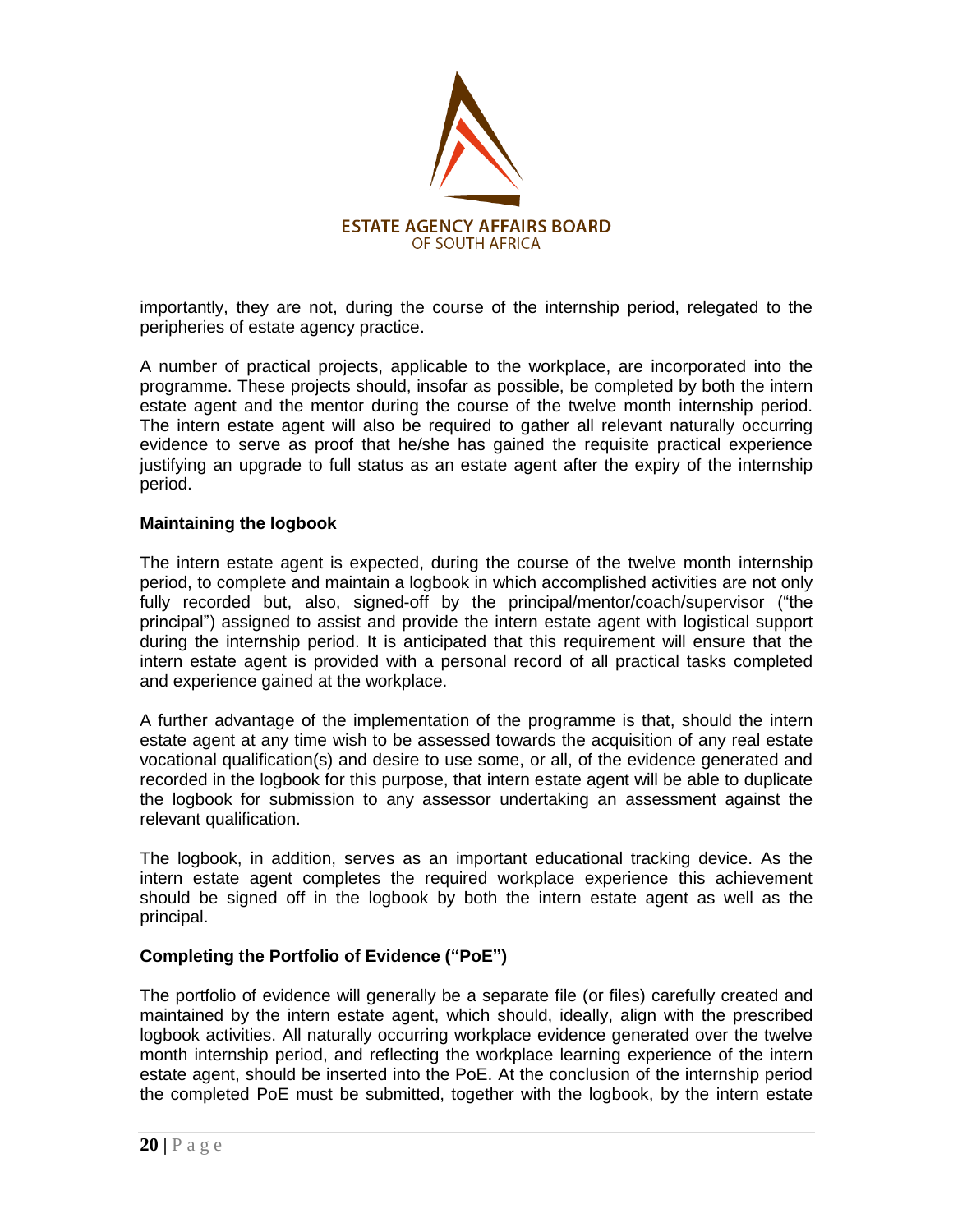

agent to the EAAB. The PoE, and duly completed logbook, will jointly constitute acceptable evidence that the relevant workplace learning phase has been successfully completed by the intern estate agent. Only once the PoE and logbook have been considered and accepted by the EAAB can a status upgrade to full status estate agent be authorised.

The necessary implication for intern estate agents, of course, is that, immediately after any occupational activity has been satisfactorily completed, a follow-up meeting must be scheduled with the principal to discuss that activity, obtain approval and have the logbook signed off. The evidence for the activity should, simultaneously, be filed in the PoE. The PoE, thus, provides the required evidence of performance against the outcomes of the learning process as well as for later use, in the discretion of the intern estate agent, against the acquisition of any of the real estate vocational qualifications.

## **The duties and responsibilities of an intern estate agent**

An intern estate agent is required diligently to:

- complete all information required in the prescribed logbook;
- complete necessary projects during the course of the twelve month internship period and also file applicable evidence of having done so in the PoE;
- complete workplace task forms and also file any applicable evidence in connection with the tasks in the PoE;
- regularly meet with the principal to plan the practical workplace experience programme and, at least monthly, to obtain an appraisal report on progress being made; and
- ensure that principal timeously signs off the logbook as certification that the intern estate agent has been exposed to the required workplace experience.

## **The duties and responsibilities of the principal/mentor/coach/supervisor ("the principal")**

The principal is required to:

- familiarise himself/herself with all logbook requirements;
- regularly meet with the intern estate agent to plan workplace activities;
- ensure that the intern estate agent is provided with the opportunity to be exposed to each new learning situation;
- sign off, in the intern estate agent's logbook, all activities that have been completed by the intern estate agent; and
- complete at least a monthly appraisal report on the progress made by the intern estate agent and ensure that the appraisal report is inserted into the intern estate agent"s logbook.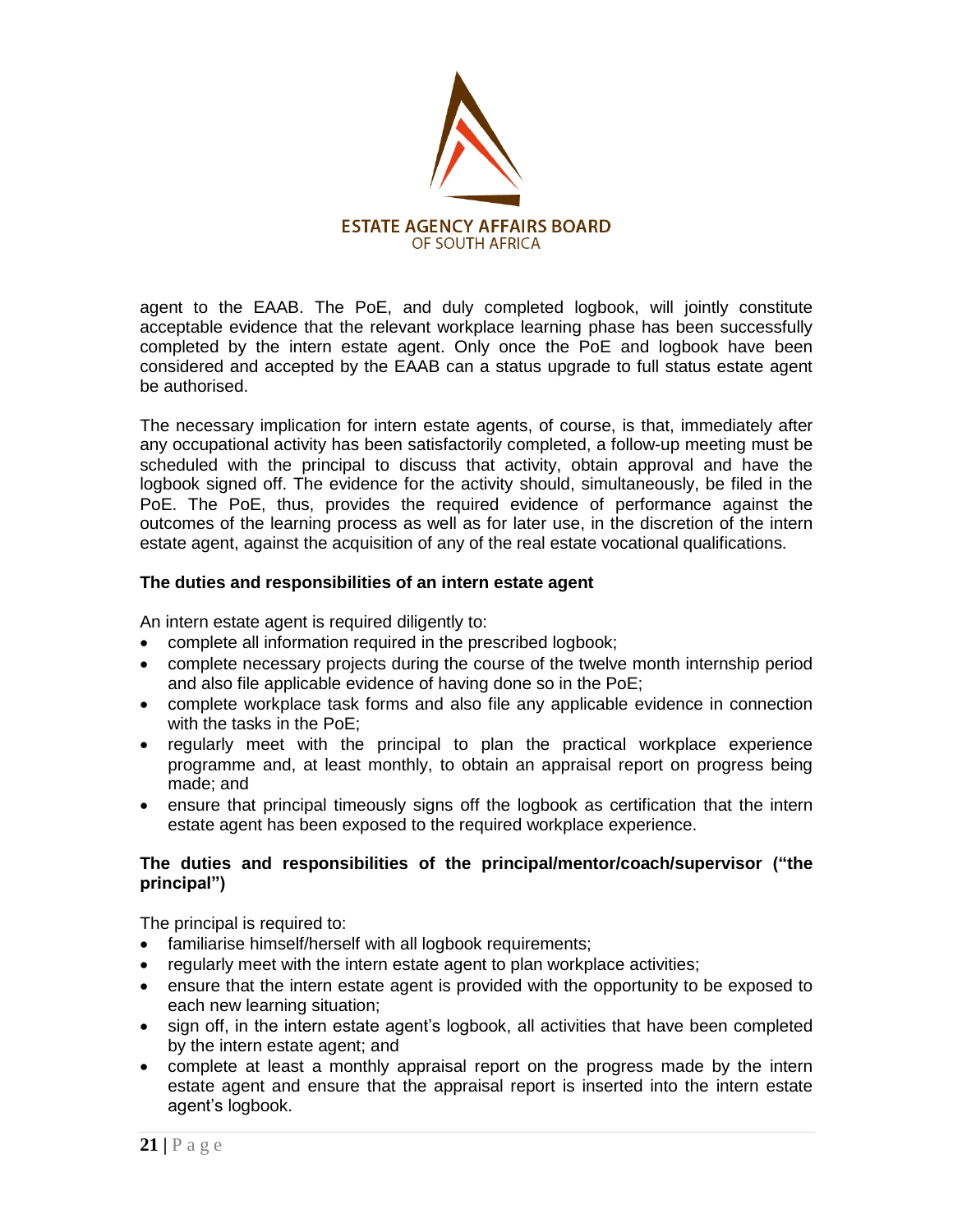

## **The mentoring process**

Mentorship refers to the formal and informal developmental relationship where an experienced and knowledgeable principal, or full status, estate agent undertakes to advise and assist a newcomer to the estate agency profession, the intern estate agent, to develop the necessary skills, capabilities and capacities required for both personal and professional career development by that intern.

## **The functions of the mentor**

The principal will, therefore, usually be required to:

- explore the needs, motivations, competencies and skills of the intern estate agent to ensure an ongoing commitment to the estate agency profession;
- use questioning techniques to encourage the intern estate agent to identify workable solutions and actions to workplace encounters and problems;
- support the intern estate agent in establishing appropriate work-related goals and methods of assessing progress in relation to those goals;
- observe, listen to and ask questions of the intern estate agent;
- where appropriate creatively apply one-on-one training for the intern estate agent;
- counsel and advise the intern estate agent; and
- consistently evaluate the outcomes of the mentoring process, using objective measures, to ensure the relationship with the intern estate agent is a successful one.

## **Ensuring successful mentoring**

To be successful, the mentoring process must be:

- carefully planned, organised and implemented over the entire twelve month internship period; and
- constantly monitored, assessed and evaluated by the principal.

## **Training the intern estate agent**

The principal and the intern estate agent should meet as frequently as necessary but at least once a week. It is desirable that the intern estate agent be given sufficient time between formal meetings to internalise and digest the issues that were discussed. It is also important that the participants ensure that they are suitably prepared for the meeting to avoid unnecessary time wastage and to derive the maximum benefit from the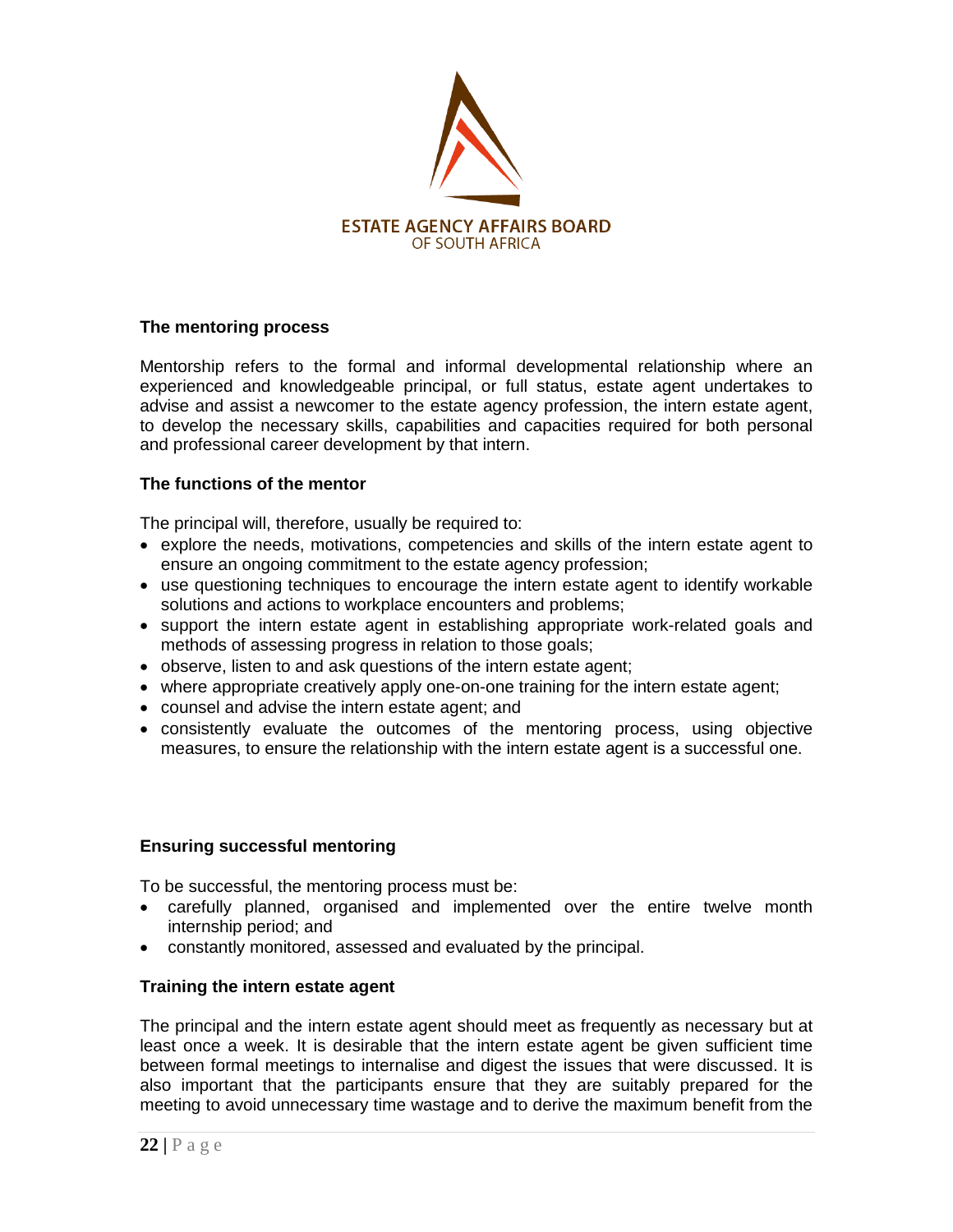

meeting. Follow-up should be conducted after every meeting and, if required, appropriate amendments and changes made to the internship programme to ensure its continuing effectiveness. A well implemented follow-up procedure will generally expedite the required reporting and evaluation processes and also ensure that they are more reliable.

## **Overcoming possible obstacles to the success of the mentoring programme**

- It is important that expectations flowing from the internship and mentoring process are realistic since, if expectations are unrealistically high, the reaction of the intern estate agent is likely to be one of extreme disappointment and unhappiness.
- Working principles and goals must be clearly stated at the outset and repeated when necessary.
- The parties must agree to commit sufficient time, resources and dedication to the internship process to ensure its success.
- Valid criticisms emanating from either the principal or the intern estate agent should be openly discussed and resolved between the parties.

## **Key factors contributing to a successful internship programme**

An internship programme is likely to be more successful where:

- both the principal and the intern estate agent are properly committed and motivated to secure a positive outcome;
- the principal is both willing and able freely to contribute his/her knowledge, expertise, skills and experience to the intern estate agent;
- there is good structure to the execution of the internship project; and
- use is readily made of relevant documentation, appropriate presentations and real time on-the-job education and training to enhance the experiential quality of the programme.

## **The functions and duties of EAAB verifiers/inspectors**

EAAB verifiers/inspectors will be required to:

- routinely visit the intern estate and the principal at the workplace to review, and provide guidance on, both the logbook and PoE maintained by the intern estate agent;
- identify and endeavour amicably to resolve any work related issues and/or problems and/or disputes that may have arisen between the principal and the intern estate agent in the interests of both parties;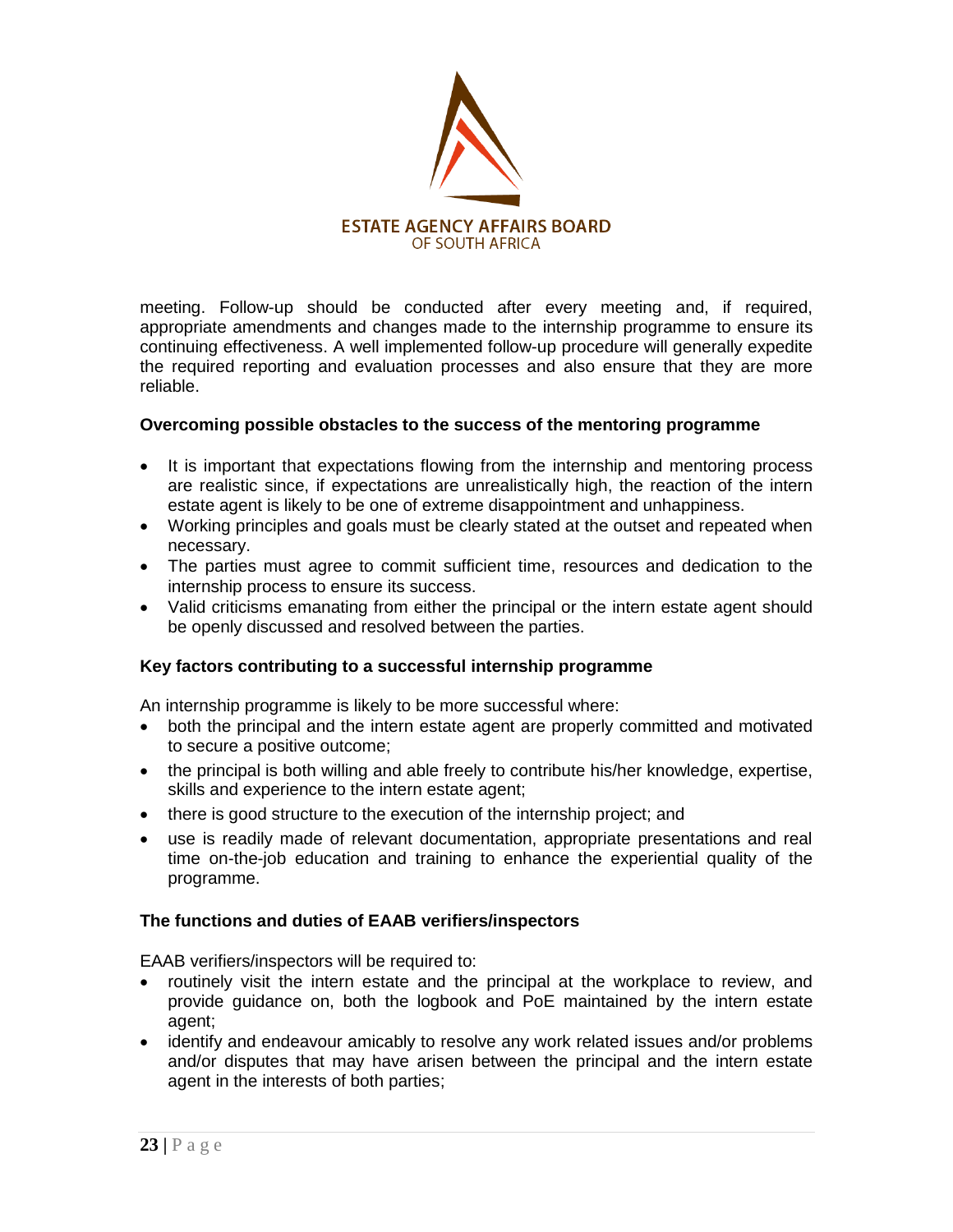

- ensure that the interests of both the principal and the intern estate agent are advanced and, in addition, that the intern estate agent is provided with the necessary experiential workplace skills and competencies;
- review the principal's appraisal of the intern estate agent and discuss and implement such corrective action(s) as may be required in the circumstances; and
- report to the Education and Training Committee of the EAAB on the implementation of the internship programme.

## **Practical projects to be completed by the intern estate agent**

#### **The scope of the practical projects**

While the various projects suggested in this log book were specifically designed to accommodate the core roles and responsibilities of the professional non-principal estate agent, it is believed that they might also be found to be of significant value to principal estate agents as well.

There is, of course, nothing that prevents the principal, from time to time or as and when necessary, from adding to, adapting, substituting or increasing the different recommended projects to enhance their experiential and learning value to the intern estate agent. This will, ultimately, depend on the perceived relevance of those projects to the actual workplace situation in which the intern estate agent is operating.

The intern estate agent should remember always to insert the naturally occurring evidence obtained when completing the projects into both this logbook as well as the relevant section of the intern"s PoE.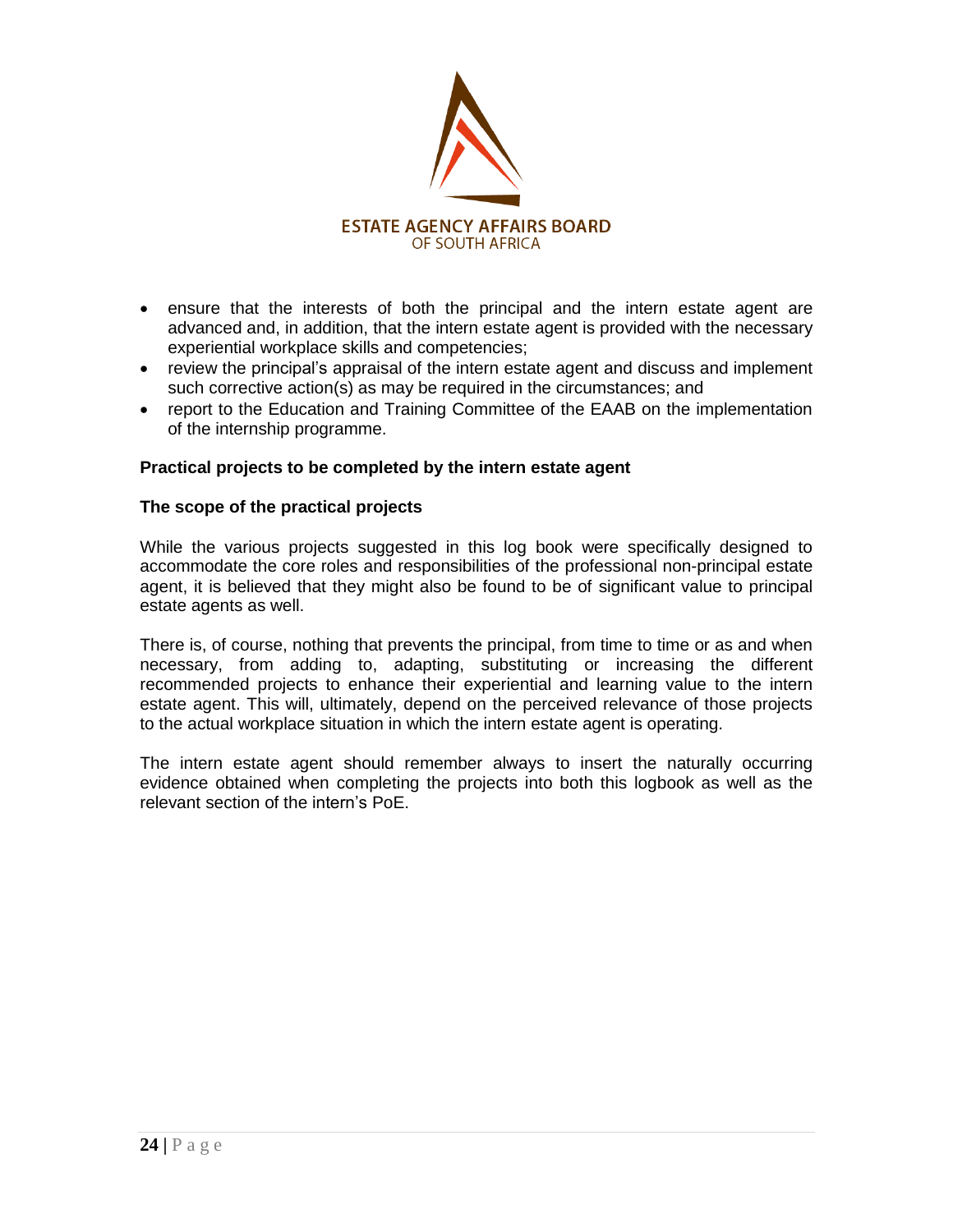

# **Workplace experience**

## **The scope of workplace experience**

The objective of specifically focussing on workplace experience is to provide the intern estate agent with the opportunity for further development, and of becoming an integral part of the practical estate agency work environment, in as many of the different fields and/or departments related to this function as possible. It is essential that the intern estate agent be exposed to as many different fields and/or differentiated areas of estate agency as is feasible during the course of the internship period. All evidence generated during this experience should be placed in the PoE by the intern estate agent.

## 1. **Induction**

It is suggested that all intern estate agents be required to undergo an **induction** period of, at least, one week at the commencement of the internship programme. The underlying objective of this induction period is to ensure that the intern estate agent is given the opportunity to familiarise himself/herself with the policies, procedures, operations and culture of the estate agency firm and, similarly, for the estate agency firm to assess the qualities and strengths of that intern estate agent.

Other work-related aspects that might be emphasised during the initial induction phase of the training of the intern estate agent could include:

- the statutory elements in the structuring of the firm;
- an organogram reflecting the structured positions and reporting lines of the firm;
- the management functions of the firm, including lines of functional responsibility;
- the interaction and interdependence of the different functional departments making up the firm;
- the support structures available within the firm;
- an overview of the job descriptions and key performance indicators of managers, employees and non-principal estate agents in the service of the firm;
- the specific job description of the intern estate agent together with an analysis of key performance indicators; and
- the performance appraisal process that will be followed by the firm in respect of the functions and activities of the intern estate agent.

During the initial induction period the intern estate agent should be provided with a copy of all relevant documentation pertaining to his/her service as an intern estate agent at the firm, as more fully referred to above. It is essential, however, that the intern estate agent receive a copy of both the **Estate Agency Affairs Act, 112 of 1976**, and the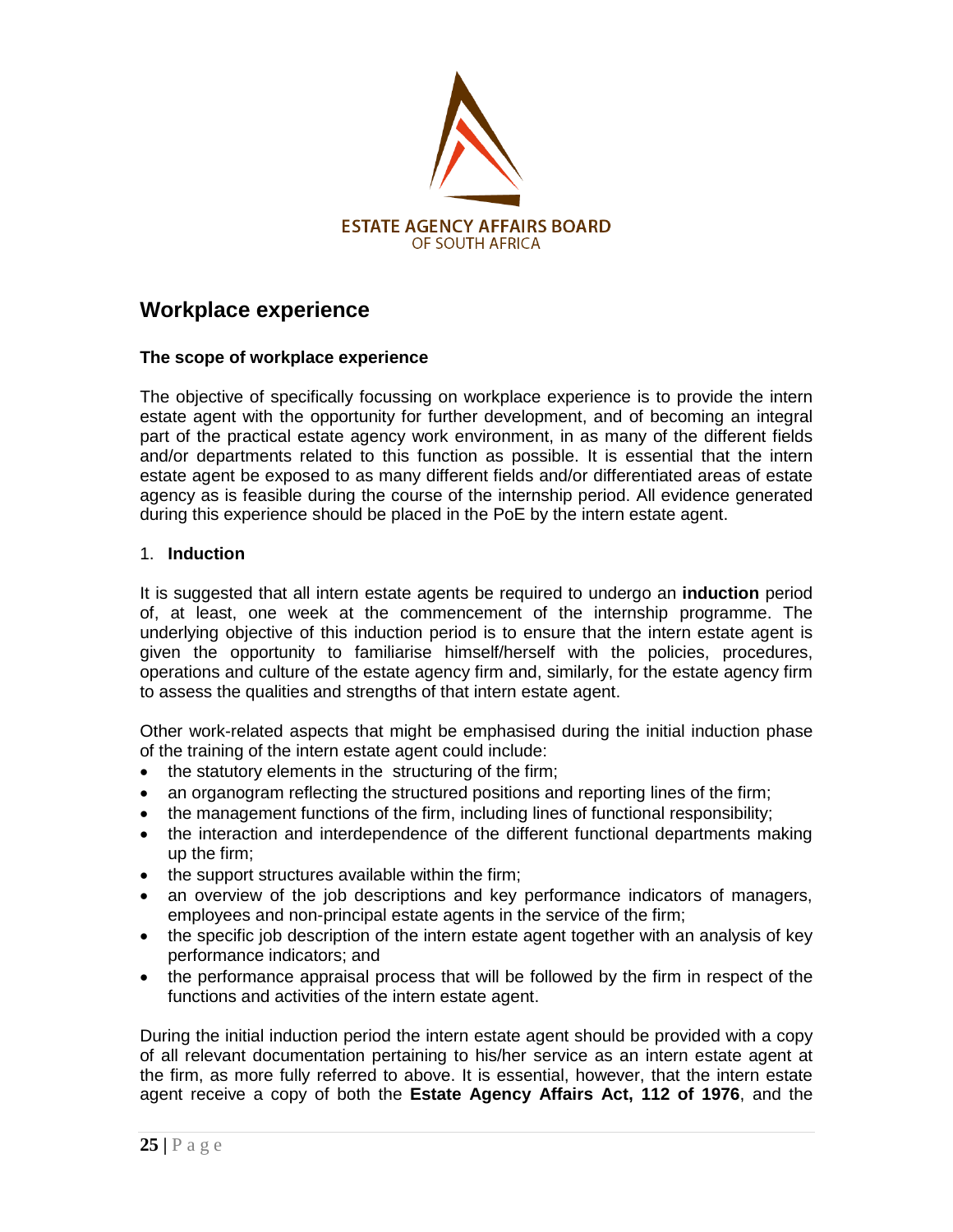

**Code of Conduct for Estate Agents**. [These documents must be included in the intern estate agent"s PoE.]

It is likely that the induction programme will, in addition, concentrate on the following fundamental aspects of the particular estate agency firm in whose service the intern estate agent will henceforth be, namely:

- its core business activities;
- the internal ethical code of the firm;
- in-service policies and procedures including the firm"s disciplinary policy;
- the values and ethics applicable to the estate agency sector in general and the firm in particular.

## **Core ethical values of the firm**

The core ethical values of the firm, of course, represent those ethical values which the firm regards as being non-negotiable and which establish the foundation for the set of corporate ethical standards and commitments that encompass the organisation"s approach to corporate responsibility.

In practice it will frequently be found that such core ethical values will generally include, amongst others, such identified values as:

- accountability;
- integrity;
- honesty;
- respect;
- trust;
- openness;
- stewardship;
- competence;
- justice;
- fairness;
- responsibility; and
- transparency.

It is important, in addition, that the intern estate agent be informed that such codes of ethics are usually designed to:

- identify the firm"s ethical expectations of its employees; and
- offer advice and guidance in handling some of the more common ethical problems that are bound to arise during the course of the internship period, as well as thereafter.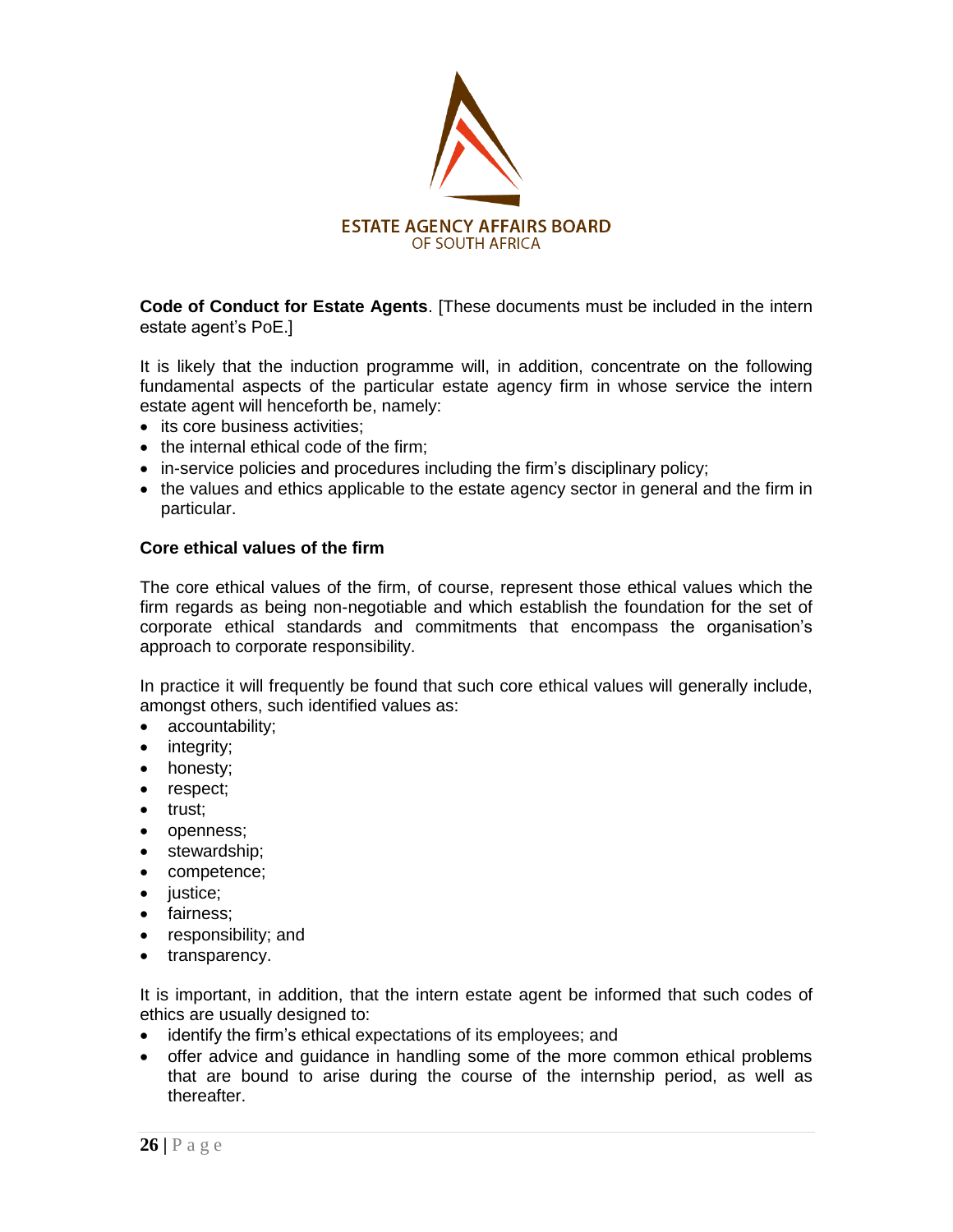

It may also be useful for the firm to ensure that the intern estate agent is given the opportunity to attend relevant courses, seminars or workshops, whether internal or external, on business/professional conduct.

Such interventions may, in the discretion of the principal, include:

- discussions regarding the firm"s policies and procedures;
- an analysis of specific ethics case studies; and
- the consideration of legal compliance requirements for estate agents.

It is generally advisable, and indeed recommended, that the intern estate agent be required to sign an acknowledgement or undertaking in which he/she commits always to abide by the provisions of the Code of Conduct for Estate Agents as well as the firm"s own code of ethics, if applicable. [Any such signed undertaking should be included by the intern estate agent in the PoE.]

## 2. **The Estate Agency Affairs Act and the Code of Conduct for Estate Agents**

All intern estate agents should, during the induction period, receive a comprehensive overview and explanation of the various provisions of the Estate Agency Affairs Act and the Code of Conduct for Estate Agents - with special emphasis on how this legislation impacts on the estate agency environment in general and on the professionalism of estate agents in particular.

## **Note to the principal on appraising the intern estate agent**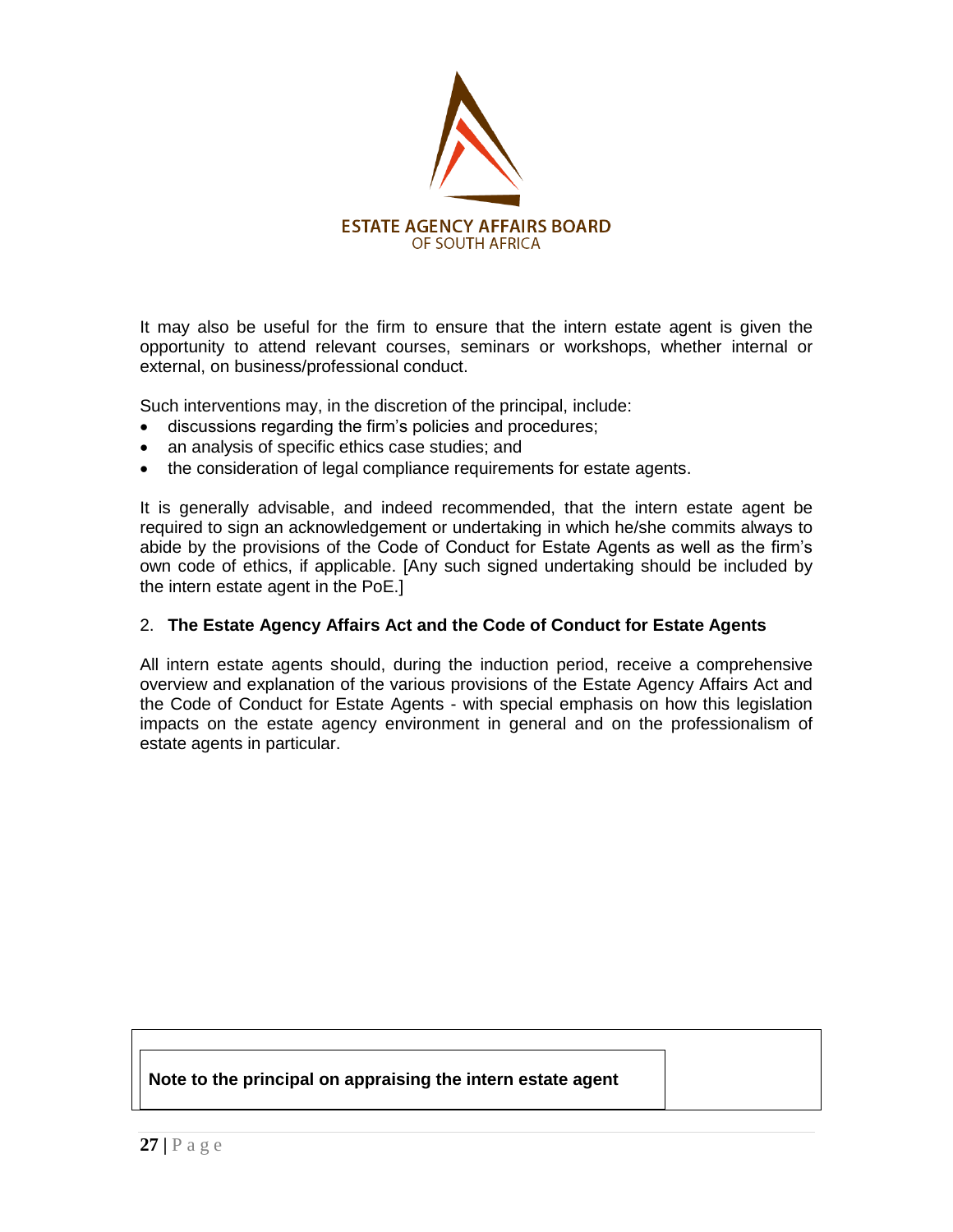

**Principals are expected to undertake an objective appraisal of the progress of intern estate agents on, at least, a monthly basis and to insert such monthly appraisal report into the intern estate agent"s logbook.** 

This appraisal should include an evaluation of the intern estate agent"s willingness and ability:

- to establish and maintain constructive working relationships and to work effectively in a team;
- accurately and conscientiously to follow instructions;
- to plan and organise his/her own work functions by, inter alia, prioritising functions and tasks;
- to implement time-efficient work schedules and plans;
- to apply problem solving skills when handling potential ethical dilemmas; and
- to know, understand and conduct himself/herself according to the ethical requirements of the Code of Conduct for Estate Agents.

## 3. **Estate agency product/service training for the intern estate agent**

It is essential that, in addition to generic estate agency instruction, the intern estate agent should undergo specific product/service training during the course of the internship period.

This focussed training will generally emphasise the following aspects, among the many other possible aspects that are likely to be identified by the principal, namely:

- the features, advantages and benefits of the range of estate agency products and/or services that are offered by the firm;
- the firm's product mix;
- $\bullet$  the target market(s) that have been identified by the firm;
- the firm"s communication process(es) with specific reference to how the estate agency products and/or services are presented to clients and to potential clients;
- legislation affecting the different estate agency products and/or services offered by the firm;
- the sole and open mandate contracts used by the firm;
- other contracts used by the firm, where applicable, in respect of:
	- o sectional title sales and leases and management contracts;
	- $\circ$  commercial and/or industrial property sales and leases and management contracts;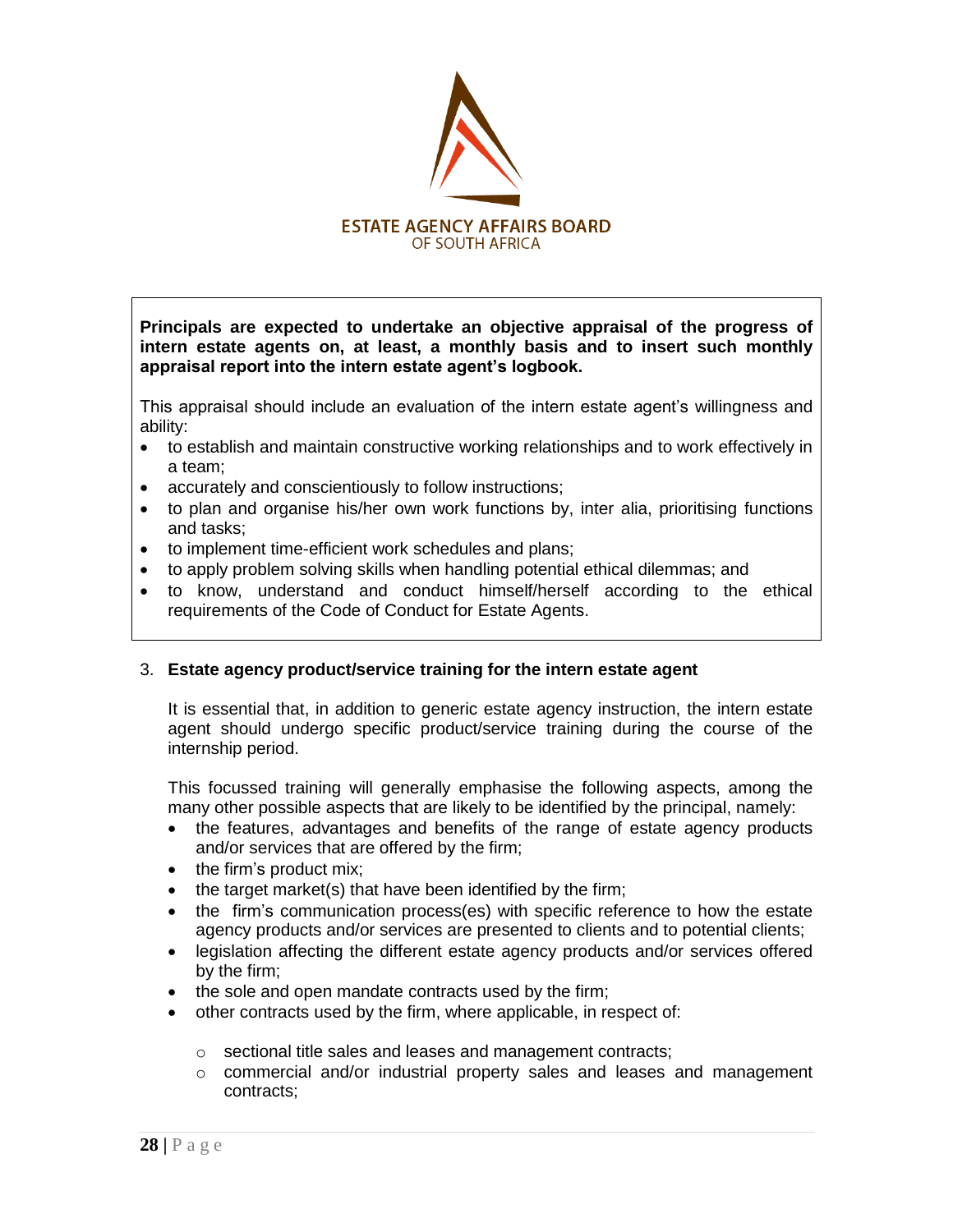

- o property management;
- o community housing schemes sales and leases;
- o freehold housing sales and leases;
- o fractional ownership;
- o share block schemes; and
- o housing retirement schemes; and
- $\bullet$  the after-sales service(s) provided by the firm.

[A copy of all these, and any other, documents should be placed by the intern estate agent in the PoE.]

#### 4. **The legal environment of the estate agency sector**

It is essential that the intern estate agent should become fully acquainted with the general legal environment within which estate agency enterprises must operate. There are, furthermore, many different statutes that directly or indirectly affect the real estate function and which, as such, the intern estate agent should at least be aware of.

These statutes include, amongst the many others that the intern estate agent will be required to study during the course of the academic segment of the real estate qualification:

- the Constitution of the Republic of South Africa, 108 of 1996;
- the Estate Agency Affairs Act, 112 of 1976;
- the Alienation of Land Act, 68 of 1981:
- the Sectional Titles Act, 95 of 1986;
- the Share Block Control Act, 59 of 1980;
- the Housing Development Schemes for Retired Persons Act, 65 of 1988;
- the Rental Housing Act, 50 of 1999;
- the National Credit Act, 34 of 2005; and
- the Consumer Protection Act, 68 of 2008.

It is particularly important that the intern estate agent also become acquainted with the various legislative enactments which, read together, comprise the South African antimoney laundering legislation, including:

- the Prevention of Organised Crime Act, 121 of 1998 ("POCA");
- the Financial Intelligence Centre Act, 38 of 2001 ("the FIC Act" or "FICA");
- the Protection of Constitutional Democracy Against Terrorist and Related Activities Act, 2004 ("POCDATARA"); and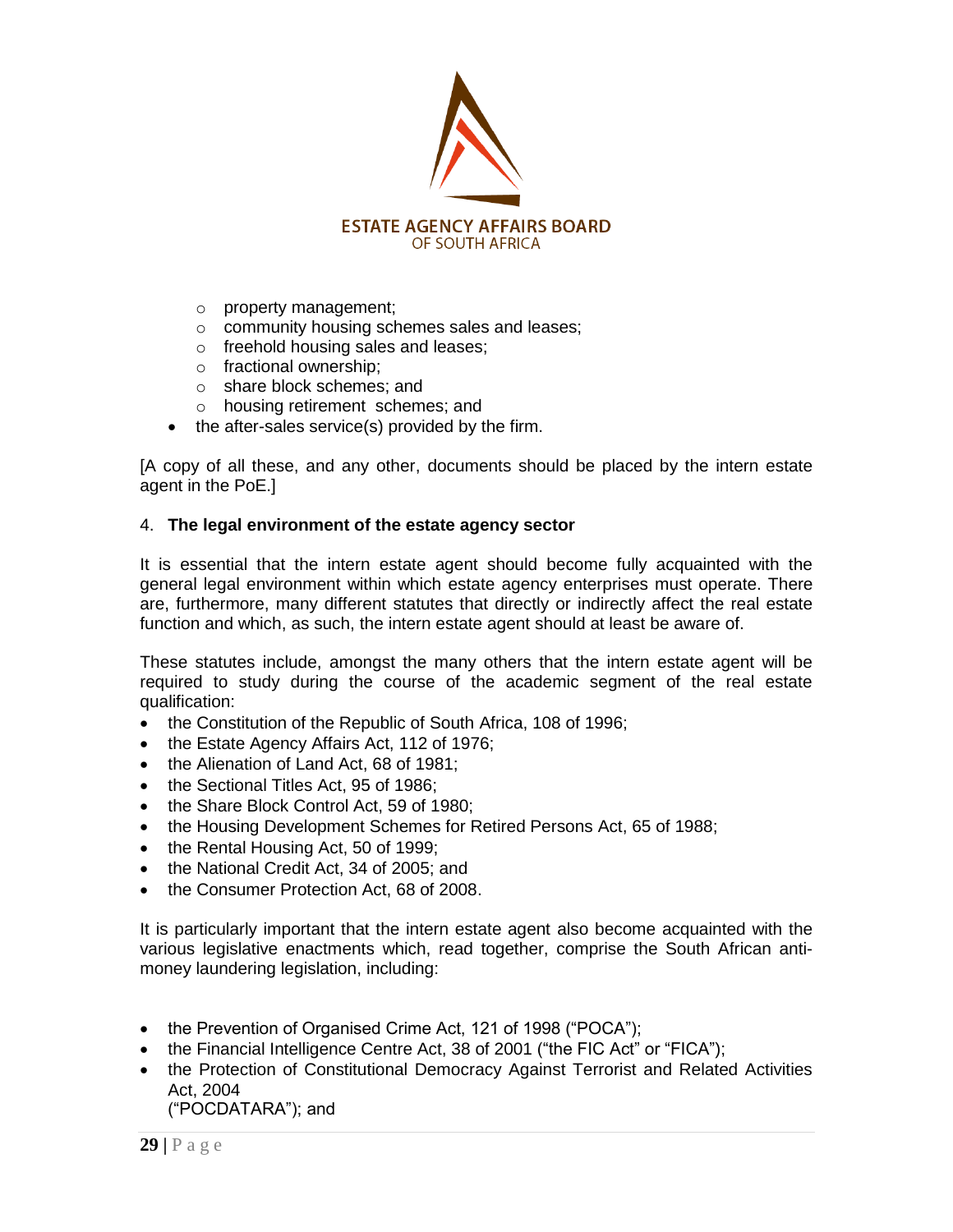

the Money Laundering and Terrorist Financing Control Regulations.

The principal must, generally, ensure that the intern estate agent is made aware of the various legislative measures, some of which have already been referred to above, that impact on the estate agency environment and on the functions and activities of estate agents. The principal should, if possible, furnish a copy of all such relevant legislation to the intern estate agent to be consulted when necessary and included in the intern estate agent"s PoE.

## 5. **Knowing and understanding the general legal environment**

Insofar as the general legal environment is concerned the principal should take the necessary steps to ensure that the intern estate agent is directly exposed to as many of the following practical estate agency experiences as is feasible and possible within the constraints of the relevant estate agency undertaking, namely:

- 5.1. Knowing, understanding and applying **the basic principles of the law of contract** to the following estate agency documents, namely:
	- $\checkmark$  sole mandate agreements;
	- $\checkmark$  agreements of sale in respect of immovable property;
	- $\checkmark$  agreements of sale in respect of sectional title units;
	- $\checkmark$  agreements of lease in respect of immovable property;
	- $\checkmark$  management contracts.
- 5.2. Knowing, understanding and applying legislative provisions that affect rights in immovable property, such as, for example, the correct procedure to be followed if:
	- $\checkmark$  the person purporting to give a sales or letting mandate is not, in fact, the registered owner of the property concerned; or
	- $\checkmark$  a usufruct (a real right) is registered in the title deed over the property in favour of a third party; or
	- $\checkmark$  a servitude is registered over the property in favour of a third party which might negatively affect both the market value and saleability of the property.
- 5.3. Concluding contracts between minors, married persons and insolvents as well as the procedures that need to be followed to establish the legal capacity of private individuals, thereby ensuring the validity of such contracts.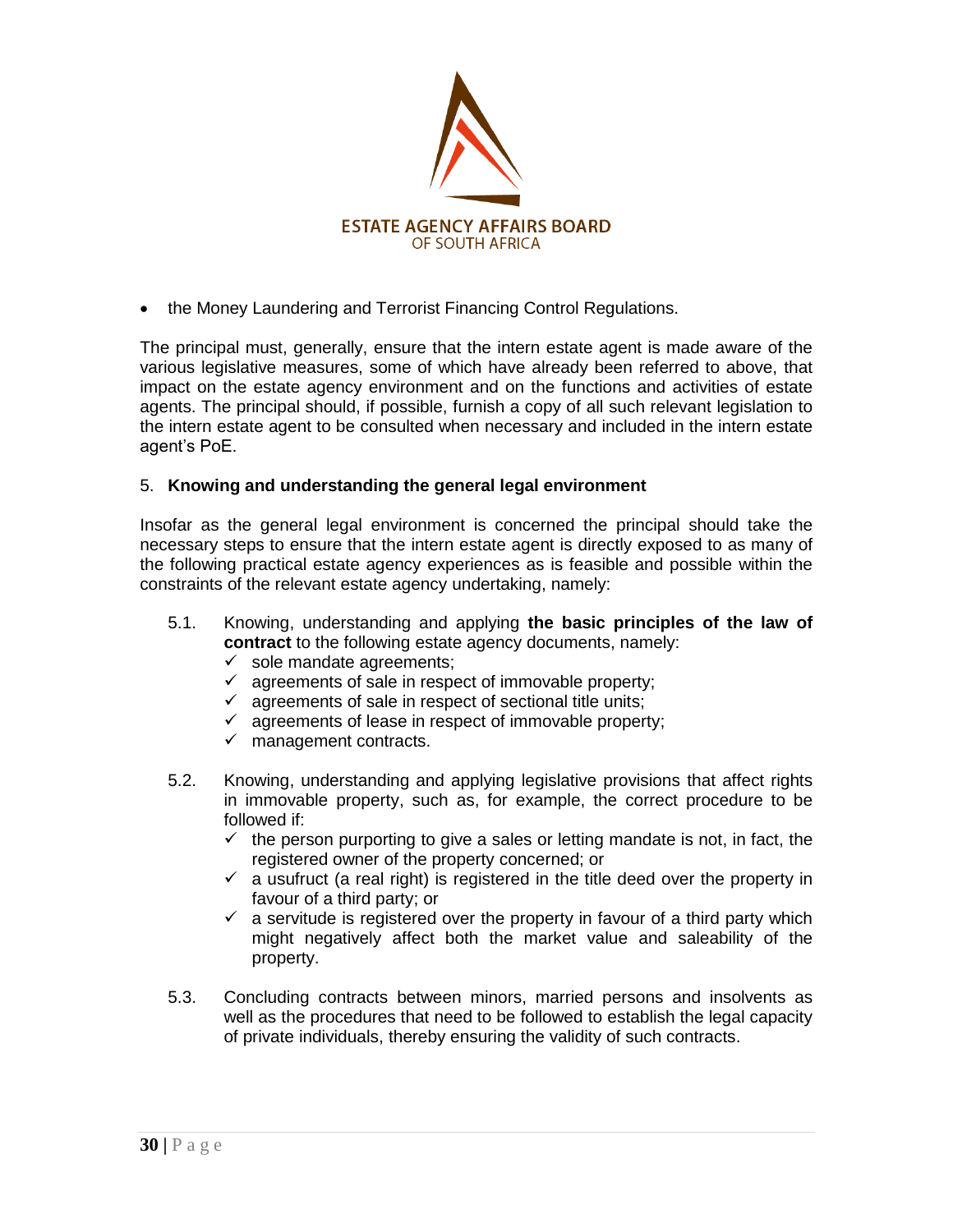

- 5.4. Applying legislation provisions to contracts concluded with companies and close corporations including the procedures to be followed to establish that legal capacity of the person(s) signing the contract.
- 5.5. Understanding the provisions of the Estate Agency Affairs Act and knowing how the legislation impacts upon the principals of the relevant estate agency undertaking as well as the non-principal and intern estate agents in the service of that undertaking. This implies knowledge of the relevant procedures to be followed when applying to the EAAB for the issue of fidelity fund certificates as well as on advising the EAAB when estate agents either change estate agency firms or cease to practice as such.
- 5.6. Knowing, understanding and properly implementing the requirements of the Estate Agency Affairs Act where the receipt, and payment, of trust moneys is concerned.
- 5.7. Being aware of the importance of such matters as town planning schemes, the sub-division of immovable property and the zoning, and re-zoning, of immovable property by referring to relevant town planning schemes and following the zoning regulations in respect of immovable property within the area
- 5.8. Having a basic understanding of the conveyancing process for the transfer of property sold into the name of the purchaser including conveyancing requirements and the various documents required by conveyancers when undertaking the transfer process.

## 6. **Financial processes and systems in the estate agency enterprise**

Intern estate agents should, insofar as this is possible, be fully exposed to both the financial processes and systems of the estate agency enterprise during the course of the internship period.

Intern estate agent should be encouraged by the principal to acquire the necessary knowledge and practical experience in:

## **6.1. Advising purchasers on the various available options for the financing of property transactions including:**

6.1.1 assessing the financial positions of both sellers and the proposed purchasers of immovable property;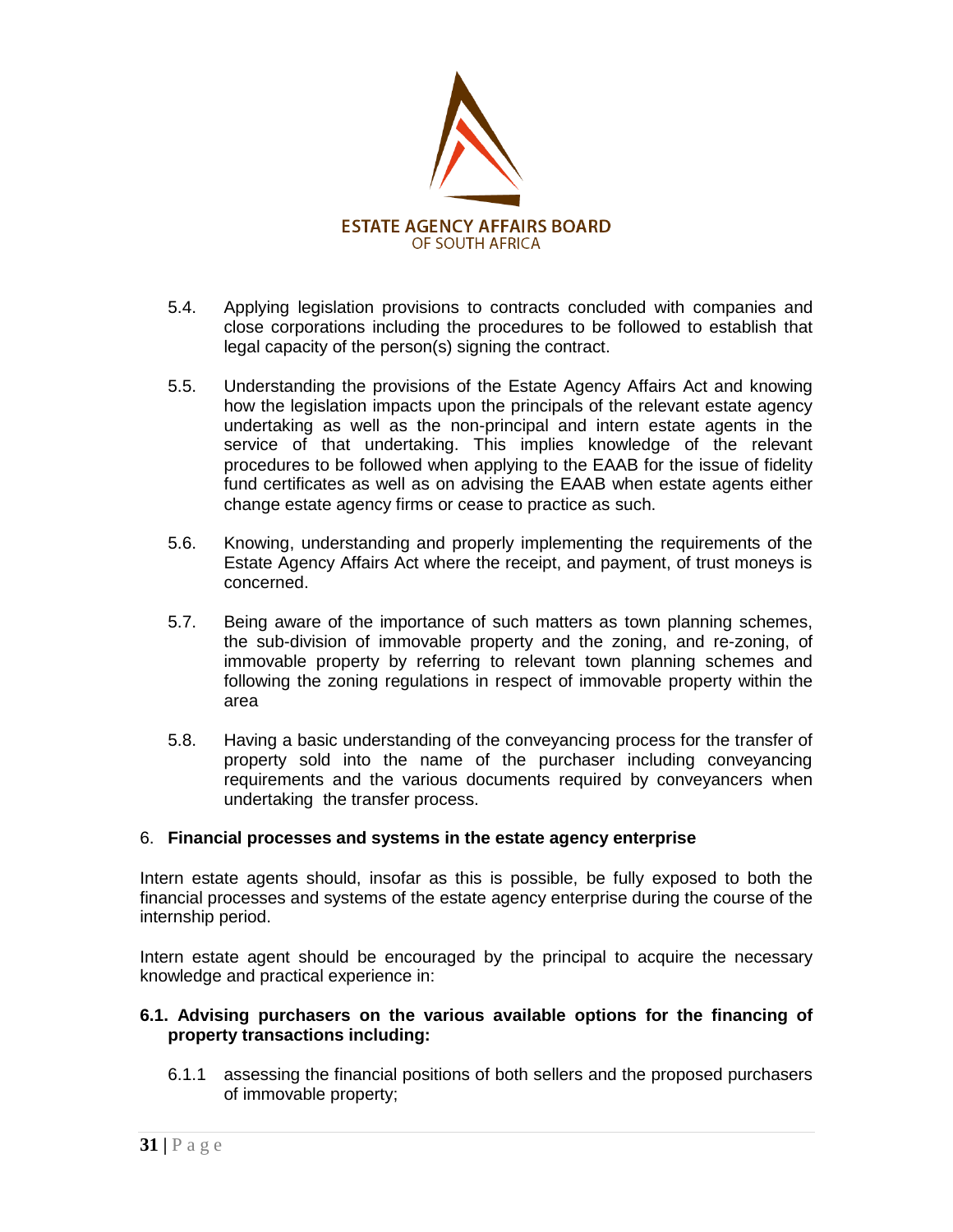

- 6.1.2 researching the various financing options that are provided by different financial institutions;
- 6.1.3 understanding the concept of a mortgage bond;
- 6.1.4 being able to explain the qualifying criteria for the obtaining of home loans in terms of the National Credit Act;
- 6.1.5 calculating bond repayments over different time periods and at different interest rates;
- 6.1.6 explaining the conveyancing and bond registration processes to third parties;
- 6.1.7 accurately calculating the transfer costs that will have to be borne by the purchaser;
- 6.1.8 accurately advising sellers of the proceeds that will accrue to them from the sale of immovable property;
- 6.1.9 understanding, and being able to explain to third parties, the costs that will be incurred flowing from the ownership of immovable property including, for instance, fixed costs such as bond repayments, municipal rates and taxes and sectional tile levies and variable costs for maintenance and services.

## **6.2 The Financial Intelligence Centre Act ("the FIC Act")**

As the Financial Intelligence Centre Act forms an integral component of the present estate agency operational environment it is essential that the intern estate agent, under the mentorship and guidance of the principal, be exposed to, at least, the following practical experiences, namely:

- 6.2.1 the internal rules of the estate agency enterprise (a copy of which internal rules should be inserted into the intern estate agent's PoE);
- 6.2.2 the procedures for the identification and the verification of the identity of clients (the "know your client" requirements);
- 6.2.3 information on which client records must be kept as well as how and where that information must be stored and for how long the records must be retained;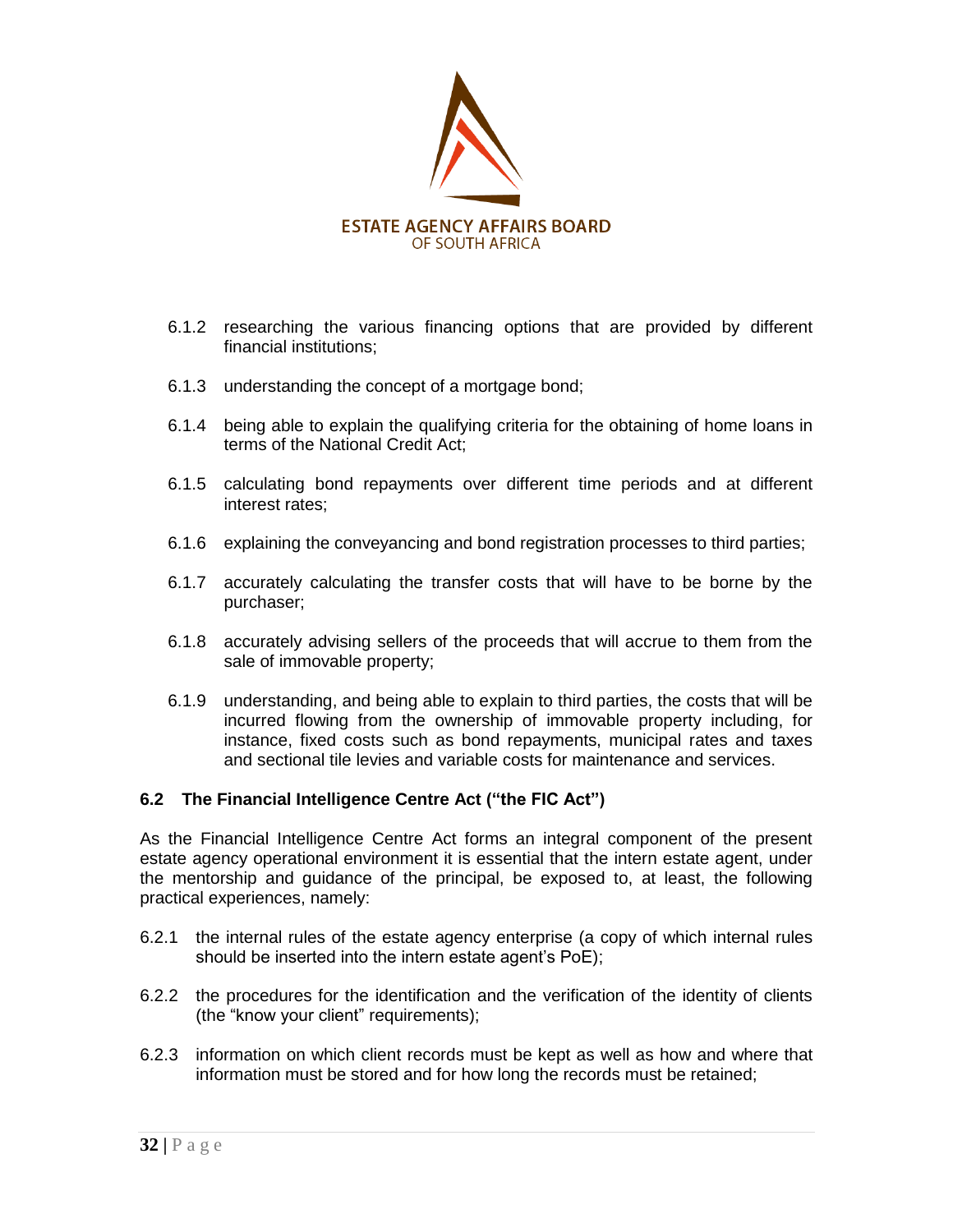

- 6.2.4 the steps to be taken to determine whether or not a transaction is reportable to the Financial Intelligence Centre including the identification of suspicious transactions;
- 6.2.5 an awareness of the cash threshold requirements;
- 6.2.6 Financial Intelligence Centre reporting processes and procedures; and
- 6.2.7 a knowledge of the documents required by financial institutions for the purposes of client verification in terms of the FIC Act.

It is to be emphasised that all principal estate agents **are obliged** to provide continuous training to ensure that all estate agents in the service of the enterprise, as well as other enterprise employees, are fully aware of the requirements of the FIC Act, the regulations and the internal rules and are able to comply fully therewith.

## **6.3 Taxes**

Intern estate agents should, during the course of the internship period, be placed in a position where they are able to acquire, at least, an understanding and practical working knowledge of:

- 6.3.1 the concept of Capital Gains Tax ("CGT") and its application;
- 6.3.2 the calculation of Capital Gains Tax; and
- 6.3.3 a knowledge and understanding of the various taxes payable by individuals, close corporations and companies to the South African Revenue Service.

## **6.4 General accounting procedures**

It is also imperative that intern estate agents should know, understand and be able to apply the general accounting procedures that will generally be applicable in estate agency undertakings. This would, for instance, include: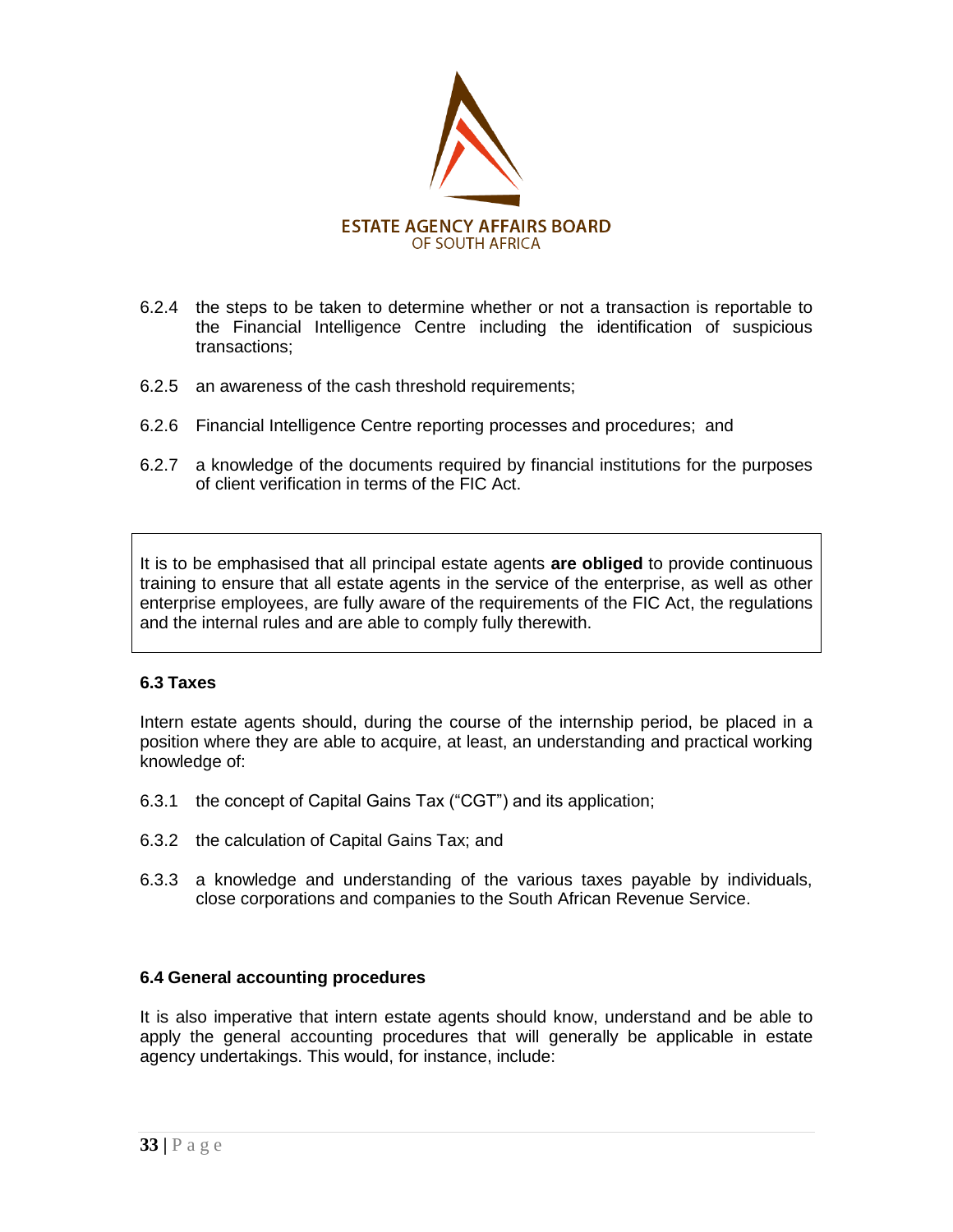

- 6.4.1 the receipt of trust moneys, including the acceptance of deposits from consumers;
- 6.4.2 the banking of trust moneys;
- 6.4.3 financial reporting and auditing requirements;
- 6.4.4 being acquainted with the fundamental difference between the trust and business banking accounts of the estate agency enterprise and knowing and understanding the circumstances when each of these accounts will be used by the enterprise; and
- 6.4.5 the payment of service providers.

**Intern estate agents should obtain a copy of all documentation relevant to the general accounting procedures of their specific estate agency enterprise for insertion into their Portfolio of Evidence.**

Such documentation would generally include, amongst others:

#### **Costs**

- an assessment of the financial position, and affordability, of a prospective purchaser of immovable property in accordance with the requirements contained in the National Credit Act;
- the calculation of bond repayments over different time periods and at different interest rates so as to be able to advise prospective purchasers accordingly;
- the calculation of the various costs that will be payable by a purchaser upon the acquisition of immovable property.

## **Written confirmations that the intern estate agent has:**

- informed the prospective purchaser of the different financing options that are available from different financial institutions;
- explained the qualifying criteria for the grant by financial institutions of mortgage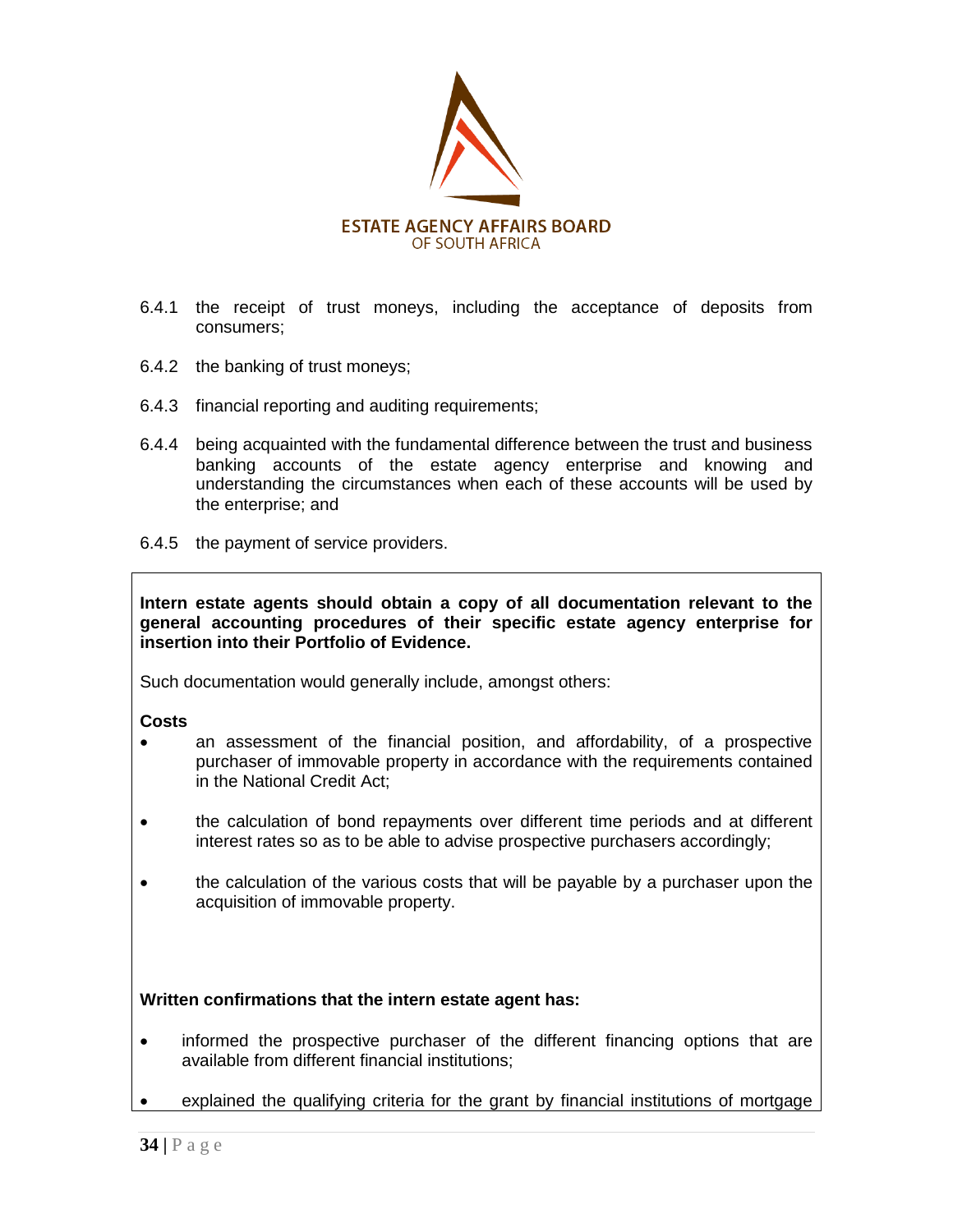

loans;

- explained the on-going costs that will be incurred by a purchaser of an immovable property arising from the ownership of that immovable property;
- explained the costs that will necessarily be incurred by a tenant when leasing a property
- explained the transfer and bond registration processes to the purchaser of an immovable property

## **The application of the FIC Act**

The intern estate agents should place the following documents into the relevant PoE:

- a copy of the internal rules of the estate agency enterprise; and
- a copy of all templates used by the estate agency enterprise for the purposes of identifying and verifying clients.

## 7. **The marketing and/or selling and/or leasing immovable property**

It is essential that the intern estate agent be fully and extensively exposed to, and actively involved in, the marketing processes of the estate agency enterprise by the principal. The intern estate agent should always be afforded the opportunity to accompany the principal and/or any other full status estate agents in the service of the estate agency enterprise when executing estate agency services so as to be able to observe at first-hand how the marketing and/or selling and/or leasing processes are actually accomplished in accordance with relevant company policies and procedures.

The principal and/or any other full status estate agents in the service of the estate agency enterprise are encouraged to create on-the-job simulation opportunities, case studies, role plays and also to use any other similar techniques for the education and professional development of the intern estate agent to ensure that the intern estate agent is properly trained and suitably skilled to interact and work directly with sellers and buyers and/or landlords and tenants and/or other stakeholders using the estate agency services of the enterprise.

The required exposure of the intern estate agent the marketing processes of the estate agency enterprise would generally, amongst others, include: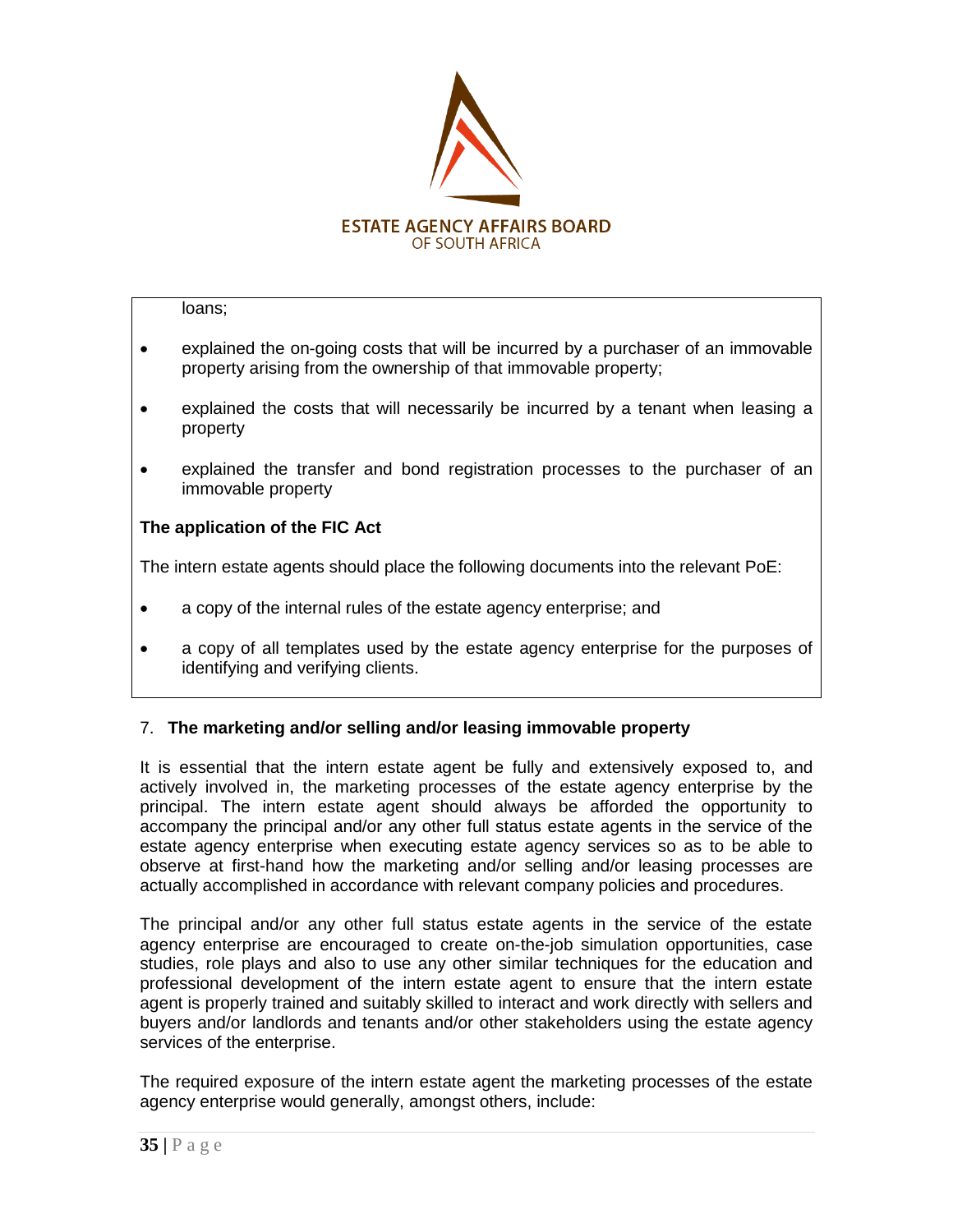

## **7.1 Sourcing properties to sell**

The intern estate agent will usually be expected to engage in the sourcing of sales mandates, or mandates for the rendering of any other estate agency services, for the estate agency enterprise. It is, therefore, essential that the intern estate agent be adequately guided by the principal in acquiring extensive knowledge of the particular property market in which that intern estate agent will be operating.

## **7.1.1 Canvassing**

The sourcing of stock or properties to market for sale, or of mandates to render any of the other estate agency services that might be offered by the estate agency enterprise, is generally referred to by estate agents as "canvassing".

The canvassing process involves, amongst others:

- contacting acquaintances, friends, relatives and any other persons known to the intern estate agent to ascertain whether they have, or know of, properties for sale;
- 'cold canvassing' includes such activities as telephoning property owners and door-to-door canvassing;
- preparing letters of introduction;
- preparing brochures and business cards;
- leaving relevant brochures and business cards in the post boxes of the targeted area; and
- personally visiting potential sellers or renters of immovable property.

Canvassing can be also be personalised by the intern estate agent by way of:

- regular postal drops advertising properties in the area being marketed by the estate agency enterprise;
- the distribution of consumer friendly, but accurate, newsletters on the state of the property market in the area;
- promotions in the local news media;
- the use of personalised brochures and stationery;
- the sponsorship of local events;
- the use of the social media on the internet; and
- involvement in the community and making a contribution to the development of the community.

With a view to obtaining new listings the intern estate agent should, with the ongoing assistance and support of the principal, compile a suitable plan of action.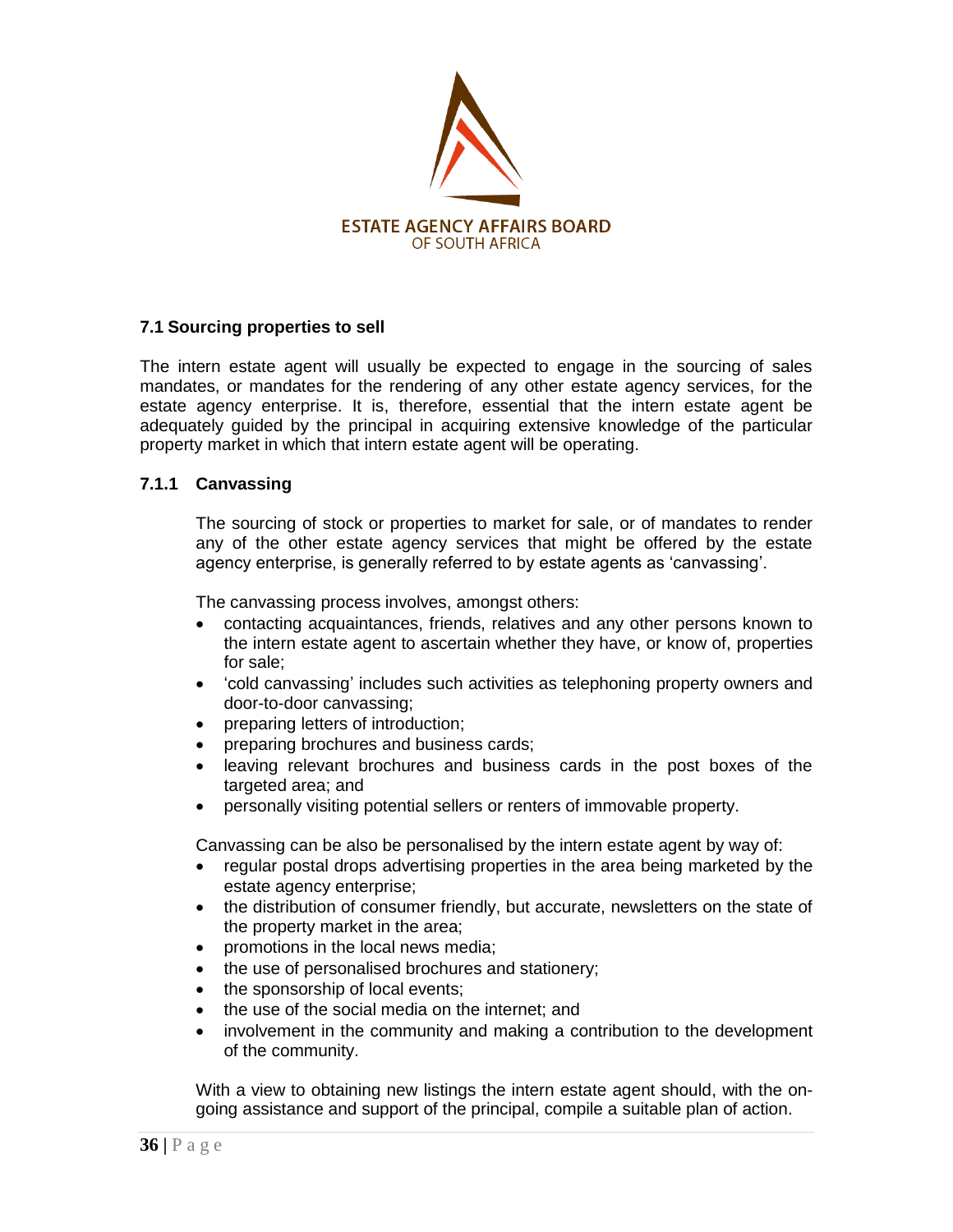

The plan of action should indicate:

- the aim/objective of the plan such as, for instance, how many listings will be required to earn a specified income per month;
- the specification of a particular geographical area for operations (also referred to as a farming area) including a map of that area;
- a time-frame for the implementation of the plan;
- a summary of selling trends in the area such as, for example, the selling price to listing price ratios and the volume of sales expressed in both units and value;
- a summary of possible target market buyers as well as their price range;
- an indication of future developments in the area; and
- the current market share held by competitors.

#### **7.1.2 Working as part of a team when:**

- exhibiting;
- hosting road shows;
- attending promotions;
- giving presentations; etc.

#### **7.1.3 Creating a personal presentation folder**

It will often be useful for the intern estate agent, with the assistance of the principal, to create a personal presentation folder.

That folder could contain a record of, for example:

- recent sales in the area:
- current property listings;
- expired property listings;
- a copy of a comparative market analysis;
- a proposed effective marketing plan;
- a copy of recent property advertisements, comparative market analyses and other similar marketing brochures;
- a copy of recent letters of recommendation received from satisfied clients;
- a copy of the sales documentation usually used by the estate agency firm;
- a list of relevant property transfers in particular areas in general over the previous six months as well as of property transfers resulting from sales by your enterprise in particular.

## **7.1.4 Reporting back to the principal on the outcome of the canvassing efforts**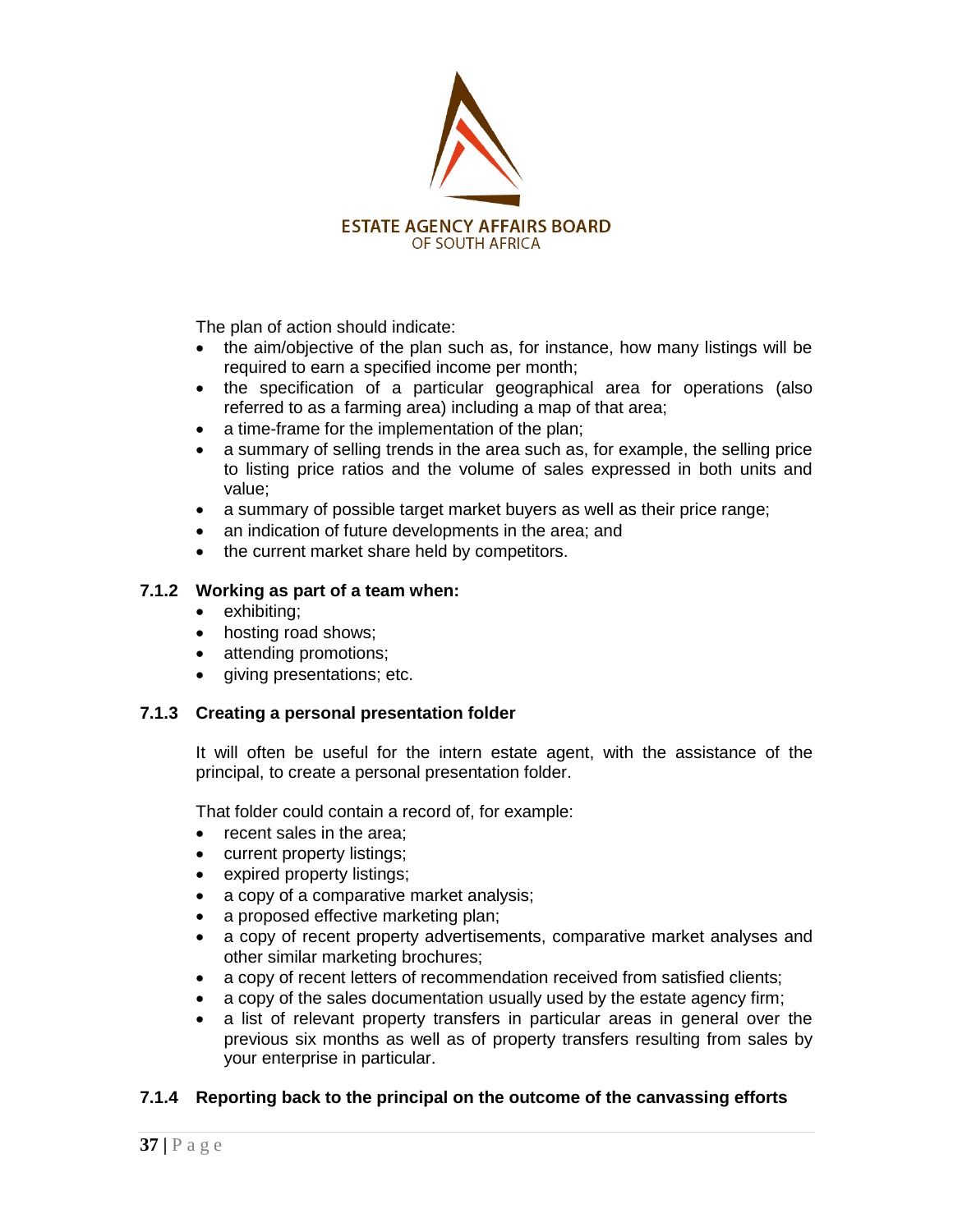

## **7.1.5 Listing properties for sale and/or rental**

#### **7.1.6 Qualifying both the seller/landlord and the potential buyer/tenant**

It is essential that the intern estate agent become actively involved in the process of qualifying both the seller as well as the potential buyer of an immovable property.

#### **The seller**

Insofar as the seller is concerned it is, briefly, necessary that the intern estate agent be aware of the need:

- thoroughly to inspect the property;
- compile a comparative market analysis ("CMA") of the property;
- accurately ascertain who the owner of the property is;
- obtain a mandate (preferably a sole mandate) for the marketing of the property; and,
- list the property for sale.

To undertake the required comparative market analysis the intern estate agent must, with the assistance of the principal, acquire an extensive background knowledge of the South African property market in general and the particular province, town, area and location in particular. The intern estate agent should also have some knowledge of current international property market trends.

At the local level the intern estate agent must be able to consider the following important factors that will influence the value of the property, namely:

- The utility of a property which will be influenced by the:
	- $\checkmark$  physical nature or appearance, accommodation, size, age, condition and distinguishing features of the property;
	- $\checkmark$  location or proximity to amenities, view and accessibility; and
	- $\checkmark$  the legal use to which the property can be put including a consideration of zoning and registered servitude;.
- the relative scarcity or abundance of property in the area; and
- the demand and/or supply of property in the area, which is influenced by such factors as disposable income; the availability of credit; people moving into or out of the area; taste and preferences of property purchasers.

## **The potential buyer**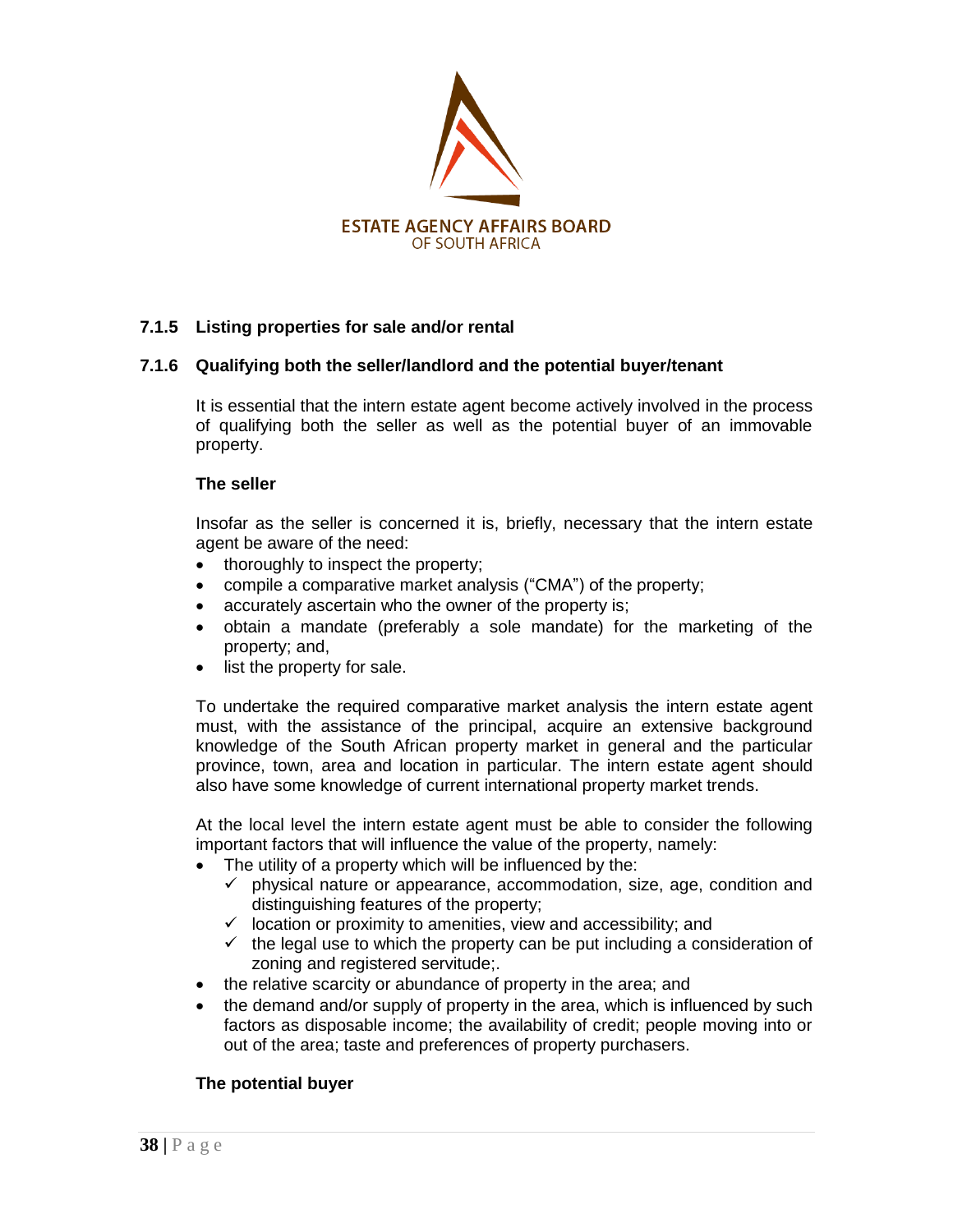

Where prospective buyers are concerned it is necessary that the intern estate agent be aware that such buyer could potentially have been sourced in various ways including, for instance:

- after having walked into the office of the estate agency firm to make inquiries;
- after having responded to an advertisement; or
- after having met with the estate agent at a prearranged meeting or at a particular show house.

No matter how the initial introduction took place, the motivation and needs of the prospective buyer must still be determined. The intern estate agent must also ascertain such information as the earliest and latest dates when the prospective buyer can take occupation of the property and how the prospective buyer will finance the purchase of a property. It is useful for a "buyer"s listing form" to be used when qualifying a buyer. The buyer"s financial position must be carefully analysed and a pre-printed form ensures that the intern estate agent will ask all relevant questions including whether:

- the buyer can pay a cash deposit and necessary transfer and bond registration costs; and
- whether a mortgage loan to finance the transaction is required or if the proceeds from the sale of the buyer"s present home will suffice for this purpose.

#### **7.2 Advertising**

The major objectives of advertising are to inform prospective property buyers and/or the users of estate agency services of the property stock and/or services that are available; persuade prospective buyers to call the estate agency enterprise; and expose consumers to the estate agency enterprise, and the available property stock and/or estate agency services, on a continuous basis.

It is, thus, necessary that the principal ensures that the intern estate agent is able, upon the conclusion of the internship period, to:

- develop a marketing plan;
- develop a buyer's profile;
- advertising immovable property in the media; and
- advertise immovable property using the internet and social media.

#### **7.3 Selling**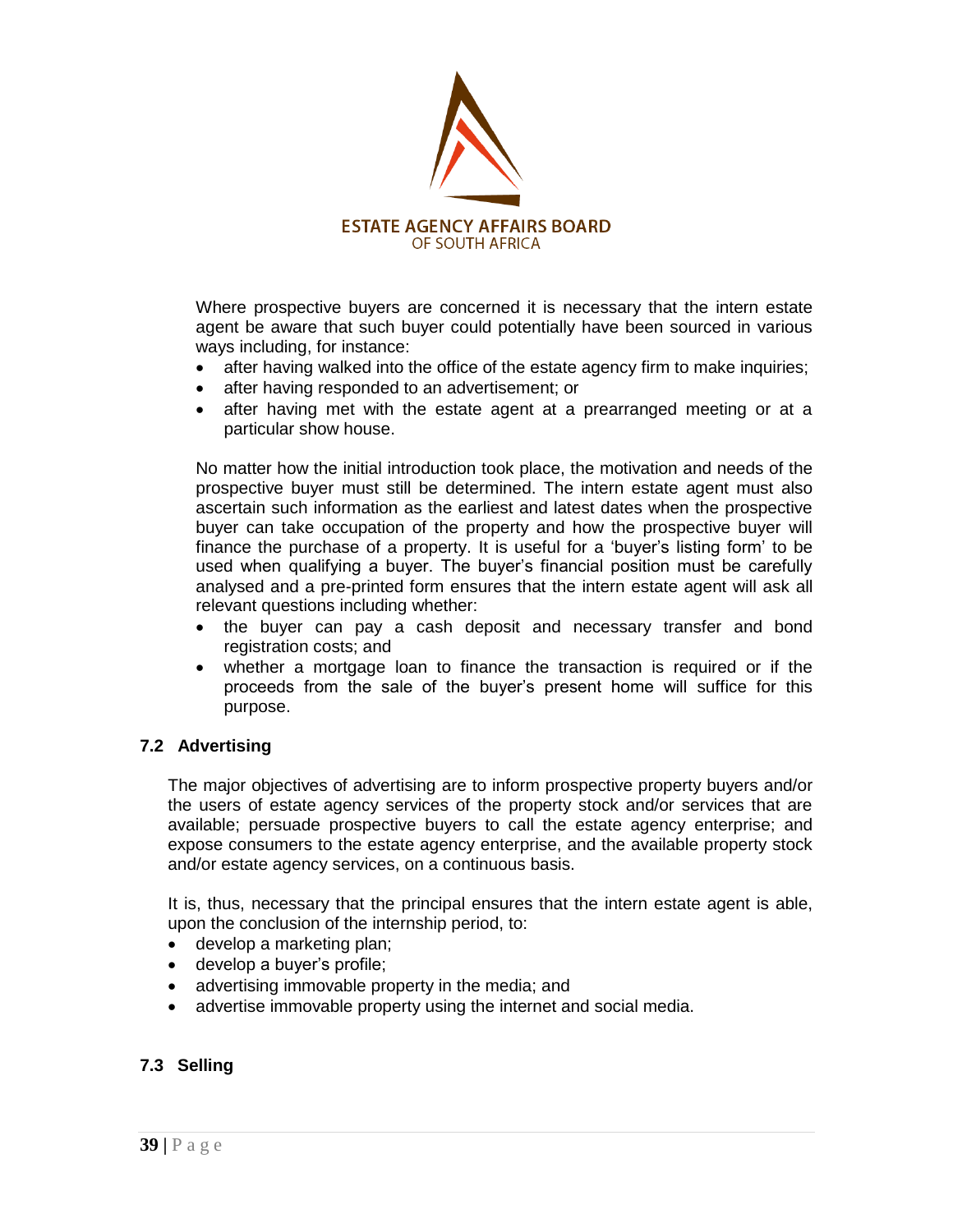

It is equally necessary that the principal ensures that the intern estate agent is able, upon the conclusion of the internship period, to:

- compile, and implement, effective marketing and advertising plans;
- successfully host show houses;
- qualify potential buyers;
- negotiate effectively with all parties, including sellers and buyers; and
- finalise and close sales of immovable property.

#### **7.4 Providing effective after-sales service to all parties**

The provision of effective after-sales service by the intern estate agent will include such matters as:

- completing the relevant documents and checking to ensure that all relevant documentation and sale/lease/management agreements have been correctly and accurately completed;
- fully explaining all material, and any other, contractual conditions to the parties;
- explaining the financial obligations undertaken by each of the parties or, in other words, 'who is paying for what';
- explaining the conveyancing process to the parties; and
- delivering the required documentation to the conveyancer to expedite the transfer of the property sold from the seller to the purchaser.

Such documentation will generally include:

- the original sale agreement;
- a copy of the identification documents of both the seller and the buyer;
- a copy of all relevant documentation and resolutions where the seller or the buyer is a legal person or a trust;
- the contact details (such as telephone numbers, facsimile numbers and email addresses) of both the seller and the buyer;
- **if the seller's property is mortgaged comprehensive details of the mortgagee** financial institution including the mortgage account number;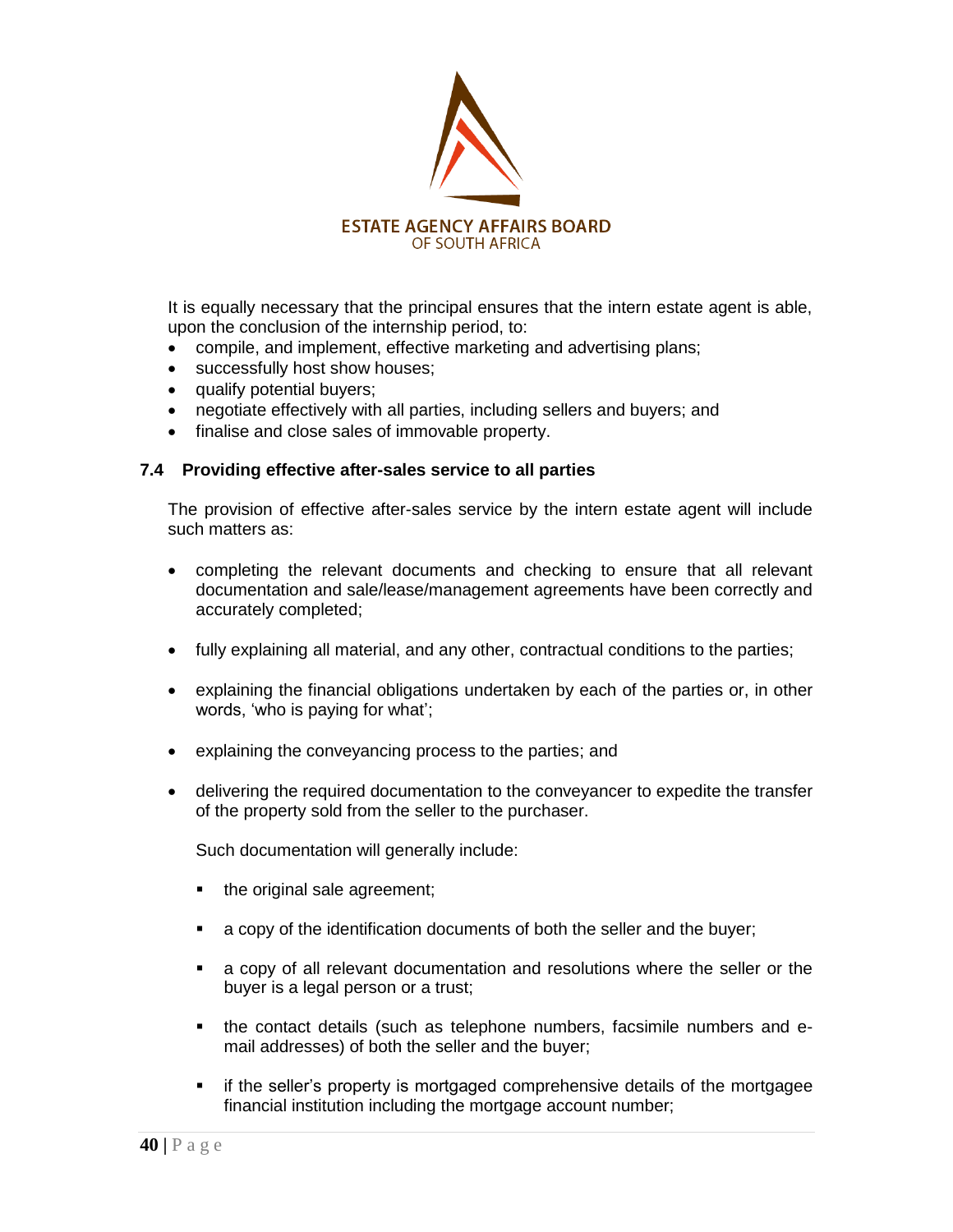

- if the buyer will be registering a mortgage bond to finance the purchase of the property, full details of the proposed mortgagee financial institution including information regarding the responsible person dealing with the matter;
- confirmation that the deposit, if any, has been paid in terms of the sale agreement;
- a copy of the marriage certificates of the buyer and seller (if applicable) as well as a copy of any Ante-Nuptial Contracts, where applicable; and
- a clear indication if the transfer is to be linked to any other transfer.

#### **Documentary evidence to be retained by the intern estate agent**

The intern estate agent must keep a copy of all the documentary evidence that is generated in and about the marketing and/or selling and/or leasing of immovable property. Such documentation must be placed in the intern"s Portfolio of Evidence.

Relevant documentation in this respect might include, for instance:

#### **Lists of:**

- all properties actively canvassed;
- all properties actually listed;
- all properties placed on show including the dates, times and addresses of all show houses;
- brochures produced for use at show houses;
- attendance registers maintained at show houses including details of all follow-up resulting from show houses;
- all properties actually sold through the intervention of the intern estate agent.

#### **Written testimonials received confirming that the intern estate agent has:**

- discussed the proposed marketing and advertising plan for the property with the seller who is agreeable thereto;
- explained the financial consequences of the sale of the property to the seller;
- explained all the terms and conditions of the sale agreement to both the seller and the purchaser;
- made full disclosure of all material matters relating to the property and falling within the knowledge of the intern estate agent to the potential purchaser;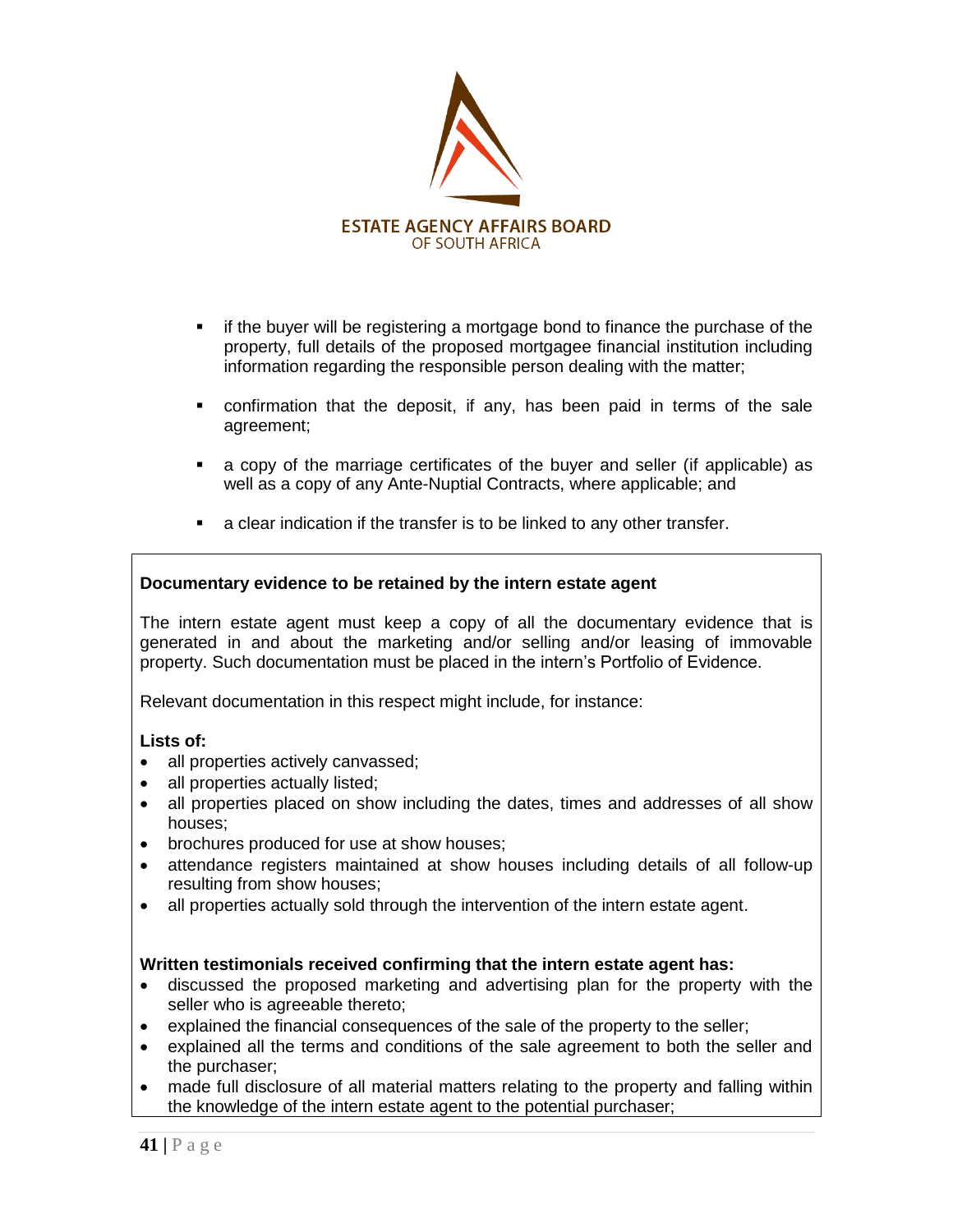

- explained the financial obligations to be undertaken by the purchaser in purchasing the property from the seller; and
- explained the conveyancing process to both the seller and the purchaser.

#### **A copy of :**

- any letters of introduction produced by the intern estate agent for marketing purposes;
- any comparative market analyses that may have been produced by the intern estate agent for use by potential clients;
- any sole mandates obtained by the intern estate agent;
- all listing forms used by the intern estate agent;
- the marketing and advertising plans produced by the intern estate agent for specific properties;
- all advertisements, and other advertising material, placed in the news media, on the internet and in the social media by the intern estate agent; and
- all completed offers to purchase/sale agreements/lease agreements/management agreements concluded through the intern estate agent.

**The principal must confirm, and authenticate, the documentary evidence placed in the PoE by the intern estate agent.** 

#### 8. **Estate agency management**

It is desirable that the principal also introduce the intern estate agent to such essential functions as, for instance, the systematic approach to achieving objectives, motivation of self and others, becoming an integral part of a successful team, team building and the management and administration of estate agency records.

This function would essentially include such aspects as:

- adopting a systematic approach to the achievement of objectives:
- following standard operating procedures;
- motivating and building successful teams
- managing administration records which entails, among others:
	- controlling and dealing with confidential information and documents;
	- controlling and evaluating the ordering and distribution of office supplies;
	- implementing control measures with respect to individuals;
	- securing and retaining documents;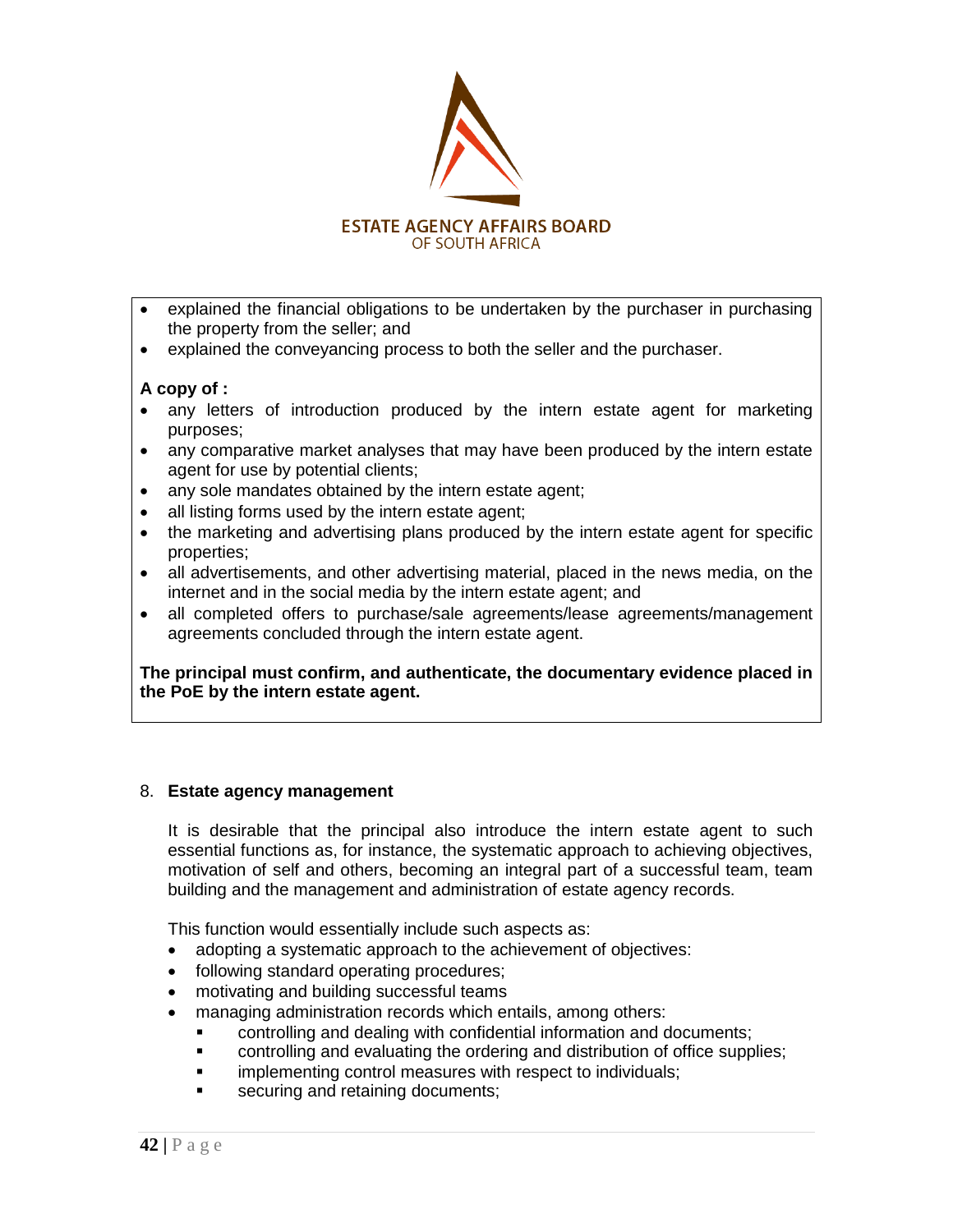

- **avoiding compromising stakeholders;**
- **Indementing effective office policies, procedures and strategies;**
- **installing effective control systems;**
- addressing issues of non-conformance and/or non-compliance.

**The intern estate agent must retain a copy of all documentation that may be received and which is relevant to the management function of the estate agency enterprise. Such documents should be placed in the intern"s Portfolio of Evidence.**

## **Duty of the principal to mentor the intern estate agent**

The principal must grant the intern estate agent the opportunity to observe, and actively participate in, all the management processes and procedures that have been introduced and implemented by the estate agency enterprise. The principal may, in discharging this obligation, also devise realistic management simulation opportunities, case studies and role plays for the education and professional development of the intern estate agent where the management function of the enterprise is concerned.

## 9. **Estate agency administration**

It is also desirable that the intern estate agent should, during the course of the internship period, gain a working knowledge and understanding of the administration systems that are utilised by the estate agency undertaking.

The intern estate agent should, therefore, be mentored by the principal insofar as, at least, the following elements are concerned, namely:

- the approved policies and procedures adopted by the estate agency enterprise when dealing with confidential information and documentation;
- the approved administrative systems utilised by the estate agency undertaking;
- the filling system used by the estate agency enterprise with special reference to the maintenance of files and records as well as their retrieval.

A thorough knowledge and understanding of the information and personnel administration systems that are used by the estate agency enterprise will also be of crucial importance to the intern estate agent, especially in the future career pathing of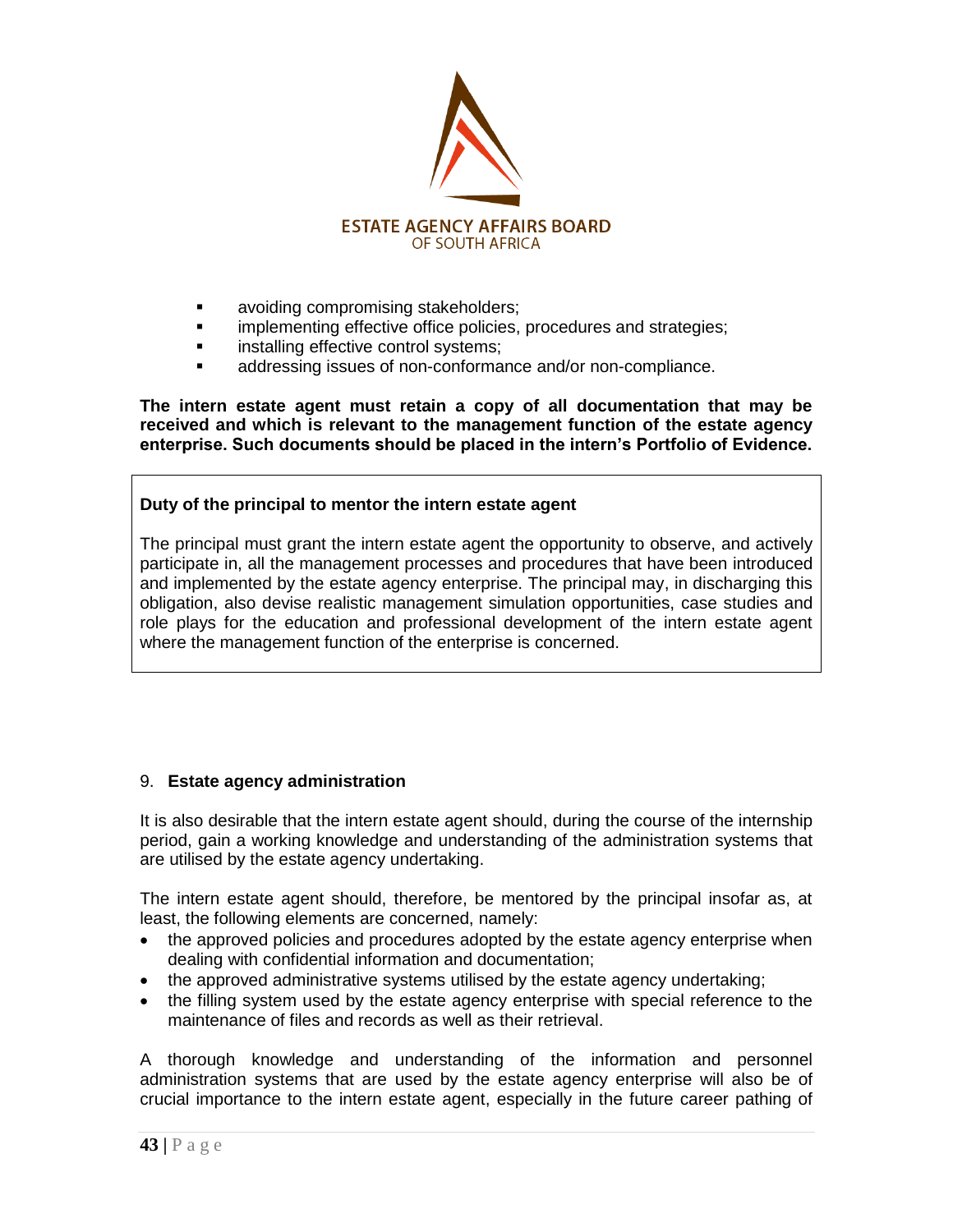

that person. While respecting the confidentiality of certain information, the intern estate agent should, therefore, be apprised by the principal of:

- current personnel information and payroll systems used by the estate agency enterprise;
- methods implemented by the estate agency enterprise to ensure that all records are properly maintained and are kept up to date;
- checking and capturing mandatory information concerning new appointees, terminations of service, transfers and promotions on the payroll system;
- accurately capturing overtime payments, commissions due to estate agents and other ad-hoc staff expenditure;
- recording all commissions paid to estate agents and/or other interested parties;
- checking, capturing and maintaining necessary timesheets, log sheets and so forth.
- Maintaining personnel information for leave records implies that the intern estate agent must also acquire knowledge of the leave policy of the estate agency enterprise, be able to scrutinise applications for leave, check actual leave days that have been taken and ensure that leave forms are properly authorised in accordance with approved policies. The intern estate agent should, in addition, be able to check and report to the principal on accrued leave for full-time staff as well as for independent contractors in the service of the enterprise, if applicable.
- The intern estate agent must ensure that accurate records are kept. where applicable, in respect of compensation for occupational injuries and diseases and liaise with the payroll department regarding the completion of relevant and/or required documentation.
- The intern estate agent must be granted the necessary access to the filling system of the enterprise and be taught to ensure that proper records in respect of current and former employees and independent contractors are kept and that all necessary documentation has been correctly filed.
- The intern estate agent should be intimately involved in the development, implementation and maintenance of an appropriate policy database as well as online systems pertaining to the maintenance of registers and records dealing with such aspects as: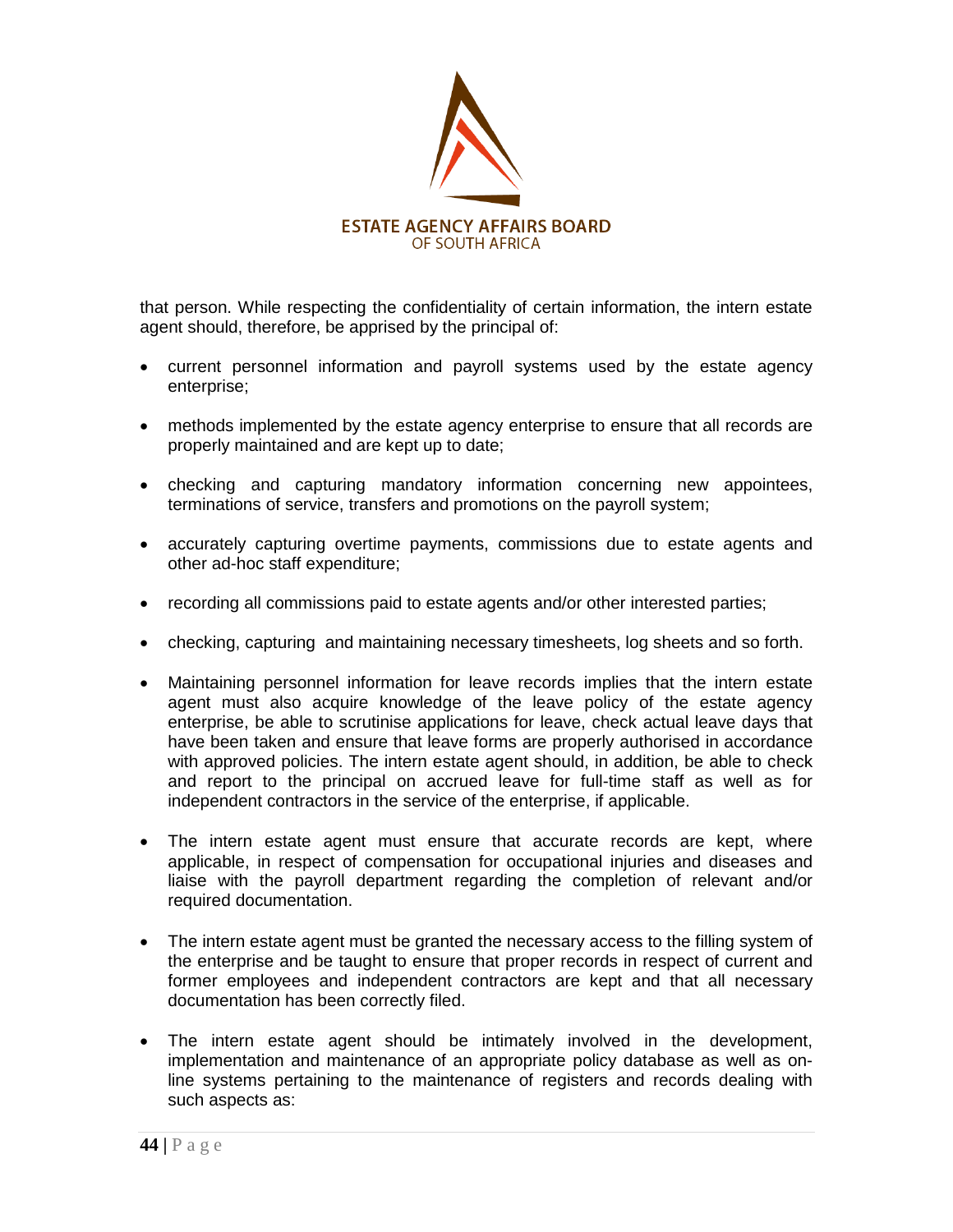

- $\checkmark$  the number of telephone calls generated by classified and display advertisements;
- $\checkmark$  the number of showings required for each concluded sale/lease/management agreement;
- $\checkmark$  advertising costs as a percentage of commissions earned;
- $\checkmark$  training costs in relation to estate agency services undertaken;
- $\checkmark$  the number of telephone and other contacts needed to obtain each mandate listed; and
- $\checkmark$  the number of mandates required for the making of each separate sale.
- The intern estate agent should furthermore be informed of the processes underlying the collating of information; the monitoring, consolidation, processing and presenting of functional information; and the checking and validation of personnel administration and information and records and the completion and submission of personnel source documents for the purpose of processing, compiling and submitting monthly staff schedules.

#### **The business systems of the estate agency enterprise**

The intern estate agent must be trained by the principal in the use and understanding of the business systems used by the estate agency enterprise.

Such business systems will generally comprise, amongst others:

- finance systems in respect of, especially, the receipt and banking of trust moneys and financial reporting;
- the accounting system relating, more especially, to such aspects as inventory control, cost controls and budgeting;
- the purchasing system in respect of ordering, buying, expediting orders and the payment of creditors;
- the sales systems in respect of the implementation of procedures, systems and controls related to the receiving, updating and recording of all transactional information;
- the systems in respect of the maintenance of registers and records include the identification and verification records required by the FIC Act;
- systems pertaining to the approval of requisition orders and travel arrangements and the control of claims against the estate agency enterprise;
- systems in respect of the processing, calculation and/or preparation of payments to service providers including the resolution of queries, cost allocations and transfers;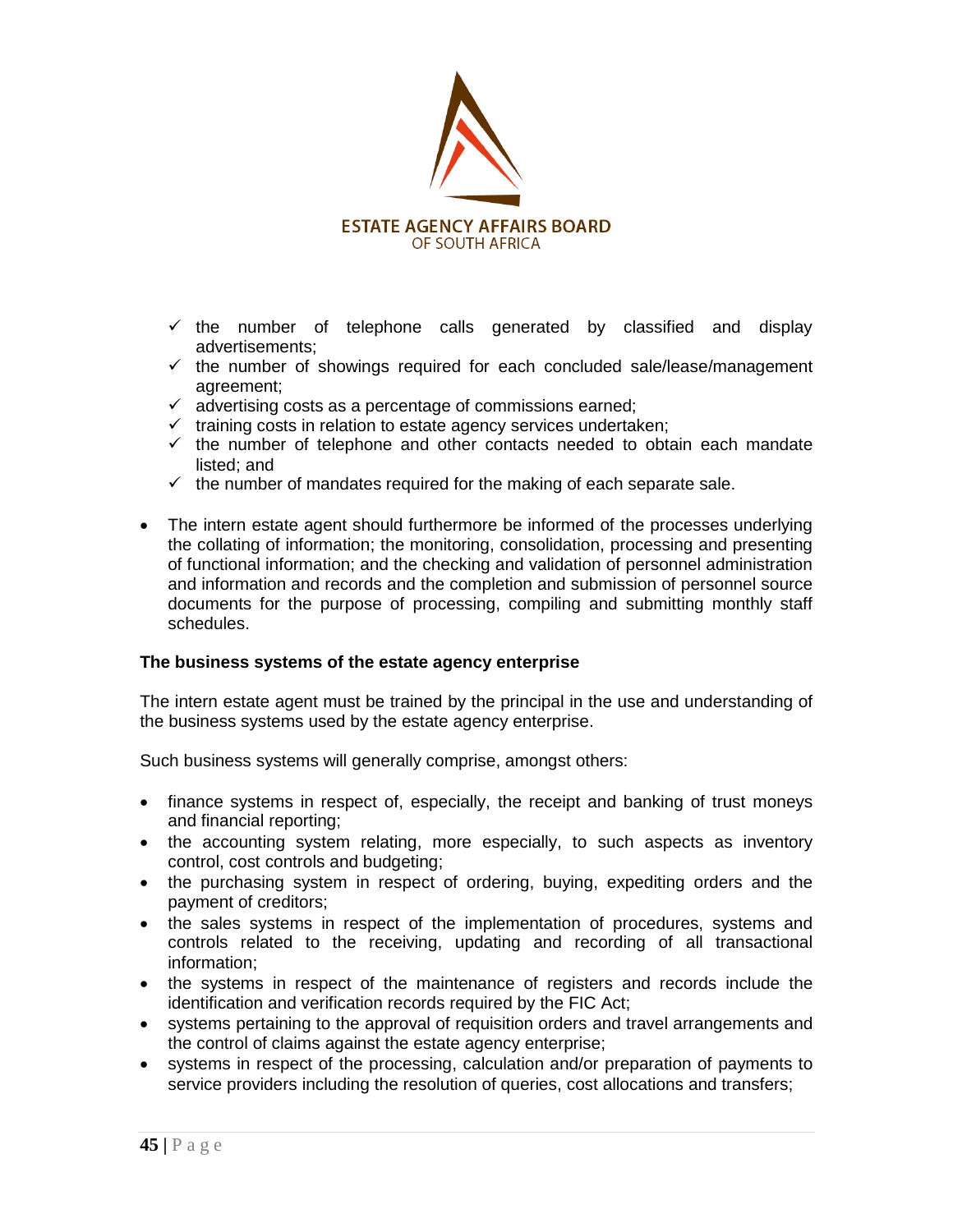

- systems necessary for the maintenance of information on the accounts database and to assist in the preparation of the main and departmental budgets;
- systems for the monitoring and review of operational expenditure to identify and investigate material variances against budget and any other non-conforming outcomes;
- systems necessary to provide consolidated financial and administrative information to the owners and/or management of the estate agency enterprise including inventory analysis and control, forecasts, cash flow analysis, expenditure schedules and estimates and relevant cost indicators pertaining to key support activities for accurate budgeting and strategic and operational planning;
- audit processes to validate transactional recordings; and
- systems and procedures for the cost-effective ordering and distribution of office supplies as well as the control thereof.

**The intern estate agent must retain a copy of all documentation that may be received and which is relevant to the business systems of the estate agency enterprise. Such documents should be placed in the intern"s Portfolio of Evidence.**

## 10. **The paralegal environment and the intern estate agent**

At the expiry of the internship period, under the mentorship of the principal, the intern estate agent should be confident, competent and able to:

- undertake research, whether legal, economic or financial, utilising all the resources, including electronic resources, available to the estate agency enterprise and to produce clear, concise, accurate and meaningful reports resulting from such research projects;
- finalise and complete all standard documentation used by the estate agency enterprise with the necessary degree of care, aptitude and skill to ensure that such documentation not only accurately reflects the intention of the parties but is also legally valid and binding;
- liaise with auditors, attorneys, conveyancers and other professionals in the performance of the estate agency functions and duties of the enterprise;
- assist full status estate agents in the service of the estate agency enterprise in the discharge of their various estate agency functions and duties in a competent and value-adding manner;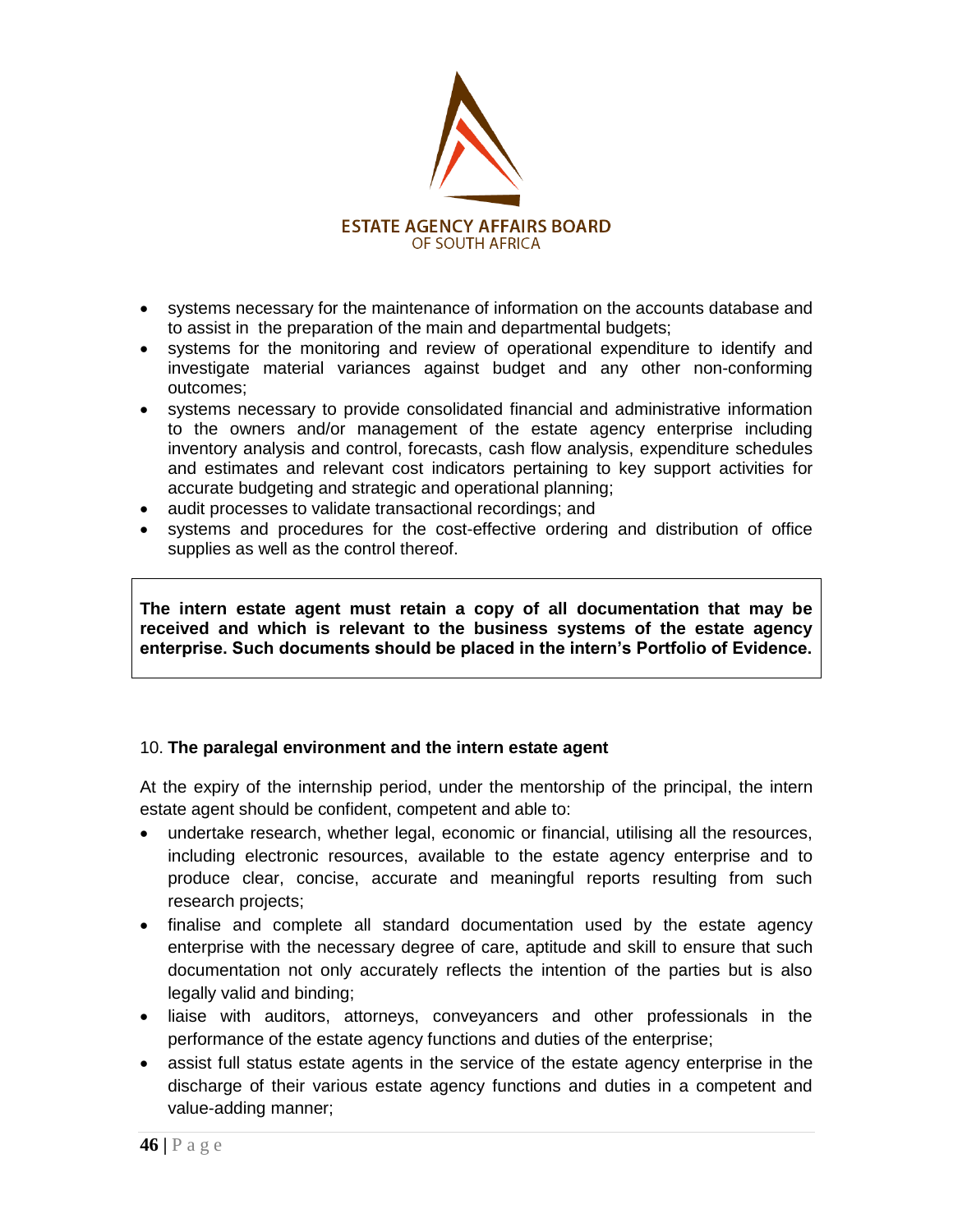

- investigate, and report on, any matters that may be assigned by the principal with a view, especially, to authenticating or validating information received by the estate agency undertaking; and
- effectively and efficiently perform all essential office and administrative functions and duties such as, for instance, the filing of documentation, the maintenance of records, answering telephone calls, taking messages, meeting with clients, dealing with correspondence, etc.

The principal must also ensure that the intern estate agent is able to provide meaningful and correct information to stakeholders concerning such matters as, for instance:

- sale, lease and management transactions;
- anti-money laundering legislation;
- financing options for the purchase of immovable property;
- prevailing economic and socio-political conditions and their impact on the property market;
- forecasts of future conditions; and so forth.

**The intern estate agent must retain a copy of all documentation that may be received and which is relevant to the paralegal aspects of the estate agency enterprise. Such documents should be placed in the intern"s Portfolio of Evidence.**

**Certification by the principal at the end of the internship period**

**The principal is required, at the conclusion of the internship period, to certify and confirm that the intern estate agent:**

- **is, in the considered view of the principal, competent and able to serve as a non-principal estate agent; and**
- **has duly performed the various functions and duties of an estate agent as more fully reflected in this logbook.**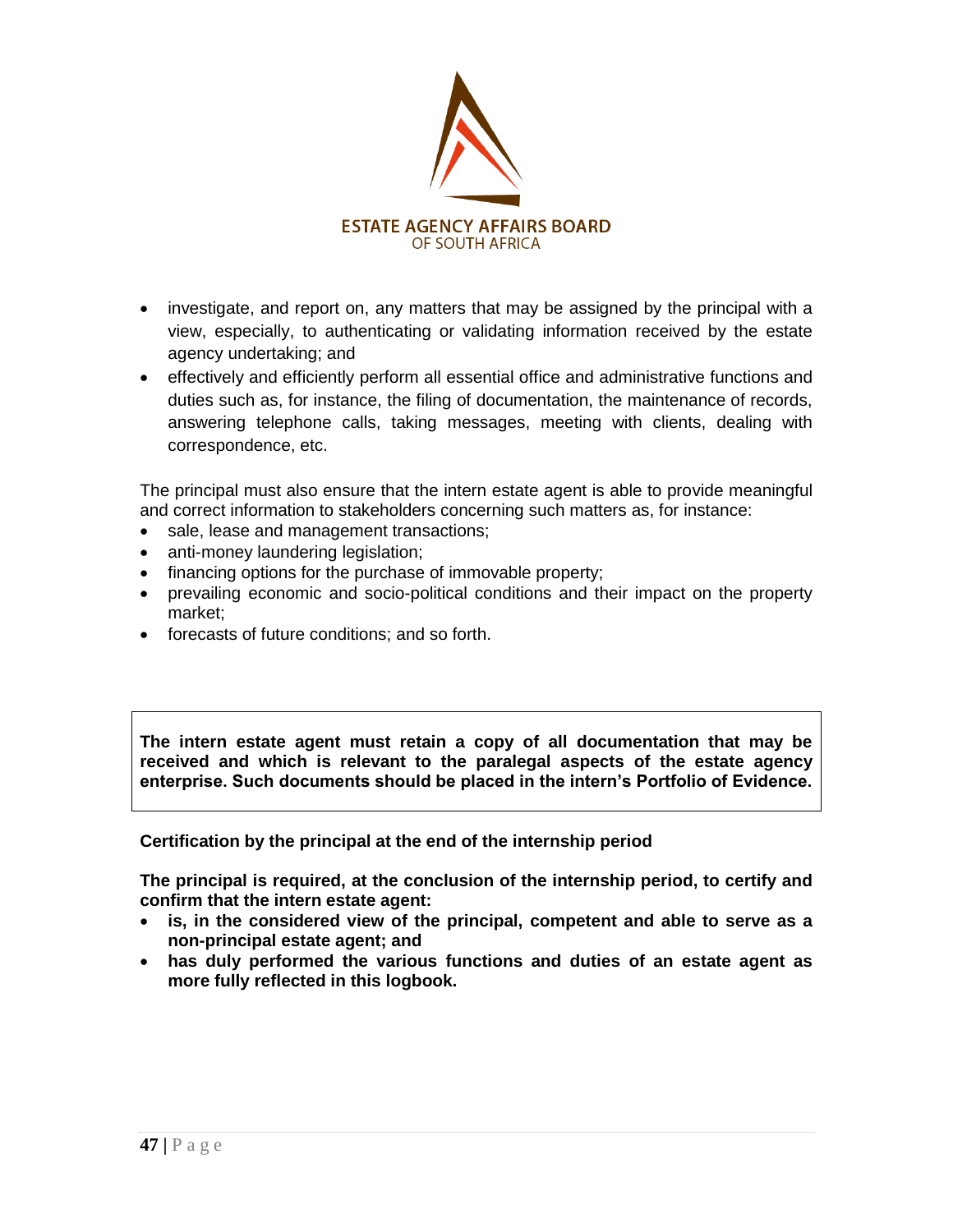

# **Some suggested projects to be undertaken by the intern estate agent**

## **Project 1: Product knowledge**

It is essential that all estate agents know their products, brand and service.

The intern estate agent is required, therefore, to prepare a PowerPoint presentation in respect of any specific estate agency product/service provided by the estate agency enterprise and in respect of which the intern estate agent has already been inducted and has sufficient knowledge.

#### **The presentation should include:**

- The features, benefits and advantages which the enterprise is able to offer to consumers.
- The nature of the after-sales service that is provided by the enterprise.
- A comparison of the performance of the enterprise against the performance of similar, competing estate agency firms.
- The distinctive ways in which the interests of clients are served and promoted by the enterprise.
- Some success stories and testimonials of satisfied clients.

## **The layout of the presentation**

The layout of the presentation should include:

- A title slide.
- An introduction.
- A conclusion.
- Contact details of the estate agency enterprise.
- Photographs of some of the properties successfully marketed for sale by the enterprise.
- The logo and slogan of the enterprise.

#### **At the conclusion of the presentation**

- The presentation should not exceed ten minutes in length.
- Provide for a "Questions and Answers" session after the conclusion of the presentation.
- Prepare answers to any possible questions that might be asked by members of the audience.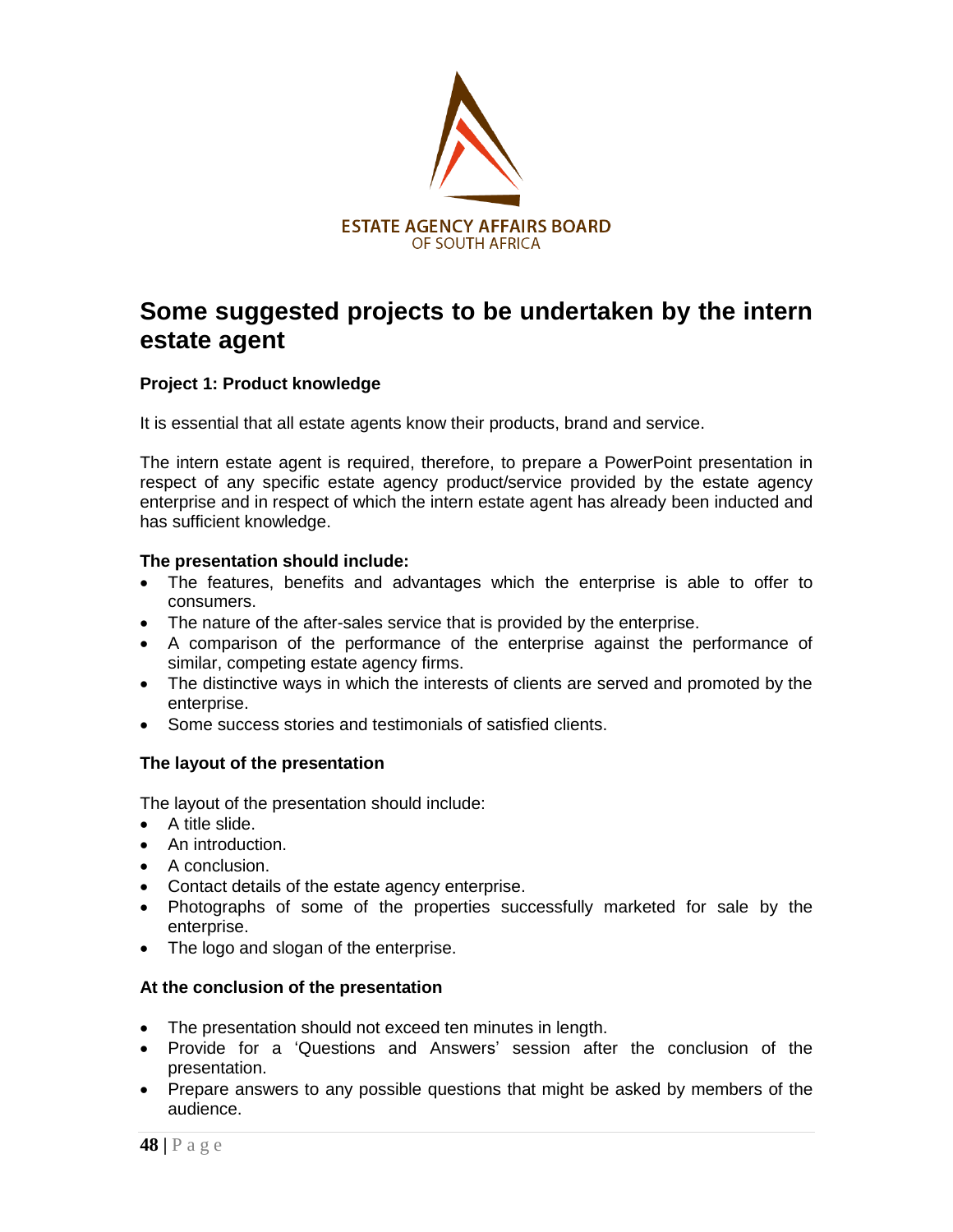

#### **The audience**

The intern estate agent should give the presentation to, at least, the principal and any other members of the estate agency enterprise who are willing to be involved. Such persons should be requested to provide feedback on the presentation.

**The intern estate agent should place a disk recording the presentation, as well as a printed version of the presentation, together with any written feedback received, in the Portfolio of Evidence.** 

#### **Project 2: Develop a business plan**

It is essential that the intern estate agent be able to develop an acceptable business plan.

#### **The business plan should contain, at least, the following elements:**

- An Executive Summary dealing with:
	- $\checkmark$  The background to the business idea;
	- $\checkmark$  The predicted profitability and growth potential; and
	- $\checkmark$  Business goals
- The vision and mission.
- A marketing plan.
- An operations plan.
- An organisation and management plan.
- A financial plan.

Activities to be undertaken by the intern estate agent before compiling the business plan include:

#### **Research the different environments affecting the real estate sector**

The required research by the intern estate agent would include:

- current and predicted future demographic trends which may affect the estate agency undertaking;
- the prevailing, and predicted future, economic environment and especially:
	- $\checkmark$  socio-economic factors that affect the real estate environment
	- $\checkmark$  The political environment; and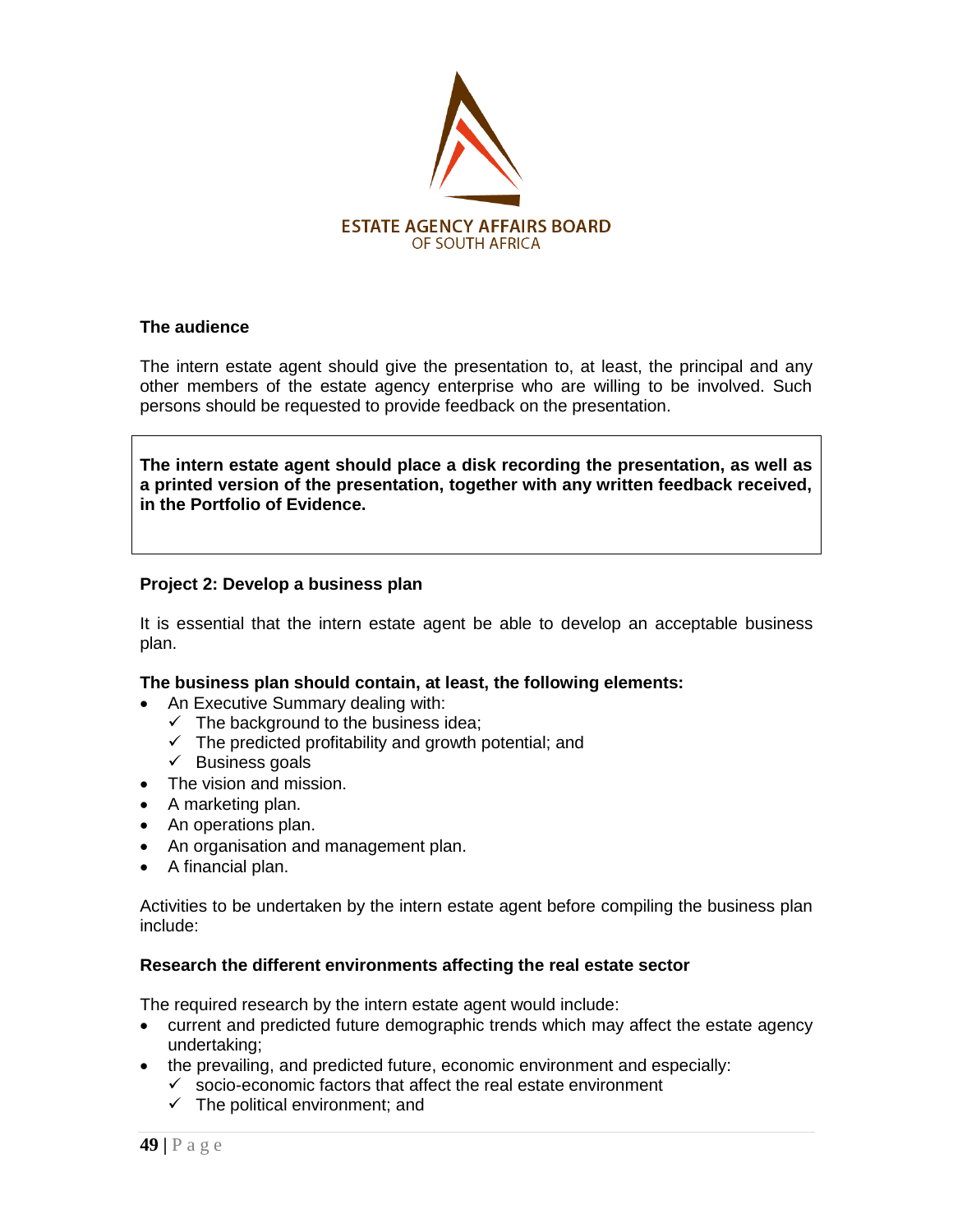

- $\checkmark$  The technological environment;
- legislation affecting the real estate environment.
- performing a competitor analysis concentrating on:
	- $\checkmark$  the identification of existing competitors;
	- $\checkmark$  an estimation of their market share:
	- $\checkmark$  an identification of other direct and indirect competitors; and
	- $\checkmark$  a measurement of the strengths and weaknesses of the identified competitors

#### **The marketing strategy**

The next step for the intern estate agent is to develop a marketing strategy by developing and organisational and management plan as well as a financial plan.

- The organisational and management plan will include an organogram of the enterprise; the salary structure and legal and industry compliance.
- The development of a financial plan will include a balance sheet; income statement; cash flow statement and break-even analysis.

**The intern estate agent should place the written business plan that has been developed, together with the written results of all the research necessarily undertaken for the development of the plan, into the Portfolio of Evidence.** 

#### **Project 3: Develop a marketing plan for a specific property**

It is essential that the intern estate agent, no matter which sphere of estate agency that intern operates or intends to operate in, is able to develop a marketing plan in respect of a specific property. The marketing plan for a specific property should include an advertisement for the property prepared by the intern estate agent. The advertisement should, furthermore, be accompanied by a clear, and attention generating, photograph of the property.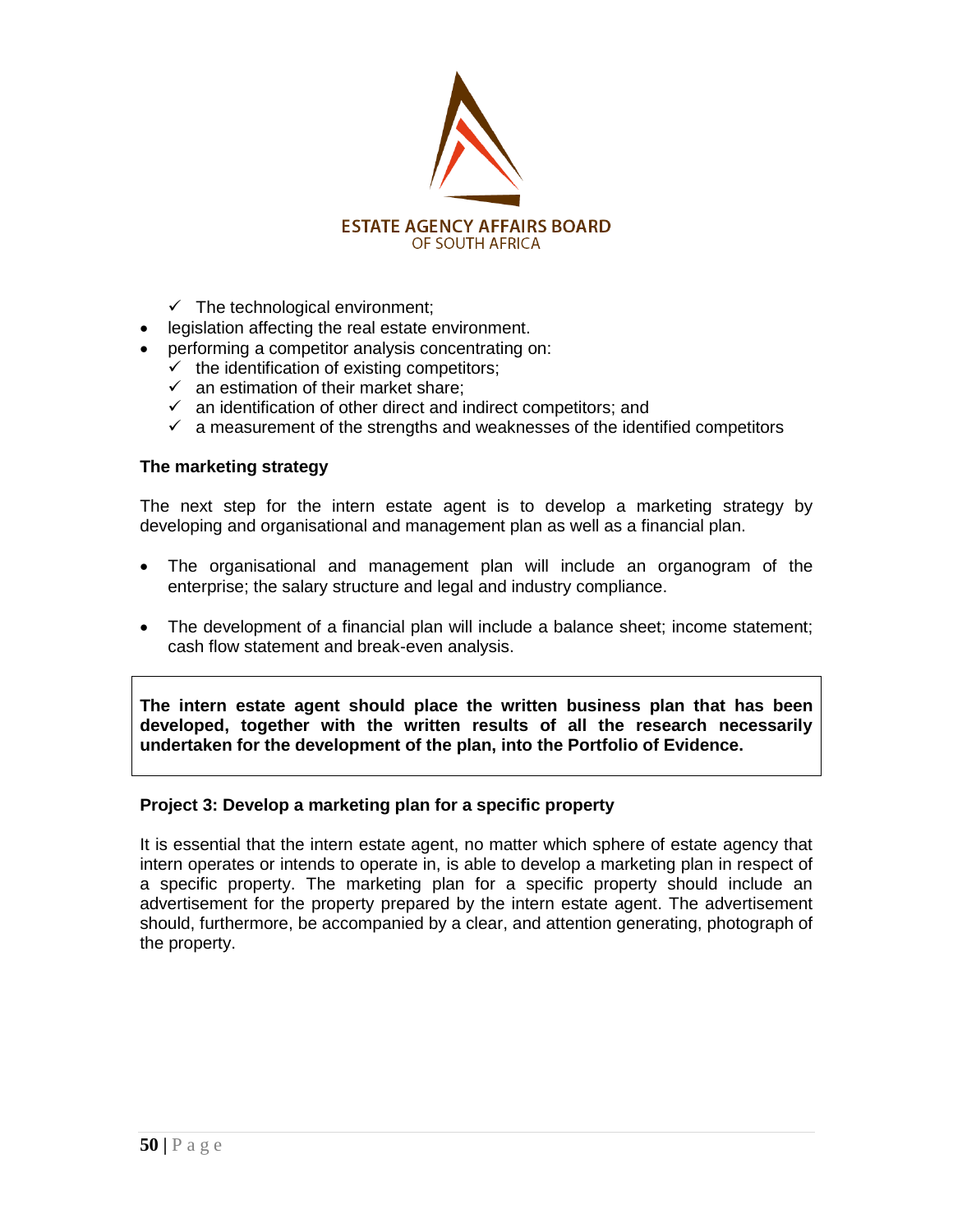

**The intern estate agent must request the principal to evaluate the advertisement that has been prepared by completing the table below. Once approved by the principal, the advertisement should be placed in the intern"s Portfolio of Evidence.**

|    | The advertisement                                                 | <b>Yes</b> | No |
|----|-------------------------------------------------------------------|------------|----|
| 1. | Is the advertisement accompanied by as clear and relevant         |            |    |
|    | photograph that enhances the advertisement?                       |            |    |
| 2. | Does the advertisement include the theme, design, price and       |            |    |
|    | location of the specific property?                                |            |    |
| 3. | Does the message portrayed by the advertisement attract           |            |    |
|    | attention and speak to the target market?                         |            |    |
| 4. | Does the layout of the advertisement contribute to attracting the |            |    |
|    | attention of the target audience?                                 |            |    |
| 5. | Does the advertisement includes all the necessary contact details |            |    |
|    | of the estate agency undertaking?                                 |            |    |

| I confirm that, to the best of my knowledge, the intern estate agent $\sqrt{Y}$ es | No |
|------------------------------------------------------------------------------------|----|
| designed the marketing plan and advertisement by him/herself.                      |    |
| I believe the intern estate agent has demonstrated competence in                   |    |
| developing a marketing plan and in advertising a specific property.                |    |

 **Principal**

**\_\_\_\_\_\_\_\_\_\_\_\_\_\_\_\_\_\_\_\_\_\_\_\_\_\_\_\_\_\_\_\_\_\_ Date: \_\_\_\_\_\_\_\_\_\_\_\_\_\_\_\_\_\_**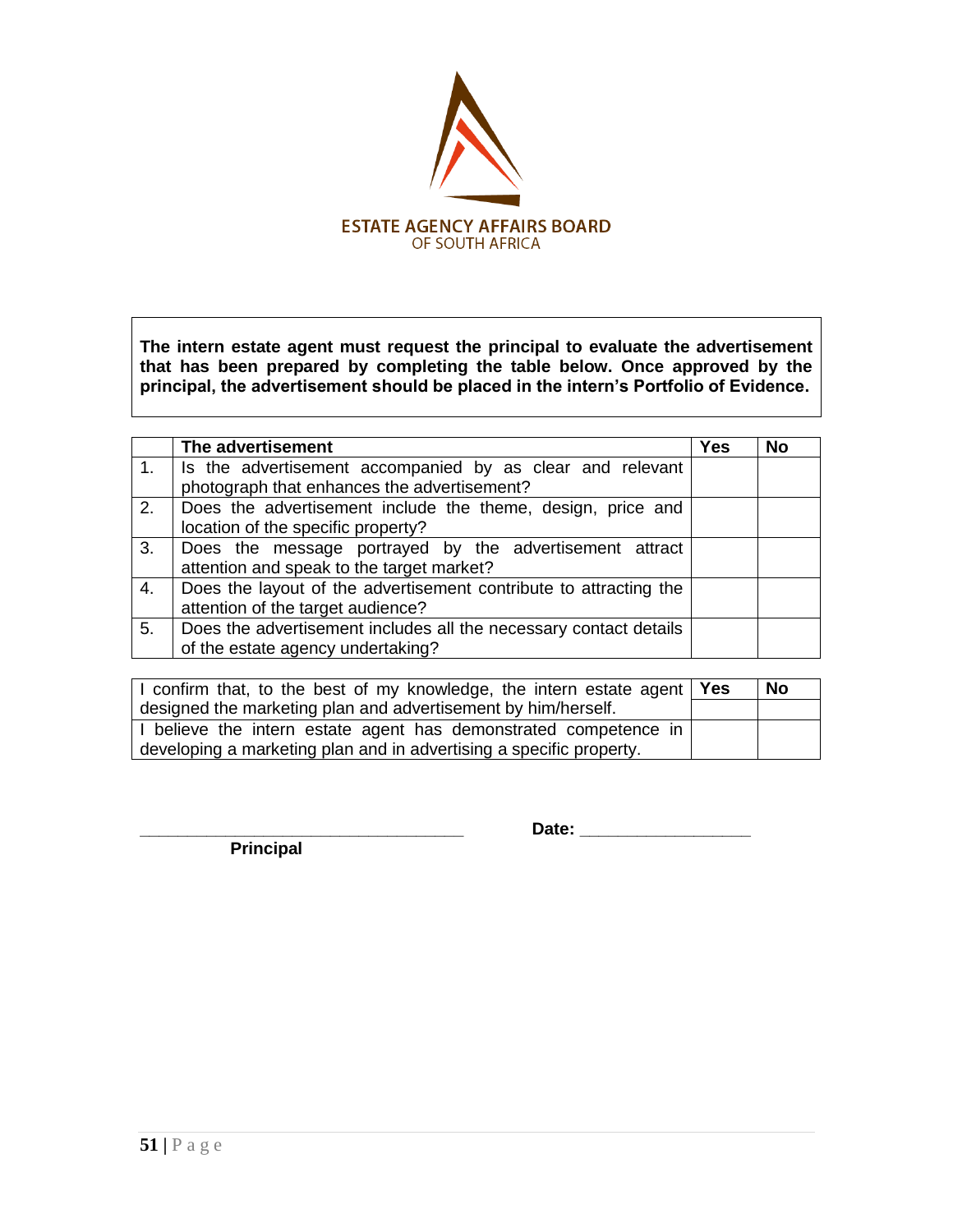

## **Project 4: Compile an individual development plan**

The individual development plan which must be compiled by the intern estate agent should enable the intern estate agent to:

- establish own goals and objectives within the real estate profession;
- encourage career pathing and advancement;
- compile an action plan to assist in achieving desired goals and objectives;
- facilitate the achievement of the established goals and objectives; and
- enhance work productivity and career profitability to the mutual benefit of both the intern estate agent and the estate agency enterprise.

The individual development plan of the intern estate agent should, therefore, include:

- a full job description;
- an analysis of key performance indicators;
- a comprehensive analysis of the proven skills, abilities and competencies of the intern estate agent including the personality type and personal values of the intern estate agent;
- a considered review of the potential threat of changes to, for instance, the current real estate legislation and/or the volatile socio-politico-economic environment within which estate agents operate;
- an examination of the opportunities that are available to the intern estate agent to further enhance skills and competencies;
- a comprehensive listing of the intern estate agent's target goals, plans for future development and the timeframes for the achievement of those plans and objectives.

The intern estate agent should now be in a position to draft the individual development plan accordingly.

**The intern estate agent should place the individual development plan that has been drafted into the Portfolio of Evidence.**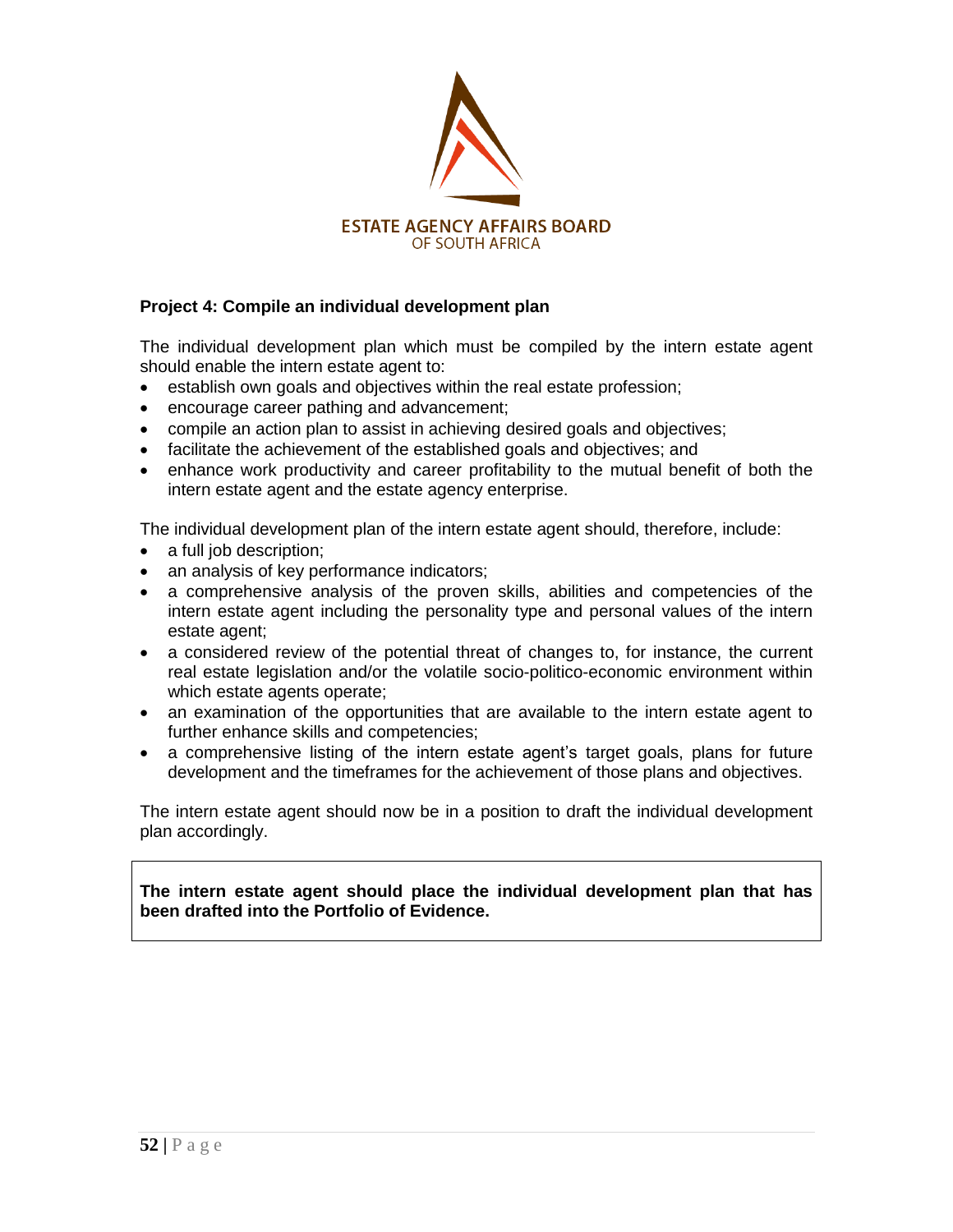

#### **Project 5: Draft an activities schedule**

The intern estate agent is required to draft an activities schedule to facilitate the management of day-to-day functional activities. To ensure the validity of the activities schedule it is desirable that the intern estate agent maintain a time-log for at least one week prior to the drafting thereof. Such a time-log should enable any problem areas in the scheduling of activities to be identified.

From the information gained from the time-log that has been kept the intern estate agent will be in a better position to plan how to:

- address and deal with the more time-consuming activities;
- accommodate deadlines;
- prioritise functions and tasks; and
- establish achievable goals.

**The intern estate agent should place the activities schedule that has been drafted into the Portfolio of Evidence.**

#### **Project 6: Analyse the policies and procedures of the estate agency undertaking**

The intern estate agent should undertake a comprehensive analysis of the policies and procedures of the estate agency undertaking to establish legislative compliance with, in particular, the Estate Agency Affairs Act and the Financial Intelligence Centre Act. Should any areas of material non-compliance be detected, the intern estate agent should draft a memorandum to the principal on the necessary steps to be instituted by the estate agency enterprise company to become compliant. The memorandum should specifically address the requirements of the Financial Intelligence Centre Act for "accountable institutions" as well as the consequences of con-compliance with the provisions of that Act.

**The intern estate agent should place the analysis of the policies and procedures of the estate agency undertaking that has been drafted into the Portfolio of Evidence.**

#### **Project 7: Proposal on enhancing the performance of a team**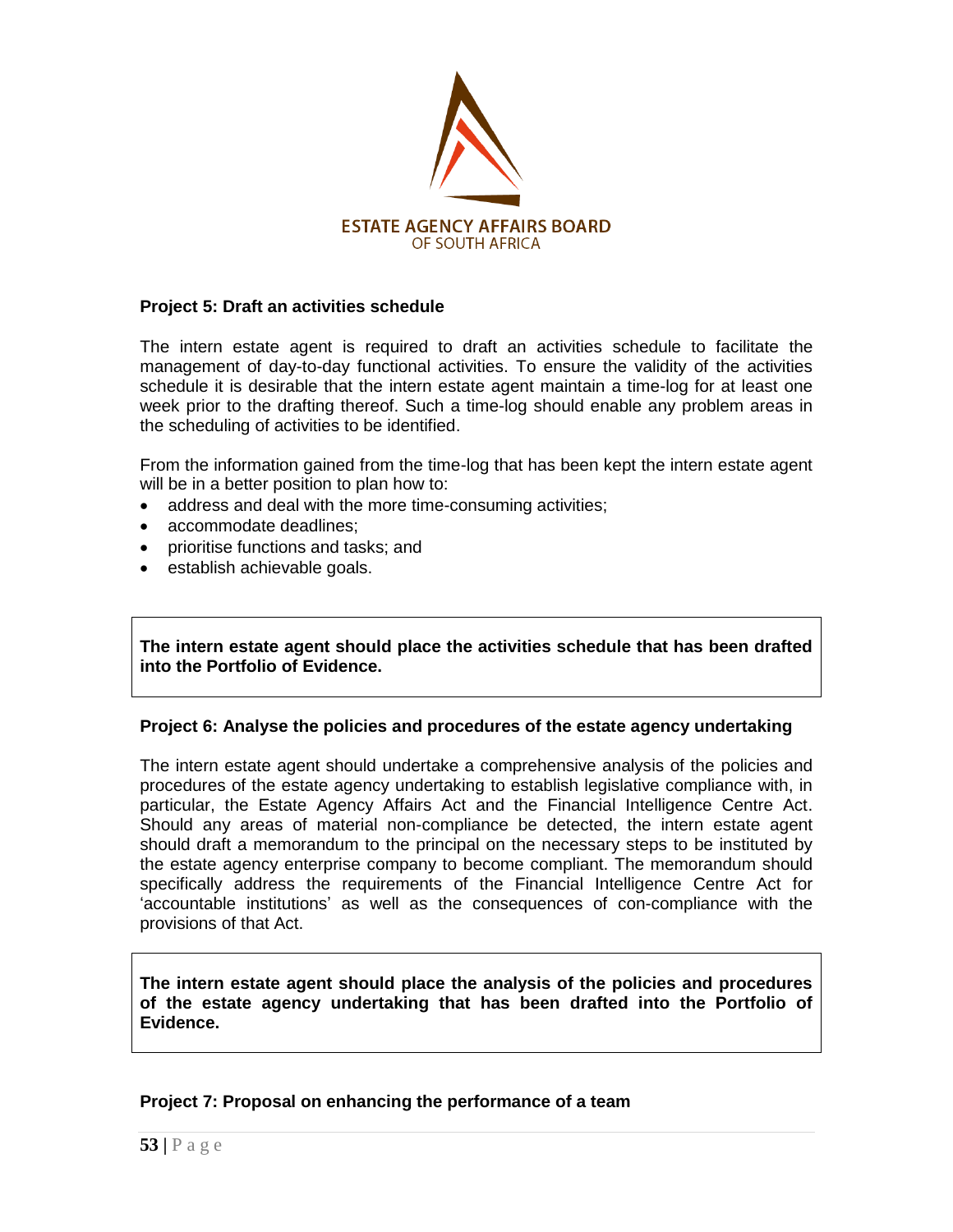

The intern estate agent is required, after due observation and study, to draft a proposal to the principal on how to further enhance the performance of teams. The proposal should include a plan of action designed to accomplish the objective of enhancing the performance of teams.

During the research phase the intern estate agent should be mindful of, and address:

- conflicts that may arise in teams;
- situations that could impede the efficiency and effectiveness of teams;
- the strengths and weaknesses of group/team participation;
- the strengths and weaknesses of the individuals making up teams;
- situations that might arise in a team situation which can lead to unease and/or dissent and/or frustration and/or dissatisfaction amongst team members;
- positive situations that can result from working in a team;
- the motivation levels, or lack thereof, in teams; and
- the management style of team leaders and how this can positively or negatively impact the working and functionality of the team.

The proposal should, furthermore, address the following issues, namely:

- strategies for effectively dealing with issues that may arise in the team;
- strategies for creating a positive team working environment;
- support systems for teams;
- strategies to maximise the strengths of the individuals comprising the team;
- strategies to minimise negative situations that could seriously impact the functioning of the team; and
- techniques to motivate team members and the team as a whole including, for instance, communication, the recognition of achievements, listening, involvement of team members in decision-making and the measuring of team performance and feedback on team performance.

**The intern estate agent should place the proposal on enhancing the performance of a team that has been drafted into the Portfolio of Evidence.**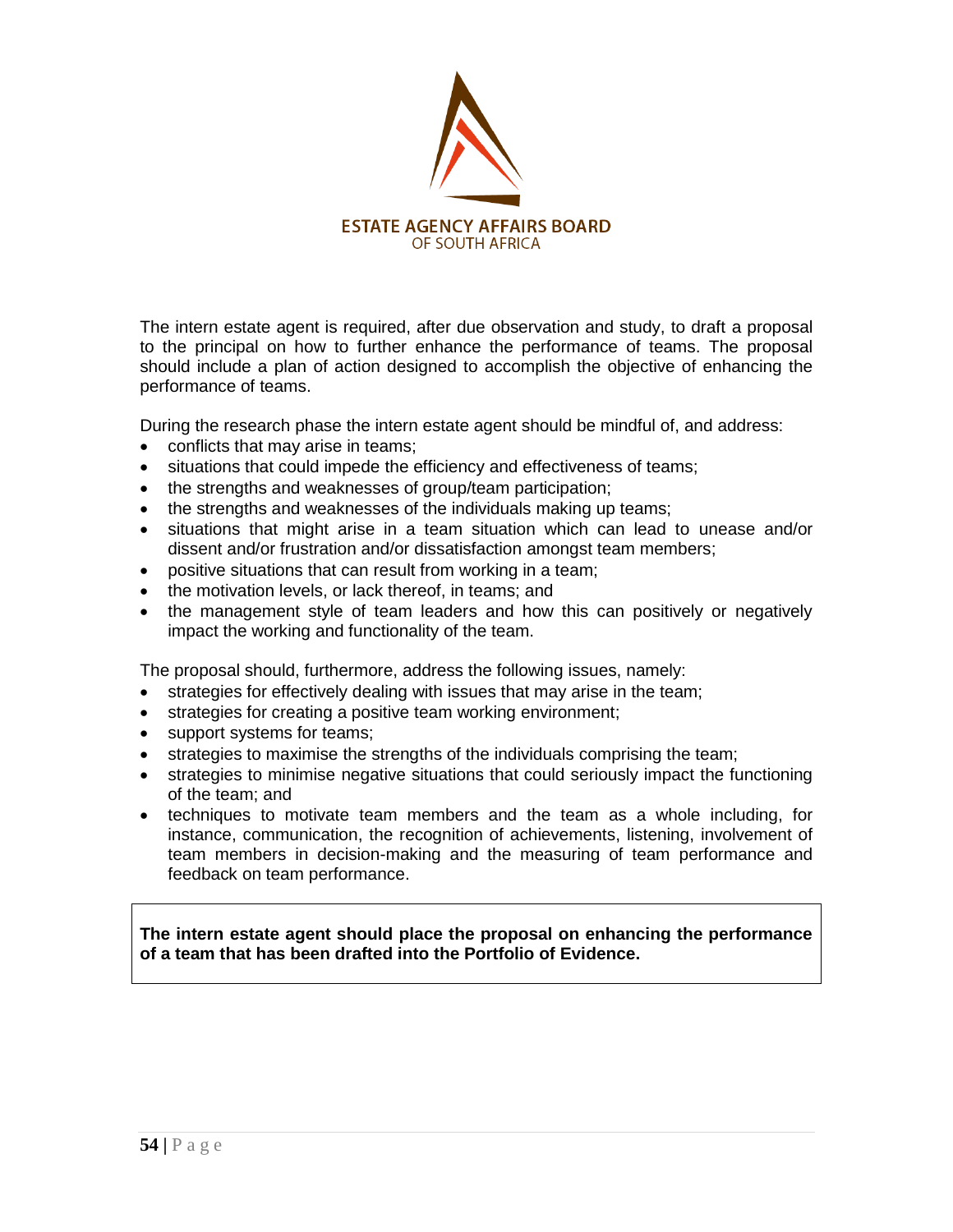

## **Project 8: Prepare a presentation on differing financing options**

The intern estate agent is required to prepare a presentation in which the financing options available to a potential seller, buyer, lessor and lessee are explained.

In preparing for the presentation the intern estate agent should:

- carefully research the different financing options that are offered by each of the various financial institutions;
- design a checklist of the information that the banks would generally require of a purchaser as well as the obligations imposed on financial institutions by the National Credit Act in providing mortgage financing;
- provide an explanation of what a mortgage bond entails including the types of immovable property that are classified as good security, properties that are classified as risks and are, accordingly, not accepted as constituting good security, lenders that might pose a risk to the financial institution and the circumstances when collateral security is required;
- deal with the costs that will be incurred by sellers, purchasers, lessors and lessees; and
- provide actual examples of the calculation of mortgage bond repayments.

**The intern estate agent should place the presentation on differing finance options that has been drafted into the Portfolio of Evidence.**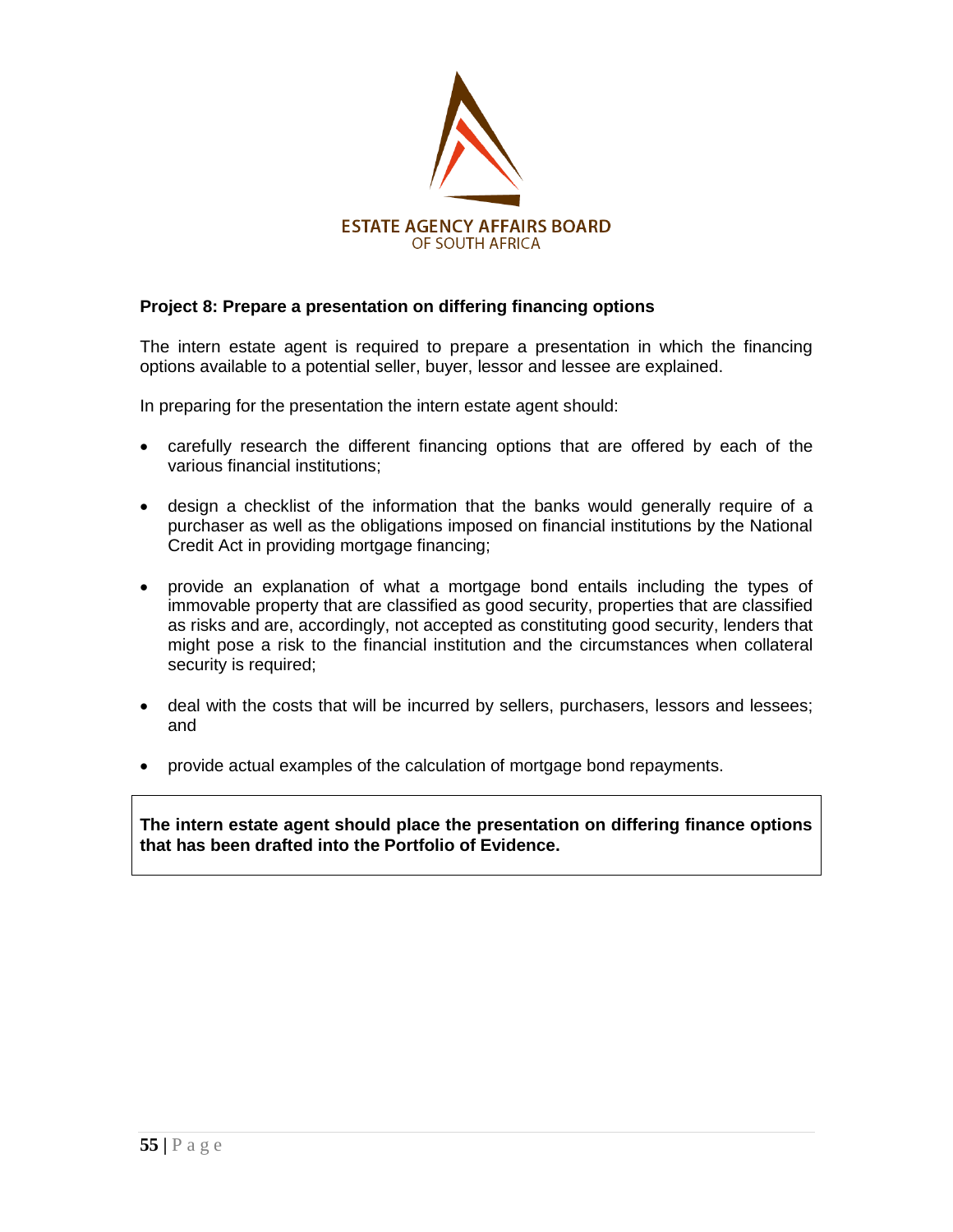

#### **Project 9: Design a brochure on the registration of title deeds and mortgage bonds in the deeds office**

The intern estate agent is required to design an information brochure for the use of potential immovable property sellers and buyers on the deeds office processes for the registration of title deeds and mortgage bonds providing a user friendly process flow chart and indicating the timelines for the various processes. The brochure should, in addition, explain the nature of the various parties involved in the registration processes, including the deeds office, clearly indicating their roles and functions. The costs that will be incurred and the importance of timing should also be stressed

**The intern estate agent should place a copy of the brochure that has been designed into the Portfolio of Evidence.**

#### **Project 10: Research project**

The intern estate agent is required to obtain a copy of the Code of Conduct for Estate Agents for the purposes of the research project.

After a careful study of the Code of Conduct for Estate Agents the intern estate agent must prepare a comprehensive research report on the contents of the Code of Conduct for Estate Agents with special reference to the different ethical duties and obligations that are placed on estate agents as well as the consequences of non-compliance with the provisions of the Code of Conduct for Estate Agents.

**The intern estate agent should place a copy of the Code of Conduct for Estate Agents as well as the research report that has been prepared into the Portfolio of Evidence.**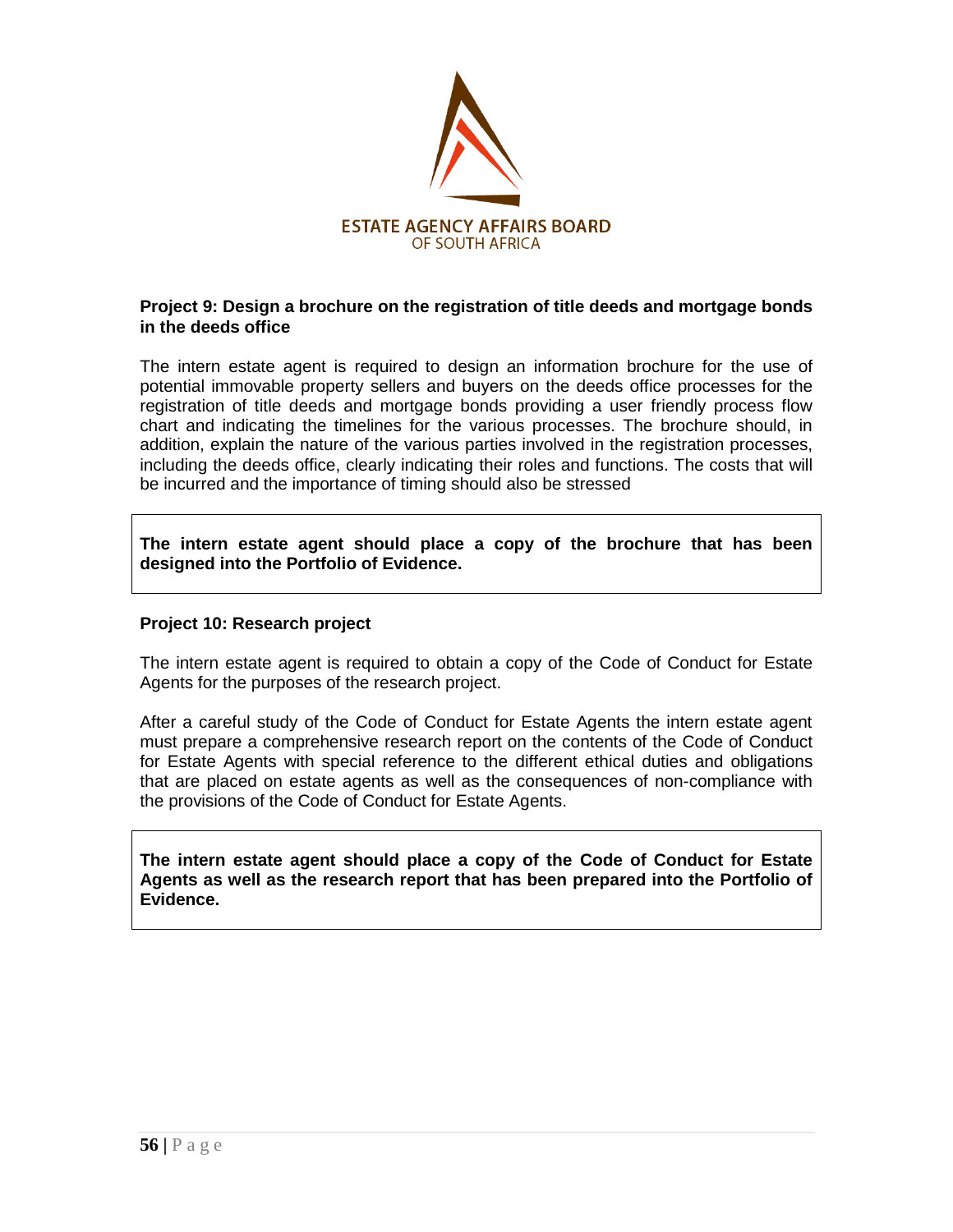

## **INTERN ESTATE AGENT**

## **WORKPLACE LEARNING LOGBOOK**

### **Educational background: (In date order - from the oldest to the latest)**

| Qualifications achieved | <b>Provider name</b> | Year qualified |
|-------------------------|----------------------|----------------|
|                         |                      |                |
|                         |                      |                |
|                         |                      |                |
|                         |                      |                |
|                         |                      |                |
|                         |                      |                |
|                         |                      |                |
|                         |                      |                |

#### **Work experience**

**(List previous occupations/jobs from the most recent to the oldest)**

| Organisation | <b>Department</b> | Job title | <b>Years</b> |
|--------------|-------------------|-----------|--------------|
|              |                   |           |              |
|              |                   |           |              |
|              |                   |           |              |
|              |                   |           |              |
|              |                   |           |              |
|              |                   |           |              |
|              |                   |           |              |
|              |                   |           |              |
|              |                   |           |              |
|              |                   |           |              |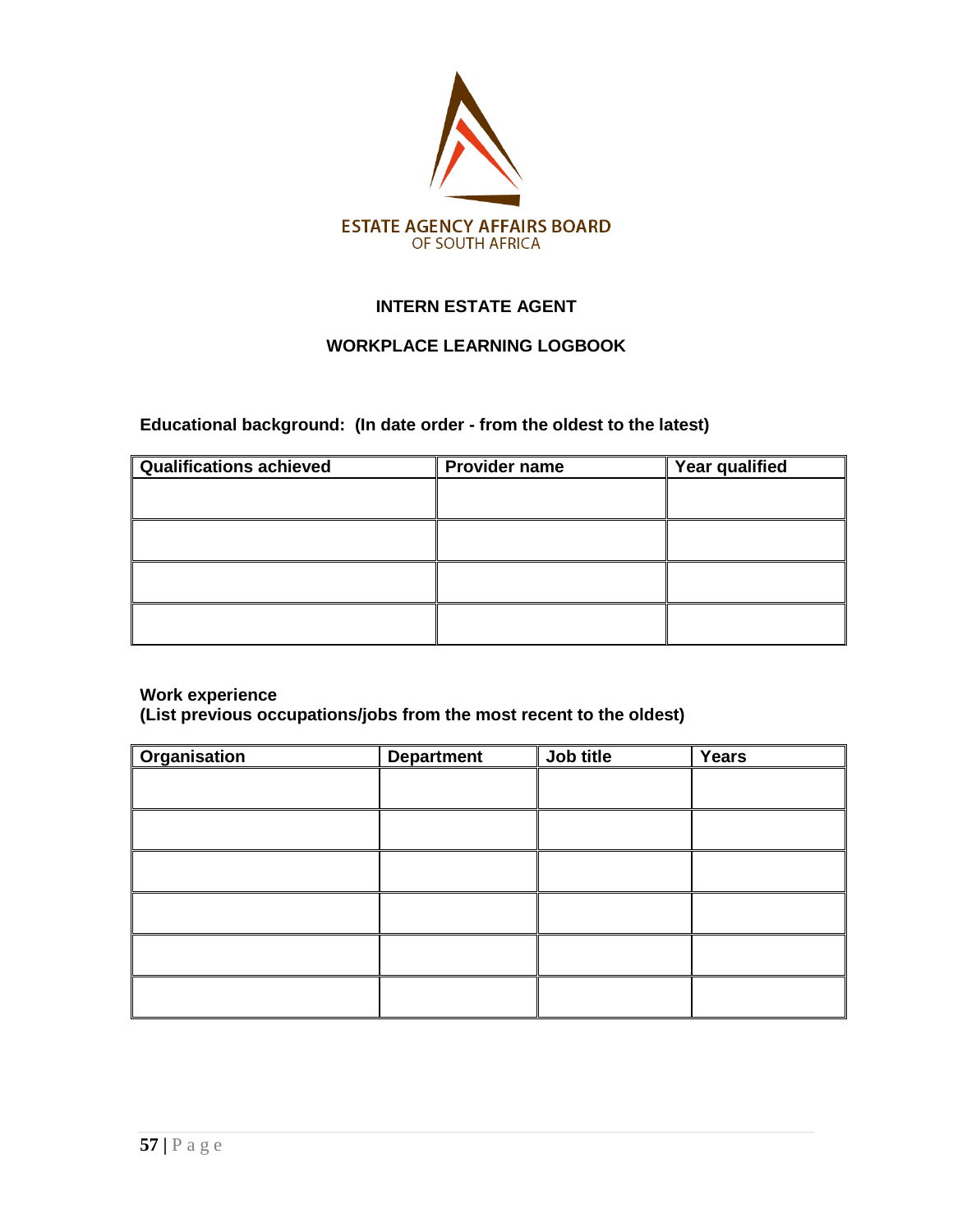

**Intern estate agent: curriculum vitae** 

| The curriculum vitae contained in this logbook should be up-to-date<br>and must include references with contact details. |
|--------------------------------------------------------------------------------------------------------------------------|
|                                                                                                                          |
|                                                                                                                          |
|                                                                                                                          |
|                                                                                                                          |
|                                                                                                                          |
|                                                                                                                          |
|                                                                                                                          |

**(Insert curriculum vitae after this page)**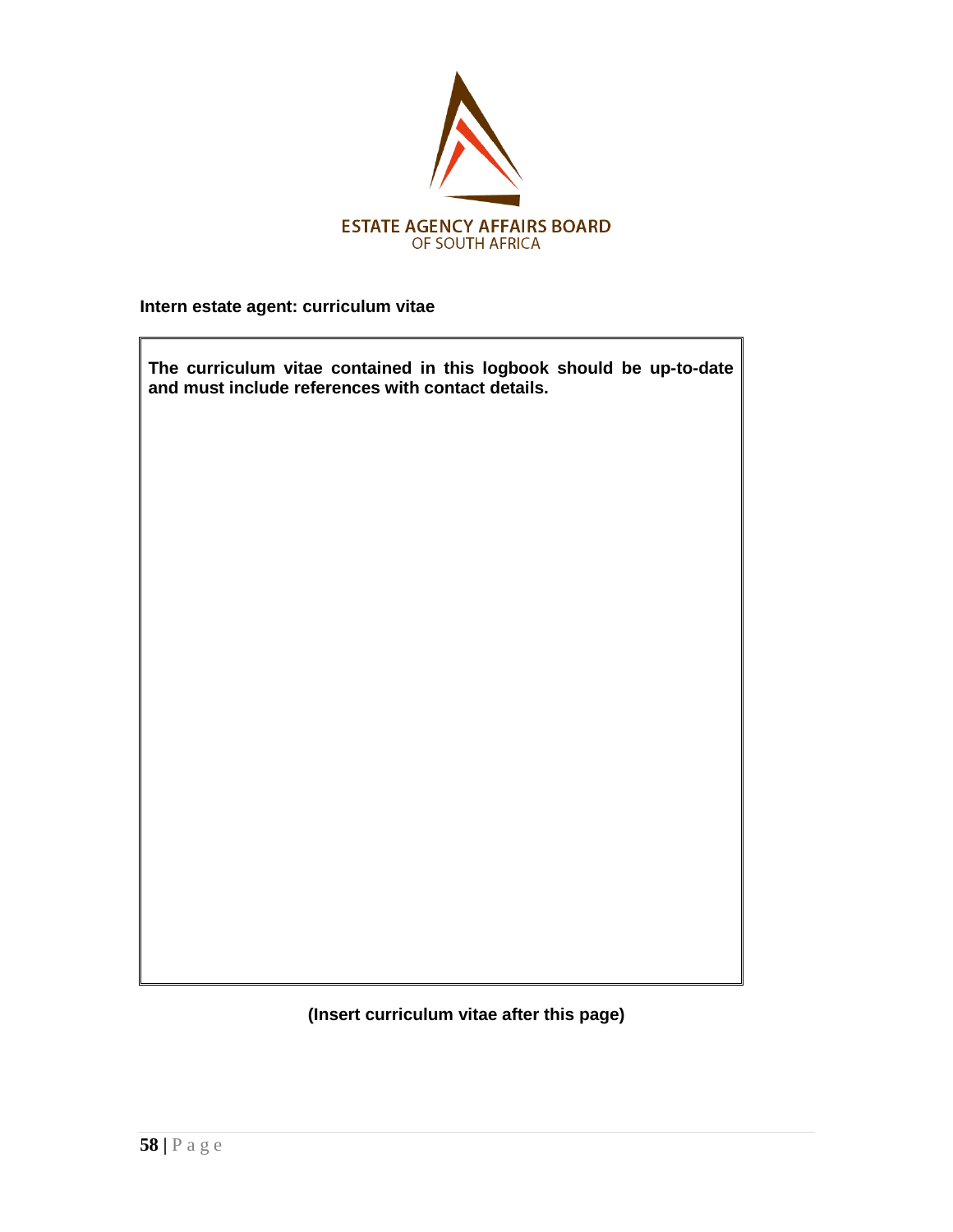

**Identity document** 

**The copy of the identity document of the intern estate agent included in this logbook must be duly certified by a Commissioner of Oaths.**

**(Insert ID documents after this page)**

**Intern estate agent: Job description** 

**(Insert current job description)**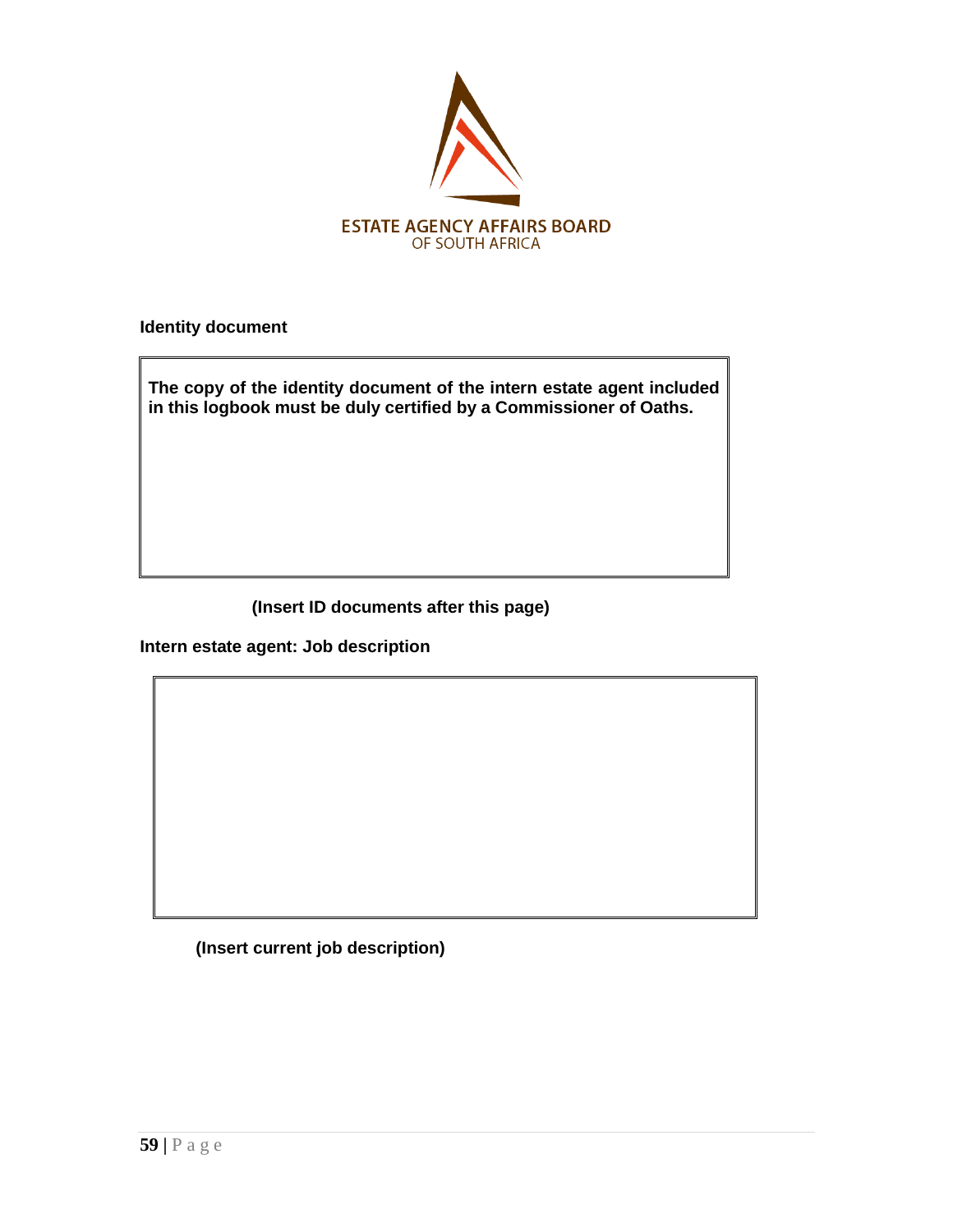

**Intern estate agent: Fidelity fund certificate** 

**Insert a copy of the current "intern" fidelity fund certificate held by the intern estate agent - as well as, where appropriate:** 

- **a copy of any amended "intern" fidelity fund certificates that might, during the course of the internship period, be issued to the intern estate agent by the EAAB after a change of principals by the intern estate agent; and**
- **a copy of the letters from both the previous principal and the new principal advising the EAAB of such change.**

**Certified copy of relevant certificates/qualifications**

**Insert a certified copy of relevant certificates/qualifications such as the Senior Certificate and any other certificates including diplomas and/or degrees from tertiary institutions as well as professional qualifications.**

**(Insert a certified copy of all relevant educational certificates and qualifications after this page.)**

| List of educational certificates/qualifications included in the logbook |  |
|-------------------------------------------------------------------------|--|
|                                                                         |  |
|                                                                         |  |
|                                                                         |  |
|                                                                         |  |
|                                                                         |  |

**Declaration of authenticity of logbook – intern estate agent**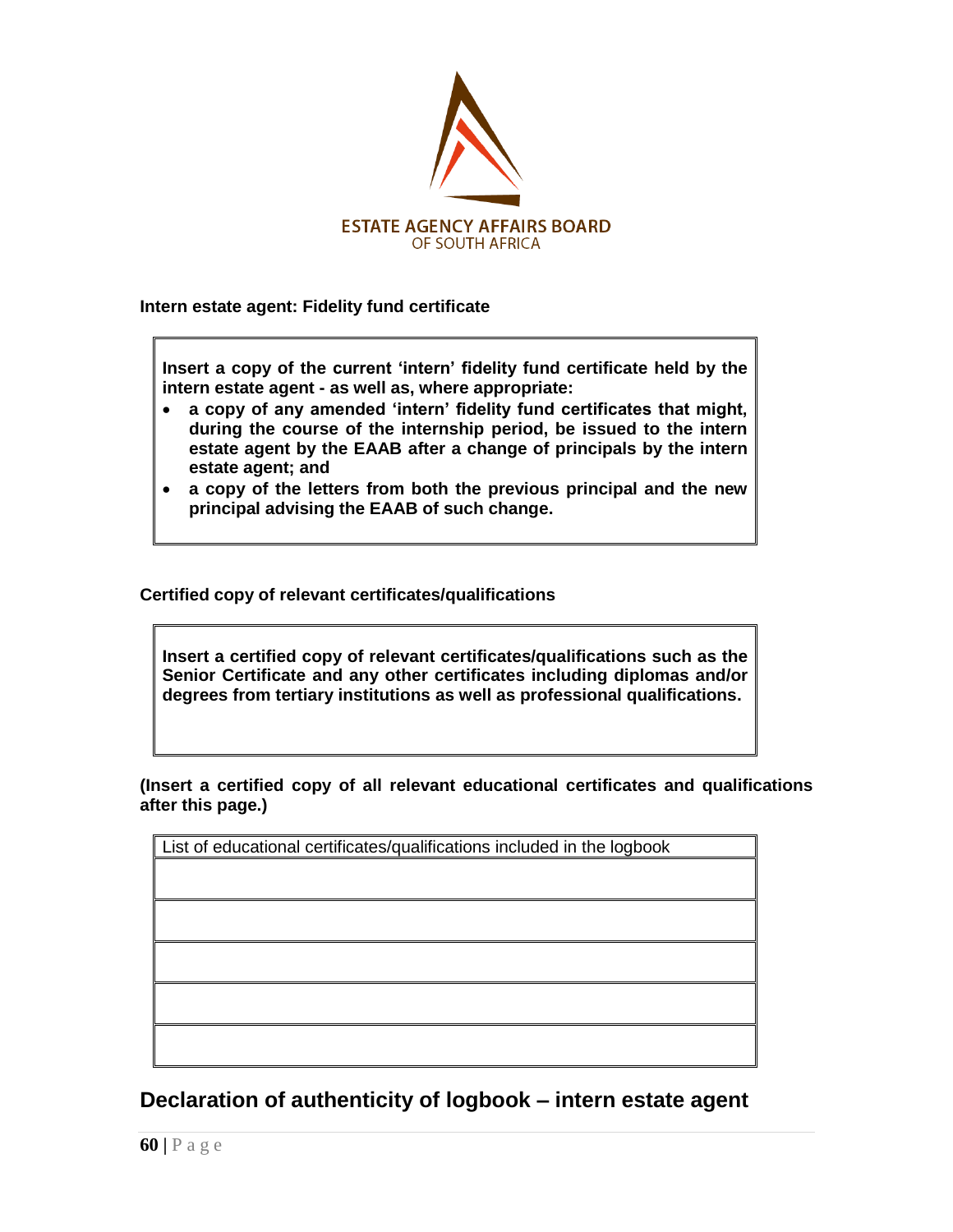

**[To be completed by the intern estate agent at the termination of the internship period prior to the logbook being furnished to the EAAB for assessment purposes.** 

**Should the intern have changed principals during the course of the internship period the declaration of authenticity must be completed by the intern estate agent each time such intern changes principals and, again, upon completion of the internship period]**

| information and material contained in this logbook has been produced by myself in<br>and about my functions and duties as an intern estate agent holding an 'intern' fidelity<br>fund certificate. |
|----------------------------------------------------------------------------------------------------------------------------------------------------------------------------------------------------|
| I acknowledge that I am obliged to keep all workplace evidence and records up-to-<br>date.                                                                                                         |
|                                                                                                                                                                                                    |
| Intern details:                                                                                                                                                                                    |
|                                                                                                                                                                                                    |
|                                                                                                                                                                                                    |
|                                                                                                                                                                                                    |
|                                                                                                                                                                                                    |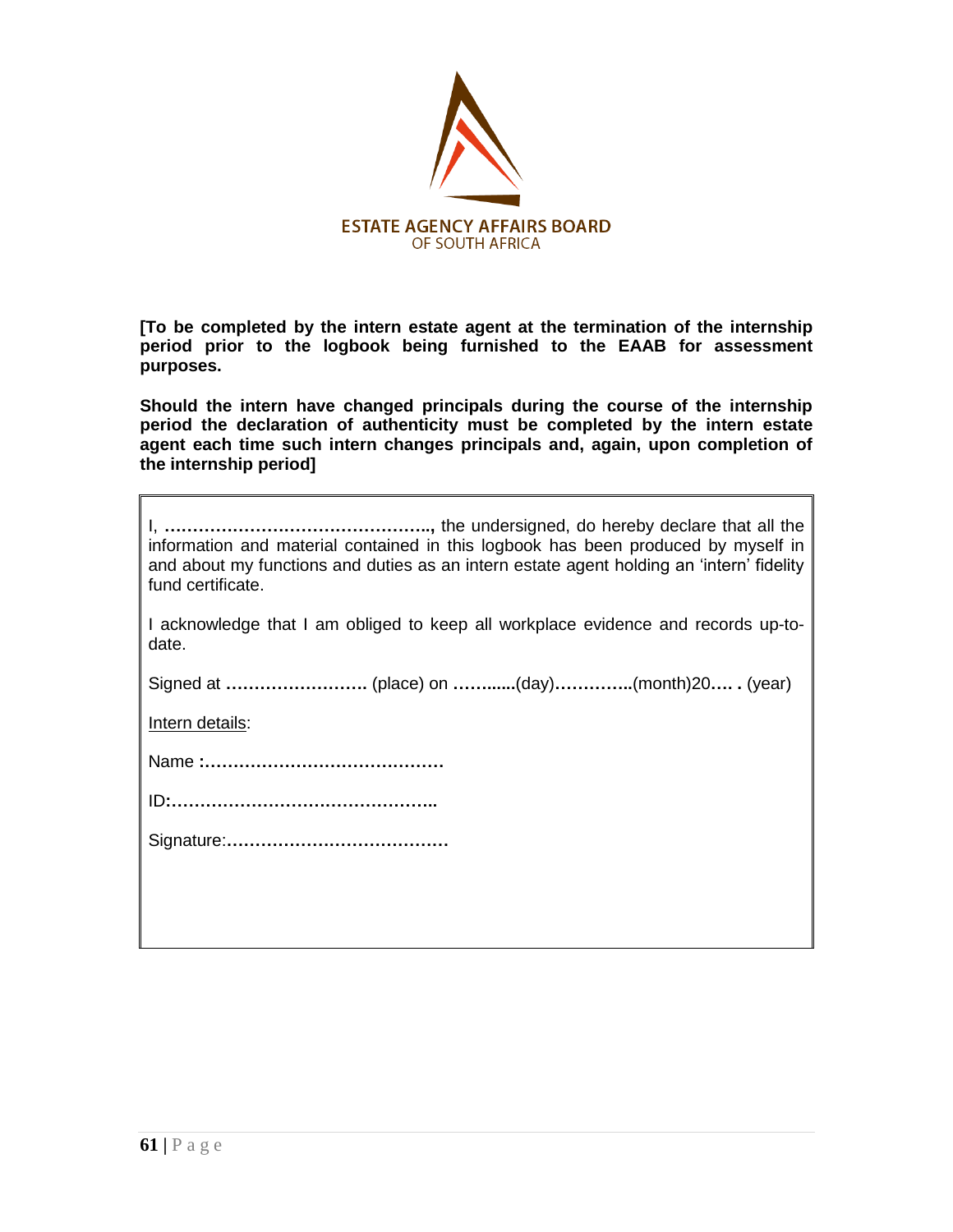

## **Declaration of authenticity of logbook - principal**

**[To be completed by the principal at the termination of the internship period prior to the logbook being furnished to the EAAB for assessment purposes.** 

**Should the intern have changed principals during the course of the internship period the declaration of authenticity must be completed by the previous principal each time such intern changes principals and, again, by the current principal at the time when the internship period is completed]**

| as a principal estate agent, have actively mentored the intern estate agent in the<br>functions and duties of a professional estate agent and that, to the best of my<br>knowledge and belief, this logbook is a true and accurate reflection of the activities<br>completed by the intern estate agent at the workplace. |  |  |
|---------------------------------------------------------------------------------------------------------------------------------------------------------------------------------------------------------------------------------------------------------------------------------------------------------------------------|--|--|
| (year)                                                                                                                                                                                                                                                                                                                    |  |  |
| Principal details:                                                                                                                                                                                                                                                                                                        |  |  |
|                                                                                                                                                                                                                                                                                                                           |  |  |
|                                                                                                                                                                                                                                                                                                                           |  |  |
|                                                                                                                                                                                                                                                                                                                           |  |  |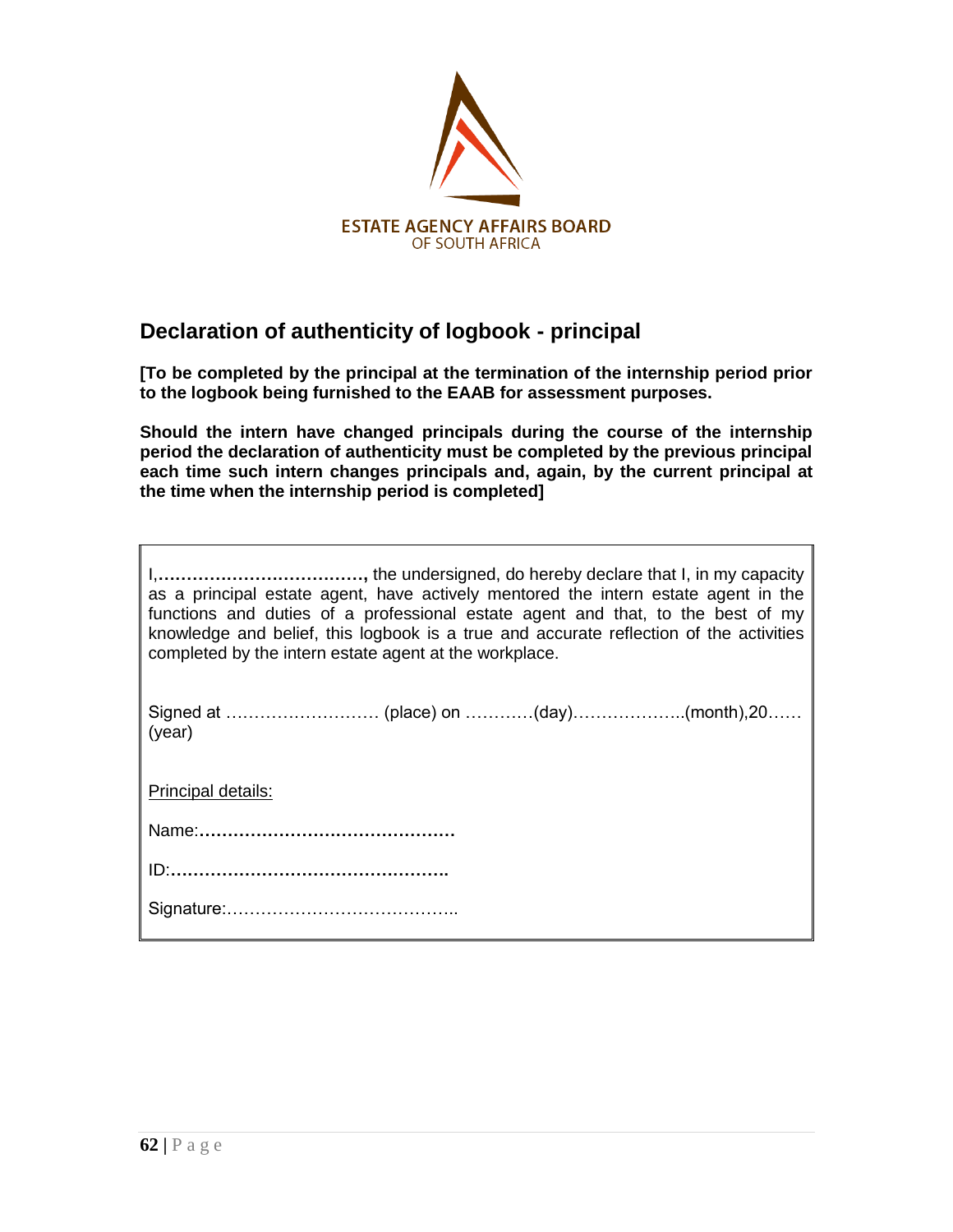

# **Induction**

| agent) include the following evidence: |                                                                                                                  |  |
|----------------------------------------|------------------------------------------------------------------------------------------------------------------|--|
|                                        |                                                                                                                  |  |
|                                        |                                                                                                                  |  |
|                                        |                                                                                                                  |  |
|                                        |                                                                                                                  |  |
|                                        |                                                                                                                  |  |
|                                        |                                                                                                                  |  |
|                                        | and the control of the control of the control of the control of the control of the control of the control of the |  |
|                                        |                                                                                                                  |  |
|                                        |                                                                                                                  |  |
|                                        |                                                                                                                  |  |
|                                        |                                                                                                                  |  |
|                                        |                                                                                                                  |  |
|                                        | Signature of intern estate agent: _______________Date: ________________________.                                 |  |
|                                        |                                                                                                                  |  |

**(Insert all evidence generated during the induction process after this page.)**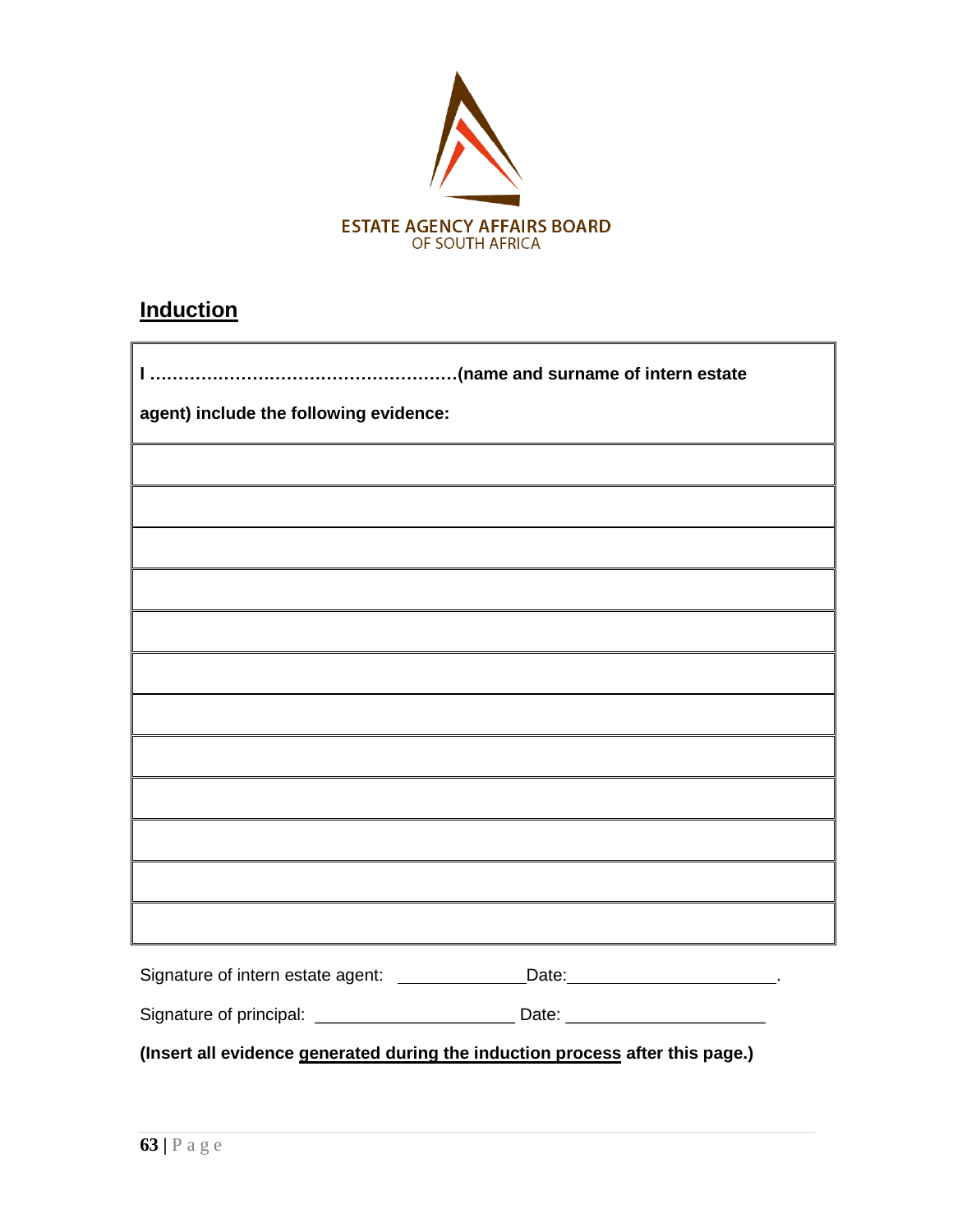

**Induction**

**Date:\_\_\_\_\_\_\_\_\_\_\_\_\_\_\_\_\_\_\_\_\_\_\_\_\_\_\_\_\_\_\_\_\_\_\_\_\_\_\_\_\_\_\_\_\_\_\_\_\_\_\_\_\_\_\_**

**Principal: \_\_\_\_\_\_\_\_\_\_\_\_\_\_\_\_\_\_\_\_\_\_\_\_\_\_\_\_\_\_\_\_\_\_\_\_\_\_\_\_\_\_\_\_\_\_**

| I was inducted on the following: |  |  |
|----------------------------------|--|--|
| 1.                               |  |  |
| 2.                               |  |  |
| $\overline{3}$ .                 |  |  |
| 4.                               |  |  |
| 5.                               |  |  |
| 6.                               |  |  |
| 7.                               |  |  |
| 8.                               |  |  |
| 9.                               |  |  |
| 10.                              |  |  |

Intern estate agent signature: \_\_\_\_\_\_\_\_\_\_\_\_\_\_\_\_\_\_\_Date: \_\_\_\_\_\_\_\_\_\_\_\_\_\_\_\_\_\_\_\_\_\_\_\_

Facilitator signature: \_\_\_\_\_\_\_\_\_\_\_\_\_\_\_\_\_\_\_\_\_\_\_\_\_\_.

\*You may make copies from this form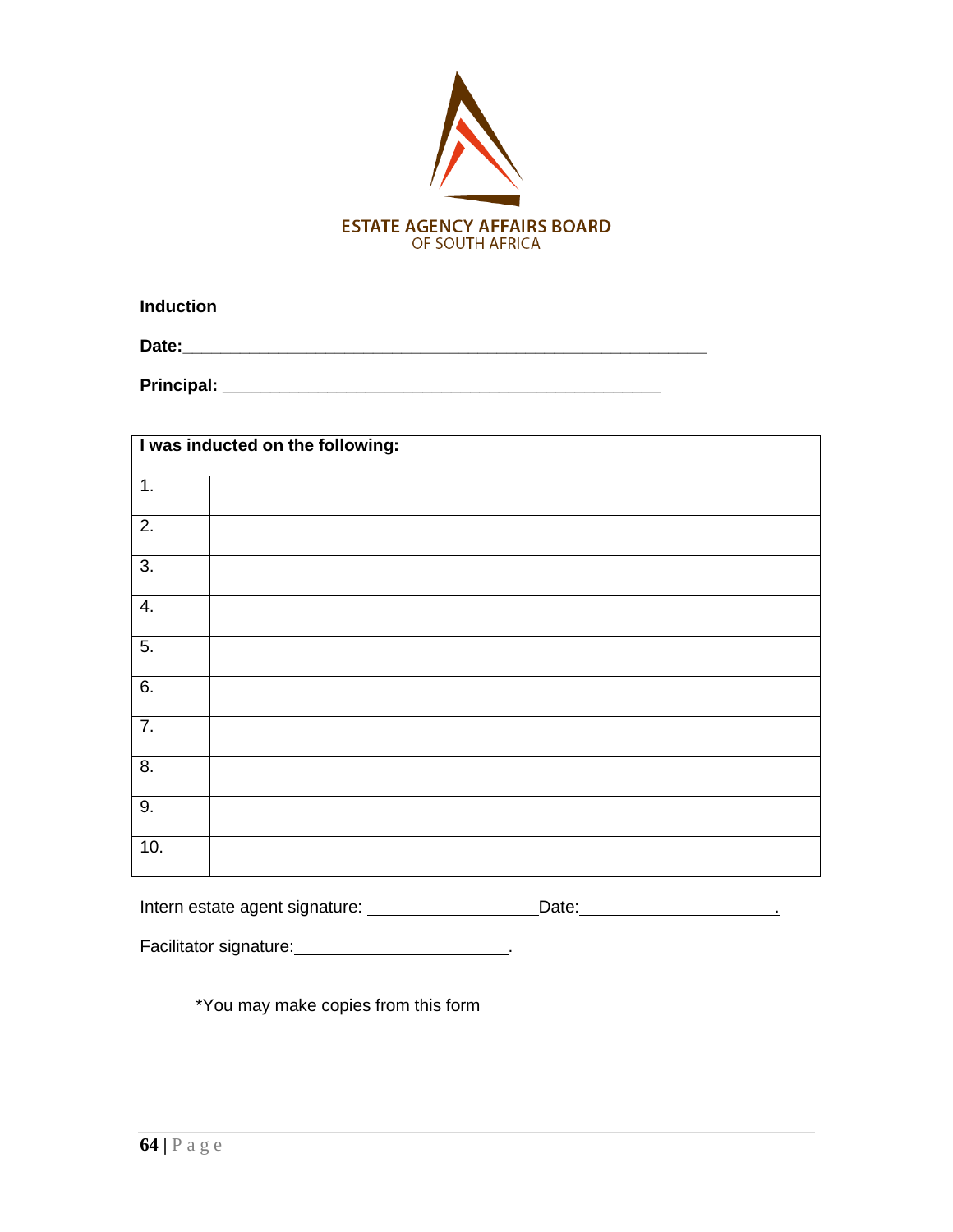

| I have learned the following skills: |  |  |
|--------------------------------------|--|--|
|                                      |  |  |
|                                      |  |  |
|                                      |  |  |
|                                      |  |  |
|                                      |  |  |
|                                      |  |  |
|                                      |  |  |
|                                      |  |  |
|                                      |  |  |
|                                      |  |  |
|                                      |  |  |
|                                      |  |  |
|                                      |  |  |
|                                      |  |  |
|                                      |  |  |

\*You may make copies of this form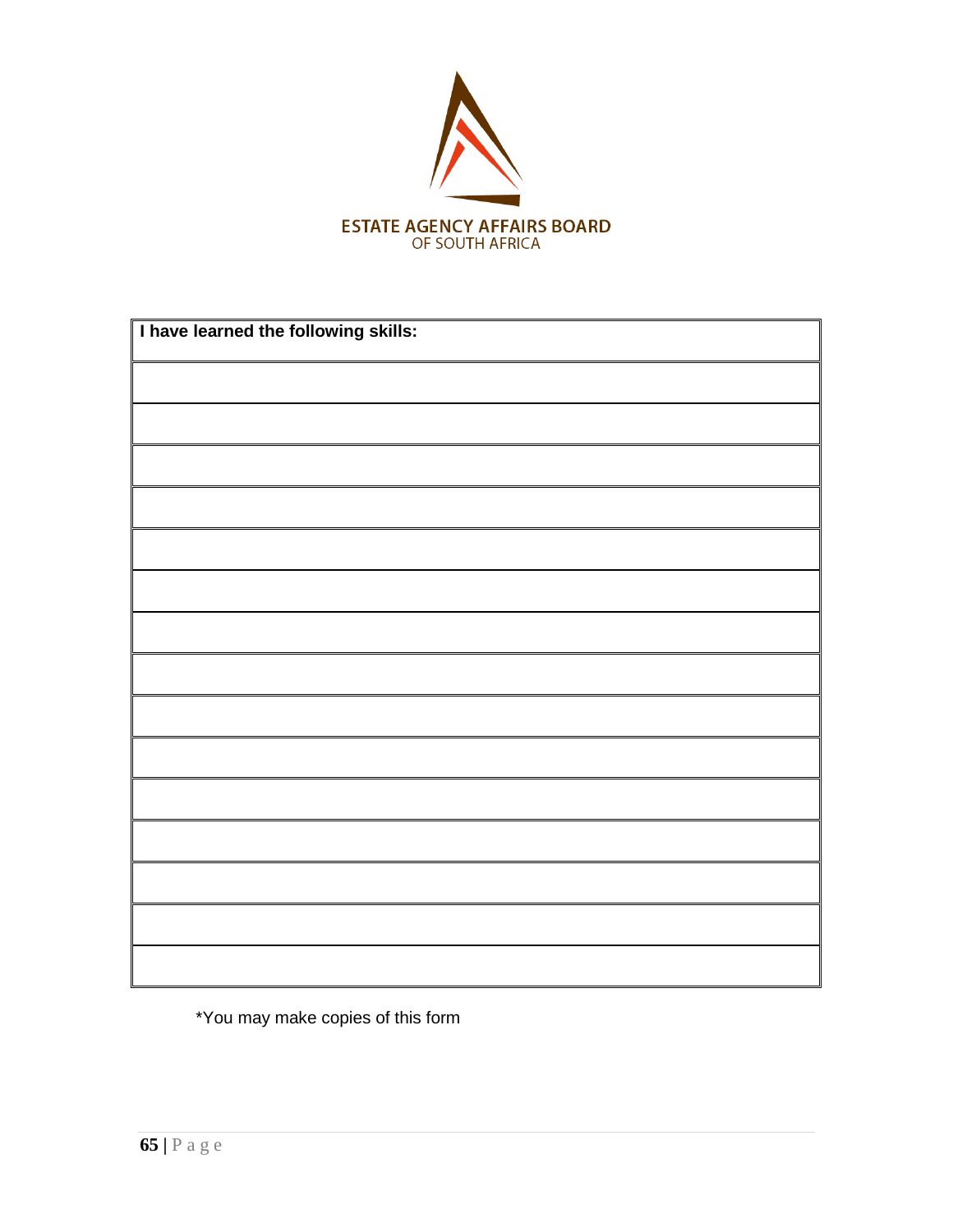

## **Performance appraisals**

| I include a copy of the following performance appraisals: | Date of appraisal |
|-----------------------------------------------------------|-------------------|
|                                                           |                   |
|                                                           |                   |
|                                                           |                   |
|                                                           |                   |
|                                                           |                   |
|                                                           |                   |
|                                                           |                   |

| Intern estate agent Signature: | Date: |  |
|--------------------------------|-------|--|
|                                |       |  |
|                                |       |  |

Principal signature: .

\*You may make copies of this form

**(Insert all evidence generated after this page)**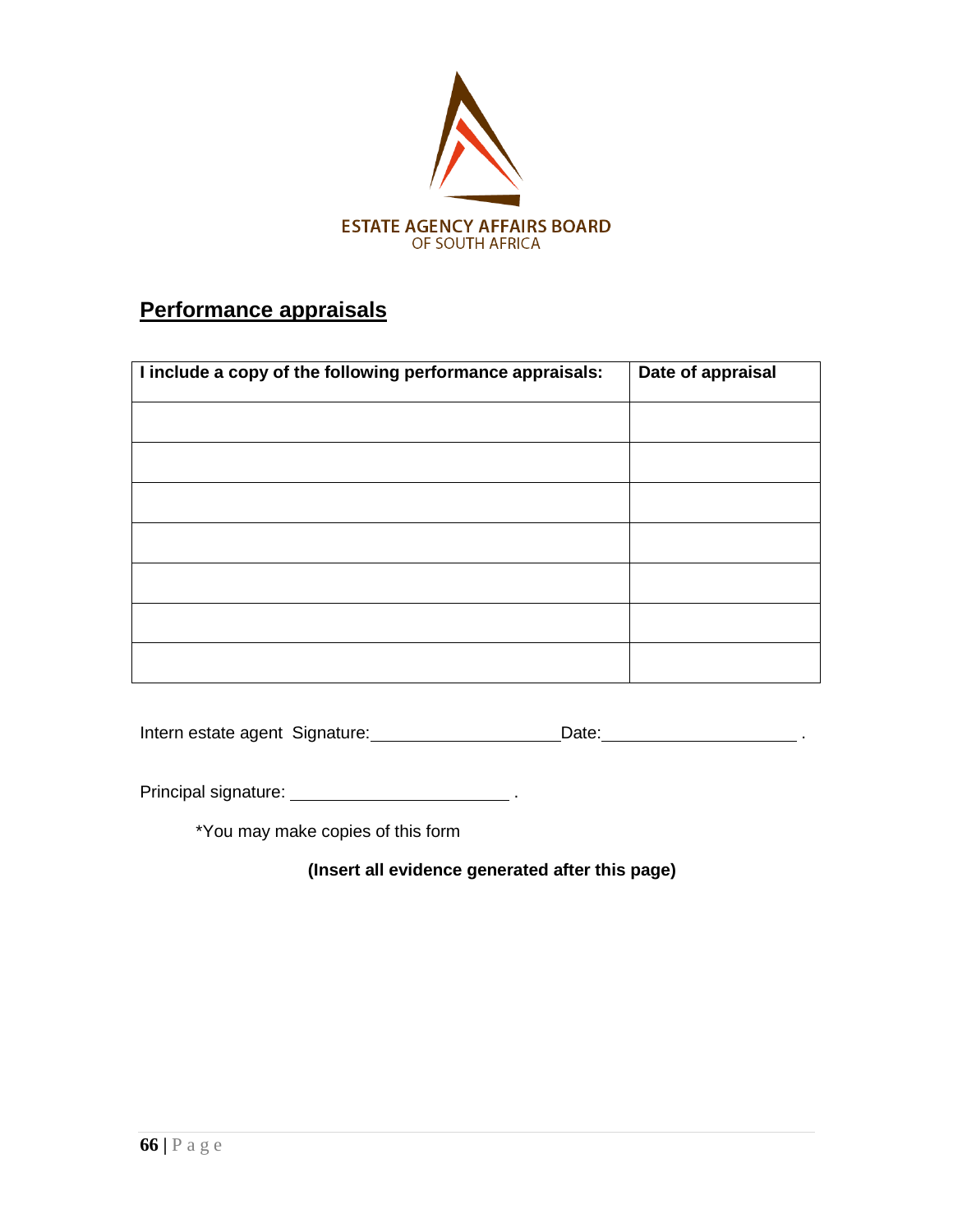

## **I was trained on the following**

| I include the following evidence: |  |
|-----------------------------------|--|
|                                   |  |
|                                   |  |
|                                   |  |
|                                   |  |
|                                   |  |
|                                   |  |
|                                   |  |
|                                   |  |

| Intern estate agent signature: | Date: |  |
|--------------------------------|-------|--|
|                                |       |  |

Principal signature: .

**(Insert all evidence generated after this page.)**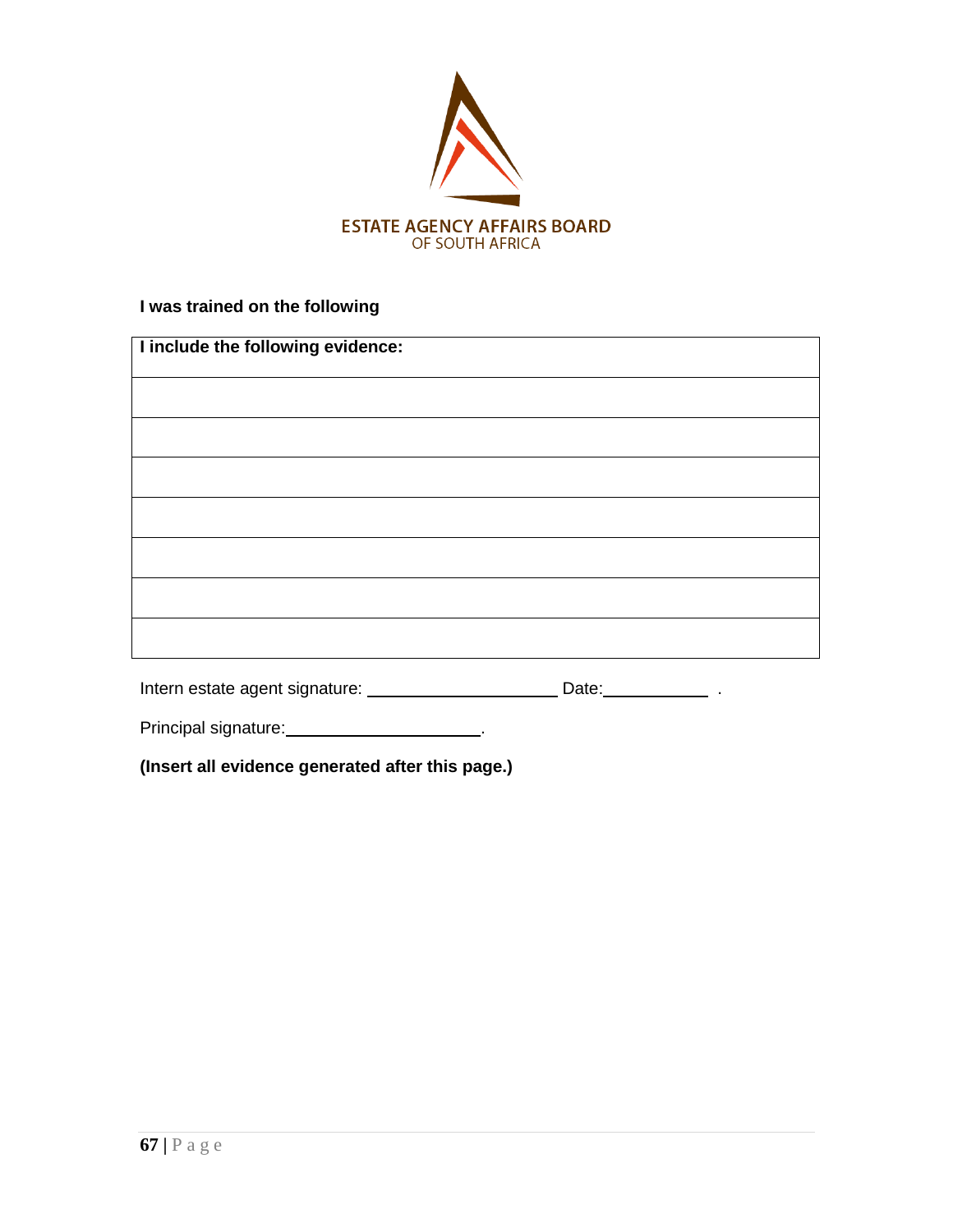

**Task breakdown** 

**Date: \_\_\_\_\_\_\_\_\_\_\_\_\_\_\_\_\_\_\_\_\_\_\_\_\_\_\_\_\_\_\_\_\_\_\_\_\_\_\_\_\_\_\_\_\_\_\_\_\_\_\_\_\_\_\_\_\_\_\_\_\_**

**Facilitator: \_\_\_\_\_\_\_\_\_\_\_\_\_\_\_\_\_\_\_\_\_\_\_\_\_\_\_\_\_\_\_\_\_\_\_\_\_\_\_\_\_\_\_\_\_\_\_\_\_\_\_\_\_\_\_**

|                  | I was trained on the following: |
|------------------|---------------------------------|
| 1.               |                                 |
| 2.               |                                 |
| $\overline{3}$ . |                                 |
| 4.               |                                 |
| 5.               |                                 |
| 6.               |                                 |
| $\overline{7}$ . |                                 |
| 8.               |                                 |
| 9.               |                                 |
| 10.              |                                 |

| Intern estate agent signature: | Date: |
|--------------------------------|-------|
|--------------------------------|-------|

Facilitator signature: \_\_\_\_\_\_\_\_\_\_\_\_\_\_\_\_\_\_\_\_\_\_\_\_\_\_.

\*You may make copies of this form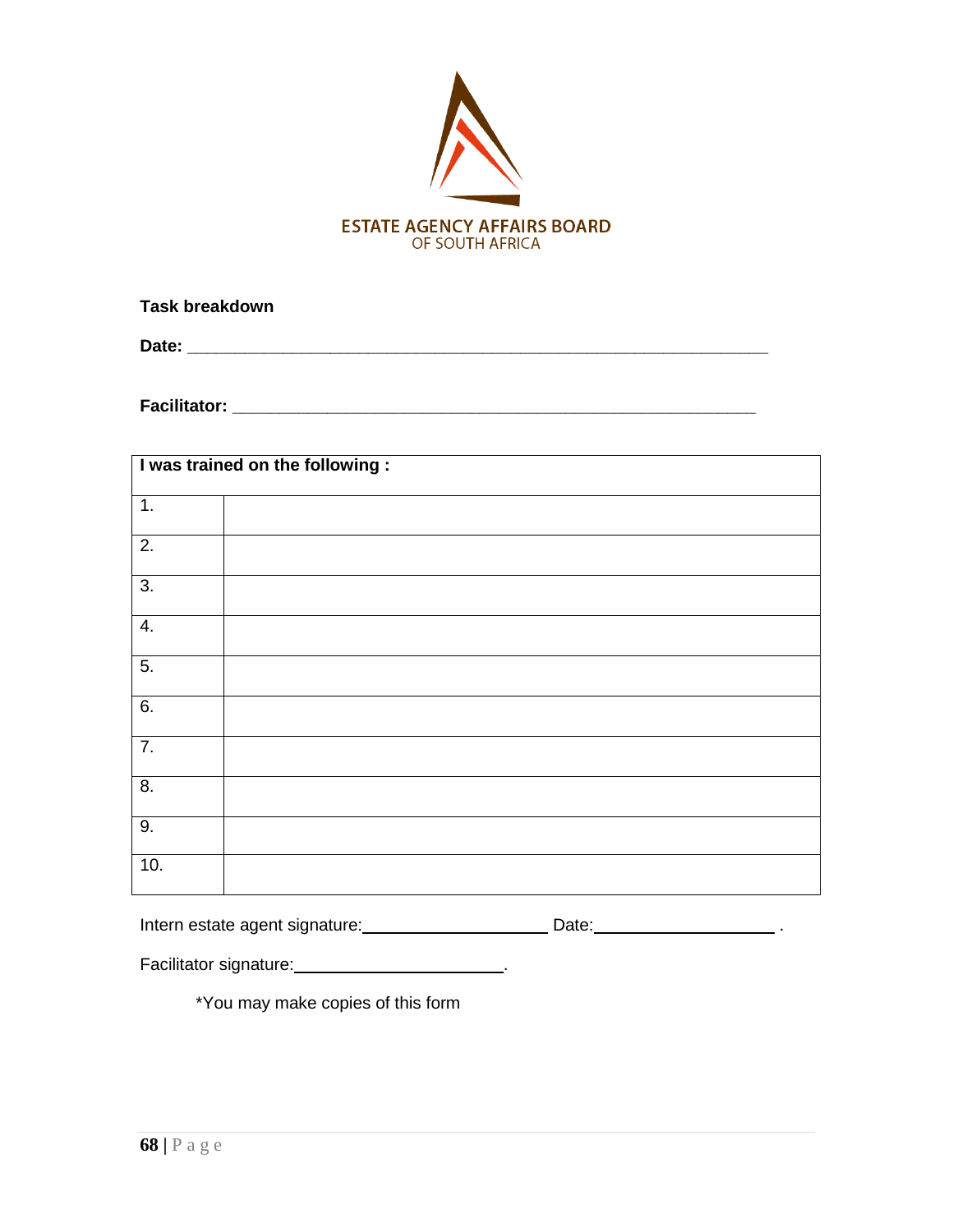

| I have learned the following: |  |
|-------------------------------|--|
|                               |  |
|                               |  |
|                               |  |
|                               |  |
|                               |  |
|                               |  |
|                               |  |
|                               |  |
|                               |  |
|                               |  |
|                               |  |
|                               |  |
|                               |  |
|                               |  |
|                               |  |

\*You may make copies of this form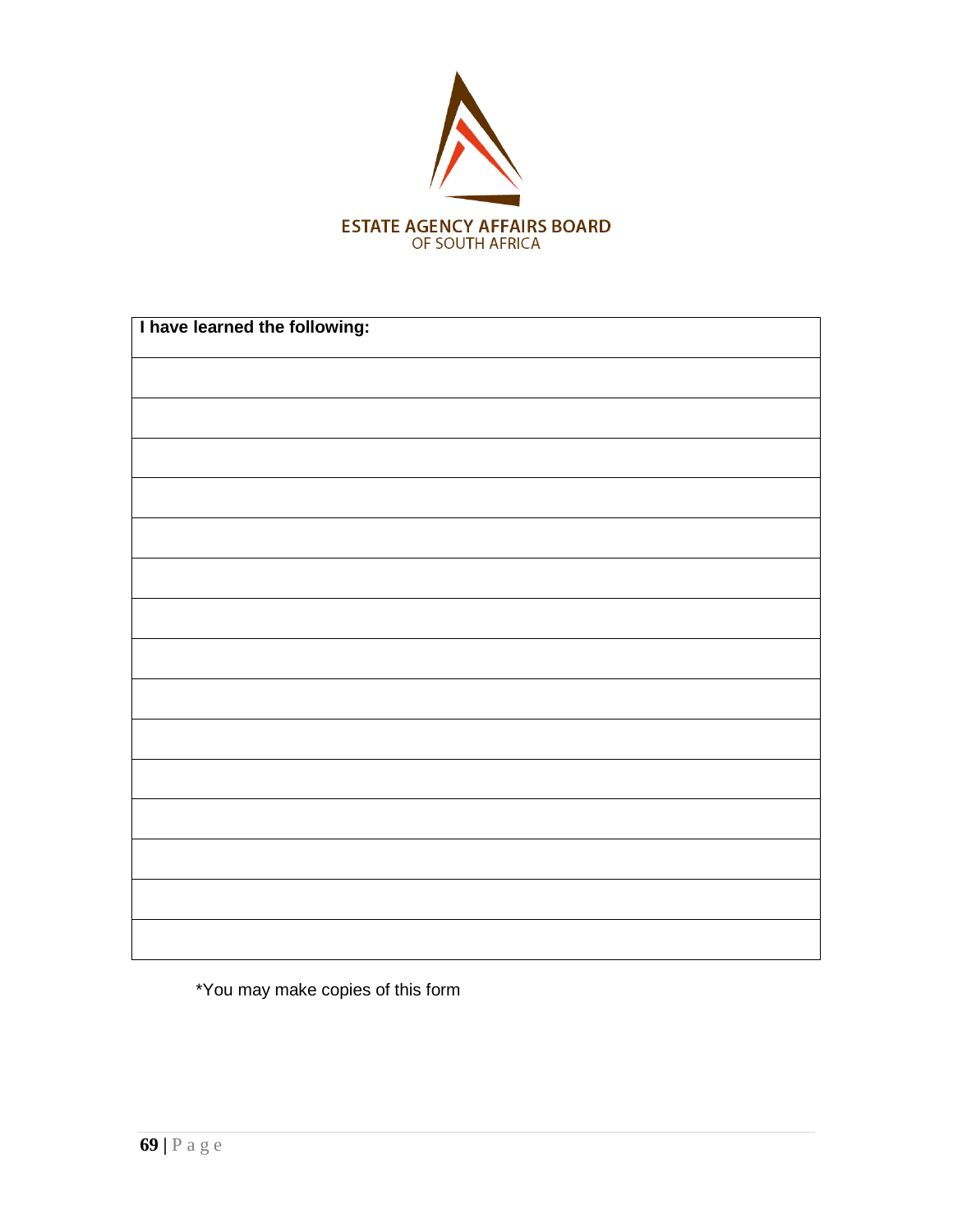

# **Product training**

| estate agent) include the following evidence:                                    |  |  |  |
|----------------------------------------------------------------------------------|--|--|--|
|                                                                                  |  |  |  |
|                                                                                  |  |  |  |
|                                                                                  |  |  |  |
|                                                                                  |  |  |  |
|                                                                                  |  |  |  |
|                                                                                  |  |  |  |
|                                                                                  |  |  |  |
|                                                                                  |  |  |  |
|                                                                                  |  |  |  |
|                                                                                  |  |  |  |
|                                                                                  |  |  |  |
| Intern estate agent signature: ____________________ Date: ______________________ |  |  |  |
| Principal signature: __________________ Date: ____________                       |  |  |  |

**(Insert all evidence generated after this page.)**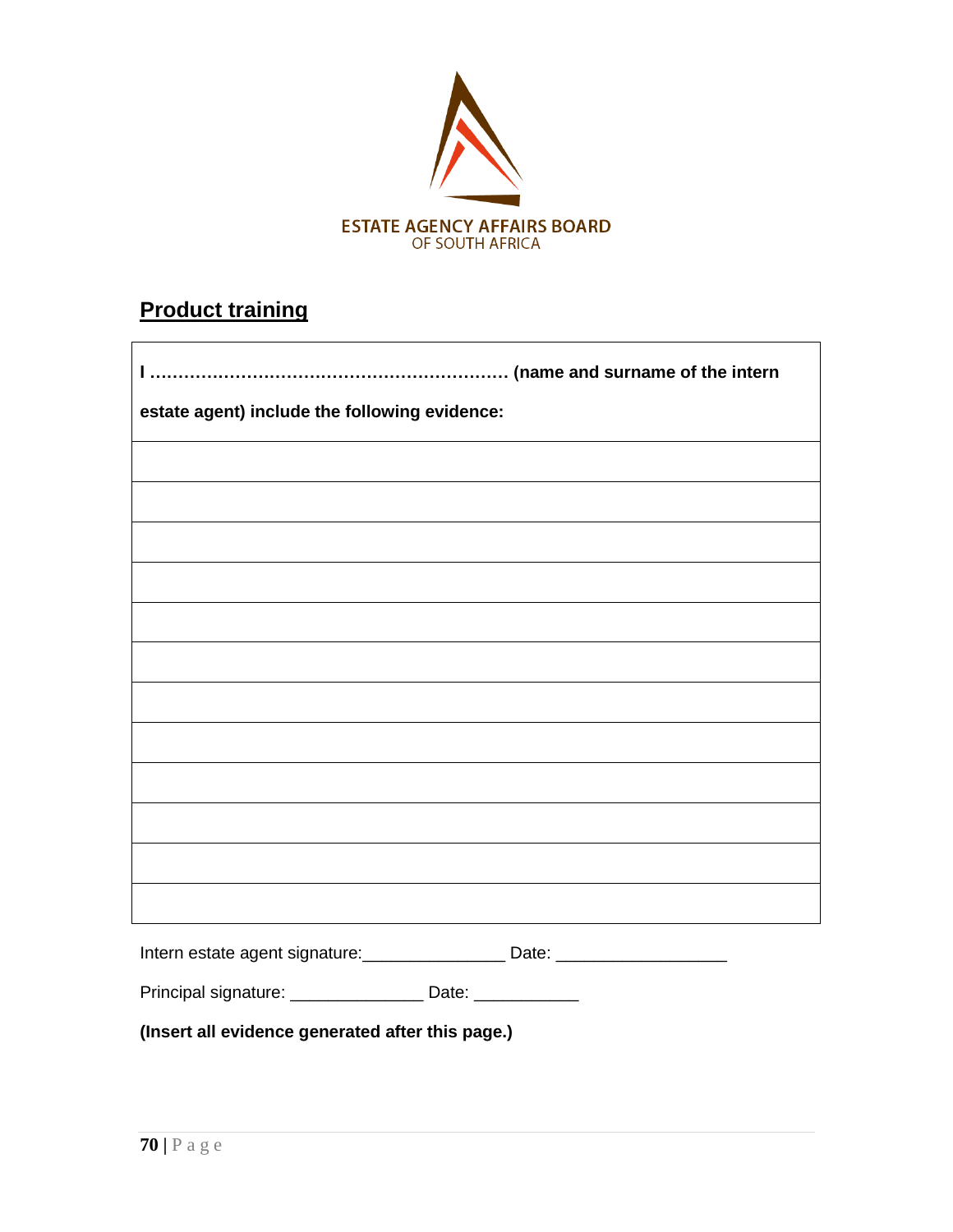

## **Task breakdown**

| <b>Date</b> | <b>Description of tasks</b> | My responsibilities | Hours/days/weeks<br>actually worked |
|-------------|-----------------------------|---------------------|-------------------------------------|
|             |                             |                     |                                     |
|             |                             |                     |                                     |
|             |                             |                     |                                     |
|             |                             |                     |                                     |
|             |                             |                     |                                     |
|             |                             |                     |                                     |
|             |                             |                     |                                     |
|             |                             |                     |                                     |
|             |                             |                     |                                     |
|             |                             |                     |                                     |
|             |                             |                     |                                     |
|             |                             |                     |                                     |
|             |                             |                     |                                     |

\*You may make copies of this form

Principal signature: \_\_\_\_\_\_\_\_\_\_\_\_\_\_ Date: \_\_\_\_\_\_\_\_\_\_\_\_\_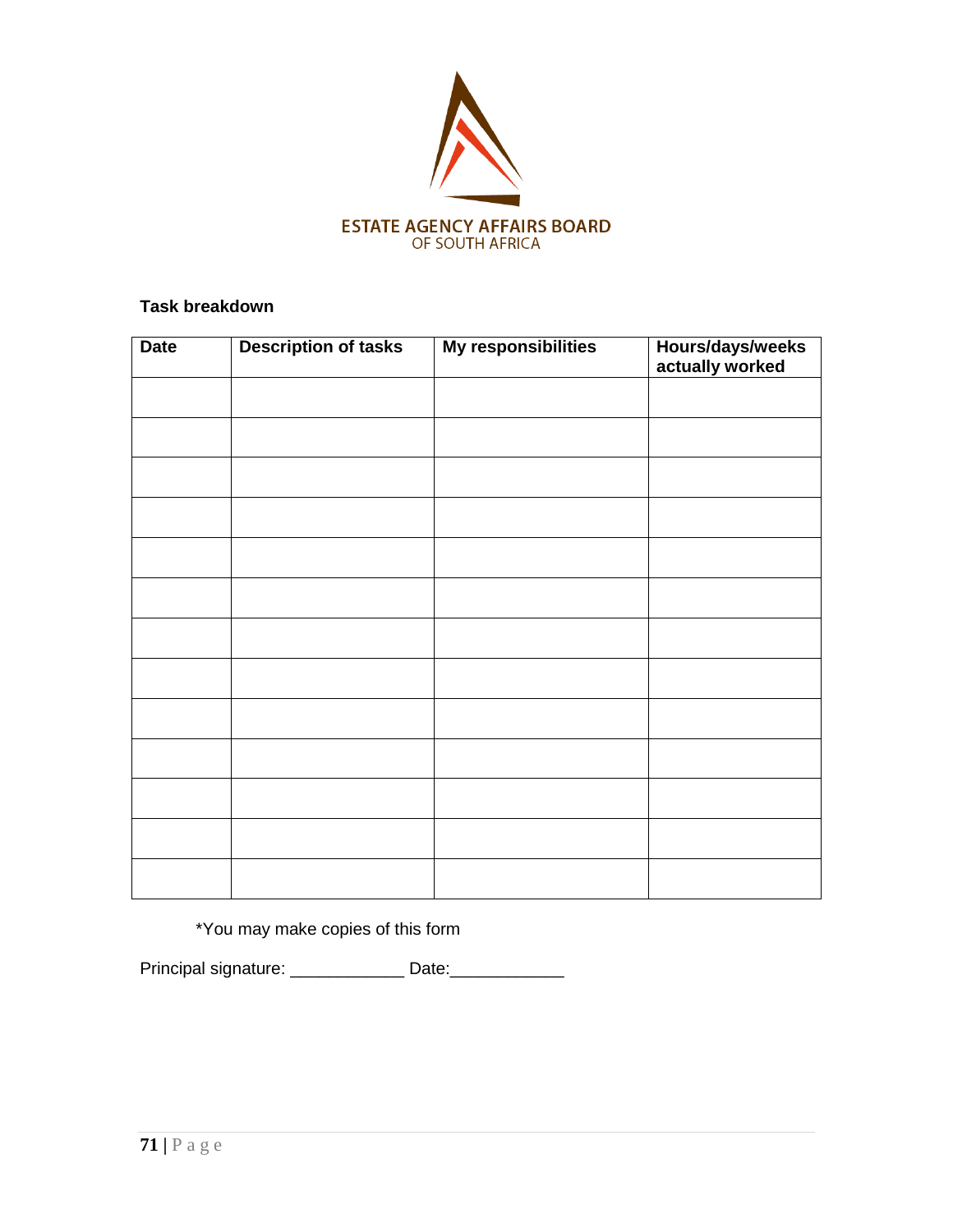

| I have learned the following skills: |  |  |
|--------------------------------------|--|--|
|                                      |  |  |
|                                      |  |  |
|                                      |  |  |
|                                      |  |  |
|                                      |  |  |
|                                      |  |  |
|                                      |  |  |
|                                      |  |  |
|                                      |  |  |
|                                      |  |  |
|                                      |  |  |
|                                      |  |  |
|                                      |  |  |
|                                      |  |  |
|                                      |  |  |

\*You may make copies of this form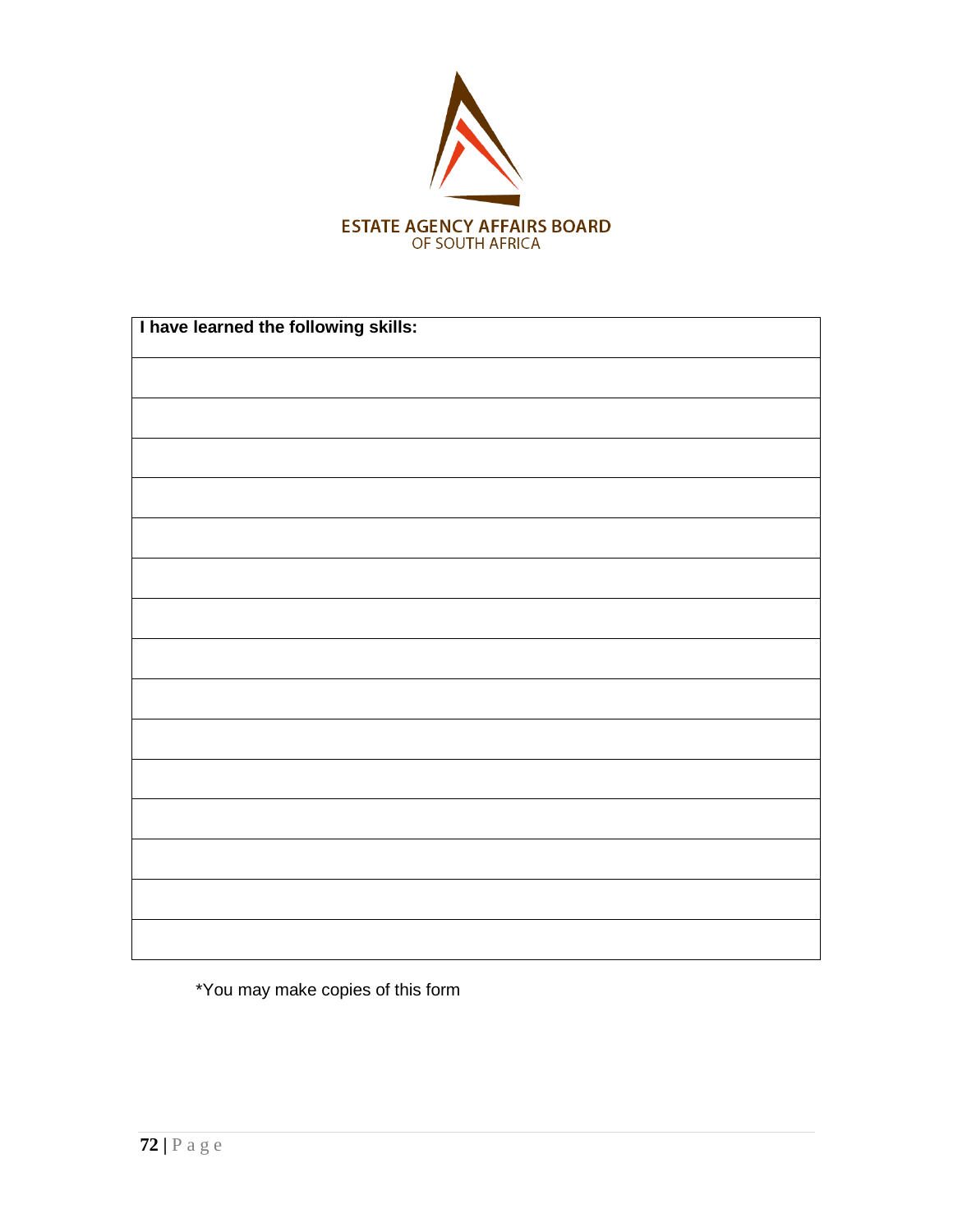

# **Legal environment**

| agent) include the following evidence:                                           |
|----------------------------------------------------------------------------------|
|                                                                                  |
|                                                                                  |
|                                                                                  |
|                                                                                  |
|                                                                                  |
|                                                                                  |
|                                                                                  |
|                                                                                  |
|                                                                                  |
|                                                                                  |
|                                                                                  |
|                                                                                  |
| Intern estate agent signature: ___________________ Date: _______________________ |
| Principal signature: _______________________ Date: ______________                |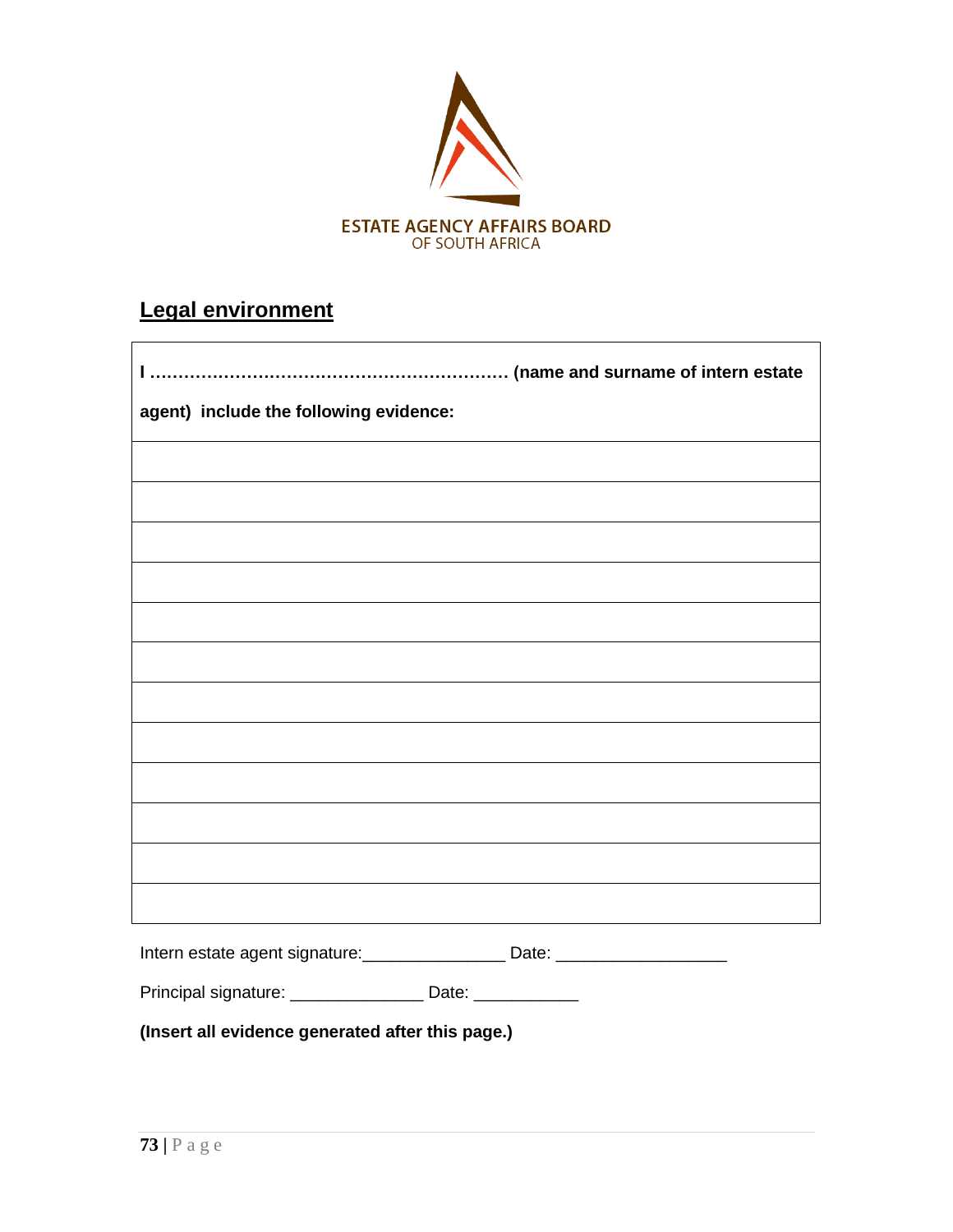

| <b>Date</b> | <b>Description of tasks</b> | My responsibilities | Hours/days/weeks<br>actually worked |
|-------------|-----------------------------|---------------------|-------------------------------------|
|             |                             |                     |                                     |
|             |                             |                     |                                     |
|             |                             |                     |                                     |
|             |                             |                     |                                     |
|             |                             |                     |                                     |
|             |                             |                     |                                     |
|             |                             |                     |                                     |
|             |                             |                     |                                     |
|             |                             |                     |                                     |
|             |                             |                     |                                     |
|             |                             |                     |                                     |
|             |                             |                     |                                     |
|             |                             |                     |                                     |

\*You may make copies of this form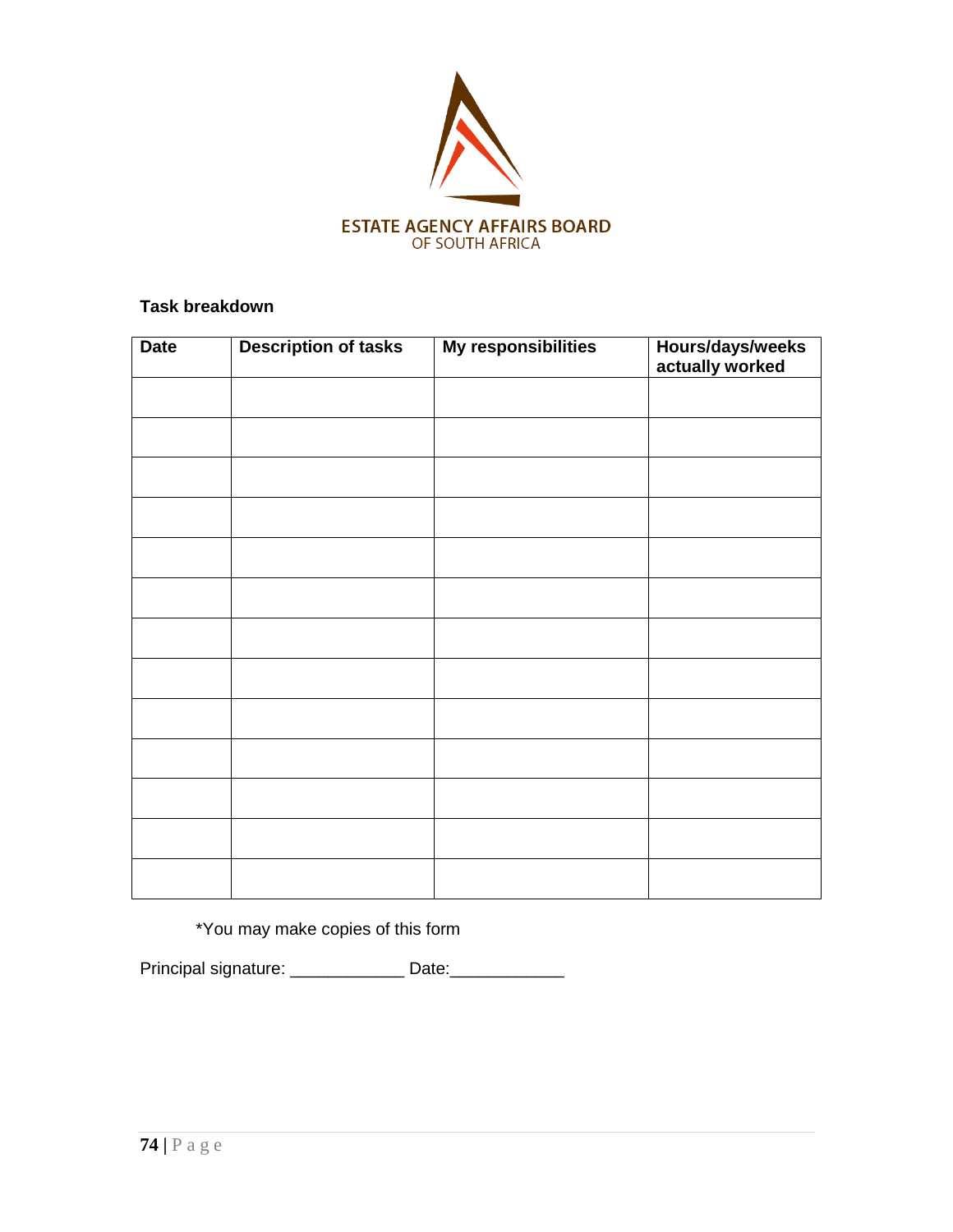

| I have learned the following skills: |  |
|--------------------------------------|--|
|                                      |  |
|                                      |  |
|                                      |  |
|                                      |  |
|                                      |  |
|                                      |  |
|                                      |  |
|                                      |  |
|                                      |  |
|                                      |  |
|                                      |  |
|                                      |  |
|                                      |  |
|                                      |  |
|                                      |  |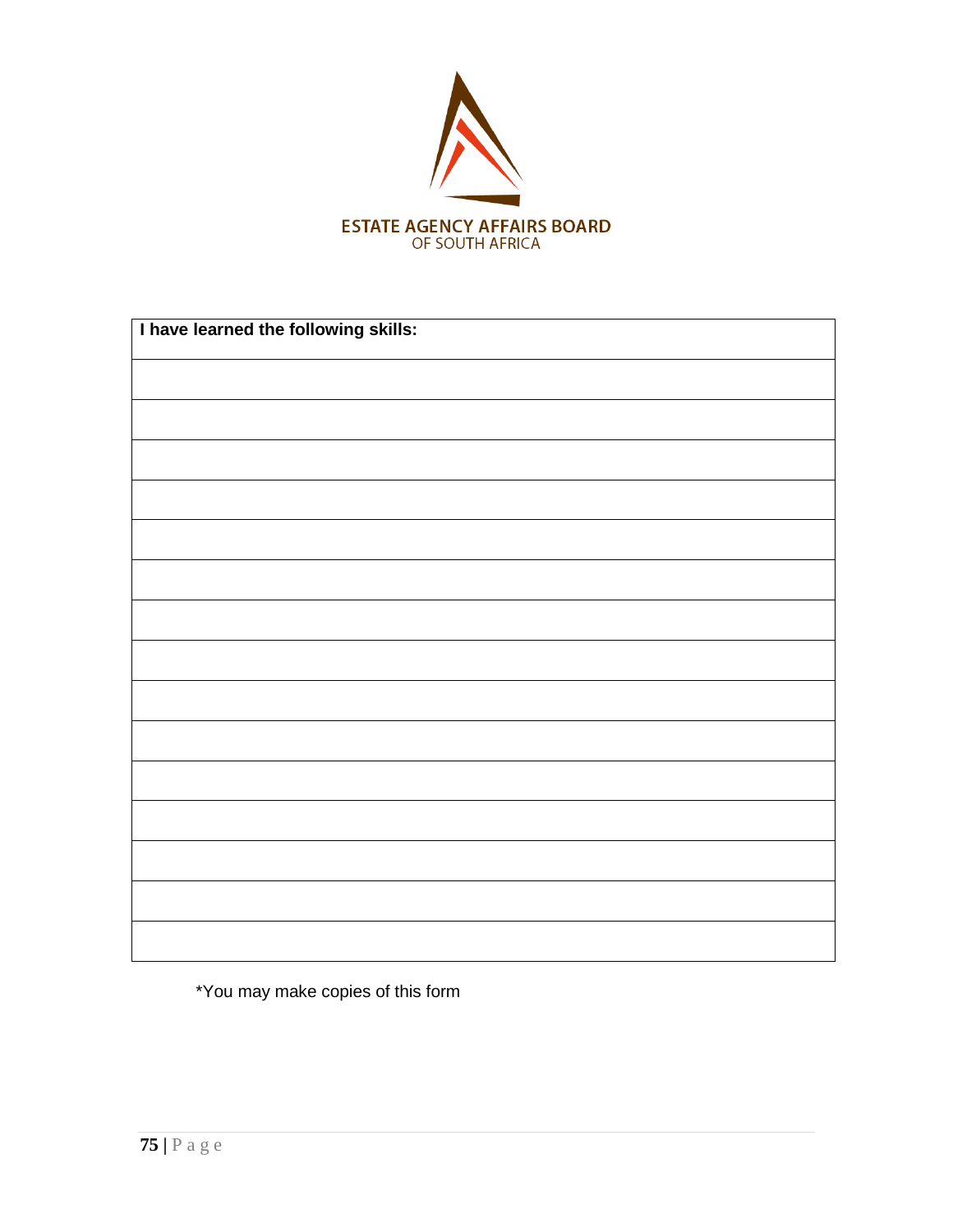

# **Financial environment**

| agent) include the following evidence:                                           |
|----------------------------------------------------------------------------------|
|                                                                                  |
|                                                                                  |
|                                                                                  |
|                                                                                  |
|                                                                                  |
|                                                                                  |
|                                                                                  |
|                                                                                  |
|                                                                                  |
|                                                                                  |
|                                                                                  |
| <u> 1989 - Johann Barn, amerikansk politiker (d. 1989)</u>                       |
| Intern estate agent signature: ___________________ Date: _______________________ |
| Principal signature: __________________ Date: ____________                       |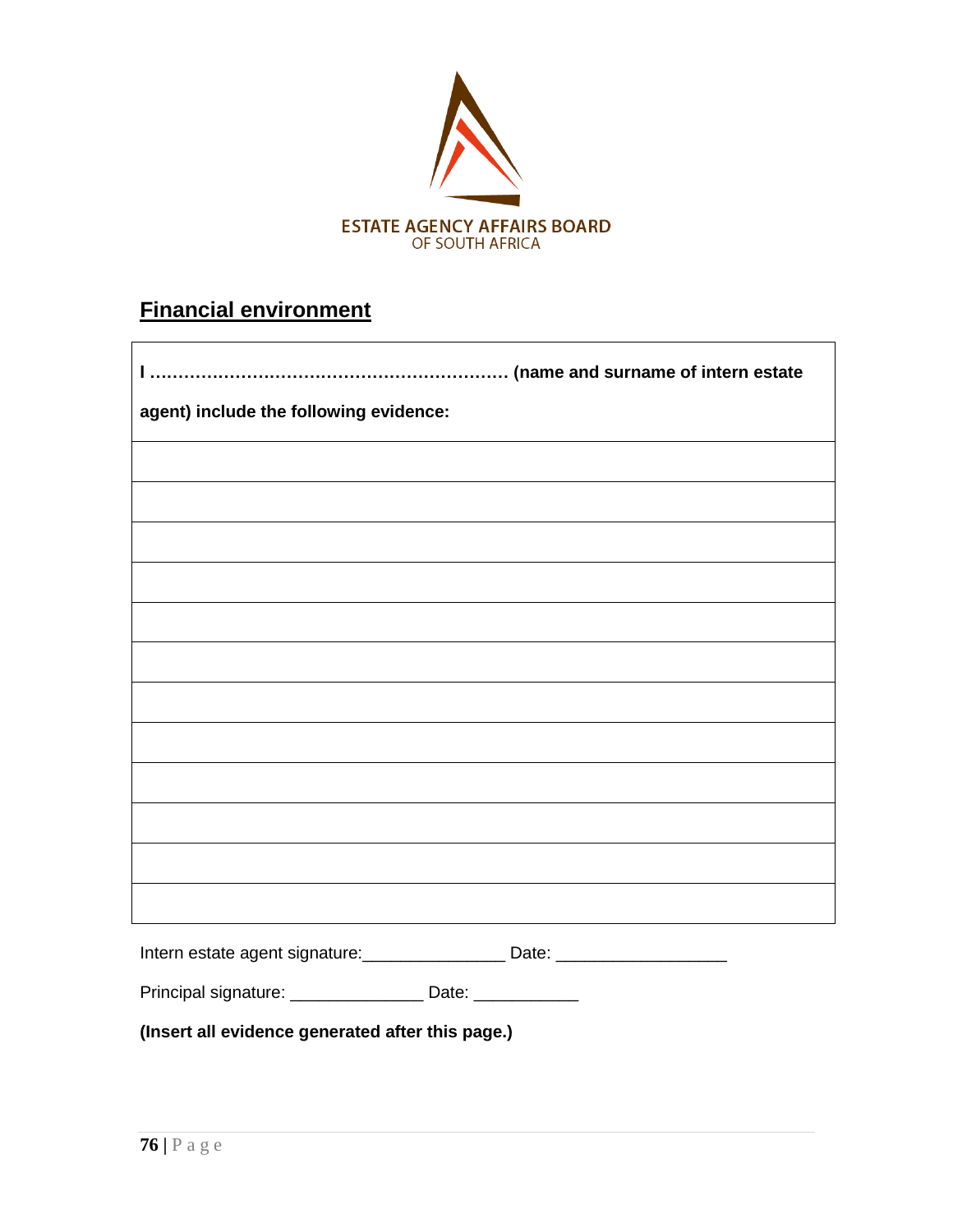

| <b>Date</b> | <b>Description of tasks</b> | My responsibilities | Hours/days/weeks<br>actually worked |
|-------------|-----------------------------|---------------------|-------------------------------------|
|             |                             |                     |                                     |
|             |                             |                     |                                     |
|             |                             |                     |                                     |
|             |                             |                     |                                     |
|             |                             |                     |                                     |
|             |                             |                     |                                     |
|             |                             |                     |                                     |
|             |                             |                     |                                     |
|             |                             |                     |                                     |
|             |                             |                     |                                     |
|             |                             |                     |                                     |
|             |                             |                     |                                     |
|             |                             |                     |                                     |

\*You may make copies of this form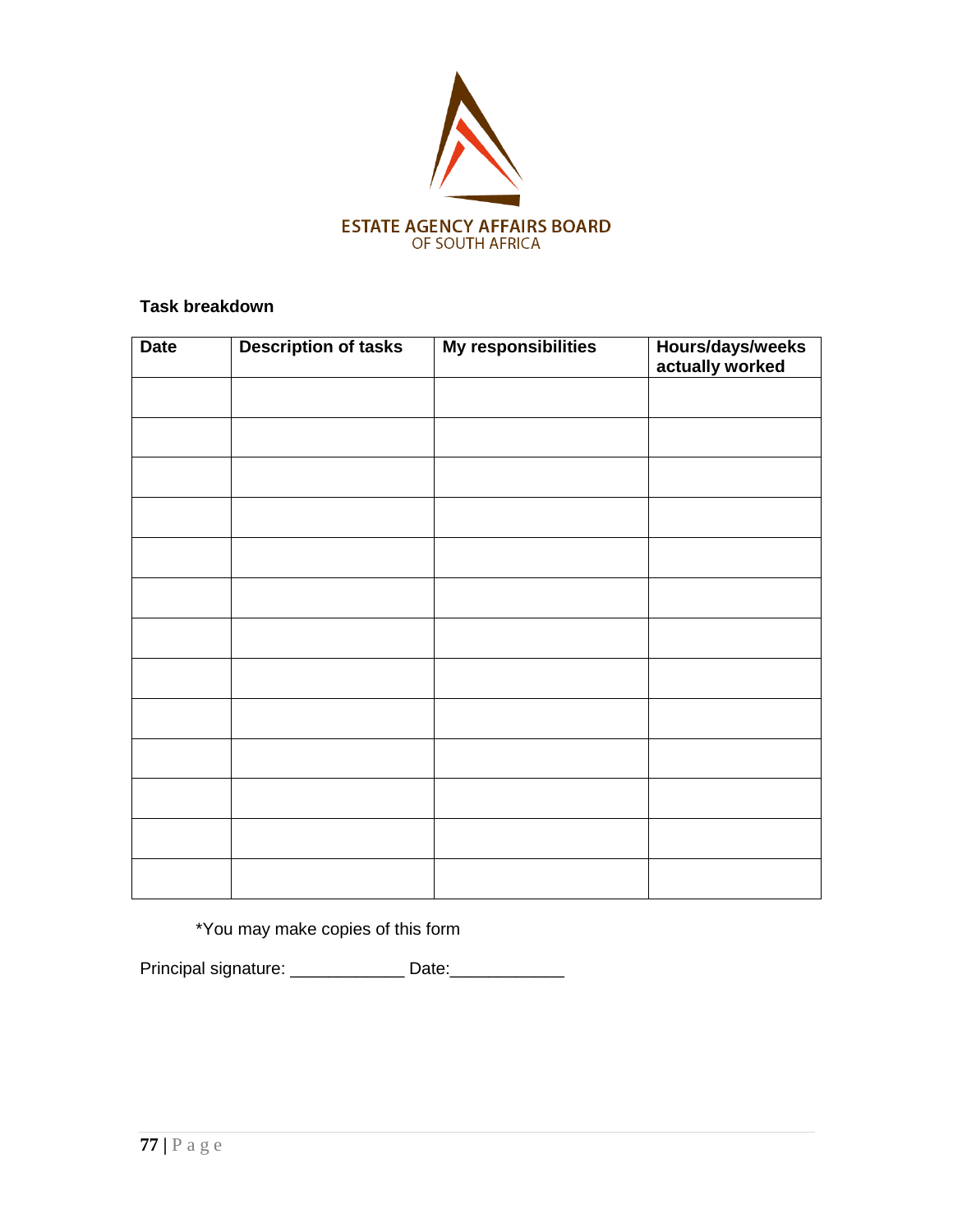

| I have learned the following: |  |
|-------------------------------|--|
|                               |  |
|                               |  |
|                               |  |
|                               |  |
|                               |  |
|                               |  |
|                               |  |
|                               |  |
|                               |  |
|                               |  |
|                               |  |
|                               |  |
|                               |  |
|                               |  |
|                               |  |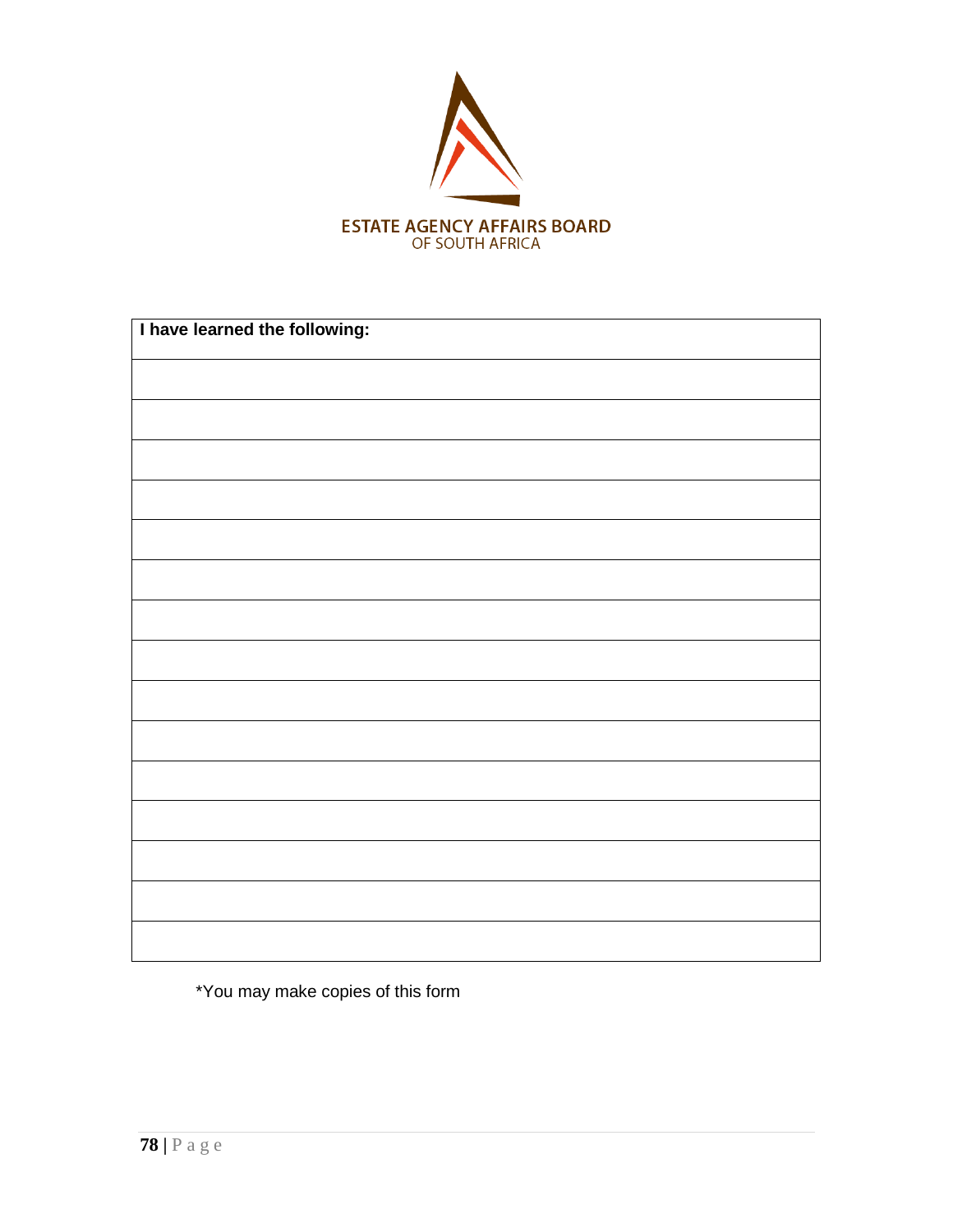

# **The marketing and/or selling and/or leasing of property**

| agent) include the following evidence:                                           |
|----------------------------------------------------------------------------------|
|                                                                                  |
|                                                                                  |
|                                                                                  |
|                                                                                  |
|                                                                                  |
|                                                                                  |
|                                                                                  |
|                                                                                  |
|                                                                                  |
|                                                                                  |
|                                                                                  |
|                                                                                  |
| Intern estate agent signature: ____________________ Date: ______________________ |
| Principal signature: ________________________ Date: _______________              |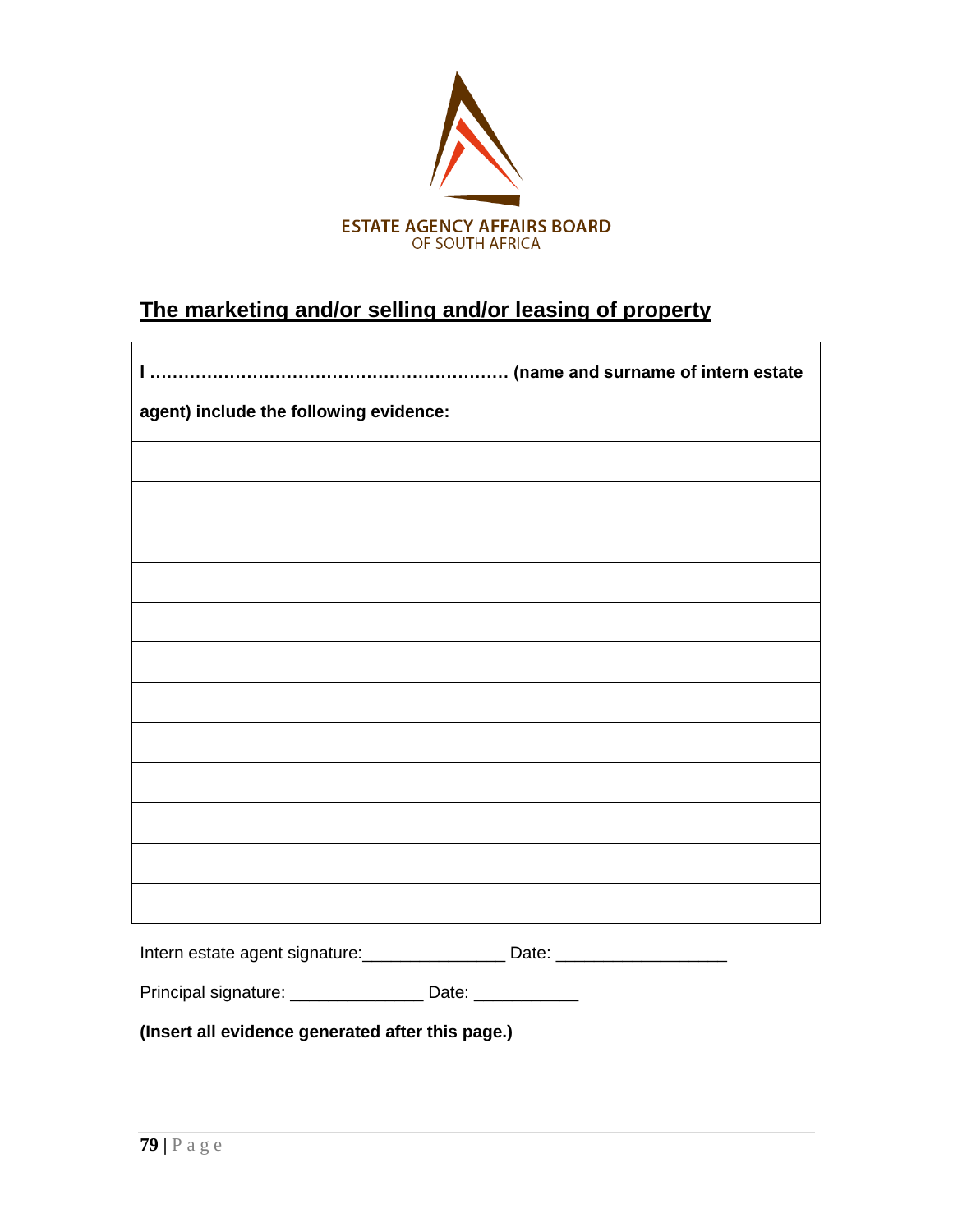

| <b>Date</b> | <b>Description of tasks</b> | My responsibilities | Hours/days/weeks<br>actually worked |
|-------------|-----------------------------|---------------------|-------------------------------------|
|             |                             |                     |                                     |
|             |                             |                     |                                     |
|             |                             |                     |                                     |
|             |                             |                     |                                     |
|             |                             |                     |                                     |
|             |                             |                     |                                     |
|             |                             |                     |                                     |
|             |                             |                     |                                     |
|             |                             |                     |                                     |
|             |                             |                     |                                     |
|             |                             |                     |                                     |
|             |                             |                     |                                     |
|             |                             |                     |                                     |

\*You may make copies of this form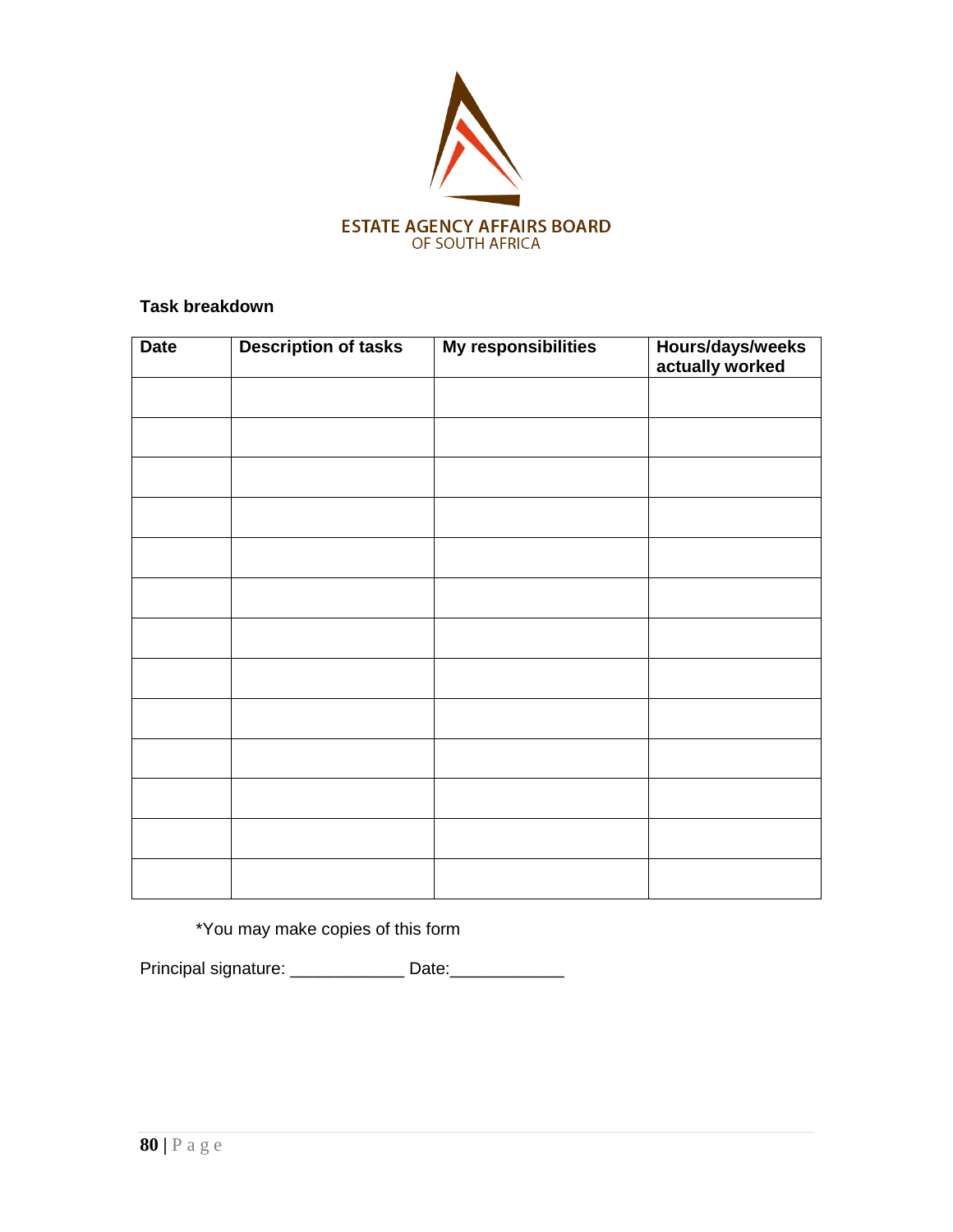

| I have learned the following skills: |  |  |
|--------------------------------------|--|--|
|                                      |  |  |
|                                      |  |  |
|                                      |  |  |
|                                      |  |  |
|                                      |  |  |
|                                      |  |  |
|                                      |  |  |
|                                      |  |  |
|                                      |  |  |
|                                      |  |  |
|                                      |  |  |
|                                      |  |  |
|                                      |  |  |
|                                      |  |  |
|                                      |  |  |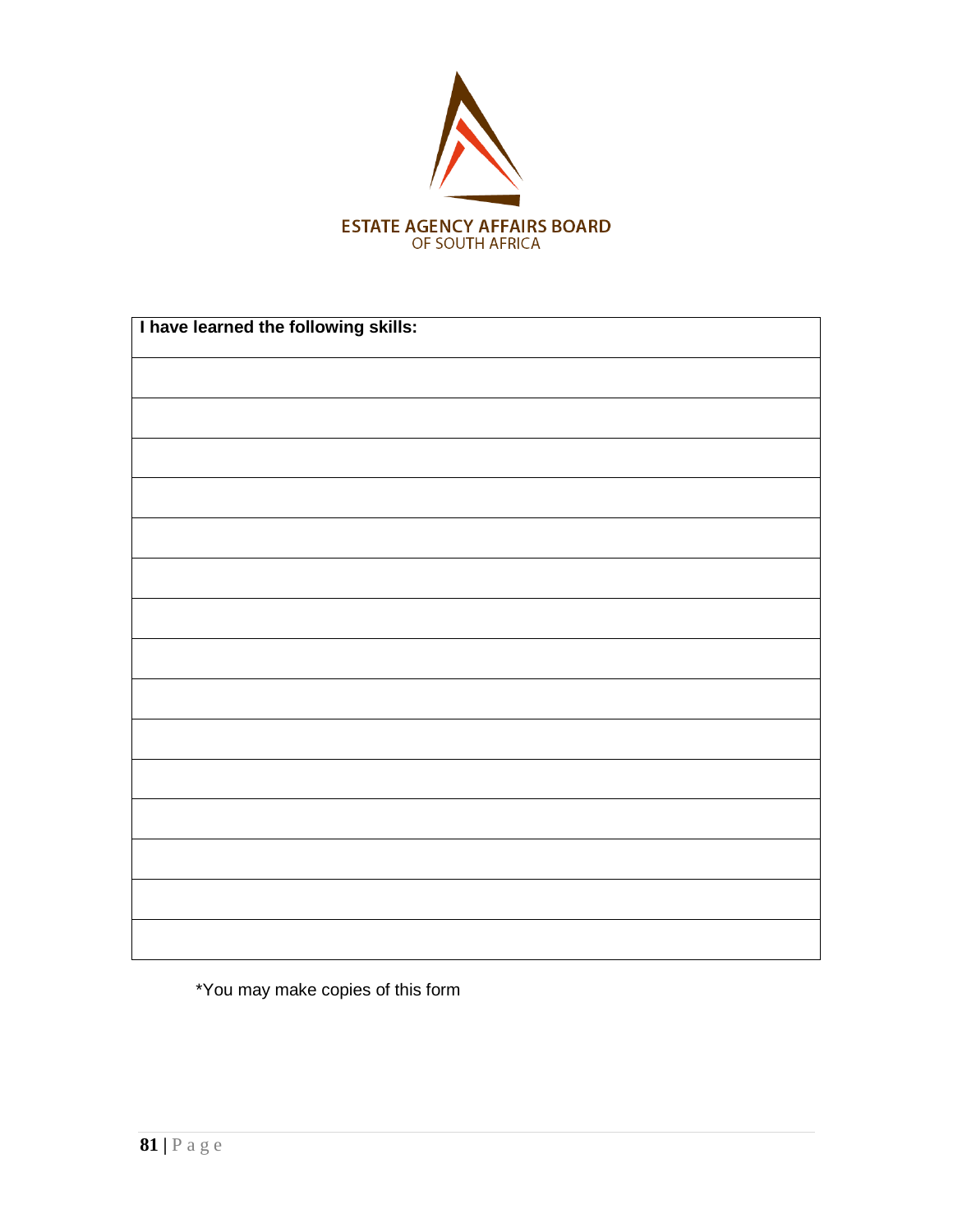

## **Management environment**

| agent) include the following evidence: |                                                                                  |
|----------------------------------------|----------------------------------------------------------------------------------|
|                                        |                                                                                  |
|                                        |                                                                                  |
|                                        |                                                                                  |
|                                        |                                                                                  |
|                                        |                                                                                  |
|                                        |                                                                                  |
|                                        |                                                                                  |
|                                        |                                                                                  |
|                                        |                                                                                  |
|                                        |                                                                                  |
|                                        |                                                                                  |
|                                        |                                                                                  |
|                                        | Intern estate agent signature: ___________________Date: ________________________ |
| Principal signature: _________________ | Date: _____________                                                              |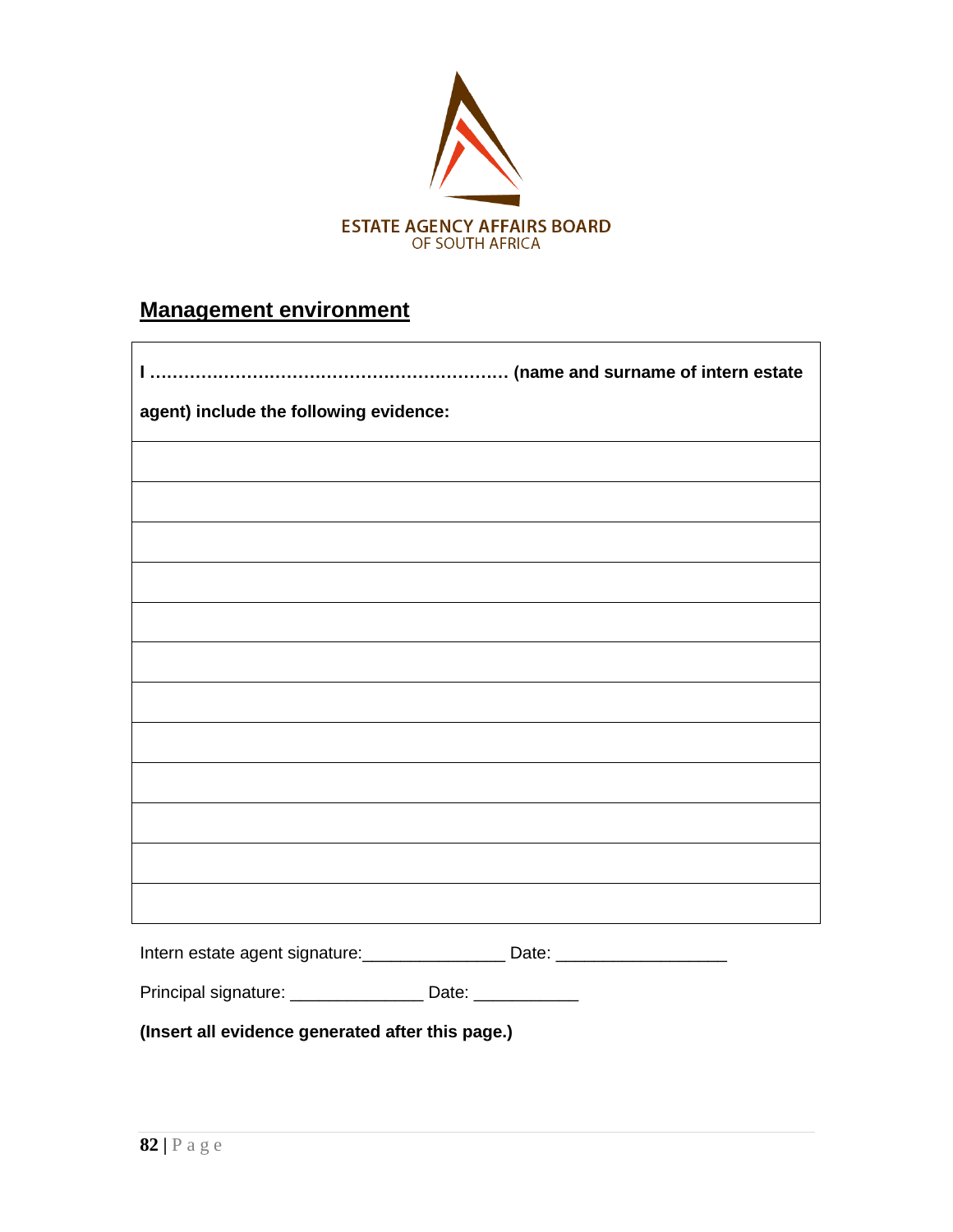

| <b>Date</b> | <b>Description of tasks</b> | My responsibilities | Hours/days/weeks<br>actually worked |
|-------------|-----------------------------|---------------------|-------------------------------------|
|             |                             |                     |                                     |
|             |                             |                     |                                     |
|             |                             |                     |                                     |
|             |                             |                     |                                     |
|             |                             |                     |                                     |
|             |                             |                     |                                     |
|             |                             |                     |                                     |
|             |                             |                     |                                     |
|             |                             |                     |                                     |
|             |                             |                     |                                     |
|             |                             |                     |                                     |
|             |                             |                     |                                     |
|             |                             |                     |                                     |

\*You may make copies of this form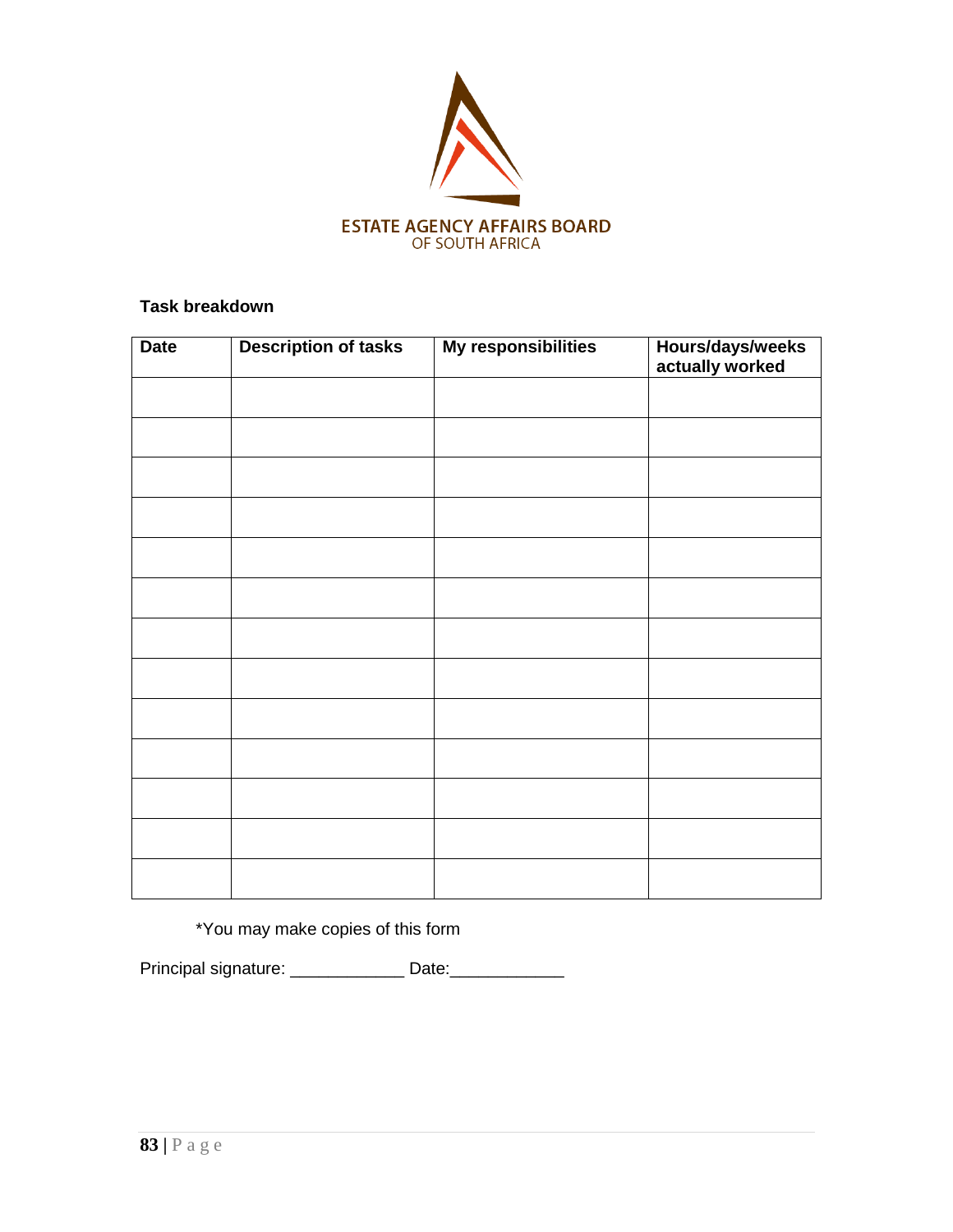

| I have learned the following skills: |
|--------------------------------------|
|                                      |
|                                      |
|                                      |
|                                      |
|                                      |
|                                      |
|                                      |
|                                      |
|                                      |
|                                      |
|                                      |
|                                      |
|                                      |
|                                      |
|                                      |
|                                      |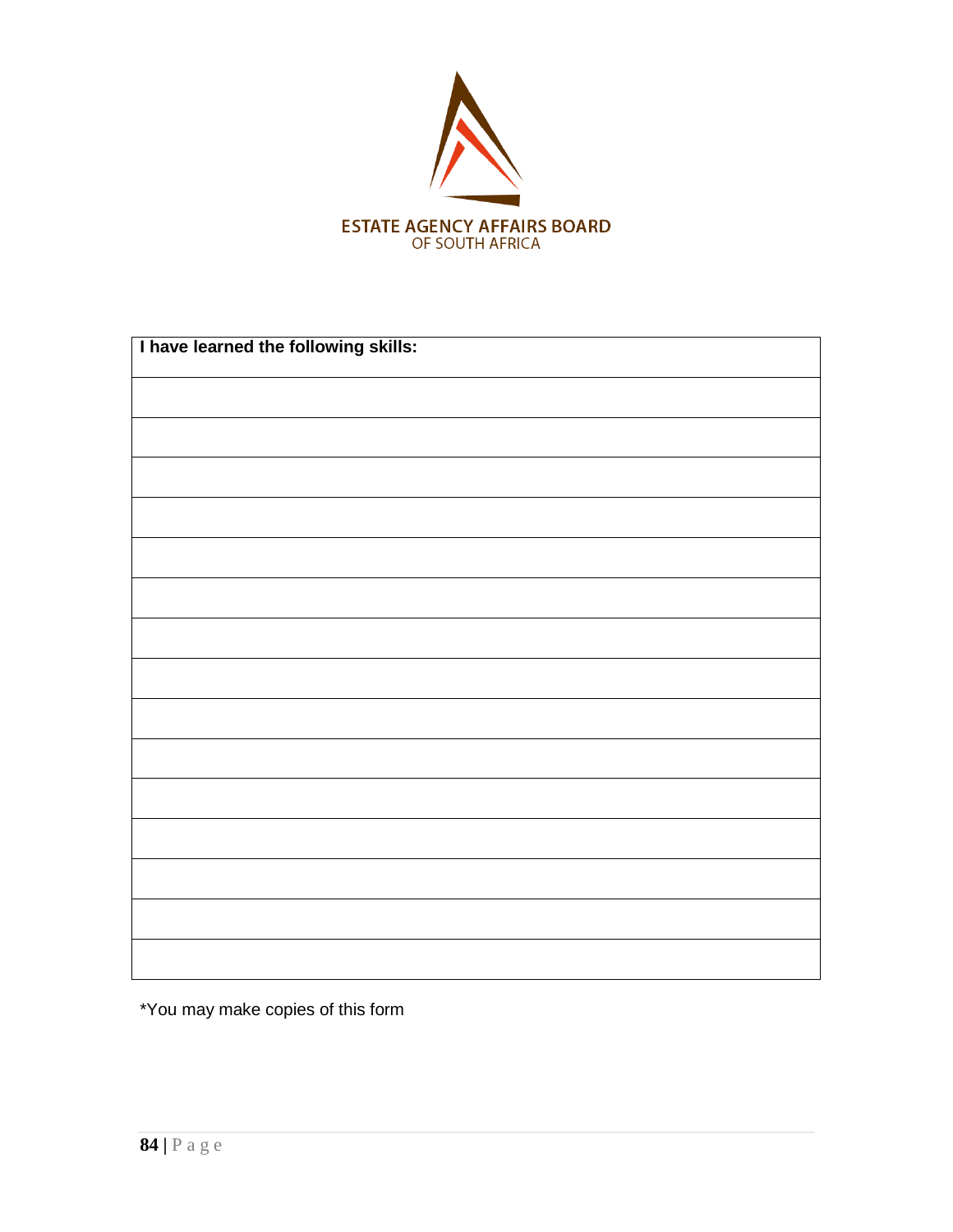

# **Administration environment**

| agent) include the following evidence:                                           |
|----------------------------------------------------------------------------------|
|                                                                                  |
|                                                                                  |
|                                                                                  |
|                                                                                  |
|                                                                                  |
|                                                                                  |
|                                                                                  |
|                                                                                  |
|                                                                                  |
|                                                                                  |
|                                                                                  |
|                                                                                  |
| Intern estate agent signature: ____________________ Date: ______________________ |
| Principal signature: __________________ Date: ____________                       |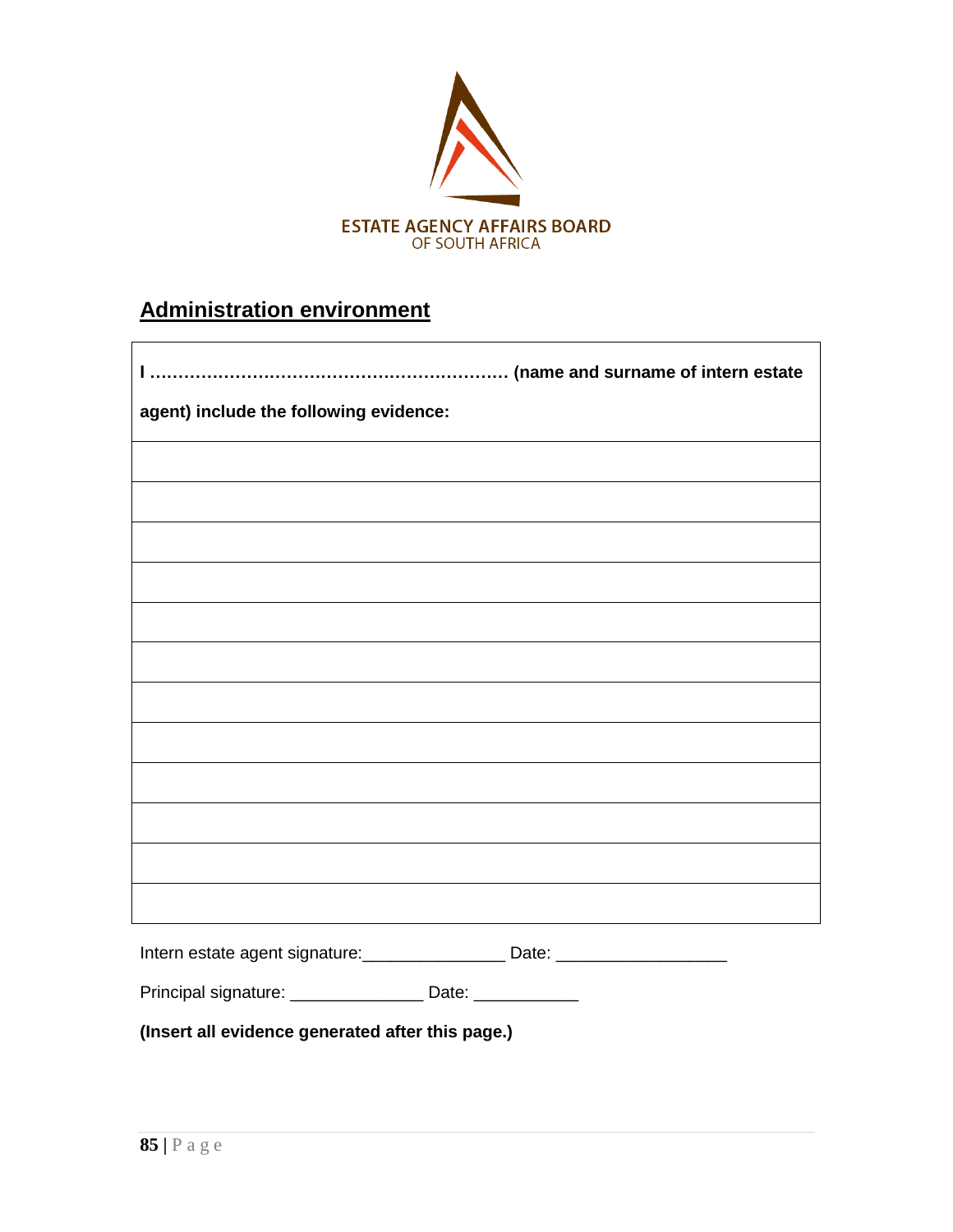

| <b>Date</b> | <b>Description of tasks</b> | My responsibilities | Hours/days/weeks<br>actually worked |
|-------------|-----------------------------|---------------------|-------------------------------------|
|             |                             |                     |                                     |
|             |                             |                     |                                     |
|             |                             |                     |                                     |
|             |                             |                     |                                     |
|             |                             |                     |                                     |
|             |                             |                     |                                     |
|             |                             |                     |                                     |
|             |                             |                     |                                     |
|             |                             |                     |                                     |
|             |                             |                     |                                     |
|             |                             |                     |                                     |
|             |                             |                     |                                     |
|             |                             |                     |                                     |

\*You may make copies of this form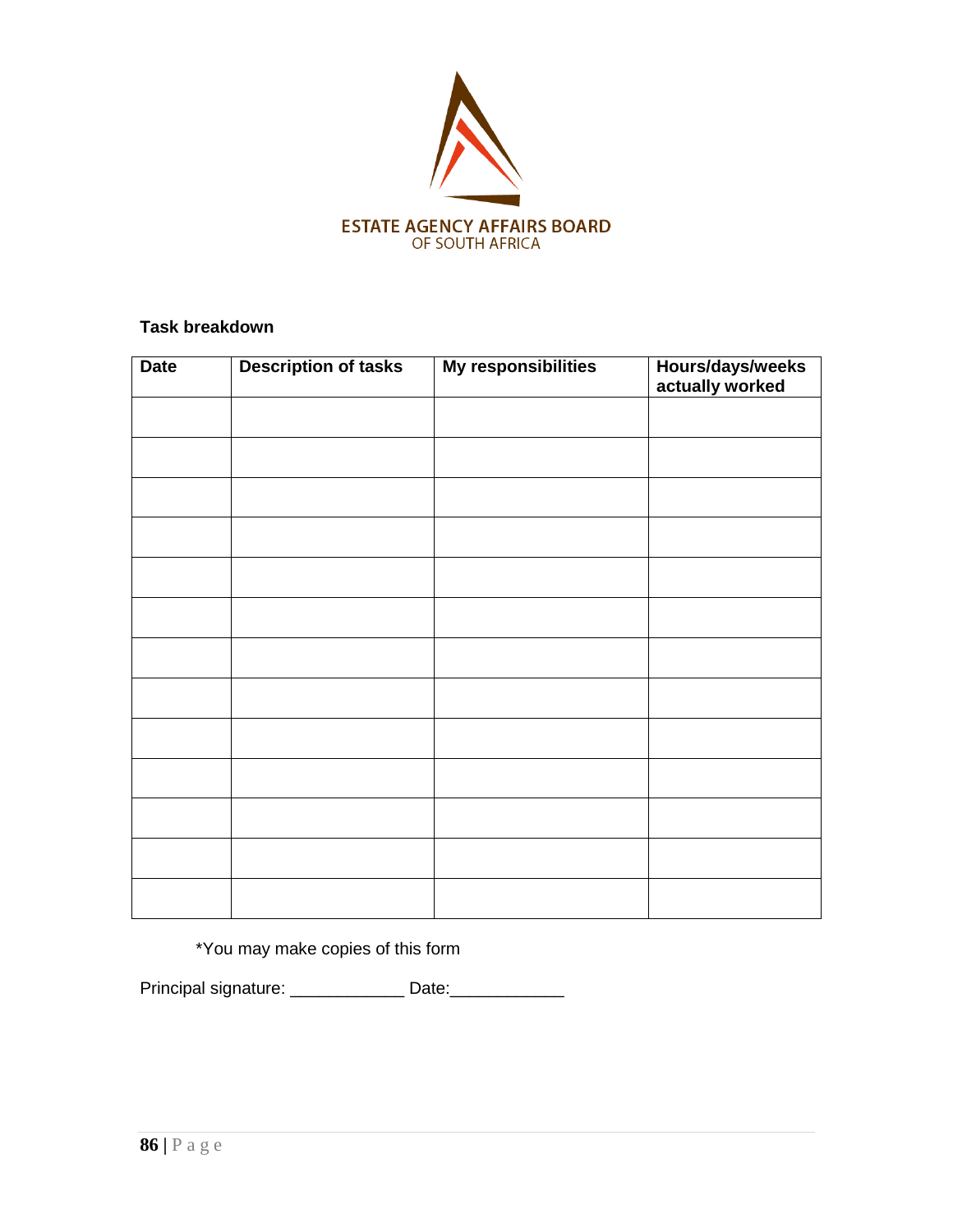

| I have learned the following skills: |
|--------------------------------------|
|                                      |
|                                      |
|                                      |
|                                      |
|                                      |
|                                      |
|                                      |
|                                      |
|                                      |
|                                      |
|                                      |
|                                      |
|                                      |
|                                      |
|                                      |
|                                      |
|                                      |
|                                      |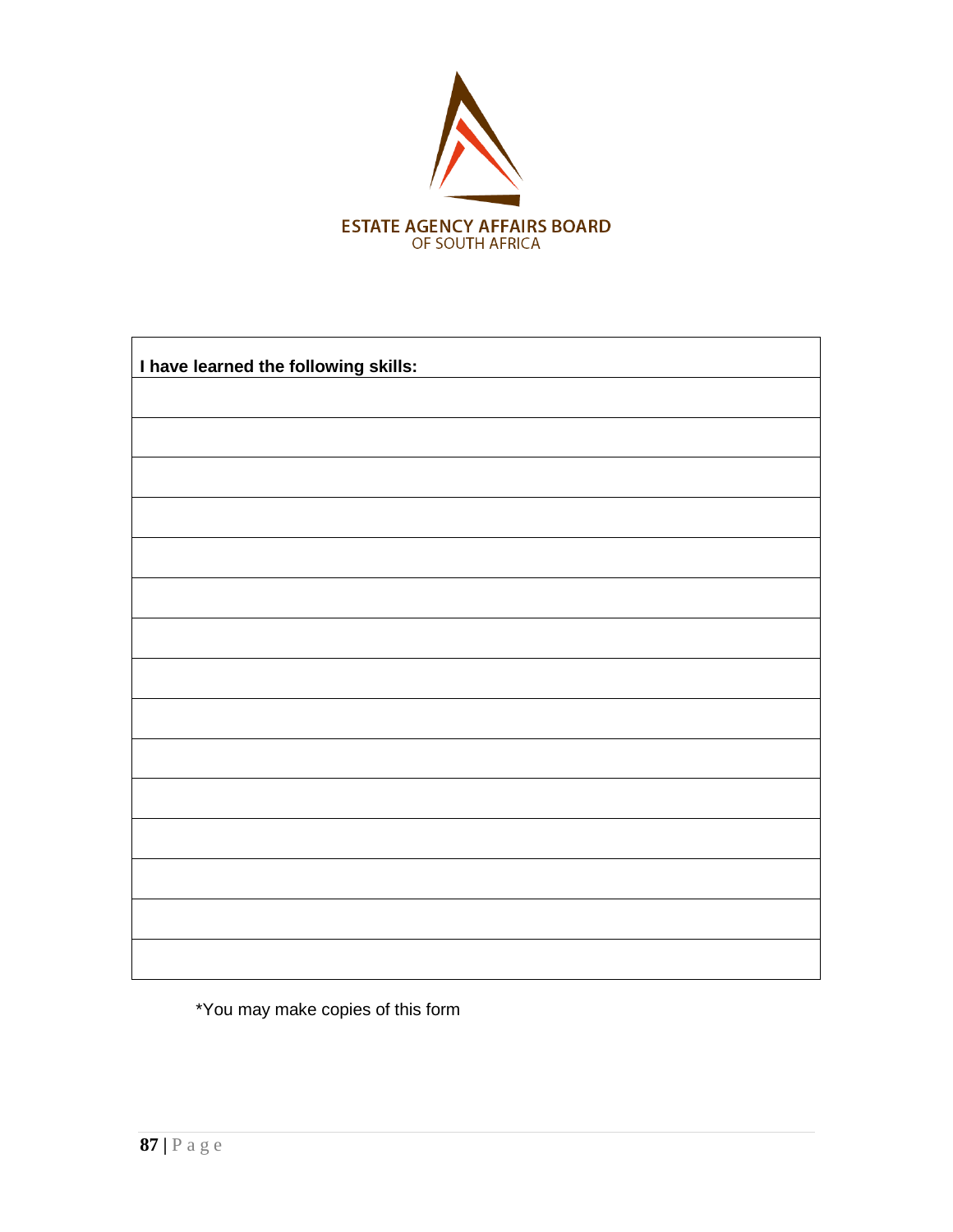

## **Paralegal environment**

| $\mathbf{I}$                           |
|----------------------------------------|
| agent) include the following evidence: |
|                                        |
|                                        |
|                                        |
|                                        |
|                                        |
|                                        |
|                                        |
|                                        |
|                                        |
|                                        |
|                                        |
|                                        |

Intern estate agent signature: \_\_\_\_\_\_\_\_\_\_\_\_\_\_\_\_\_\_ Date: \_\_\_\_\_\_\_\_\_\_\_\_\_\_\_\_\_\_\_\_\_\_\_\_

Principal signature: \_\_\_\_\_\_\_\_\_\_\_\_\_\_\_\_ Date: \_\_\_\_\_\_\_\_\_\_\_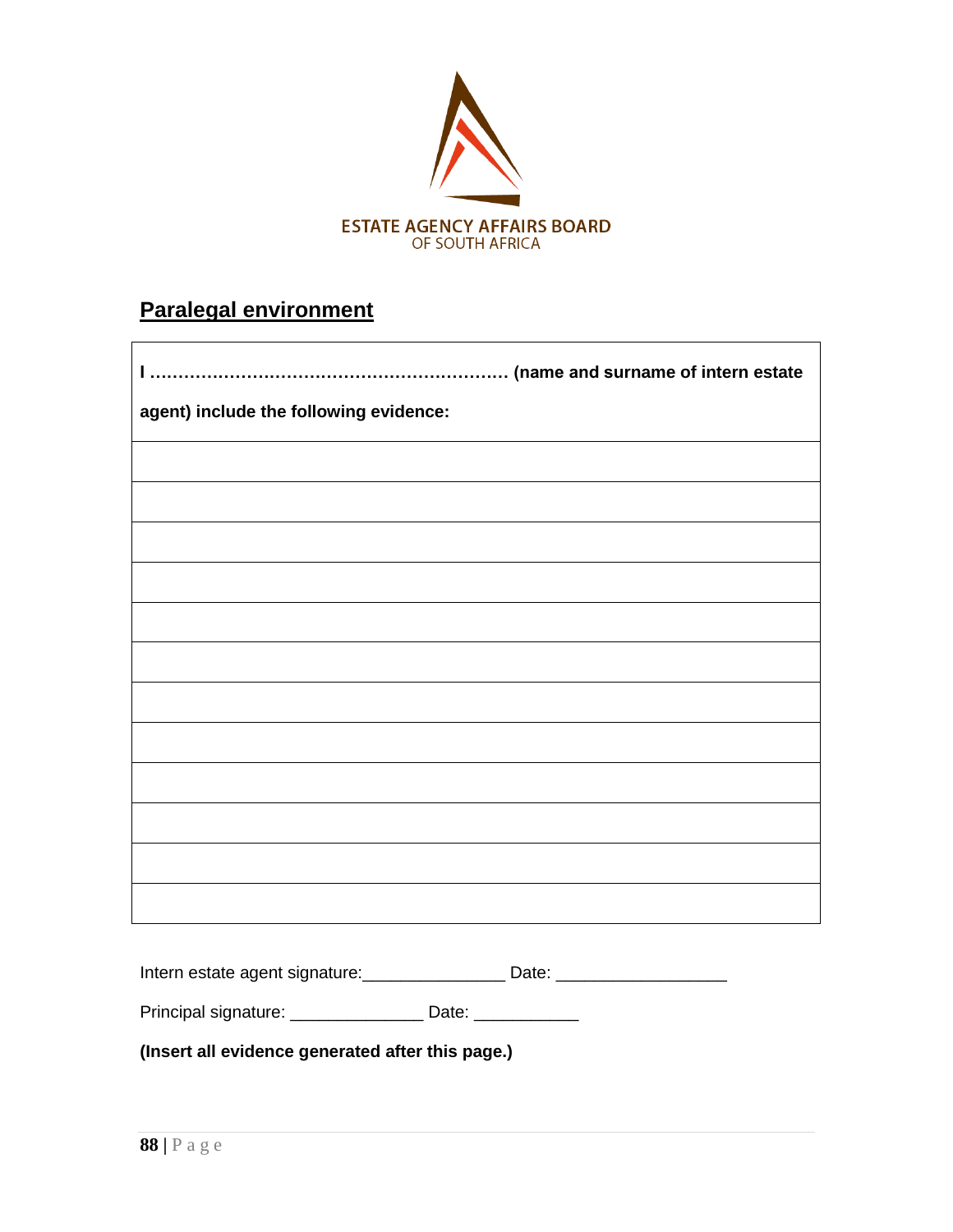

| <b>Date</b> | <b>Description of tasks</b> | My responsibilities | Hours/days/weeks<br>actually worked |
|-------------|-----------------------------|---------------------|-------------------------------------|
|             |                             |                     |                                     |
|             |                             |                     |                                     |
|             |                             |                     |                                     |
|             |                             |                     |                                     |
|             |                             |                     |                                     |
|             |                             |                     |                                     |
|             |                             |                     |                                     |
|             |                             |                     |                                     |
|             |                             |                     |                                     |
|             |                             |                     |                                     |
|             |                             |                     |                                     |
|             |                             |                     |                                     |
|             |                             |                     |                                     |

\*You may make copies of this form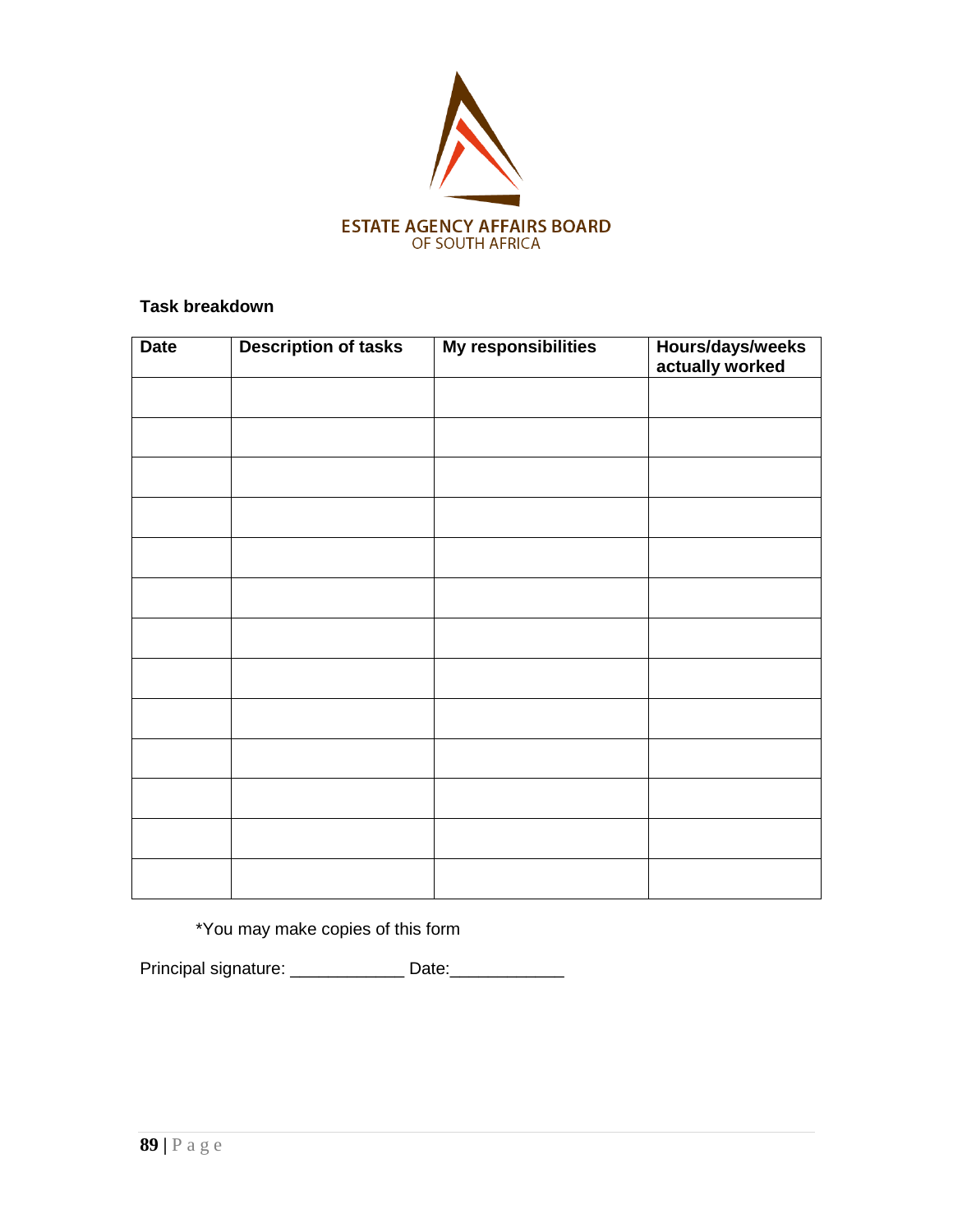

| I have learned the following skills: |
|--------------------------------------|
|                                      |
|                                      |
|                                      |
|                                      |
|                                      |
|                                      |
|                                      |
|                                      |
|                                      |
|                                      |
|                                      |
|                                      |
|                                      |
|                                      |
|                                      |
|                                      |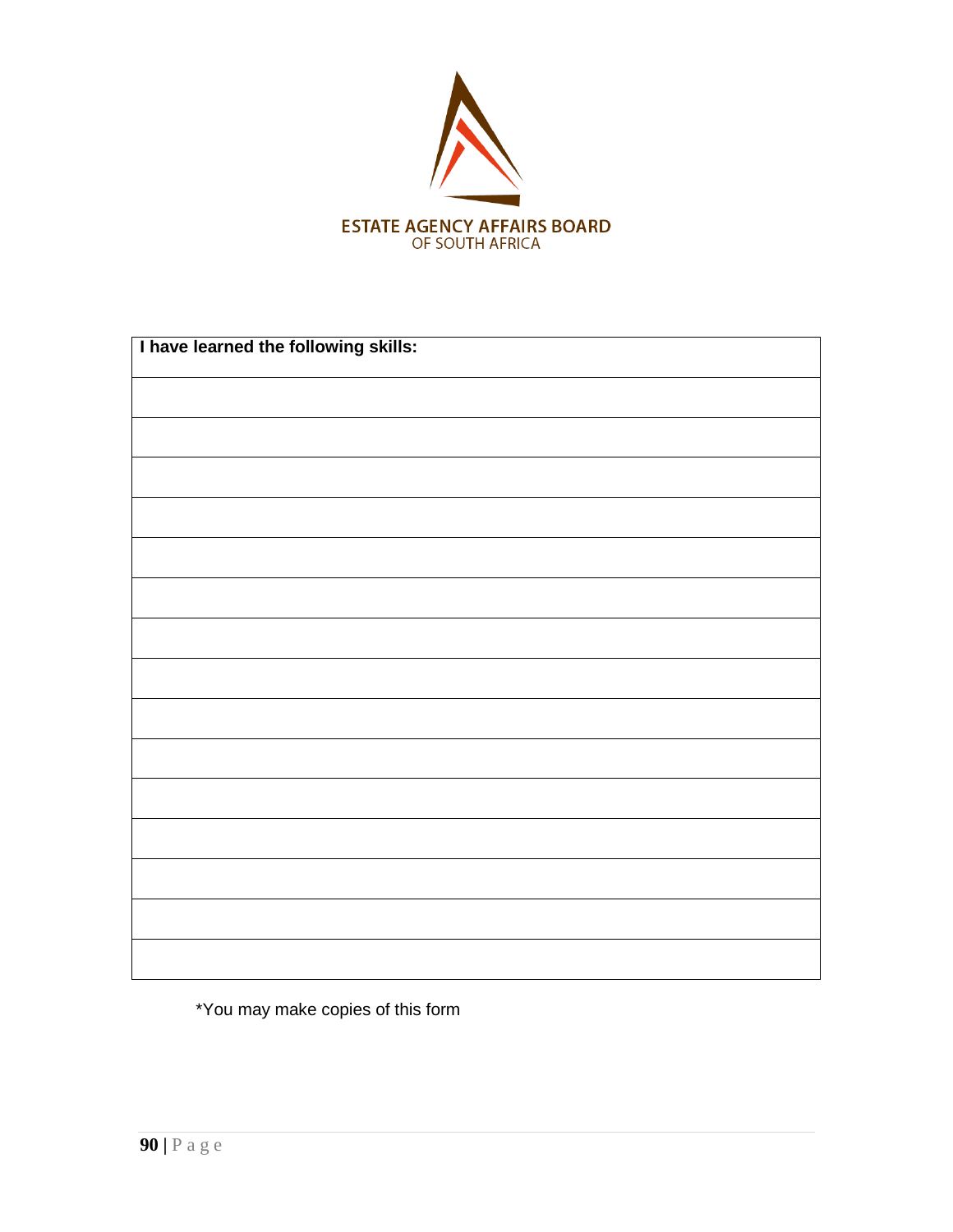

## **Human resource environment**

| agent) include the following evidence:                                           |  |
|----------------------------------------------------------------------------------|--|
|                                                                                  |  |
|                                                                                  |  |
|                                                                                  |  |
|                                                                                  |  |
|                                                                                  |  |
|                                                                                  |  |
|                                                                                  |  |
|                                                                                  |  |
|                                                                                  |  |
|                                                                                  |  |
|                                                                                  |  |
|                                                                                  |  |
| Intern estate agent signature: ____________________ Date: ______________________ |  |
| Principal signature: ___________________ Date: ____________                      |  |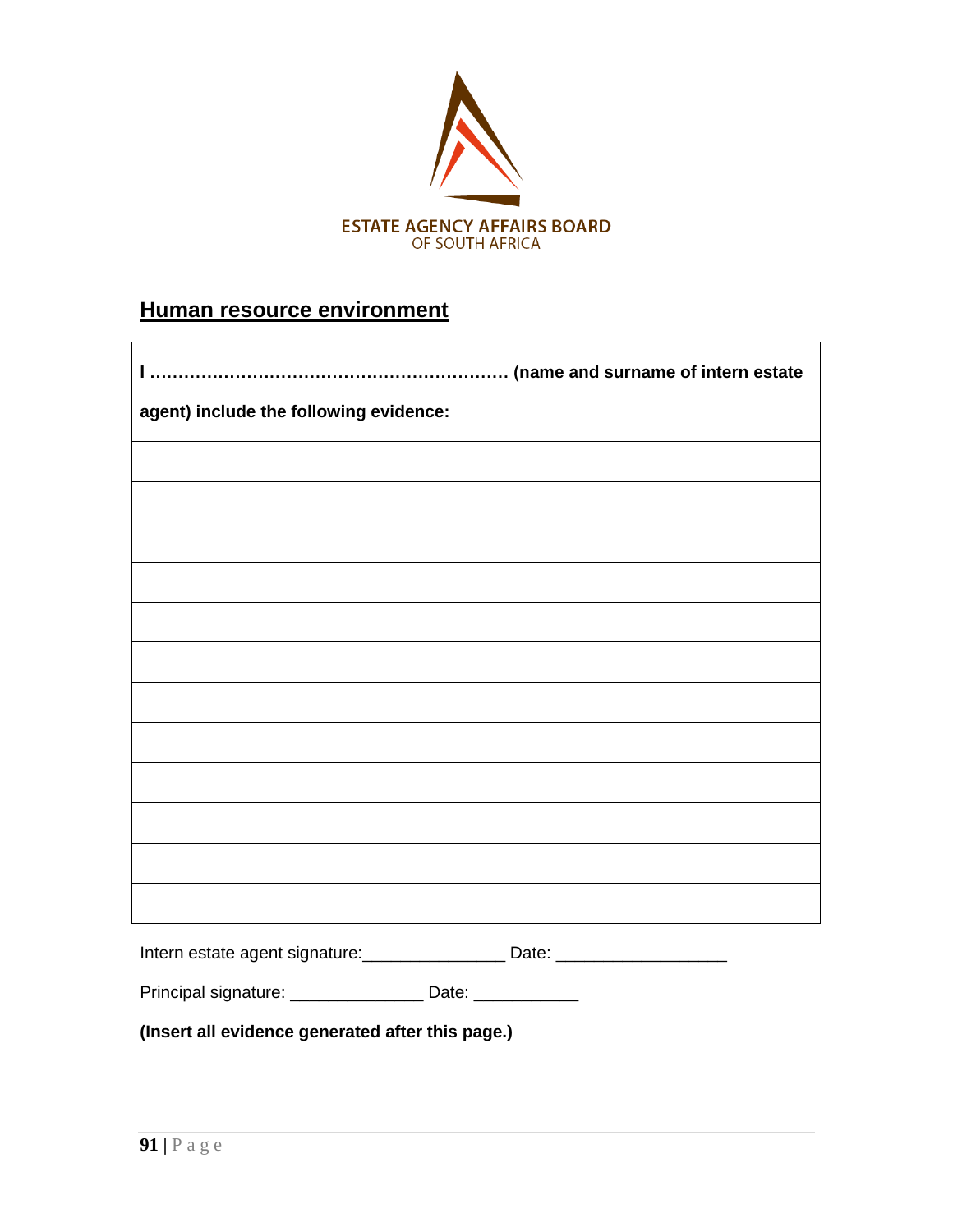

| <b>Date</b> | <b>Description of tasks</b> | My responsibilities | Hours/days/weeks<br>actually worked |
|-------------|-----------------------------|---------------------|-------------------------------------|
|             |                             |                     |                                     |
|             |                             |                     |                                     |
|             |                             |                     |                                     |
|             |                             |                     |                                     |
|             |                             |                     |                                     |
|             |                             |                     |                                     |
|             |                             |                     |                                     |
|             |                             |                     |                                     |
|             |                             |                     |                                     |
|             |                             |                     |                                     |
|             |                             |                     |                                     |
|             |                             |                     |                                     |
|             |                             |                     |                                     |

\*You may make copies of this form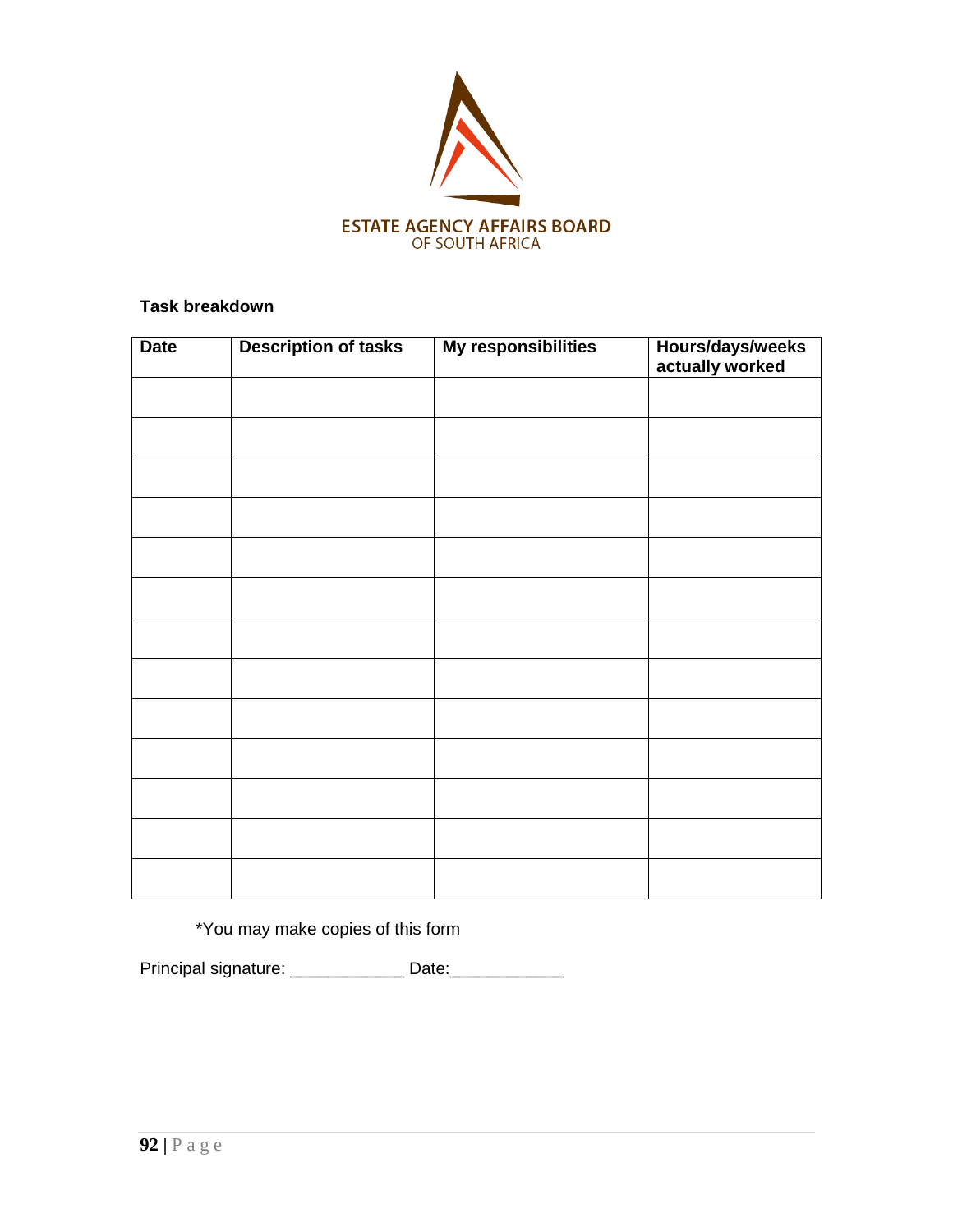

| I have learned the following skills: |  |  |
|--------------------------------------|--|--|
|                                      |  |  |
|                                      |  |  |
|                                      |  |  |
|                                      |  |  |
|                                      |  |  |
|                                      |  |  |
|                                      |  |  |
|                                      |  |  |
|                                      |  |  |
|                                      |  |  |
|                                      |  |  |
|                                      |  |  |
|                                      |  |  |
|                                      |  |  |
|                                      |  |  |
|                                      |  |  |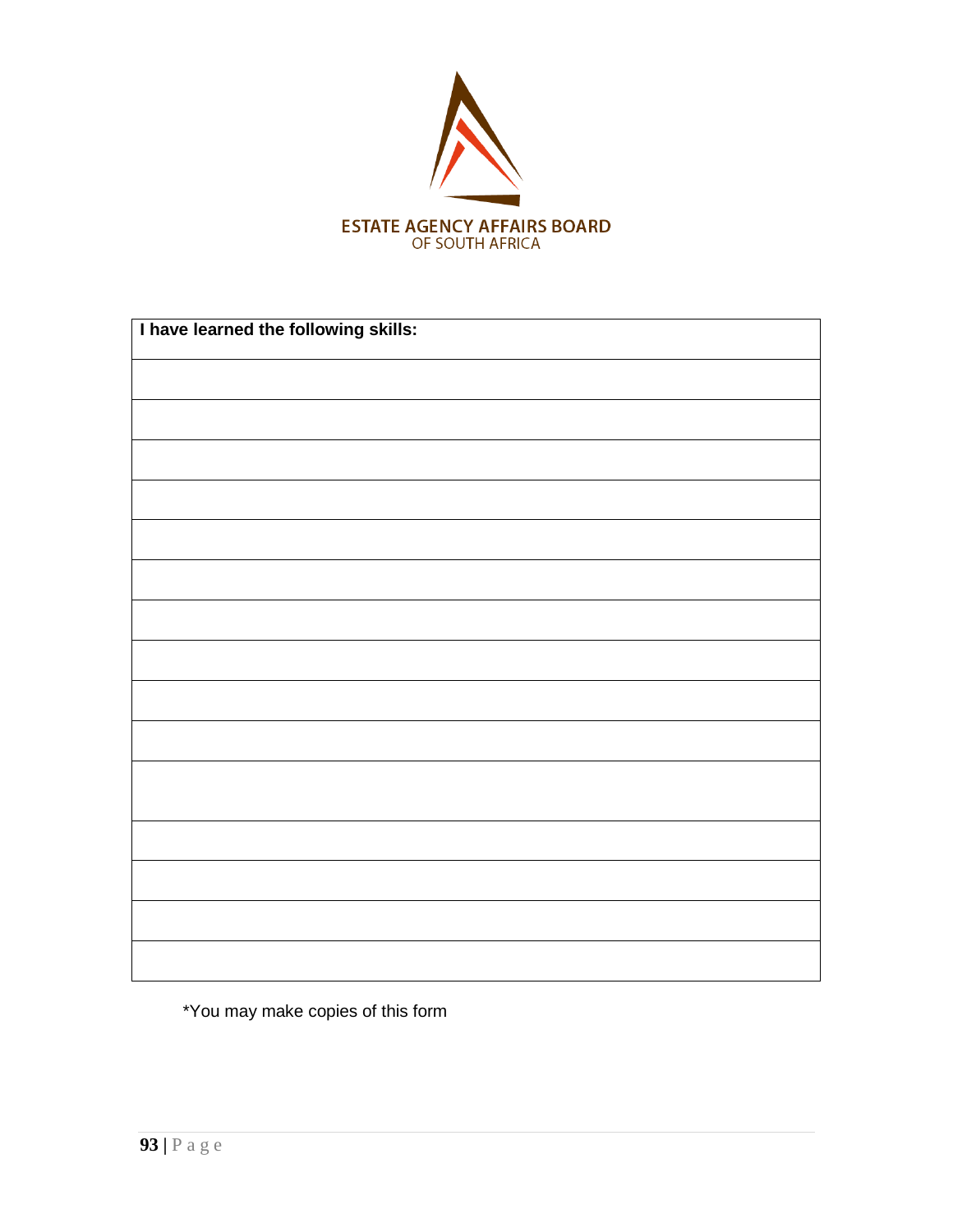

## **Compliance with the Estate Agency Affairs Act and the Financial Intelligence Centre Act and other legislative requirements**

| $\mathbf{I}$                           |
|----------------------------------------|
| agent) include the following evidence: |
|                                        |
|                                        |
|                                        |
|                                        |
|                                        |
|                                        |
|                                        |
|                                        |
|                                        |
|                                        |
|                                        |
|                                        |
|                                        |

Intern estate agent signature: \_\_\_\_\_\_\_\_\_\_\_\_\_\_\_\_\_\_ Date: \_\_\_\_\_\_\_\_\_\_\_\_\_\_\_\_\_\_\_\_\_\_\_\_

Principal signature: \_\_\_\_\_\_\_\_\_\_\_\_\_\_\_\_\_ Date: \_\_\_\_\_\_\_\_\_\_\_\_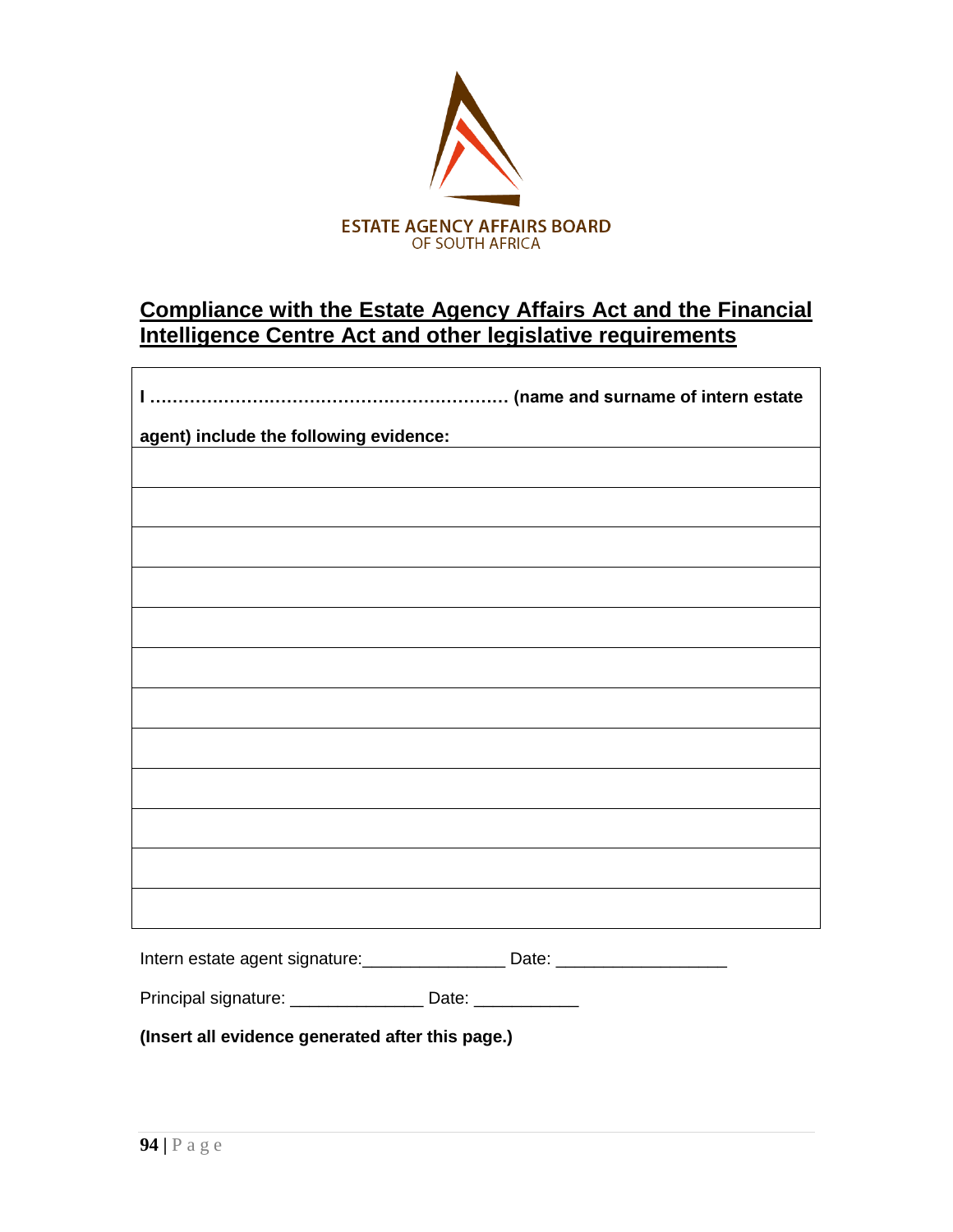

| <b>Date</b> | <b>Description of tasks</b> | My responsibilities | Hours/days/weeks<br>actually worked |
|-------------|-----------------------------|---------------------|-------------------------------------|
|             |                             |                     |                                     |
|             |                             |                     |                                     |
|             |                             |                     |                                     |
|             |                             |                     |                                     |
|             |                             |                     |                                     |
|             |                             |                     |                                     |
|             |                             |                     |                                     |
|             |                             |                     |                                     |
|             |                             |                     |                                     |
|             |                             |                     |                                     |
|             |                             |                     |                                     |
|             |                             |                     |                                     |
|             |                             |                     |                                     |

\*You may make copies of this form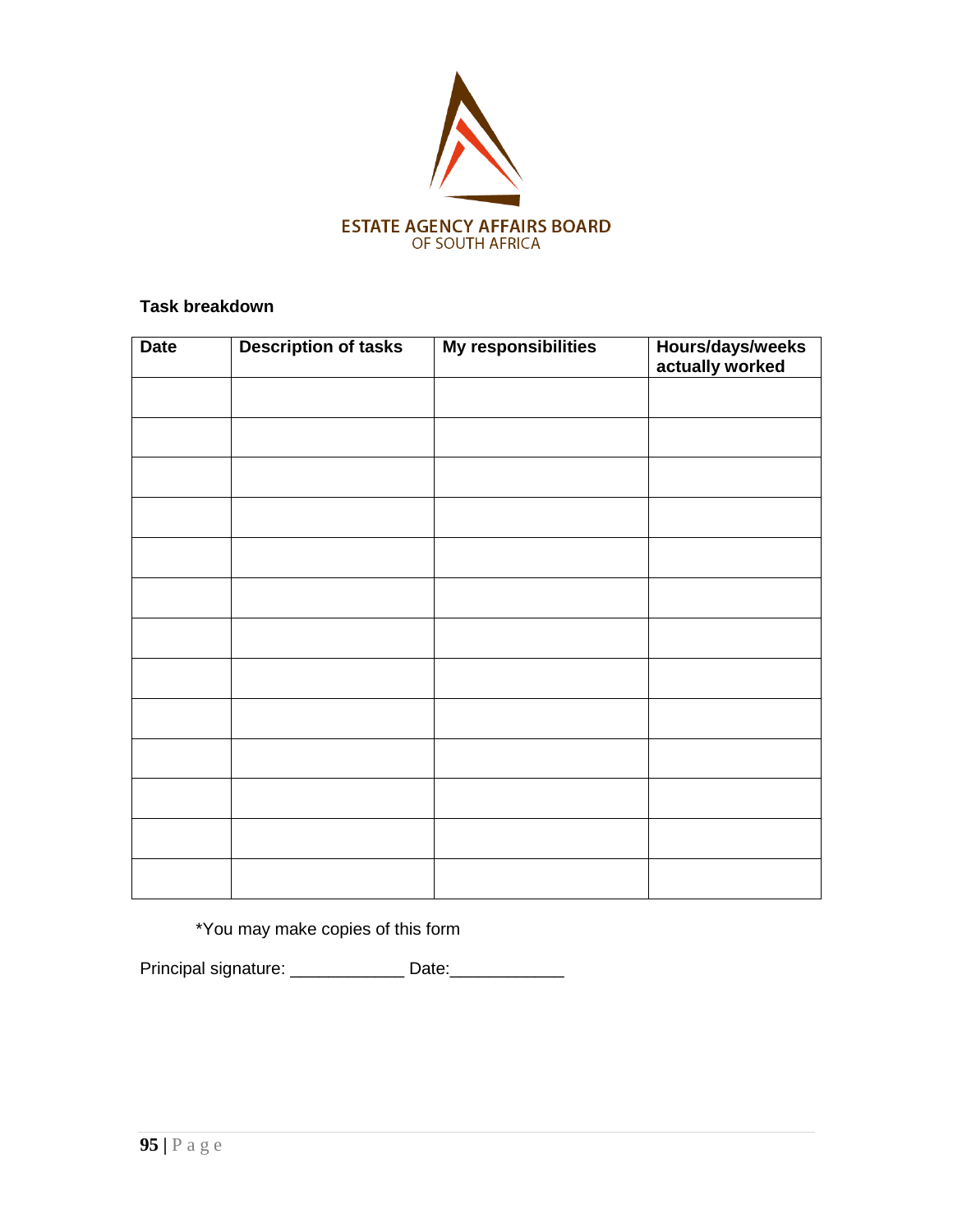

| I have learned the following: |  |
|-------------------------------|--|
|                               |  |
|                               |  |
|                               |  |
|                               |  |
|                               |  |
|                               |  |
|                               |  |
|                               |  |
|                               |  |
|                               |  |
|                               |  |
|                               |  |
|                               |  |
|                               |  |
|                               |  |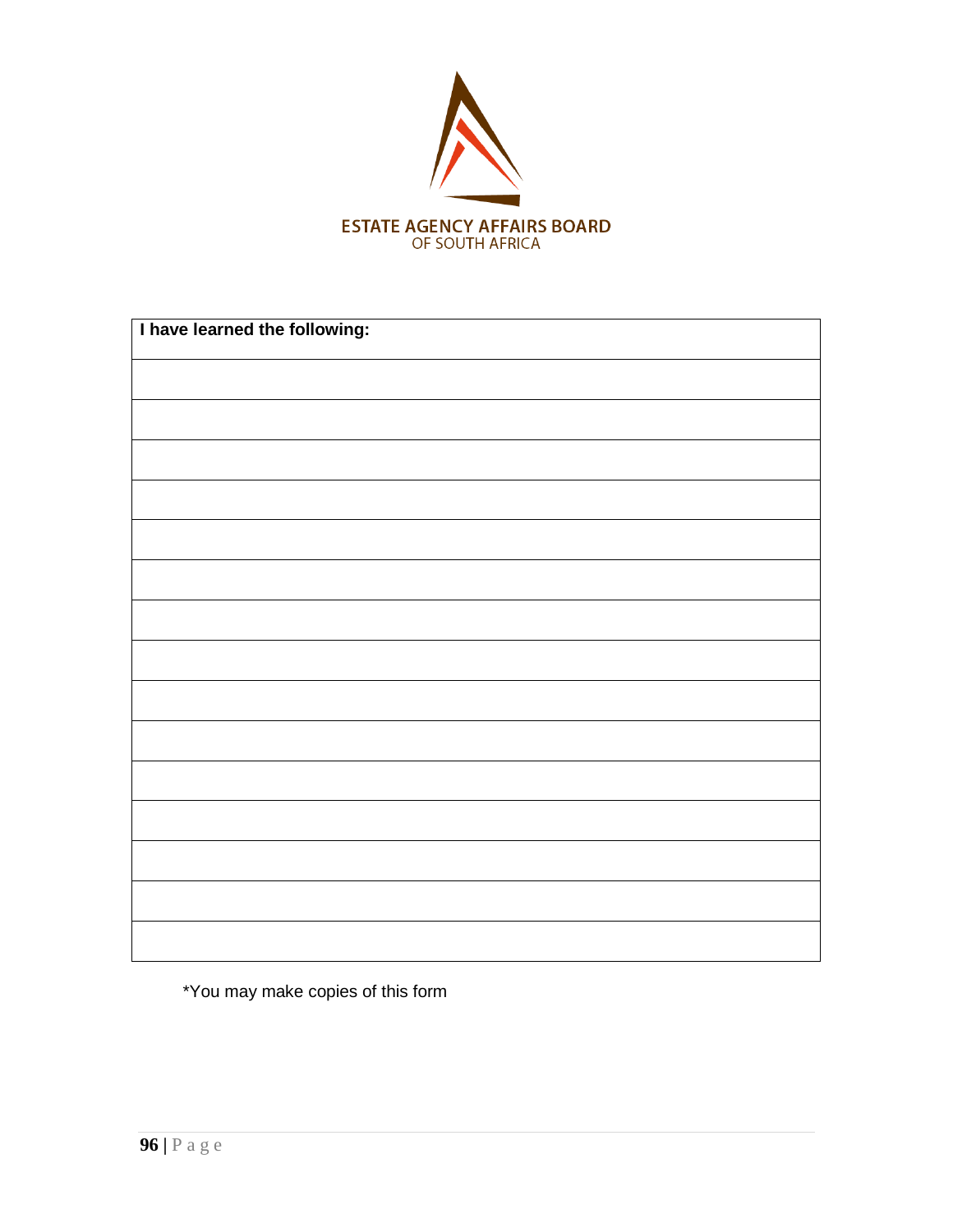

## **Compliance with the Code of Conduct for Estate Agents**

| agent) include the following evidence: |
|----------------------------------------|
|                                        |
|                                        |
|                                        |
|                                        |
|                                        |
|                                        |
|                                        |
|                                        |
|                                        |
|                                        |
|                                        |
|                                        |
|                                        |
|                                        |
|                                        |
|                                        |

Intern estate agent signature: \_\_\_\_\_\_\_\_\_\_\_\_\_\_\_\_\_\_ Date: \_\_\_\_\_\_\_\_\_\_\_\_\_\_\_\_\_\_\_\_\_\_\_\_

Principal signature: \_\_\_\_\_\_\_\_\_\_\_\_\_\_\_\_\_ Date: \_\_\_\_\_\_\_\_\_\_\_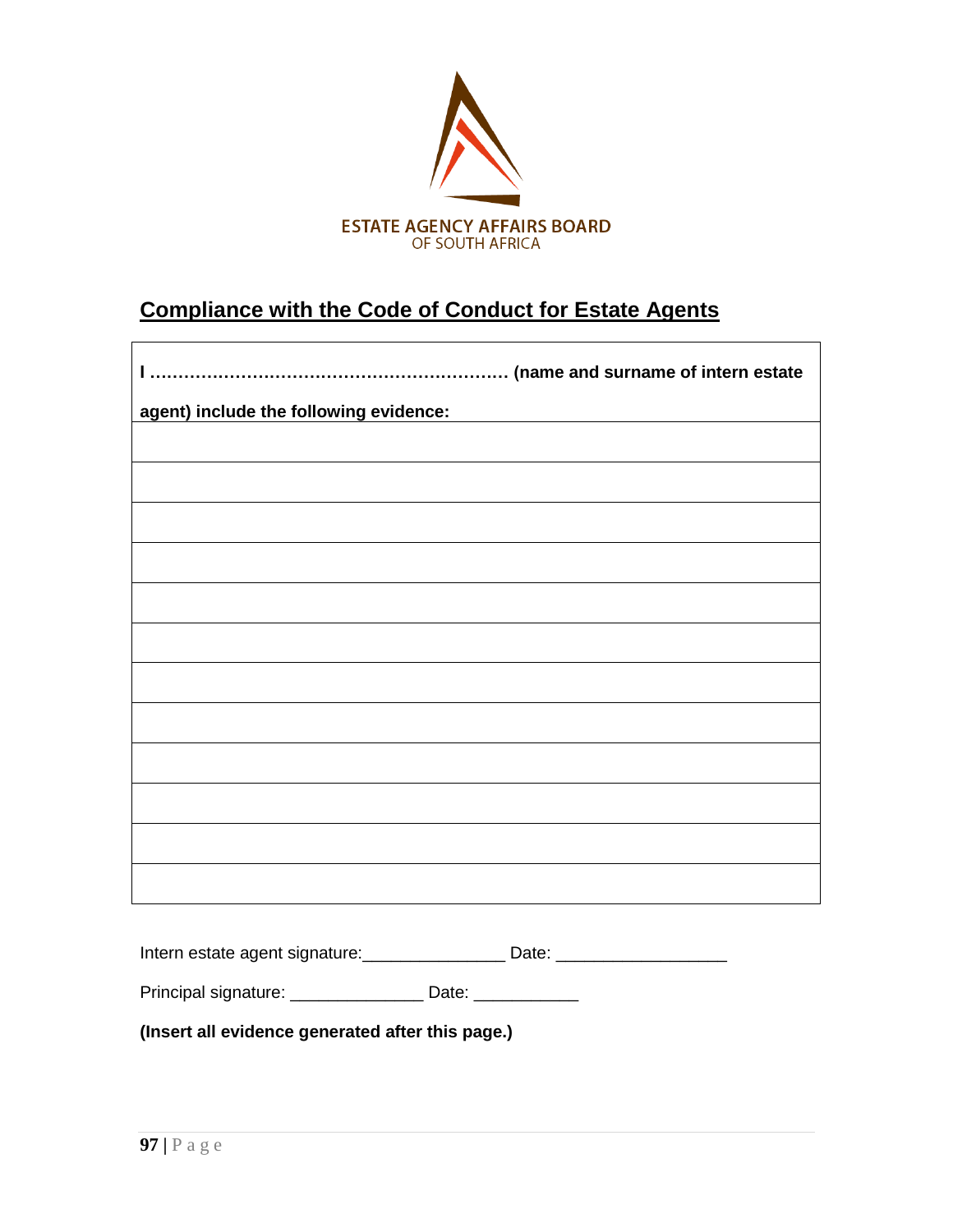

| <b>Date</b> | <b>Description of tasks</b> | My responsibilities | Hours/days/weeks<br>actually worked |
|-------------|-----------------------------|---------------------|-------------------------------------|
|             |                             |                     |                                     |
|             |                             |                     |                                     |
|             |                             |                     |                                     |
|             |                             |                     |                                     |
|             |                             |                     |                                     |
|             |                             |                     |                                     |
|             |                             |                     |                                     |
|             |                             |                     |                                     |
|             |                             |                     |                                     |
|             |                             |                     |                                     |
|             |                             |                     |                                     |
|             |                             |                     |                                     |
|             |                             |                     |                                     |

\*You may make copies of this form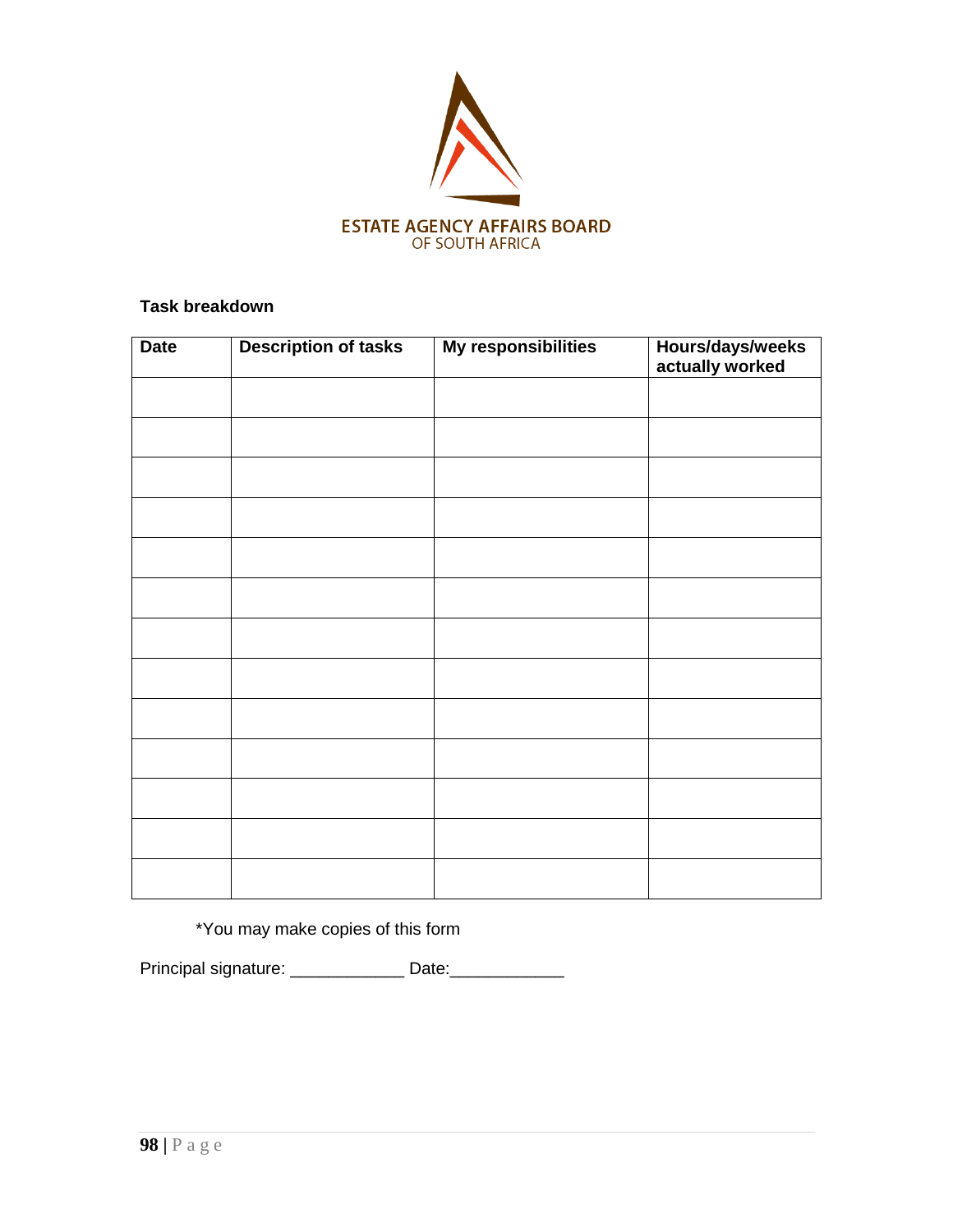

| I have learned the following: |  |  |  |
|-------------------------------|--|--|--|
|                               |  |  |  |
|                               |  |  |  |
|                               |  |  |  |
|                               |  |  |  |
|                               |  |  |  |
|                               |  |  |  |
|                               |  |  |  |
|                               |  |  |  |
|                               |  |  |  |
|                               |  |  |  |
|                               |  |  |  |
|                               |  |  |  |
|                               |  |  |  |
|                               |  |  |  |
|                               |  |  |  |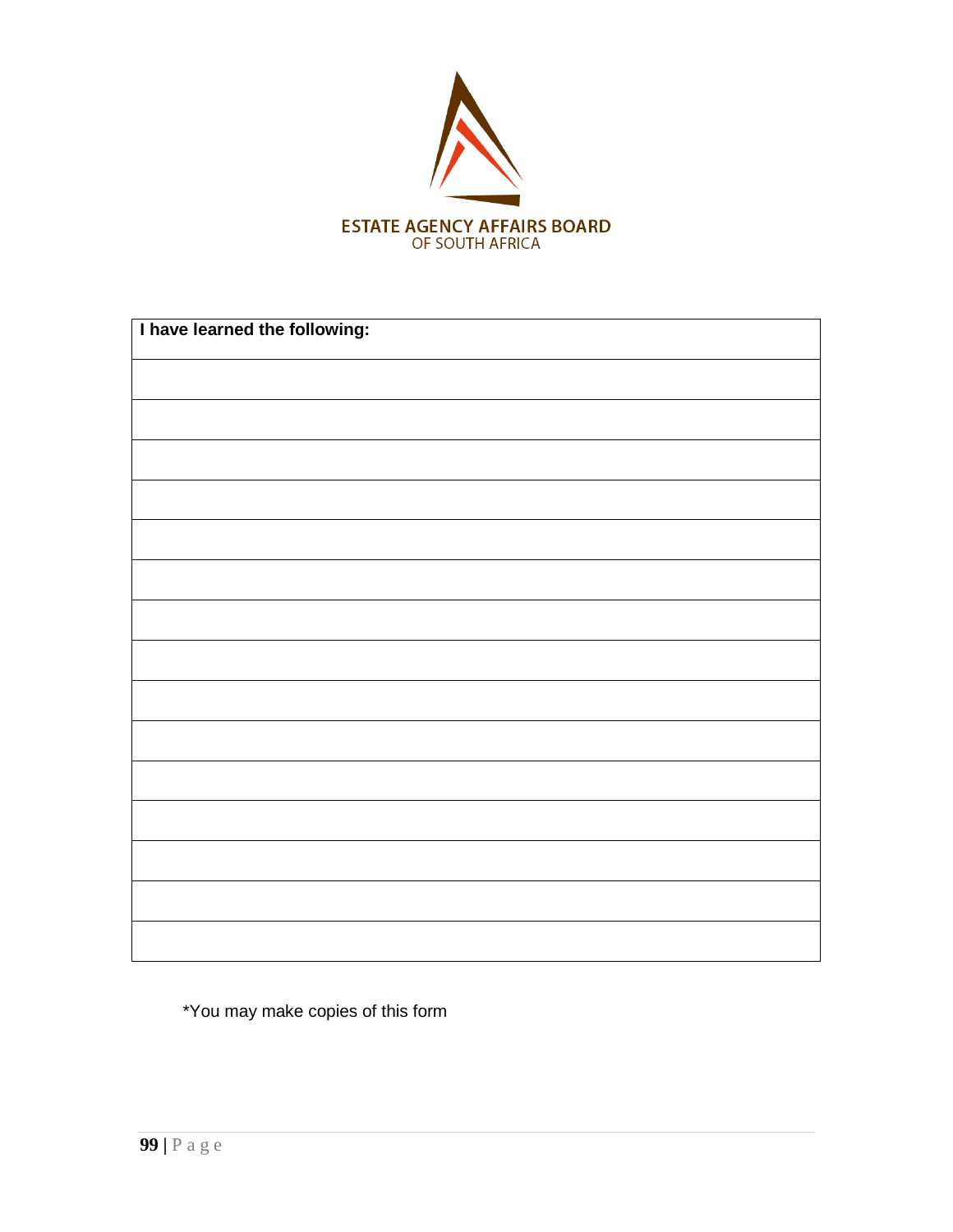

# **Marketing generally**

| agent) include the following evidence:<br>and the solution of the following evidence: |  |  |  |  |
|---------------------------------------------------------------------------------------|--|--|--|--|
|                                                                                       |  |  |  |  |
|                                                                                       |  |  |  |  |
|                                                                                       |  |  |  |  |
|                                                                                       |  |  |  |  |
|                                                                                       |  |  |  |  |
|                                                                                       |  |  |  |  |
|                                                                                       |  |  |  |  |
|                                                                                       |  |  |  |  |
|                                                                                       |  |  |  |  |
|                                                                                       |  |  |  |  |
|                                                                                       |  |  |  |  |
|                                                                                       |  |  |  |  |
|                                                                                       |  |  |  |  |
|                                                                                       |  |  |  |  |
|                                                                                       |  |  |  |  |
|                                                                                       |  |  |  |  |
| Intern estate agent signature: ____________________ Date: ______________________      |  |  |  |  |

|  | Principal signature: | Date: |  |
|--|----------------------|-------|--|
|--|----------------------|-------|--|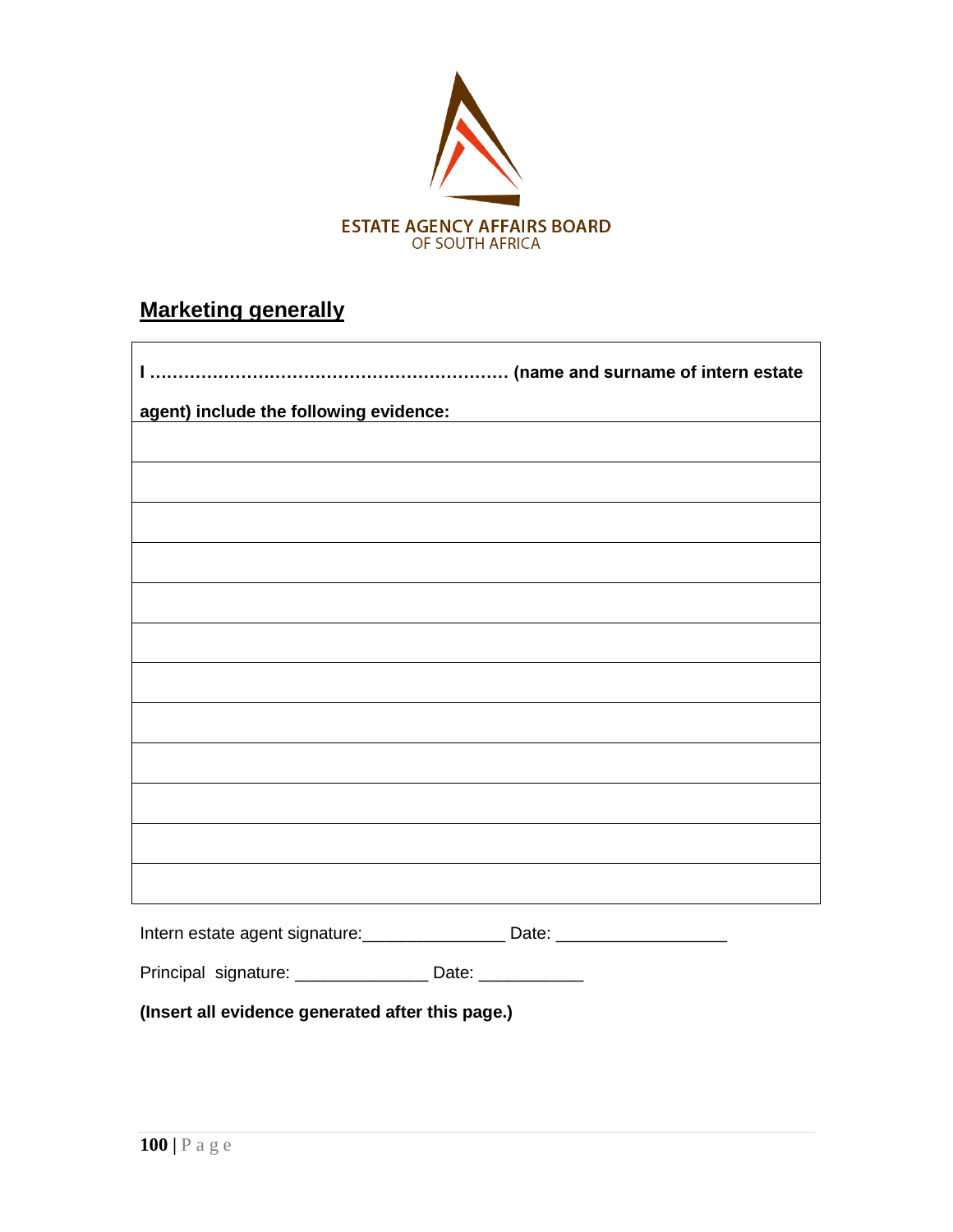

| <b>Date</b> | <b>Description of tasks</b> | My responsibilities | Hours/days/weeks<br>actually worked |
|-------------|-----------------------------|---------------------|-------------------------------------|
|             |                             |                     |                                     |
|             |                             |                     |                                     |
|             |                             |                     |                                     |
|             |                             |                     |                                     |
|             |                             |                     |                                     |
|             |                             |                     |                                     |
|             |                             |                     |                                     |
|             |                             |                     |                                     |
|             |                             |                     |                                     |
|             |                             |                     |                                     |
|             |                             |                     |                                     |
|             |                             |                     |                                     |
|             |                             |                     |                                     |

\*You may make copies of this form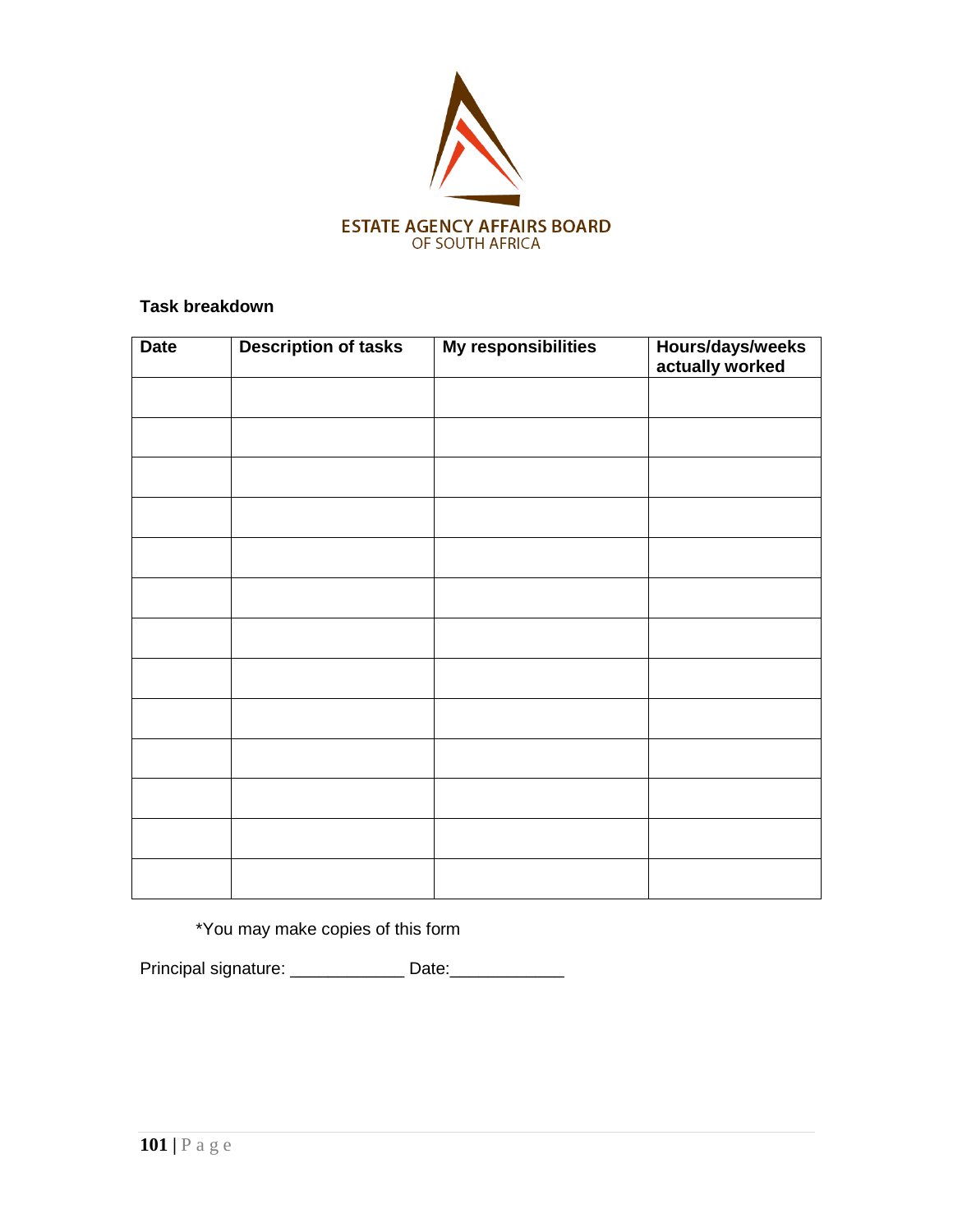

| I have learned the following: |  |  |  |
|-------------------------------|--|--|--|
|                               |  |  |  |
|                               |  |  |  |
|                               |  |  |  |
|                               |  |  |  |
|                               |  |  |  |
|                               |  |  |  |
|                               |  |  |  |
|                               |  |  |  |
|                               |  |  |  |
|                               |  |  |  |
|                               |  |  |  |
|                               |  |  |  |
|                               |  |  |  |
|                               |  |  |  |
|                               |  |  |  |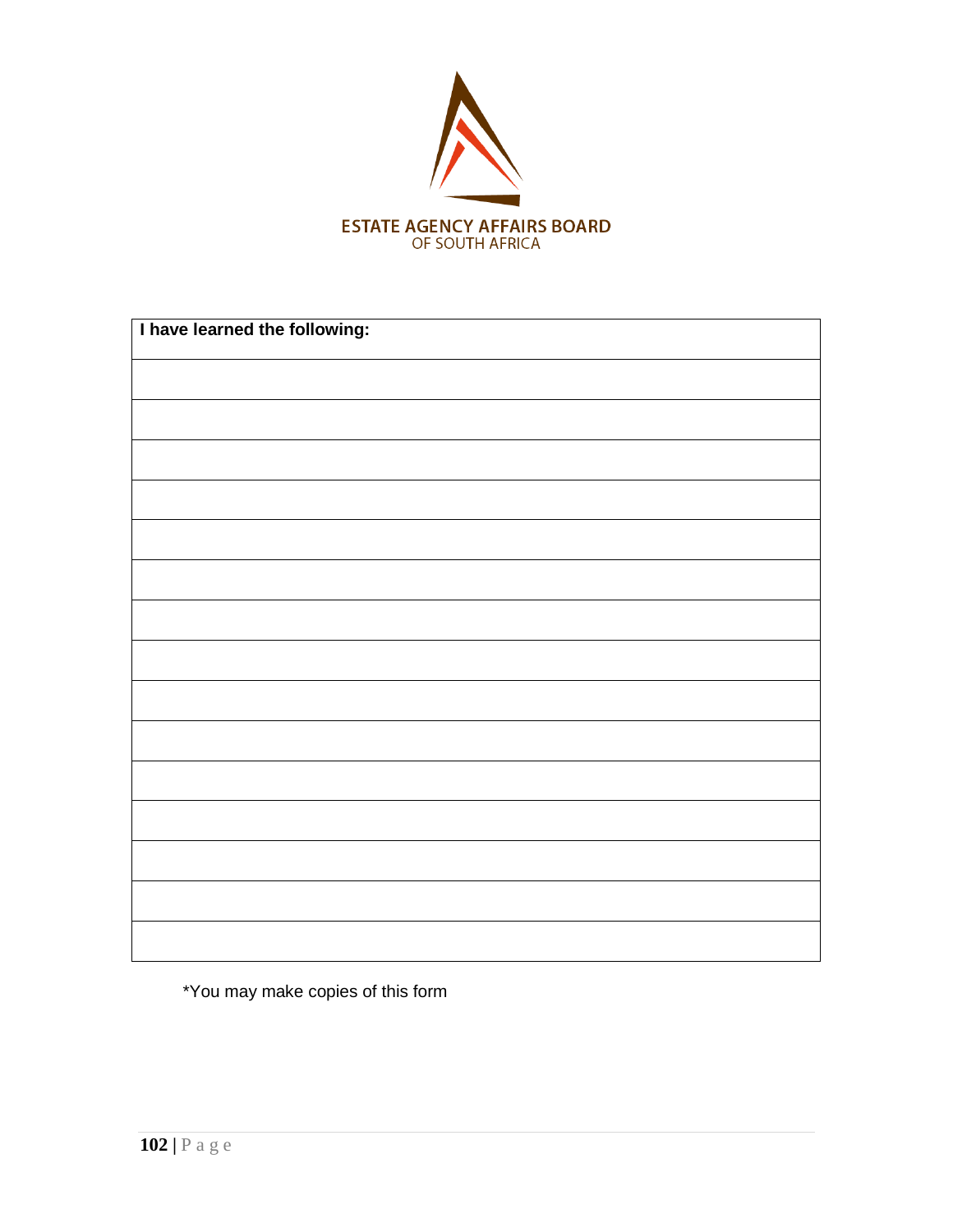

# **Other workplace activities**

| agent) include the following evidence:       |  |  |  |  |
|----------------------------------------------|--|--|--|--|
|                                              |  |  |  |  |
|                                              |  |  |  |  |
|                                              |  |  |  |  |
|                                              |  |  |  |  |
|                                              |  |  |  |  |
|                                              |  |  |  |  |
|                                              |  |  |  |  |
|                                              |  |  |  |  |
|                                              |  |  |  |  |
|                                              |  |  |  |  |
|                                              |  |  |  |  |
|                                              |  |  |  |  |
|                                              |  |  |  |  |
|                                              |  |  |  |  |
|                                              |  |  |  |  |
| Intern estate agent signature: _____________ |  |  |  |  |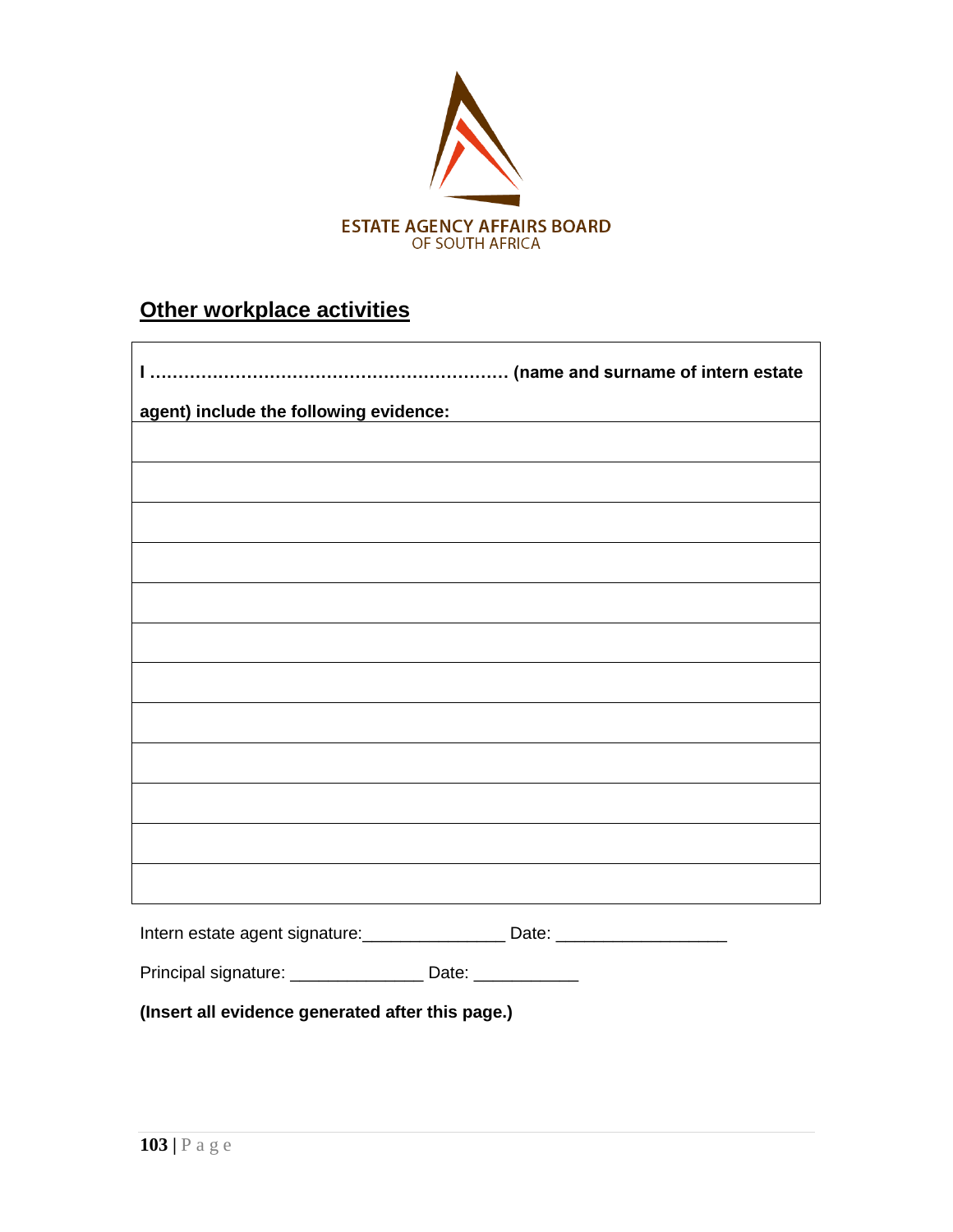

| <b>Date</b> | <b>Description of tasks</b> | My responsibilities | Hours/days/weeks<br>actually worked |
|-------------|-----------------------------|---------------------|-------------------------------------|
|             |                             |                     |                                     |
|             |                             |                     |                                     |
|             |                             |                     |                                     |
|             |                             |                     |                                     |
|             |                             |                     |                                     |
|             |                             |                     |                                     |
|             |                             |                     |                                     |
|             |                             |                     |                                     |
|             |                             |                     |                                     |
|             |                             |                     |                                     |
|             |                             |                     |                                     |
|             |                             |                     |                                     |
|             |                             |                     |                                     |

\*You may make copies of this form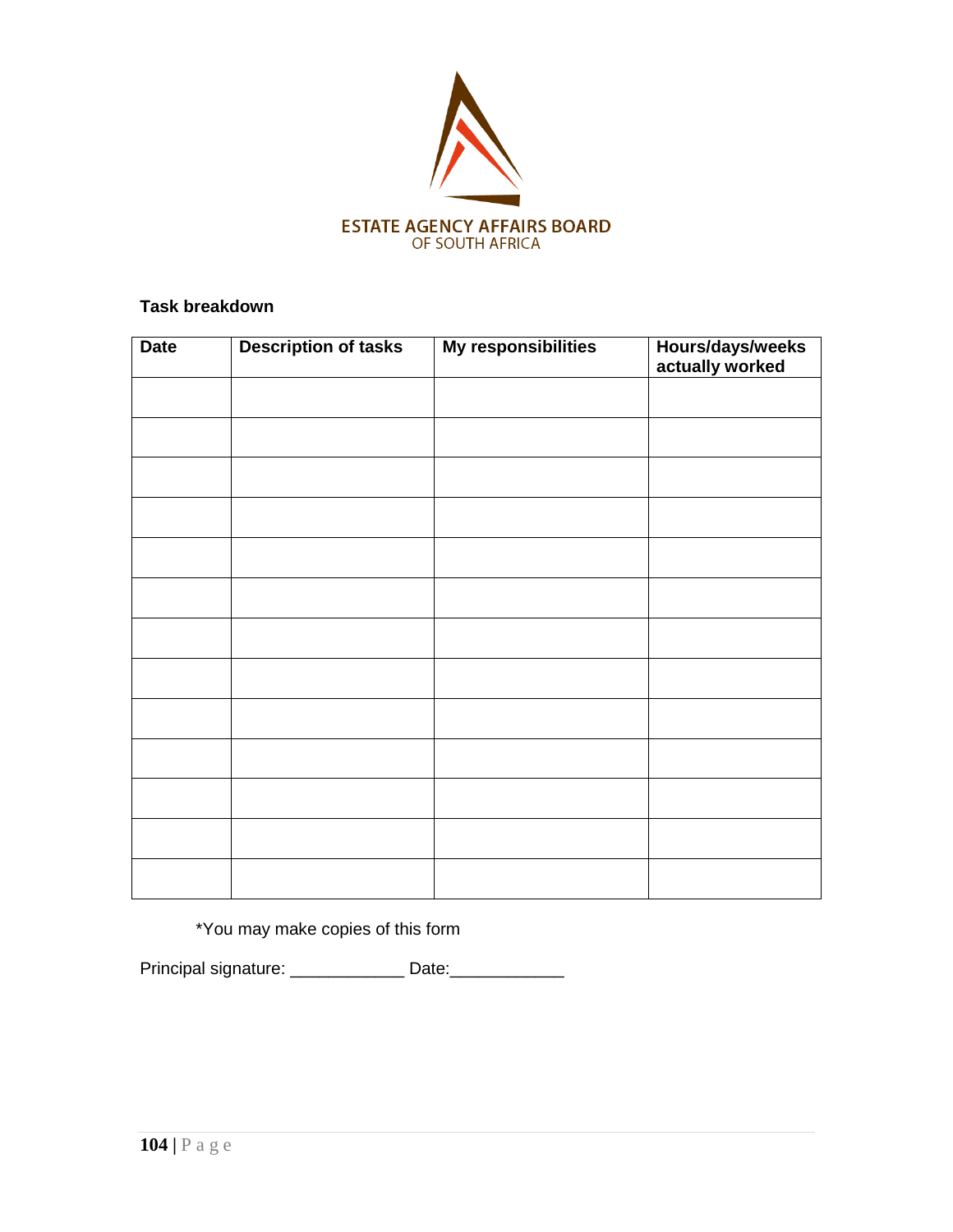

| I have learned the following: |  |  |  |
|-------------------------------|--|--|--|
|                               |  |  |  |
|                               |  |  |  |
|                               |  |  |  |
|                               |  |  |  |
|                               |  |  |  |
|                               |  |  |  |
|                               |  |  |  |
|                               |  |  |  |
|                               |  |  |  |
|                               |  |  |  |
|                               |  |  |  |
|                               |  |  |  |
|                               |  |  |  |
|                               |  |  |  |
|                               |  |  |  |
|                               |  |  |  |
|                               |  |  |  |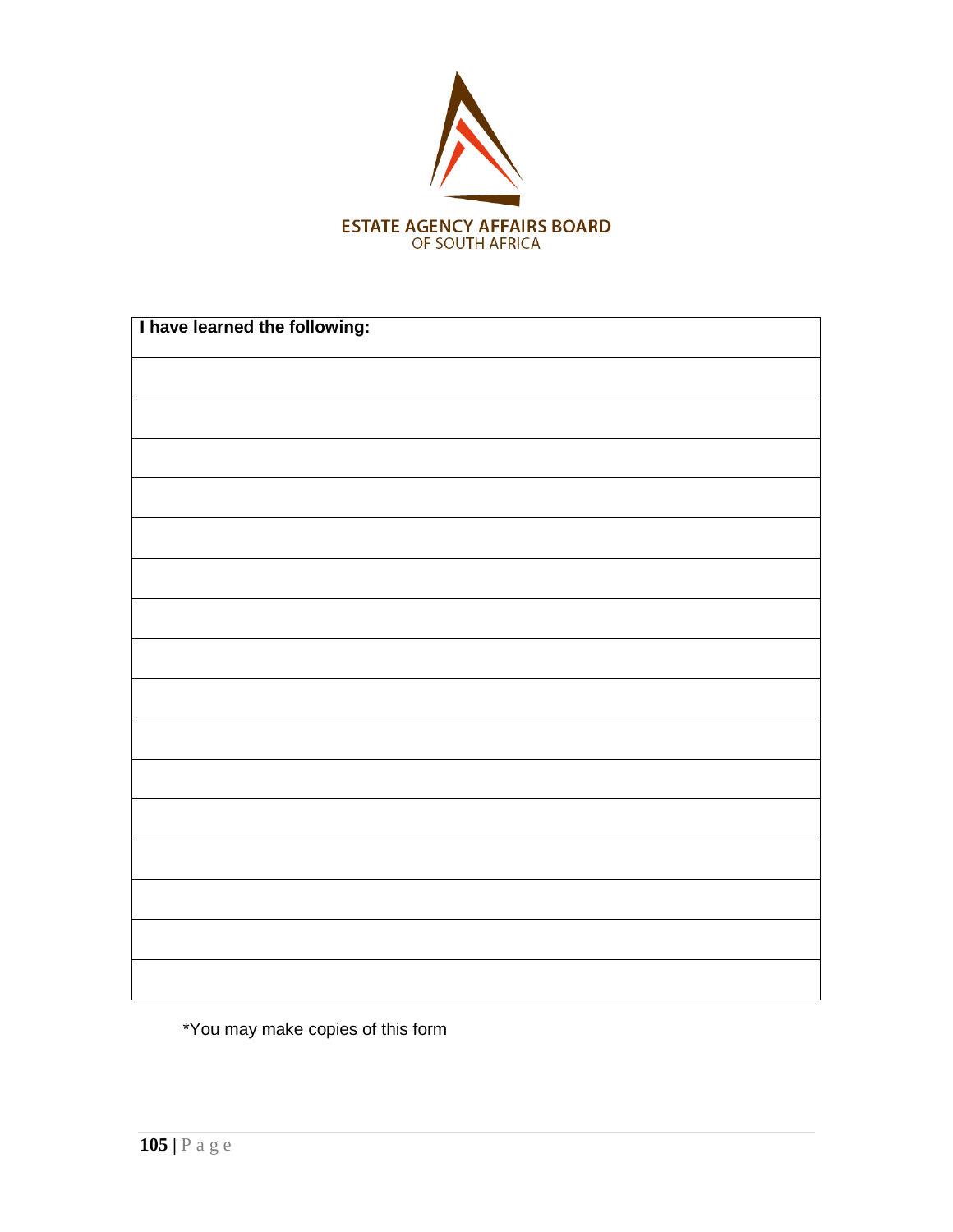

### **Confidential questionnaire to be completed by the intern estate agent prior to submitting the final logbook to the Estate Agency Affairs Board for assessment**

#### **My perception of the internship programme**

This questionnaire is **strictly confidential**.

Responses will **not** be disclosed or discussed by the Estate Agency Affairs Board, or its employees, with your employer, your principal or any other persons, bodies or organisations.

Please tick the option box which best describes the answer to the questions asked.

| 1. How much was your estate agency knowledge-base broadened                                                                | Very much   |
|----------------------------------------------------------------------------------------------------------------------------|-------------|
| through the interactions of your principal(s)/mentor(s)?                                                                   | Much        |
|                                                                                                                            | Moderate    |
|                                                                                                                            | Little      |
|                                                                                                                            | Very Little |
| 2. How much was your estate agency knowledge-base broadened                                                                | Very much   |
| through the interactions with your workplace colleagues and/or                                                             | Much        |
| team(s)?                                                                                                                   | Moderate    |
|                                                                                                                            | Little      |
|                                                                                                                            | Very Little |
| 3. How would you personally rate your contribution to the                                                                  | Very much   |
| performance of your colleagues and/or the team(s) with which<br>you worked and/or interacted during the internship period? | Much        |
|                                                                                                                            | Moderate    |
|                                                                                                                            | Little      |
|                                                                                                                            | Very Little |
| 4. Did the internship programme generally meet with your                                                                   | Very much   |
| expectations?                                                                                                              | Much        |
|                                                                                                                            | Moderate    |
|                                                                                                                            | Little      |
|                                                                                                                            | Very Little |
| 5. Did any of the courses covered by any of your previous                                                                  | Very much   |
| qualification(s), if relevant, prepare you for the estate agency                                                           | <b>Much</b> |
| workplace?                                                                                                                 | Moderate    |
|                                                                                                                            | Little      |
|                                                                                                                            | Very little |
| 6. Were the tasks given to you during the internship period                                                                | Always      |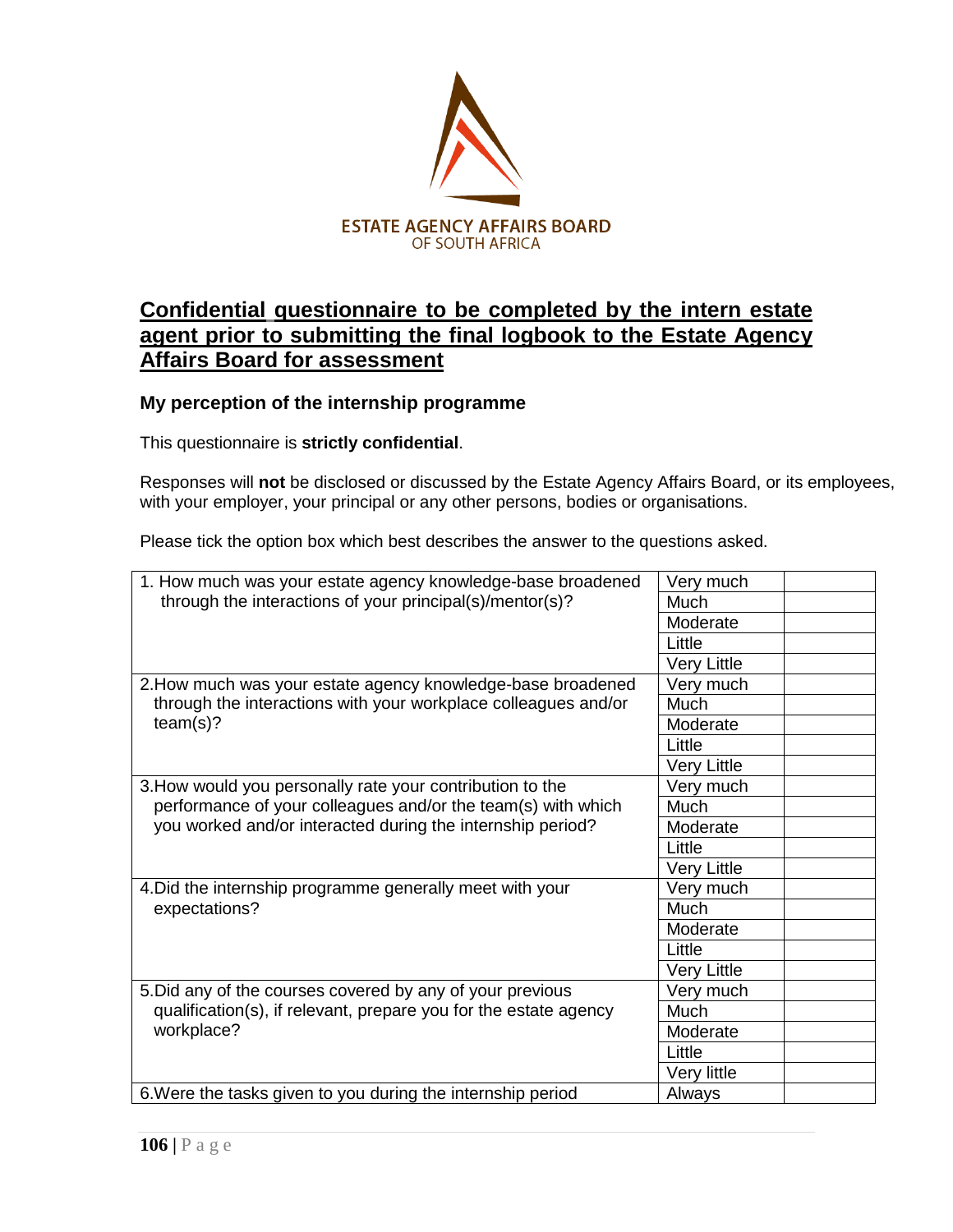

| relevant to your professional growth as an estate agent?                                                                          | <b>Usually</b> |
|-----------------------------------------------------------------------------------------------------------------------------------|----------------|
|                                                                                                                                   | Seldom         |
|                                                                                                                                   | <b>Never</b>   |
| 7. How would you generally rate the internship programme?                                                                         | Excellent      |
|                                                                                                                                   | Very Good      |
|                                                                                                                                   | Good           |
|                                                                                                                                   | Poor           |
| 8. Did you enjoy the work and functions that you were required to                                                                 | Always         |
| perform as an intern estate agent?                                                                                                | <b>Usually</b> |
|                                                                                                                                   | Seldom         |
|                                                                                                                                   | <b>Never</b>   |
| 9. Did your principal/mentor always brief you sufficiently before                                                                 | Always         |
| giving you a new task to perform?                                                                                                 | <b>Usually</b> |
|                                                                                                                                   | Seldom         |
|                                                                                                                                   | Never          |
| 11. Did you always understand the nature of the tasks/functions                                                                   | Always         |
| that you were required to perform?                                                                                                | <b>Usually</b> |
|                                                                                                                                   | Seldom         |
|                                                                                                                                   | Never          |
| 12. Did you find that performing estate agency work stimulated<br>your creative ability?                                          | Always         |
|                                                                                                                                   | <b>Usually</b> |
|                                                                                                                                   | Seldom         |
|                                                                                                                                   | Never          |
| 13. Did the tasks/functions that you were required to perform as an                                                               | Always         |
| intern estate agent offer you an opportunity for clear and                                                                        | <b>Usually</b> |
| independent thinking?                                                                                                             | Seldom         |
|                                                                                                                                   | Never          |
| 14. Was there a clear link between the theory that you were<br>required to study to attain your real estate qualification and the | Always         |
|                                                                                                                                   | <b>Usually</b> |
| tasks/functions that you performed at the workplace?                                                                              | Seldom         |
|                                                                                                                                   | Never          |
| 15. Were the tasks/functions delegated or allocated to you at the<br>workplace manageable?                                        | Always         |
|                                                                                                                                   | <b>Usually</b> |
|                                                                                                                                   | Seldom         |
|                                                                                                                                   | <b>Never</b>   |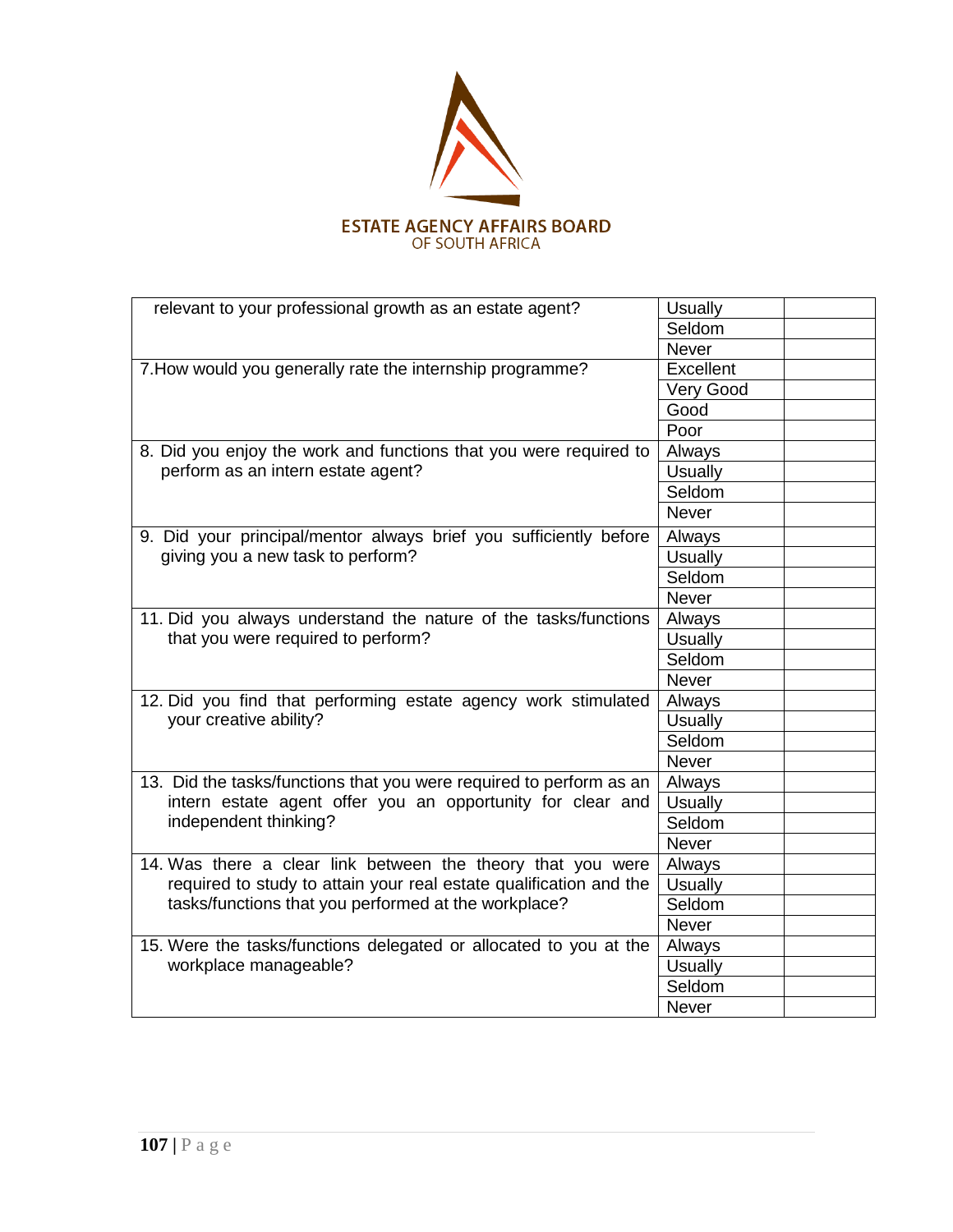

| 16. Which of the following<br>generic skills, if any, do                | I developed effective communication skills<br>relevant to the workplace. |            |  |
|-------------------------------------------------------------------------|--------------------------------------------------------------------------|------------|--|
| you think you acquired                                                  | I was able to give, and to follow, simple as                             |            |  |
| during the course of the<br>well as more complex instructions.          |                                                                          |            |  |
| internship programme?                                                   | I frequently made use of practical planning                              |            |  |
| [Please tick<br>the                                                     | and problem-solving techniques.                                          |            |  |
| appropriate<br>response                                                 | I believe I demonstrated an acceptable code                              |            |  |
| box(es)]                                                                | of conduct within the work environment.                                  |            |  |
|                                                                         | I was able to employ effective writing skills                            |            |  |
| and strategies when writing both simple and                             |                                                                          |            |  |
| more complex work-related letters<br>and                                |                                                                          |            |  |
| documents.                                                              |                                                                          |            |  |
| I actively participated in small and larger                             |                                                                          |            |  |
| informal groups.                                                        |                                                                          |            |  |
| I noted that the fair and equal treatment of all                        |                                                                          |            |  |
| persons was respected in the workplace.                                 |                                                                          |            |  |
| I interacted with clients/stakeholders both                             |                                                                          |            |  |
| within and external to the organisation by, for                         |                                                                          |            |  |
| instance, using the telephone and other                                 |                                                                          |            |  |
| electronic means of communication as well                               |                                                                          |            |  |
|                                                                         | as through face-to-face interactions.                                    |            |  |
| 17. Would you prefer to remain permanently in the service of the estate |                                                                          | <b>Yes</b> |  |
| agency enterprise where you did your internship if offered the          |                                                                          | No         |  |
| opportunity?                                                            |                                                                          |            |  |
|                                                                         |                                                                          |            |  |
| 18. Would you recommend the profession of estate agent, as a career of  |                                                                          | Yes        |  |
| choice, to others?                                                      |                                                                          | No         |  |